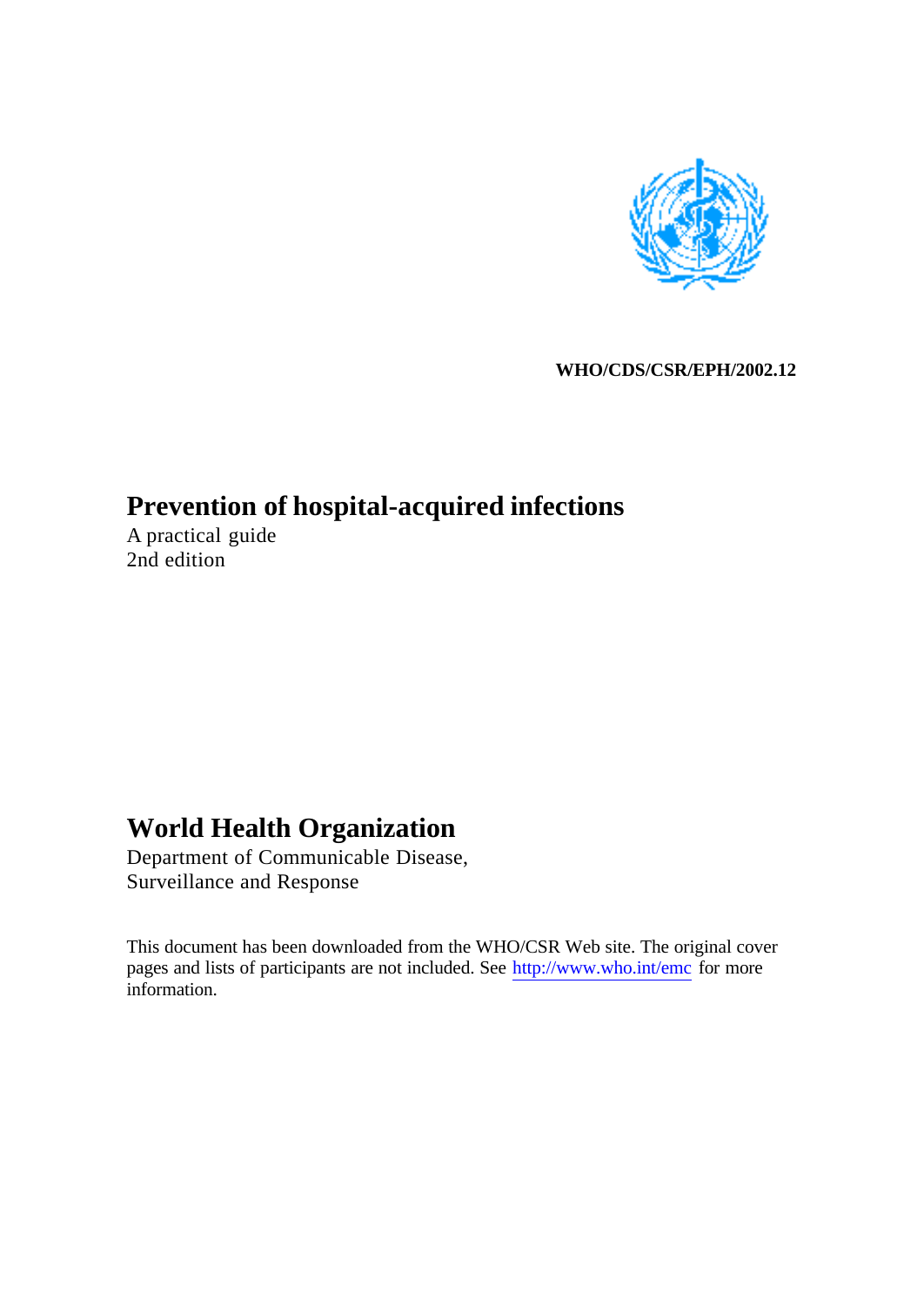# **© World Health Organization**

This document is not a formal publication of the World Health Organization (WHO), and all rights are reserved by the Organization. The document may, however, be freely reviewed, abstracted, reproduced and translated, in part or in whole, but not for sale nor for use in conjunction with commercial purposes.

The views expressed in documents by named authors are solely the responsibility of those authors. The mention of specific companies or specific manufacturers' products does no imply that they are endorsed or recommended by the World Health Organization in preference to others of a similar nature that are not mentioned.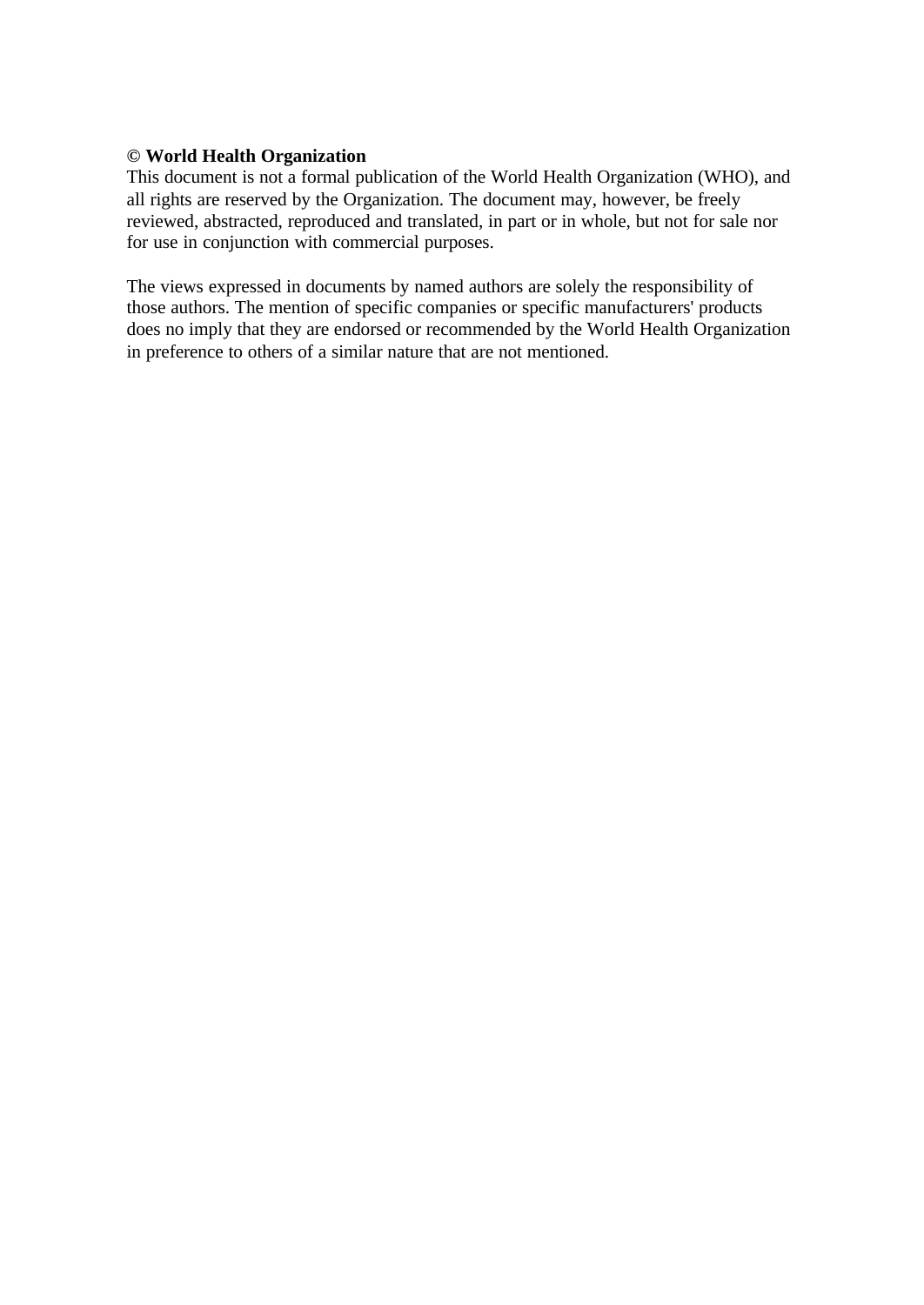# **Prevention of hospital-acquired infections**

# A PRACTICAL GUIDE

**2nd edition**

# **Editors**

G. Ducel, Fondation Hygie, Geneva, Switzerland J. Fabry, Université Claude-Bernard, Lyon, France L. Nicolle, University of Manitoba, Winnipeg, Canada

#### **Contributors**

R. Girard, Centre Hospitalier Lyon-Sud, Lyon, France M. Perraud, Hôpital Edouard Herriot, Lyon, France A. Prüss, World Health Organization, Geneva, Switzerland A. Savey, Centre Hospitalier Lyon-Sud, Lyon, France E. Tikhomirov, World Health Organization, Geneva, Switzerland M. Thuriaux, World Health Organization, Geneva, Switzerland P. Vanhems, Université Claude Bernard, Lyon, France



WORLD HEALTH **ORGANIZATION**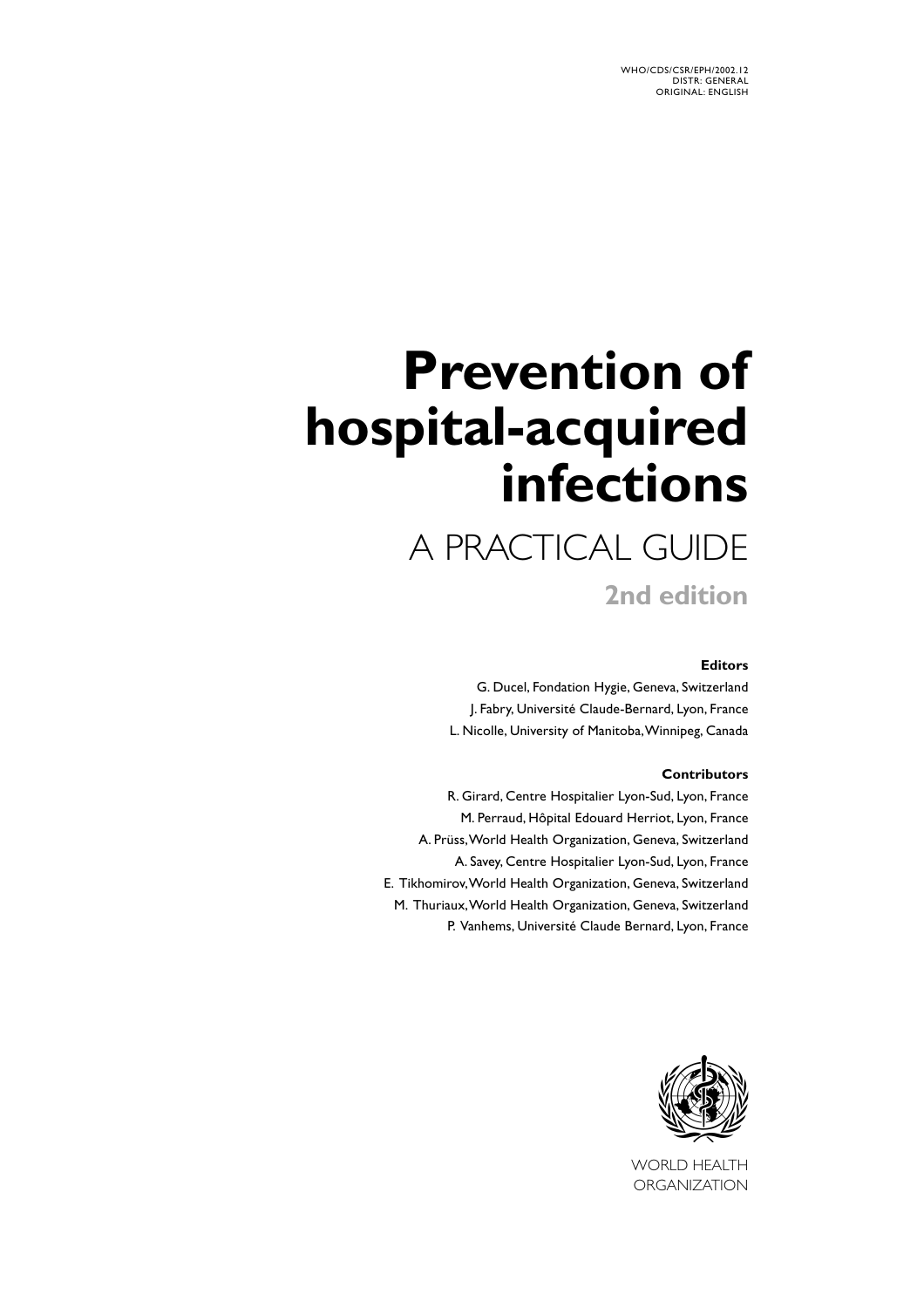### **Acknowledgements**

The World Health Organization (WHO) wishes to acknowledge the significant support for this work from the United States Agency for International Development (USAID).

This document was developed following informal meetings of the editorial working group in Lyon and Geneva from 1997 to 2001.

The editors wish to acknowledge colleagues whose suggestions and remarks have been greatly appreciated: Professor Franz Daschner (Institute of Environmental Medicine and Hospital Epidemiology, Freiburg, Germany), Dr Scott Fridkin (Centers for Disease Control and Prevention, Atlanta, USA), Dr Bernardus Ganter (WHO Regional Office for Europe, Copenhagen, Denmark), Dr Yvan Hutin (Blood Safety and Clinical Technology, WHO, Geneva, Switzerland), Dr Sudarshan Kumari (WHO Regional Office for South-East Asia, New Delhi, India), Dr Lionel Pineau (Laboratoire Biotech-Germande, Marseille, France).

The editors would like to thank Brenda Desrosiers, Georges-Pierre Ducel and Penny Ward for their help in manuscript preparation.

#### **© World Health Organization 2002**

This document is not a formal publication of the World Health Organization (WHO), and all rights are reserved by the Organization. The document may, however, be freely reviewed, abstracted, reproduced and translated, in part or in whole, but not for sale or for use in conjunction with commercial purposes.

The views expressed in documents by named authors are solely the responsibility of those authors.

The designations employed and the presentation of the material in this document, including tables and maps, do not imply the expression of any opinion whatsoever on the part of the secretariat of the World Health Organization concerning the legal status of any country, territory, city or area or of its authorities, or concerning the delimitation of its frontiers or boundaries. Dotted lines on maps represent approximate border lines for which there may not yet be full agreement.

The mention of specific companies or of certain manufacturers' products does not imply that they are endorsed or recommended by WHO in preference to others of a similar nature that are not mentioned. Errors and omissions excepted, the names of proprietary products are distinguished by initial capital letters.

Designed by minimum graphics Printed in Malta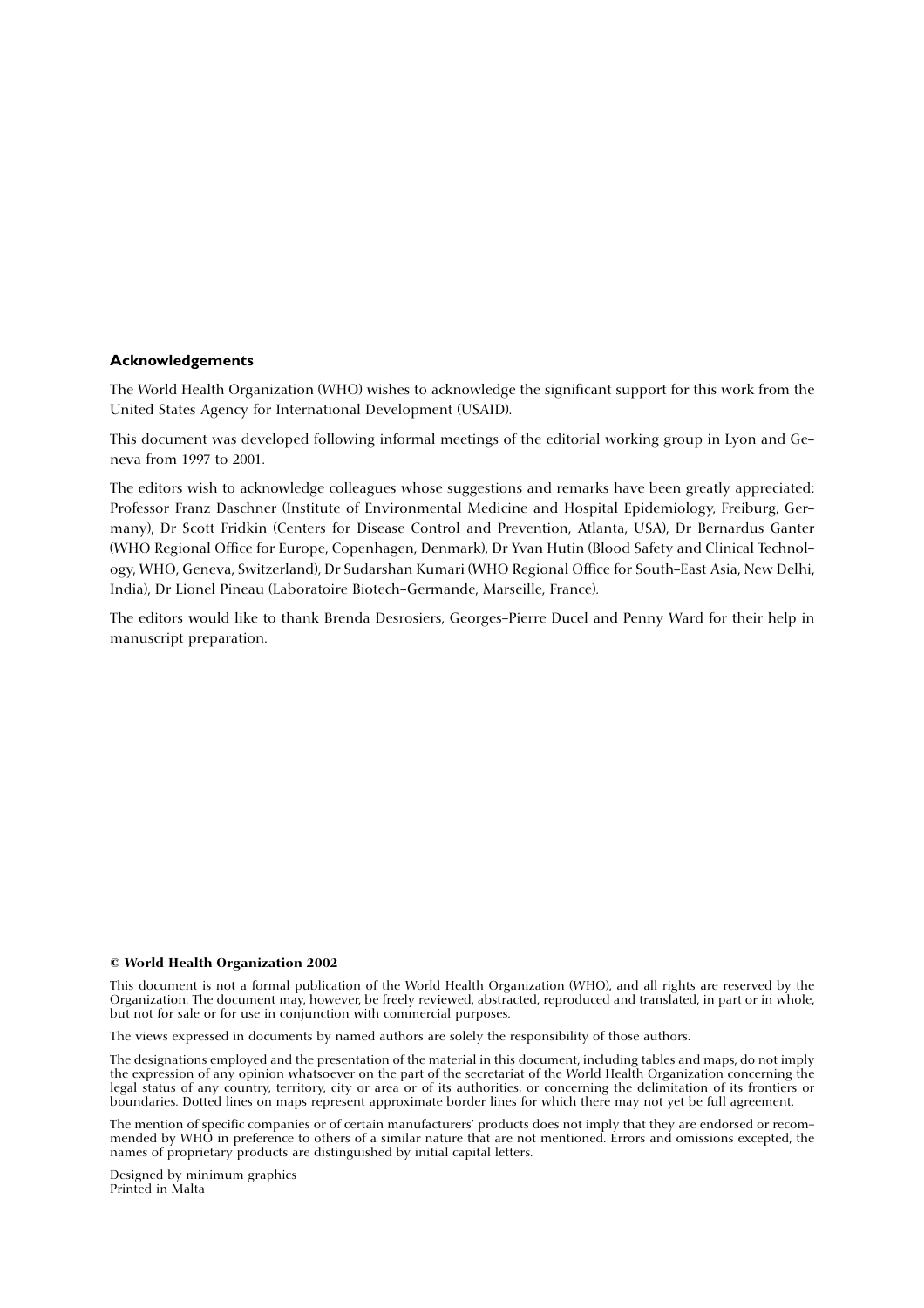# **Contents**

| Introduction |                                                                      | 1  |
|--------------|----------------------------------------------------------------------|----|
|              | <b>Chapter I. Epidemiology of nosocomial infections</b>              | 4  |
|              | 1.1 Definitions of nosocomial infections                             | 4  |
|              | 1.2 Nosocomial infection sites                                       | 5  |
|              | 1.2.1<br>Urinary infections                                          | 5  |
|              | Surgical site infections<br>1.2.2                                    | 5  |
|              | Nosocomial pneumonia<br>1.2.3                                        | 5  |
|              | Nosocomial bacteraemia<br>1.2.4                                      | 6  |
|              | Other nosocomial infections<br>1.2.5                                 | 6  |
|              | 1.3 Microorganisms                                                   | 6  |
|              | 1.3.1<br>Bacteria                                                    | 6  |
|              | <b>Viruses</b><br>1.3.2                                              | 6  |
|              | Parasites and fungi<br>1.3.3                                         | 7  |
|              | 1.4 Reservoirs and transmission                                      | 7  |
|              | <b>Chapter II. Infection control programmes</b>                      | 9  |
|              | 2.1 National or regional programmes                                  | 9  |
|              | 2.2 Hospital programmes                                              | 9  |
|              | <b>Infection Control Committee</b><br>2.2.1                          | 9  |
|              | Infection control professionals (infection control team)<br>2.2.2    | 10 |
|              | Infection control manual<br>2.2.3                                    | 10 |
|              | 2.3 Infection control responsibility                                 | 10 |
|              | Role of hospital management<br>2.3.1                                 | 10 |
|              | Role of the physician<br>2.3.2                                       | 10 |
|              | Role of the microbiologist<br>2.3.3                                  | 11 |
|              | Role of the hospital pharmacist<br>2.3.4                             | 11 |
|              | 2.3.5<br>Role of the nursing staff                                   | 12 |
|              | Role of the central sterilization service<br>2.3.6                   | 12 |
|              | Role of the food service<br>2.3.7                                    | 13 |
|              | 2.3.8<br>Role of the laundry service                                 | 13 |
|              | Role of the housekeeping service<br>2.3.9                            | 13 |
|              | 2.3.10 Role of maintenance                                           | 14 |
|              | 2.3.11 Role of the infection control team (hospital hygiene service) | 14 |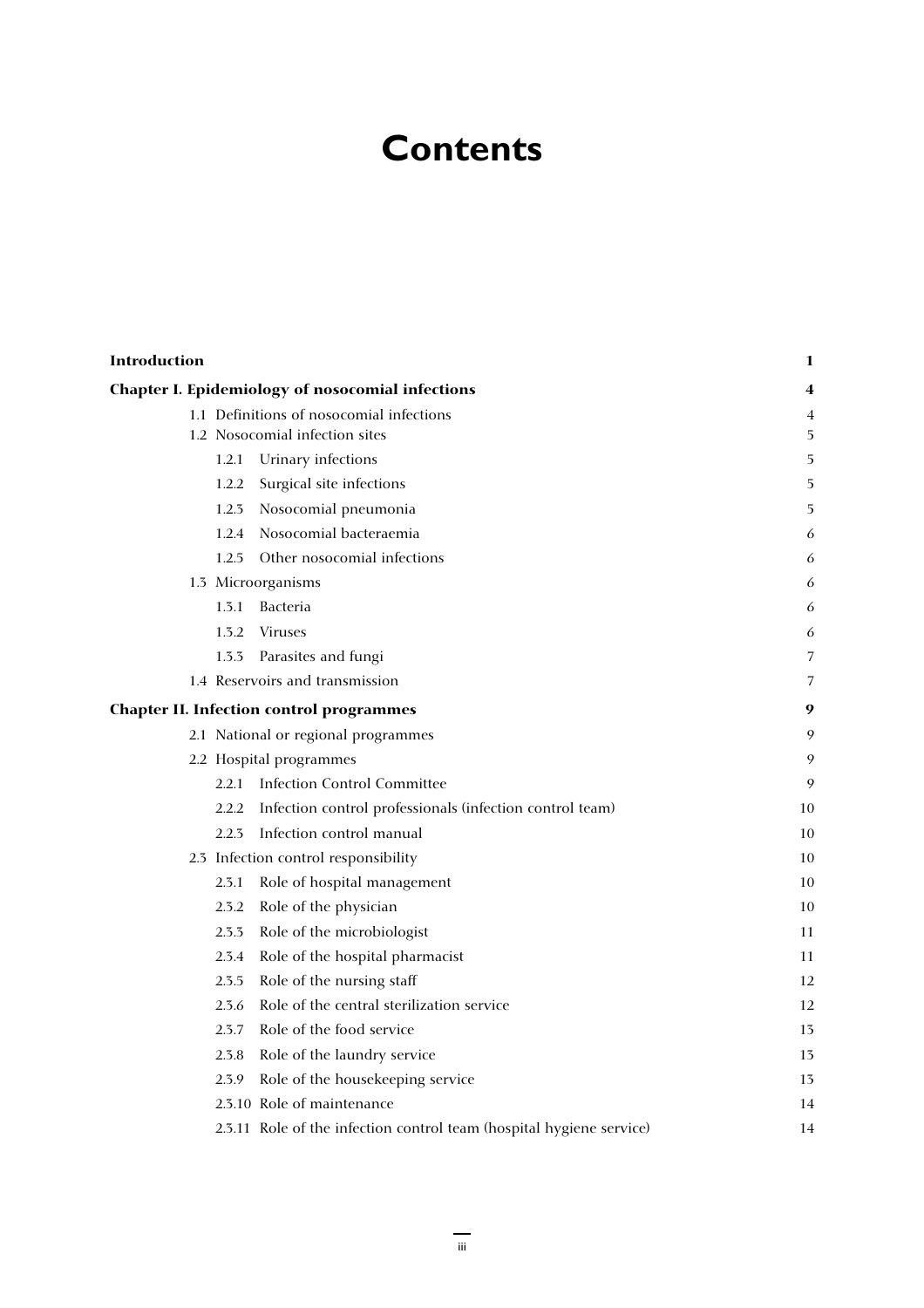|                | <b>Chapter III. Nosocomial infection surveillance</b>                 | 16 |  |
|----------------|-----------------------------------------------------------------------|----|--|
| 3.1 Objectives |                                                                       |    |  |
|                | 3.2 Strategy                                                          | 16 |  |
|                | Implementation at the hospital level<br>3.2.1                         | 17 |  |
|                | Implementation at the network (regional or national) level<br>3.2.2   | 17 |  |
|                | 3.3 Methods                                                           | 17 |  |
|                | Prevalence study<br>3.3.1                                             | 18 |  |
|                | Incidence study<br>3.3.2                                              | 18 |  |
|                | Calculating rates<br>3.3.3                                            | 19 |  |
|                | 3.4 Organization for efficient surveillance                           | 19 |  |
|                | Data collection and analysis<br>3.4.1                                 | 20 |  |
|                | Feedback/dissemination<br>3.4.2                                       | 23 |  |
|                | Prevention and evaluation<br>3.4.3                                    | 23 |  |
|                | 3.5 Evaluation of the surveillance system                             | 23 |  |
|                | Evaluation of the surveillance strategy<br>3.5.1                      | 23 |  |
|                | Feedback evaluation<br>3.5.2                                          | 24 |  |
|                | Validity/data quality<br>3.5.3                                        | 24 |  |
|                | <b>Chapter IV. Dealing with outbreaks</b>                             | 26 |  |
|                | 4.1 Identifying an outbreak                                           | 26 |  |
|                | 4.2 Investigating an outbreak                                         | 26 |  |
|                | Planning the investigation<br>4.2.1                                   | 26 |  |
|                | Case definition<br>4.2.2                                              | 26 |  |
|                | Describing the outbreak<br>4.2.3                                      | 27 |  |
|                | Suggesting and testing a hypothesis<br>4.2.4                          | 27 |  |
|                | Control measures and follow-up<br>4.2.5                               | 28 |  |
|                | Communication<br>4.2.6                                                | 28 |  |
|                | <b>Chapter V. Prevention of nosocomial infection</b>                  | 30 |  |
|                | 5.1 Risk stratification                                               | 30 |  |
|                | 5.2 Reducing person-to-person transmission                            | 30 |  |
|                | Hand decontamination<br>5.2.1                                         | 30 |  |
|                | Personal hygiene<br>5.2.2                                             | 32 |  |
|                | Clothing<br>5.2.3                                                     | 32 |  |
|                | Masks<br>5.2.4                                                        | 33 |  |
|                | Gloves<br>5.2.5                                                       | 33 |  |
|                | 5.2.6<br>Safe injection practices                                     | 33 |  |
|                | 5.3 Preventing transmission from the environment                      | 33 |  |
|                | Cleaning of the hospital environment<br>5.3.1                         | 33 |  |
|                | Use of hot/superheated water<br>5.3.2                                 | 34 |  |
|                | Disinfection of patient equipment<br>5.3.3                            | 34 |  |
|                | Sterilization<br>5.3.4                                                | 34 |  |
|                | <b>Chapter VI. Prevention of common endemic nosocomial infections</b> | 38 |  |
|                | 6.1 Urinary tract infections (UTI)                                    | 38 |  |
|                | 6.2 Surgical wound infections (surgical site infections)<br>39        |    |  |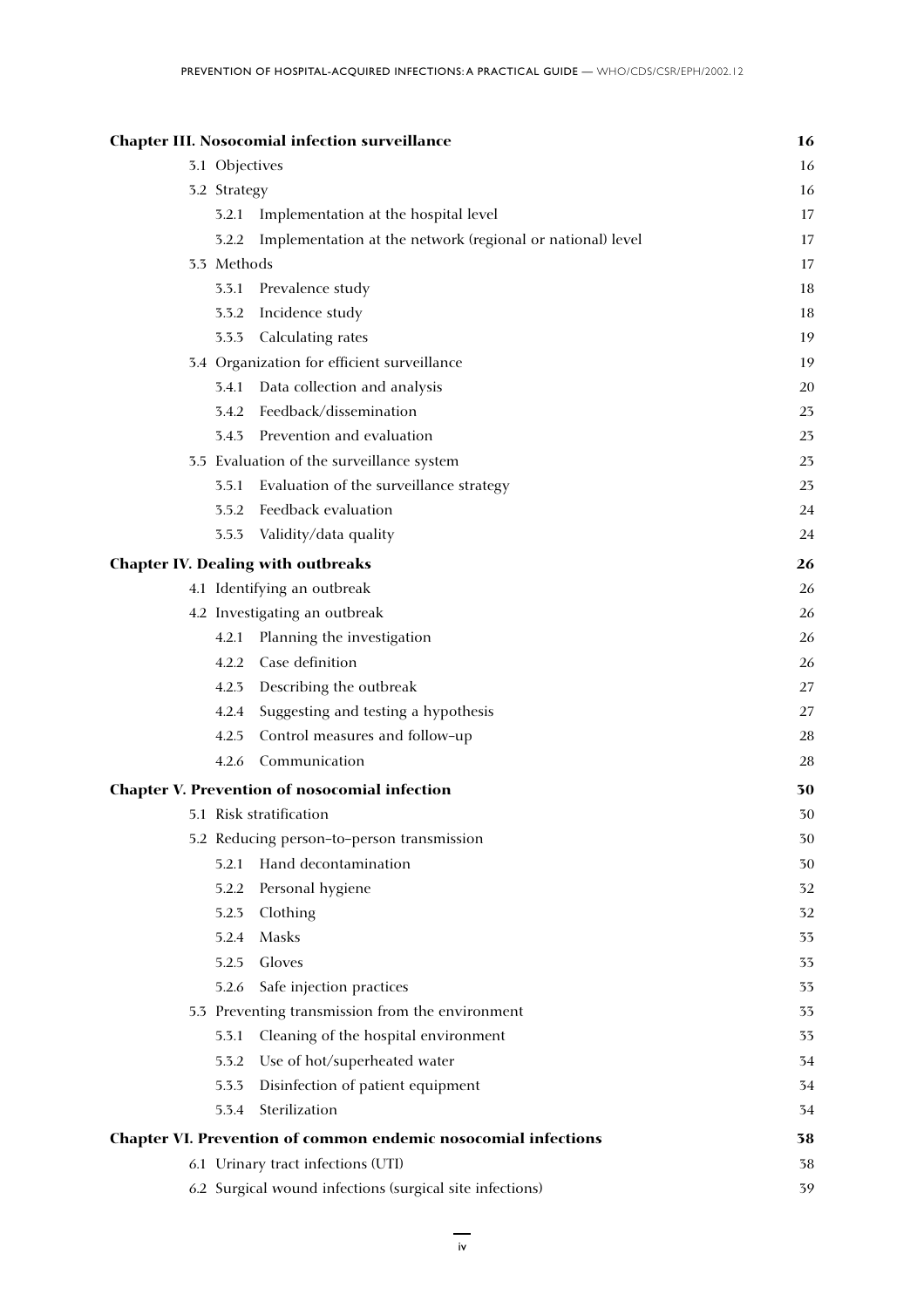#### CONTENTS

|  | 6.2.1         | Operating room environment                                        | 40 |
|--|---------------|-------------------------------------------------------------------|----|
|  | 6.2.2         | Operating room staff                                              | 40 |
|  | 6.2.3         | Pre-intervention preparation of the patient                       | 40 |
|  | 6.2.4         | Antimicrobial prophylaxis                                         | 41 |
|  | 6.2.5         | Surgical wound surveillance                                       | 41 |
|  |               | 6.3 Nosocomial respiratory infections                             | 41 |
|  | 6.3.1         | Ventilator-associated pneumonia in the intensive care unit        | 41 |
|  | 6.3.2         | Medical units                                                     | 41 |
|  | 6.3.3         | Surgical units                                                    | 41 |
|  | 6.3.4         | Neurological patients with tracheostomy                           | 41 |
|  |               | 6.4 Infections associated with intravascular lines                | 41 |
|  | 6.4.1         | Peripheral vascular catheters                                     | 42 |
|  | 6.4.2         | Central vascular catheters                                        | 42 |
|  | 6.4.3         | Central vascular totally implanted catheters                      | 42 |
|  |               | <b>Chapter VII. Infection control precautions in patient care</b> | 44 |
|  |               | 7.1 Practical aspects                                             | 44 |
|  | 7.1.1         | Standard (routine) precautions                                    | 44 |
|  | 7.1.2         | Additional precautions for specific modes of transmission         | 44 |
|  |               | 7.2 Antimicrobial-resistant microorganisms                        | 45 |
|  |               | <b>Chapter VIII. Environment</b>                                  | 47 |
|  | 8.1 Buildings |                                                                   | 47 |
|  | 8.1.1         | Planning for construction or renovation                           | 47 |
|  | 8.1.2         | Architectural segregation                                         | 47 |
|  | 8.1.3         | Traffic flow                                                      | 47 |
|  | 8.1.4         | Materials                                                         | 48 |
|  | 8.2 Air       |                                                                   | 48 |
|  | 8.2.1         | Airborne contamination and transmission                           | 48 |
|  | 8.2.2         | Ventilation                                                       | 48 |
|  | 8.2.3         | Operating theatres                                                | 49 |
|  | 8.2.4         | Ultra-clean air                                                   | 49 |
|  | 8.3 Water     |                                                                   | 50 |
|  | 8.3.1         | Drinking-water                                                    | 50 |
|  | 8.3.2         | <b>Baths</b>                                                      | 50 |
|  | 8.3.3         | Pharmaceutical (medical) water                                    | 51 |
|  | 8.3.4         | Microbiological monitoring                                        | 51 |
|  | 8.4 Food      |                                                                   | 51 |
|  | 8.4.1         | Agents of food poisoning and foodborne infections                 | 52 |
|  | 8.4.2         | Factors contributing to food poisoning                            | 52 |
|  | 8.4.3         | Prevention of food poisoning                                      | 52 |
|  | 8.5 Waste     |                                                                   | 53 |
|  | 8.5.1         | Definition and classification                                     | 53 |
|  | 8.5.2         | Handling, storage and transportation of health care waste         | 54 |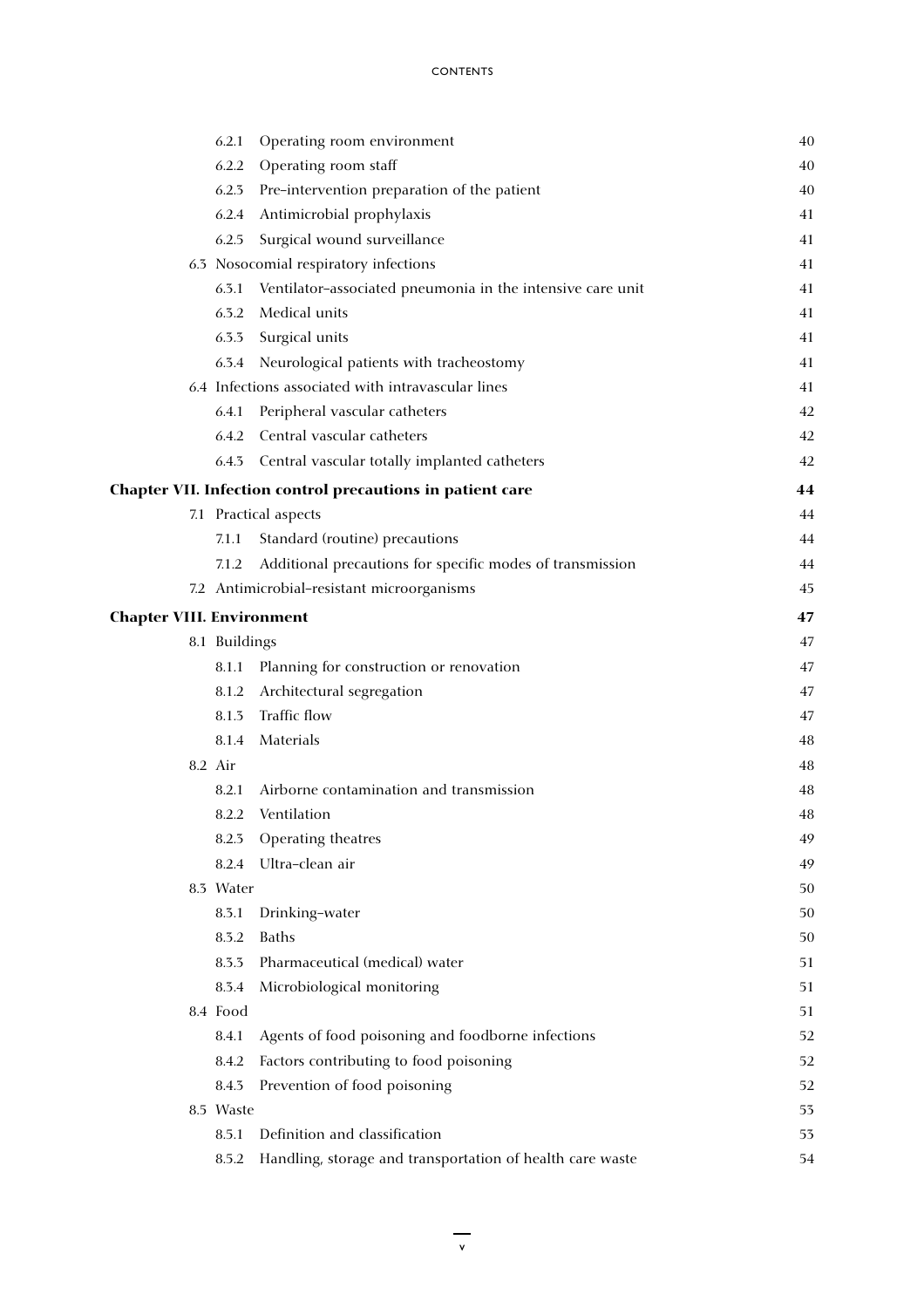| Chapter IX. Antimicrobial use and antimicrobial resistance  | 56 |
|-------------------------------------------------------------|----|
| 9.1 Appropriate antimicrobial use                           | 57 |
| 9.1.1<br>Therapy                                            | 57 |
| Chemoprophylaxis<br>9.1.2                                   | 57 |
| 9.2 Antimicrobial resistance                                | 57 |
| MRSA (methicillin-resistant Staphylococcus aureus)<br>9.2.1 | 58 |
| Enterococci<br>9.2.2                                        | 59 |
| 9.3 Antibiotic control policy                               | 59 |
| Antimicrobial Use Committee<br>9.3.1                        | 59 |
| Role of the microbiology laboratory<br>9.3.2                | 59 |
| Monitoring antimicrobial use<br>9.3.3                       | 60 |
| <b>Chapter X. Preventing infections of staff</b>            | 61 |
| 10.1 Exposure to human immunodeficiency virus (HIV)         | 61 |
| 10.2 Exposure to hepatitis B virus                          | 62 |
| 10.3 Exposure to hepatitis C virus                          | 62 |
| 10.4 Neisseria meningitidis infection                       | 62 |
| 10.5 Mycobacterium tuberculosis                             | 62 |
| 10.6 Other infections                                       | 62 |
| Annex 1. Suggested further reading                          | 63 |
| <b>Annex 2. Internet resources</b>                          |    |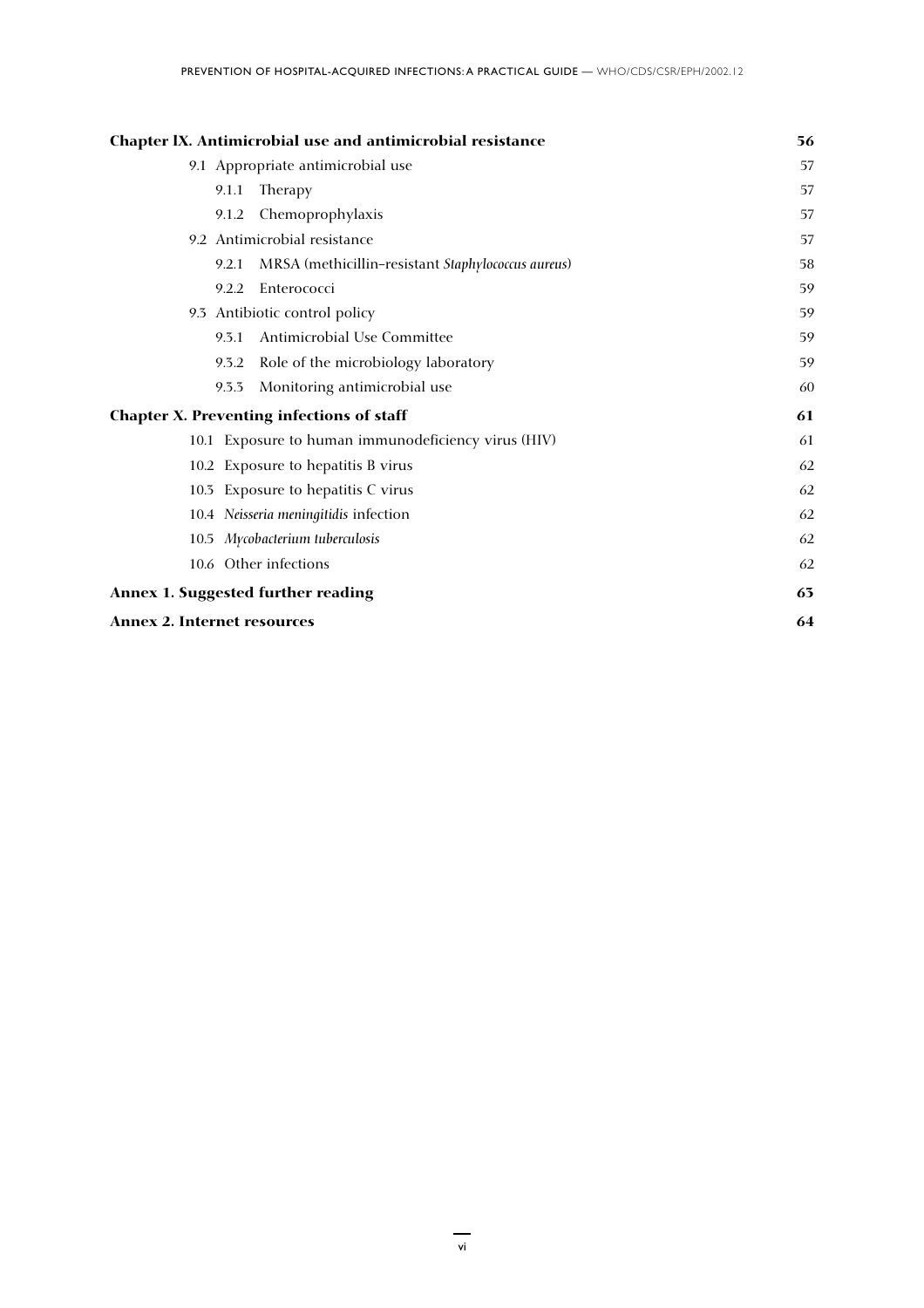# **Introduction**

A nosocomial infection – also called "hospital-<br>A acquired infection" can be defined as:

*An infection acquired in hospital by a patient who was admitted for a reason other than that infection (1). An infection occurring in a patient in a hospital or other health care facility in whom the infection was not present or incubating at the time of admission. This includes infections acquired in the hospital but appearing after discharge, and also occupational infections among staff of the facility (2).*

Patient care is provided in facilities which range from highly equipped clinics and technologically advanced university hospitals to front-line units with only basic facilities. Despite progress in public health and hospital care, infections continue to develop in hospitalized patients, and may also affect hospital staff. Many factors promote infection among hospitalized patients: decreased immunity among patients; the increasing variety of medical procedures and invasive techniques creating potential routes of infection; and the transmission of drug-resistant bacteria among crowded hospital populations, where poor infection control practices may facilitate transmission.

#### **Frequency of infection**

Nosocomial infections occur worldwide and affect both developed and resource-poor countries. Infections acquired in health care settings are among the major causes of death and increased morbidity among hospitalized patients. They are a significant burden both for the patient and for public health. A prevalence survey conducted under the auspices of WHO in 55 hospitals of 14 countries representing 4 WHO Regions (Europe, Eastern Mediterranean, South-East Asia and Western Pacific) showed an average of 8.7% of hospital patients had nosocomial infections. At any time, over 1.4 million people worldwide suffer from infectious complications acquired in hospital (*3*). The highest frequencies of nosocomial infections were reported from hospitals in the Eastern Mediterranean and South-East Asia Regions (11.8 and 10.0% respectively), with a prevalence of 7.7 and 9.0% respectively in the European and Western Pacific Regions (*4*).

The most frequent nosocomial infections are infections of surgical wounds, urinary tract infections and lower respiratory tract infections. The WHO study, and others, have also shown that the highest prevalence of nosocomial infections occurs in intensive care units and in acute surgical and orthopaedic wards. Infection rates are higher among patients with increased susceptibility because of old age, underlying disease, or chemotherapy.

#### **Impact of nosocomial infections**

Hospital-acquired infections add to functional disability and emotional stress of the patient and may, in some cases, lead to disabling conditions that reduce the quality of life. Nosocomial infections are also one of the leading causes of death (*5*). The economic costs are considerable (*6,7*). The increased length of stay for infected patients is the greatest contributor to cost (*8,9,10*). One study (*11*) showed that the overall increase in the duration of hospitalization for patients with surgical wound infections was 8.2 days, ranging from 3 days for gynaecology to 9.9 for general surgery and 19.8 for orthopaedic surgery. Prolonged stay not only increases direct costs to patients or payers but also indirect costs due to lost work. The increased use of drugs, the need for isolation, and the use of additional laboratory and other diagnostic studies also contribute to costs. Hospital-acquired infections add to the imbalance between resource allocation for primary and secondary health care by diverting scarce funds to the management of potentially preventable conditions.

The advancing age of patients admitted to health care settings, the greater prevalence of chronic diseases among admitted patients, and the increased use of diagnostic and therapeutic procedures which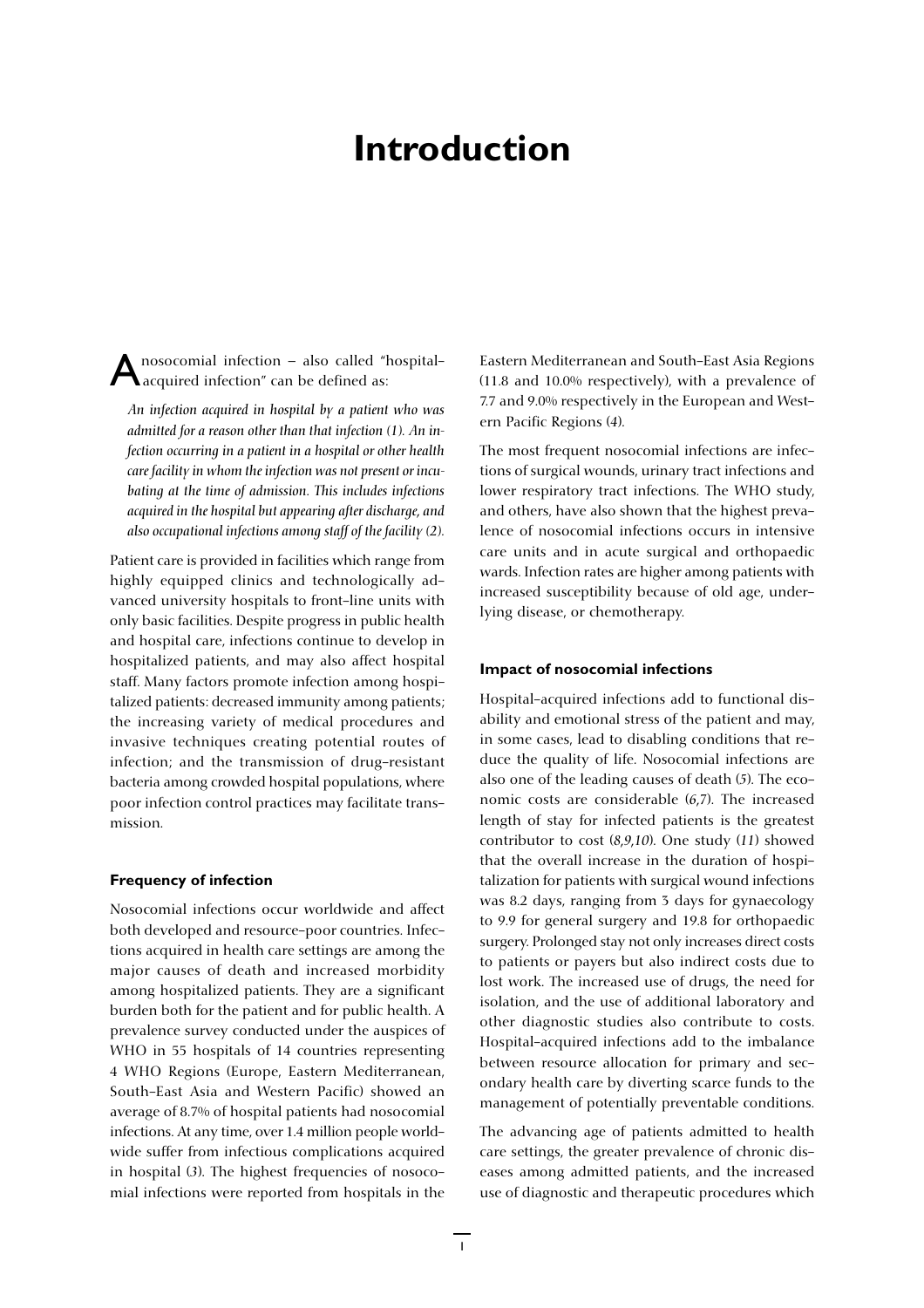affect the host defences will provide continuing pressure on nosocomial infections in the future. Organisms causing nosocomial infections can be transmitted to the community through discharged patients, staff, and visitors. If organisms are multiresistant, they may cause significant disease in the community.

# **Factors influencing the development of nosocomial infections**

#### *The microbial agent*

The patient is exposed to a variety of microorganisms during hospitalization. Contact between the patient and a microorganism does not by itself necessarily result in the development of clinical disease — other factors influence the nature and frequency of nosocomial infections. The likelihood of exposure leading to infection depends partly on the characteristics of the microorganisms, including resistance to antimicrobial agents, intrinsic virulence, and amount (inoculum) of infective material.

Many different bacteria, viruses, fungi and parasites may cause nosocomial infections. Infections may be caused by a microorganism acquired from another person in the hospital (cross-infection) or may be caused by the patient's own flora (endogenous infection). Some organisms may be acquired from an inanimate object or substances recently contaminated from another human source (environmental infection).

Before the introduction of basic hygienic practices and antibiotics into medical practice, most hospital infections were due to pathogens of external origin (foodborne and airborne diseases, gas gangrene, tetanus, etc.) or were caused by microorganisms not present in the normal flora of the patients (e.g. diphtheria, tuberculosis). Progress in the antibiotic treatment of bacterial infections has considerably reduced mortality from many infectious diseases. Most infections acquired in hospital today are caused by microorganisms which are common in the general population, in whom they cause no or milder disease than among hospital patients (*Staphylococcus aureus*, coagulase-negative staphylococci, enterococci, Enterobacteriaceae).

#### *Patient susceptibility*

Important patient factors influencing acquisition of infection include age, immune status, underlying

disease, and diagnostic and therapeutic interventions. The extremes of life — infancy and old age — are associated with a decreased resistance to infection. Patients with chronic disease such as malignant tumours, leukaemia, diabetes mellitus, renal failure, or the acquired immunodeficiency syndrome (AIDS) have an increased susceptibility to infections with opportunistic pathogens. The latter are infections with organism(s) that are normally innocuous, e.g. part of the normal bacterial flora in the human, but may become pathogenic when the body's immunological defences are compromised. Immunosuppressive drugs or irradiation may lower resistance to infection. Injuries to skin or mucous membranes bypass natural defence mechanisms. Malnutrition is also a risk. Many modern diagnostic and therapeutic procedures, such as biopsies, endoscopic examinations, catheterization, intubation/ventilation and suction and surgical procedures increase the risk of infection. Contaminated objects or substances may be introduced directly into tissues or normally sterile sites such as the urinary tract and the lower respiratory tract.

#### *Environmental factors*

Health care settings are an environment where both infected persons and persons at increased risk of infection congregate. Patients with infections or carriers of pathogenic microorganisms admitted to hospital are potential sources of infection for patients and staff. Patients who become infected in the hospital are a further source of infection. Crowded conditions within the hospital, frequent transfers of patients from one unit to another, and concentration of patients highly susceptible to infection in one area (e.g. newborn infants, burn patients, intensive care ) all contribute to the development of nosocomial infections. Microbial flora may contaminate objects, devices, and materials which subsequently contact susceptible body sites of patients. In addition, new infections associated with bacteria such as waterborne bacteria (atypical mycobacteria) and/or viruses and parasites continue to be identified.

### *Bacterial resistance*

Many patients receive antimicrobial drugs. Through selection and exchange of genetic resistance elements, antibiotics promote the emergence of multidrugresistant strains of bacteria; microorganisms in the normal human flora sensitive to the given drug are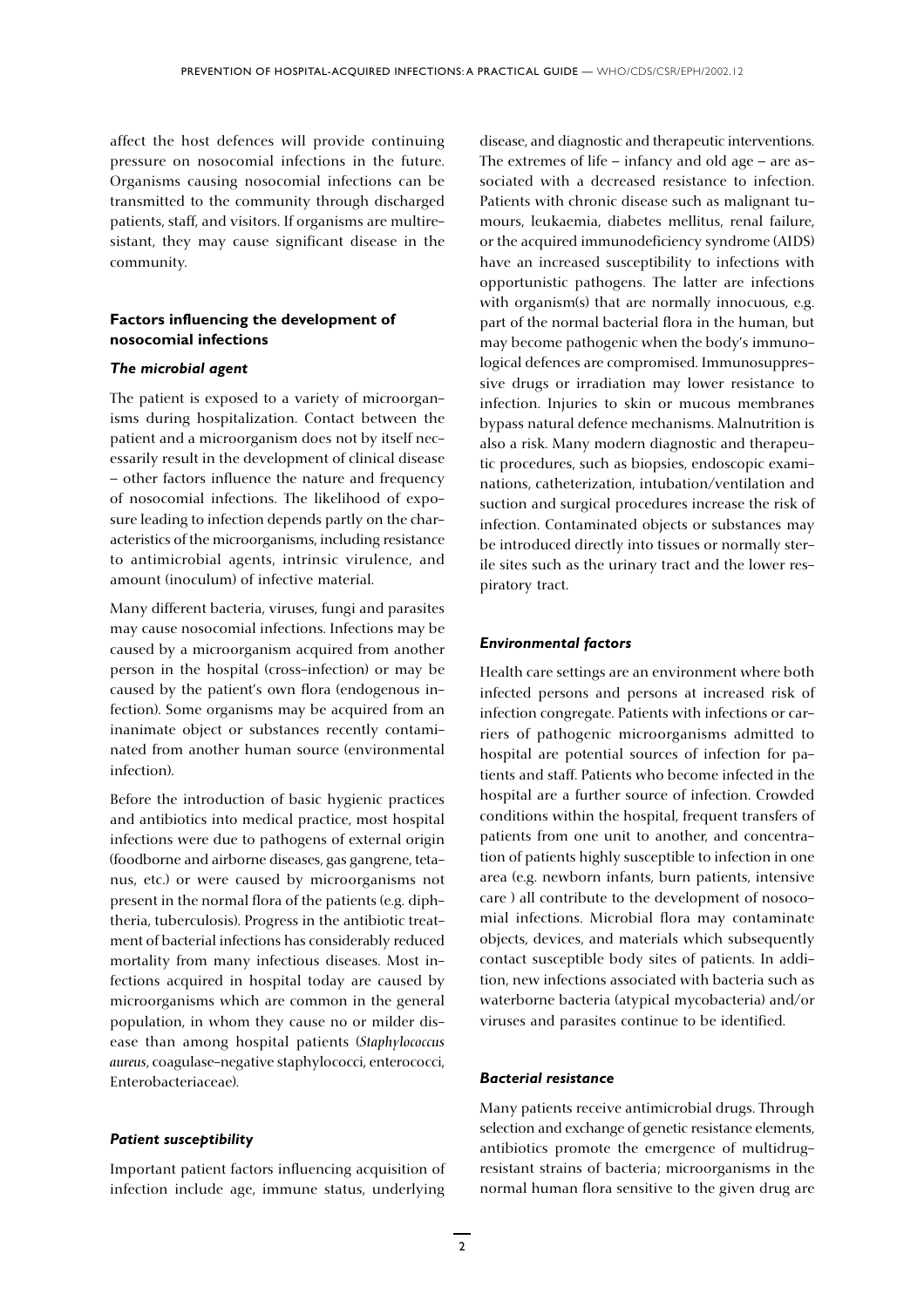suppressed, while resistant strains persist and may become endemic in the hospital. The widespread use of antimicrobials for therapy or prophylaxis (including topical) is the major determinant of resistance. Antimicrobial agents are, in some cases, becoming less effective because of resistance. As an antimicrobial agent becomes widely used, bacteria resistant to this drug eventually emerge and may spread in the health care setting. Many strains of pneumococci, staphylococci, enterococci, and tuberculosis are currently resistant to most or all antimicrobials which were once effective. Multiresistant *Klebsiella* and *Pseudomonas aeruginosa* are prevalent in many hospitals. This problem is particularly critical in developing countries where more expensive second-line antibiotics may not be available or affordable (*12*).

Nosocomial infections are widespread. They are important contributors to morbidity and mortality. They will become even more important as a public health problem with increasing economic and human impact because of:

- Increasing numbers and crowding of people.
- More frequent impaired immunity (age, illness, treatments).
- New microorganisms.
- Increasing bacterial resistance to antibiotics (*13*).

#### **Purpose of this manual**

This manual has been developed to be a practical, basic, resource which may be used by individuals with an interest in nosocomial infections and their control, as well as those who work in nosocomial infection control in health care facilities. It is applicable to all facilities, but attempts to provide rational and attainable recommendations for facilities with relatively limited resources. The information should assist administrators, infection control personnel, and patient care workers in such facilities in the initial development of a nosocomial infection control programme, including specific components of such programmes. Additional reading in specific areas is provided in the list of WHO relevant documents and infection control texts at the end of the manual (Annex 1), as well as relevant references in each chapter.

#### **References**

- 1. Ducel G et al. *Guide pratique pour la lutte contre l'infection hospitalière*. WHO/BAC/79.1.
- 2. Benenson AS. *Control of communicable diseases manual*, 16th edition. Washington, American Public Health Association, 1995.
- 3. Tikhomirov E. WHO Programme for the Control of Hospital Infections. *Chemiotherapia*, 1987, 3:148– 151.
- 4. Mayon-White RT et al. An international survey of the prevalence of hospital-acquired infection. *J Hosp Infect*, 1988, 11 (Supplement A):43–48.
- 5. Ponce-de-Leon S. The needs of developing countries and the resources required. *J Hosp Infect*, 1991, 18 (Supplement):376–381.
- 6. Plowman R et al. *The socio-economic burden of hospital-acquired infection*. London, Public Health Laboratory Service and the London School of Hygiene and Tropical Medicine, 1999.
- 7. Wenzel RP. The economics of nosocomial infections. *J Hosp Infect* 1995, 31:79–87.
- 8. Pittet D, Taraara D, Wenzel RP. Nosocomial bloodstream infections in critically ill patients. Excess length of stay, extra costs, and attributable mortality. *JAMA*, 1994, 271:1598–1601.
- 9. Kirkland KB et al. The impact of surgical-site infections in the 1990's: attributable mortality, excess length of hospitalization and extra costs. *Infect Contr Hosp Epidemiol*, 1999, 20:725–730.
- 10. Wakefield DS et al. Cost of nosocomial infection: relative contributions of laboratory, antibiotic, and per diem cost in serious *Staphylococcus aureus* infections. *Amer J Infect Control*, 1988, 16:185–192.
- 11. Coella R et al. The cost of infection in surgical patients: a case study. *J Hosp Infect*, 1993, 25:239– 250.
- 12. Resources. In: *Proceedings of the 3rd Decennial International Conference on Nosocomial Infections, Preventing Nosocomial Infections. Progress in the 80's. Plans for the 90's*, Atlanta, Georgia, July 31–August 3, 1990:30 (abstract 63).
- 13. Ducel G. Les nouveaux risques infectieux. *Futuribles*, 1995, 203:5–32.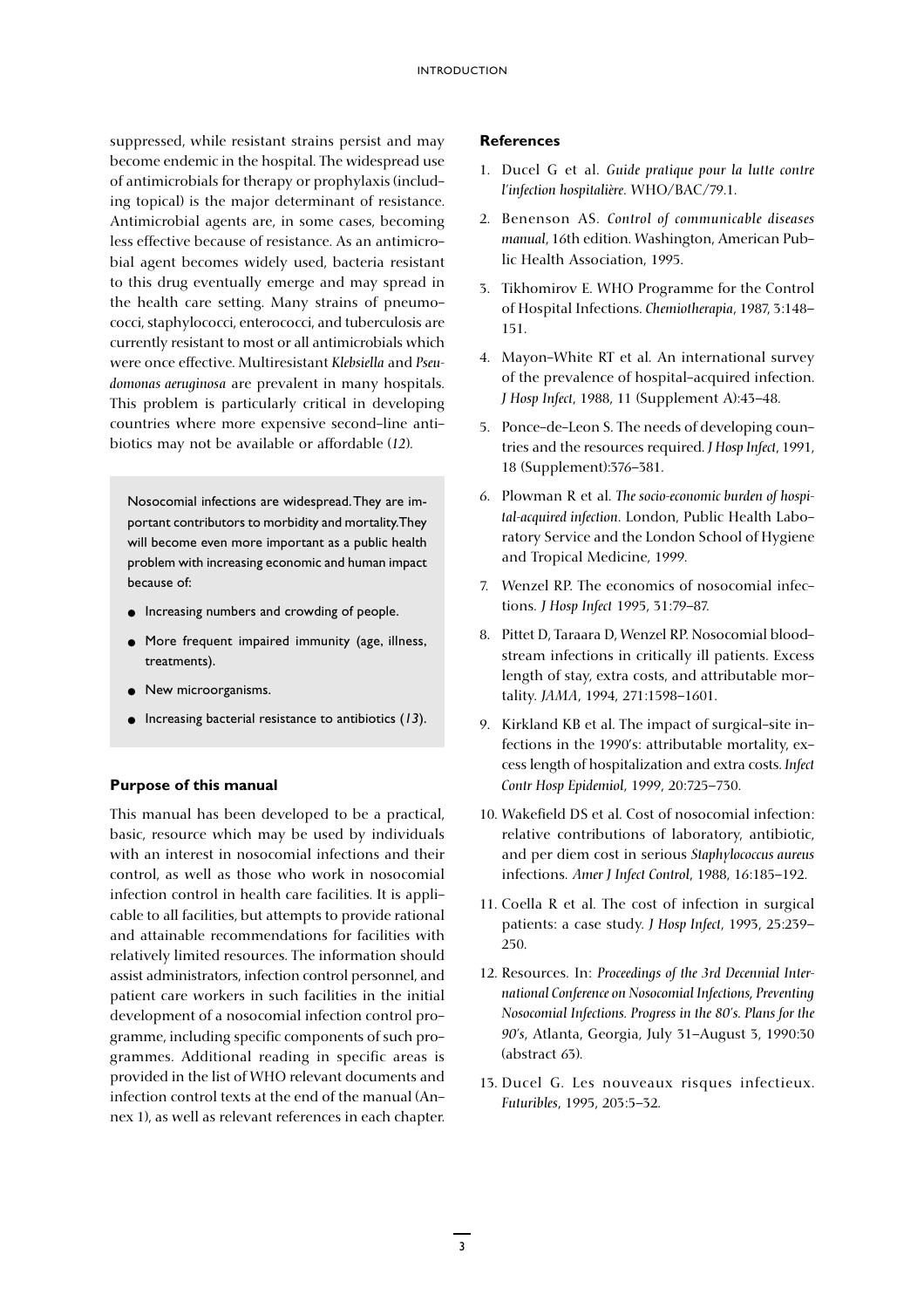# CHAPTER I **Epidemiology of nosocomial infections**

Studies throughout the world document that<br>nosocomial infections are a major cause of morbidity and mortality (*1–13*). A high frequency of nosocomial infections is evidence of a poor quality of health service delivery, and leads to avoidable costs. Many factors contribute to the frequency of nosocomial infections: hospitalized patients are often immunocompromised, they undergo invasive examinations and treatments, and patient care practices and the hospital environment may facilitate the transmission of microorganisms among patients. The selective pressure of intense antibiotic use promotes antibiotic resistance. While progress in the prevention of nosocomial infections has been made, changes in medical practice continually present new opportunities for development of infection. This chapter summarizes the main characteristics of nosocomial infections, based on our current understanding.

#### **1.1 Definitions of nosocomial infections**

Nosocomial infections, also called "hospital-acquired infections", are infections acquired during hospital care which are not present or incubating at admission. Infections occurring more than 48 hours after admission are usually considered nosocomial. Definitions to identify nosocomial infections have been developed for specific infection sites (e.g. urinary, pulmonary). These are derived from those published by the Centers for Diseases Control and Prevention (CDC) in the United States of America (*14,15*) or during international conferences (*16*) and are used for surveillance of nosocomial infections. They are based on clinical and biological criteria, and include approximately 50 potential infection sites.

Nosocomial infections may also be considered either endemic or epidemic. Endemic infections are most common. Epidemic infections occur during outbreaks, defined as an unusual increase above the baseline of a specific infection or infecting organism.

Changes in health care delivery have resulted in shorter hospital stays and increased outpatient care. It has been suggested the term nosocomial infections should encompass infections occurring in patients receiving treatment in any health care setting. Infections acquired by staff or visitors to the hospital or other health care setting may also be considered nosocomial infections.

Simplified definitions may be helpful for some facilities without access to full diagnostic techniques (*17*). The following table (Table 1) provides definitions for common infections that could be used for surveys in facilities with limited access to sophisticated diagnostic techniques.

#### TABLE 1. **Simplified criteria for surveillance of nosocomial infections**

| Type of nosocomial<br>infection | Simplified criteria                                                                                                                                                                                         |
|---------------------------------|-------------------------------------------------------------------------------------------------------------------------------------------------------------------------------------------------------------|
| Surgical site infection         | Any purulent discharge, abscess, or<br>spreading cellulitis at the surgical<br>site during the month after the<br>operation                                                                                 |
| Urinary infection               | Positive urine culture<br>(1 or 2 species) with at least<br>10 <sup>5</sup> bacteria/ml, with or without<br>clinical symptoms                                                                               |
| Respiratory infection           | Respiratory symptoms with at<br>least two of the following signs<br>appearing during hospitalization:<br>— cough<br>- purulent sputum<br>new infiltrate on chest<br>radiograph consistent with<br>infection |
| Vascular catheter<br>infection  | Inflammation, lymphangitis or<br>purulent discharge at the insertion<br>site of the catheter                                                                                                                |
| Septicaemia                     | Fever or rigours and at least one<br>positive blood culture                                                                                                                                                 |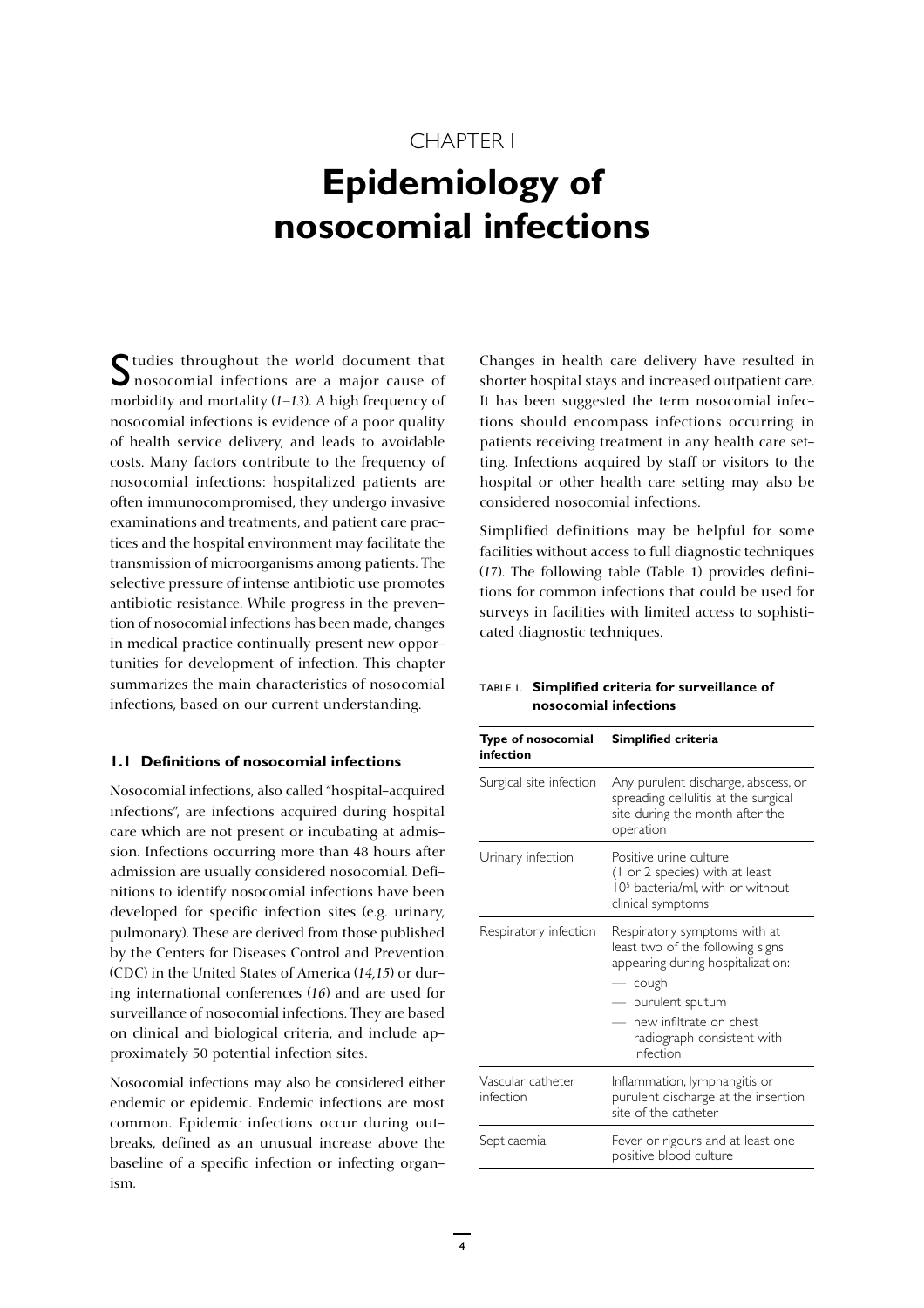#### **1.2 Nosocomial infection sites**

An example of the distribution of sites of nosocomial infections is shown in Figure 1.

FIGURE 1. **Sites of the most comon nosocomial infections: distribution according to the French national prevalence survey (1996)\*** Catheter site C Other sites O



\* Adapted fom Enquête nationale de prévalence des infections nosocomiales, 1996. *BEH*, 1997, 36:161–163.

#### *1.2.1 Urinary infections*

This is the most common nosocomial infection; 80% of infections are associated with the use of an indwelling bladder catheter (*1,2,3*). Urinary infections are associated with less morbidity than other nosocomial infections, but can occasionally lead to bacteraemia and death. Infections are usually defined by microbiological criteria: positive quantitative urine culture (≥105 microorganisms/ml, with a maximum of 2 isolated microbial species). The bacteria responsible arise from the gut flora, either normal (*Escherichia coli*) or acquired in hospital (multiresistant *Klebsiella*).

#### *1.2.2 Surgical site infections*

Surgical site infections are also frequent: the incidence varies from 0.5 to 15% depending on the type of operation and underlying patient status (*18,19,20*). These are a significant problem which limit the potential benefits of surgical interventions. The impact on hospital costs and postoperative length of stay (between 3 and 20 additional days) (*21,22,23,24*) is considerable.

The definition is mainly clinical: purulent discharge around the wound or the insertion site of the drain, or spreading cellulitis from the wound. Infections of the surgical wound (whether above or below the aponeurosis), and deep infections of organs or

organ spaces are identified separately. The infection is usually acquired during the operation itself; either exogenously (e.g. from the air, medical equipment, surgeons and other staff), endogenously from the flora on the skin or in the operative site or, rarely, from blood used in surgery. The infecting microorganisms are variable, depending on the type and location of surgery, and antimicrobials received by the patient. The main risk factor is the extent of contamination during the procedure (clean, cleancontaminated, contaminated, dirty), which is to a large part dependent on the length of the operation, and the patient's general condition (*25*). Other factors include the quality of surgical technique, the presence of foreign bodies including drains, the virulence of the microorganisms, concomitant infection at other sites, the use of preoperative shaving, and the experience of the surgical team.

#### *1.2.3 Nosocomial pneumonia*

Nosocomial pneumonia occurs in several different patient groups. The most important are patients on ventilators in intensive care units, where the rate of pneumonia is 3% per day. There is a high casefatality rate associated with ventilator-associated pneumonia, although the attributable risk is difficult to determine because patient comorbidity is so high. Microorganisms colonize the stomach, upper airway and bronchi, and cause infection in the lungs (pneumonia): they are often endogenous (digestive system or nose and throat), but may be exogenous, often from contaminated respiratory equipment.

The definition of pneumonia may be based on clinical and radiological criteria which are readily available but non-specific: recent and progressive radiological opacities of the pulmonary parenchyma, purulent sputum, and recent onset of fever. Diagnosis is more specific when quantitative microbiological samples are obtained using specialized protected bronchoscopy methods. Known risk factors for infection include the type and duration of ventilation, the quality of respiratory care, severity of the patient's condition (organ failure), and previous use of antibiotics.

Apart from ventilator-associated pneumonia, patients with seizures or decreased level of consciousness are at risk for nosocomial infection, even if not intubated. Viral bronchiolitis (respiratory syncytial virus, RSV) is common in children's units, and influenza and secondary bacterial pneumonia may occur in institutions for the elderly. With highly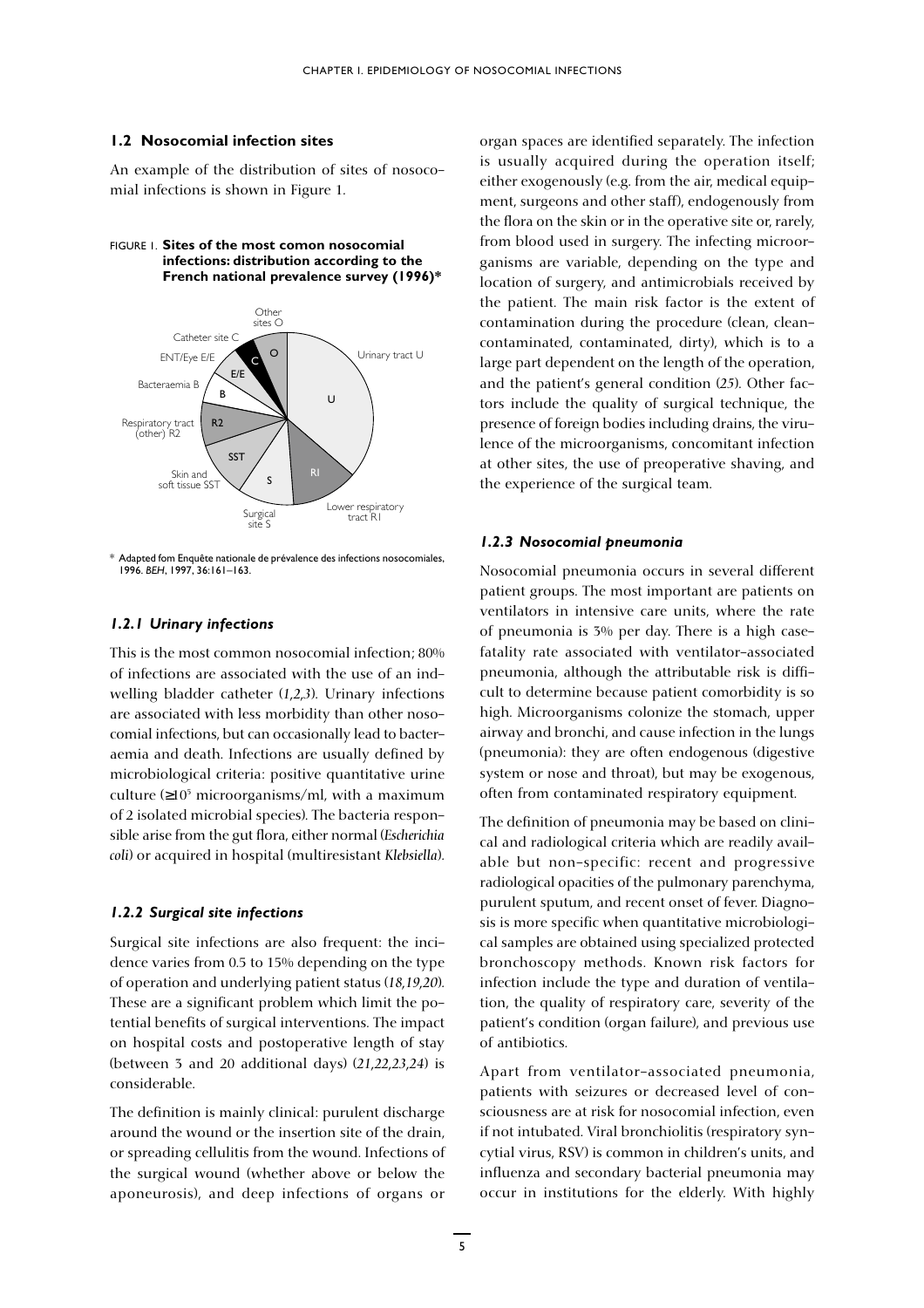immunocompromised patients, *Legionella* spp. and *Aspergillus* pneumonia may occur. In countries with a high prevalence of tuberculosis, particularly multiresistant strains, transmission in health care settings may be an important problem.

# *1.2.4 Nosocomial bacteraemia*

These infections represent a small proportion of nosocomial infections (approximately 5%) but casefatality rates are high — more than 50% for some microorganisms. The incidence is increasing, particularly for certain organisms such as multiresistant coagulase-negative *Staphylococcus* and *Candida* spp. Infection may occur at the skin entry site of the intravascular device, or in the subcutaneous path of the catheter (tunnel infection). Organisms colonizing the catheter within the vessel may produce bacteraemia without visible external infection. The resident or transient cutaneous flora is the source of infection. The main risk factors are the length of catheterization, level of asepsis at insertion, and continuing catheter care.

#### *1.2.5 Other nosocomial infections*

These are the four most frequent and important nosocomial infections, but there are many other potential sites of infection. For example:

- Skin and soft tissue infections: open sores (ulcers, burns and bedsores) encourage bacterial colonization and may lead to systemic infection.
- Gastroenteritis is the most common nosocomial infection in children, where rotavirus is a chief pathogen: *Clostridium difficile* is the major cause of nosocomial gastroenteritis in adults in developed countries.
- Sinusitis and other enteric infections, infections of the eye and conjunctiva.
- Endometritis and other infections of the reproductive organs following childbirth.

#### **1.3 Microorganisms**

Many different pathogens may cause nosocomial infections. The infecting organisms vary among different patient populations, different health care settings, different facilities, and different countries.

#### *1.3.1 Bacteria*

These are the most common nosocomial pathogens. A distinction may be made between:

- *Commensal bacteria* found in normal flora of healthy humans. These have a significant protective role by preventing colonization by pathogenic microorganisms. Some commensal bacteria may cause infection if the natural host is compromised. For example, cutaneous coagulasenegative staphylococci cause intravascular line infection and intestinal *Escherichia coli* are the most common cause of urinary infection.
- *Pathogenic bacteria* have greater virulence, and cause infections (sporadic or epidemic) regardless of host status. For example:
	- Anaerobic Gram-positive rods (e.g. *Clostridium*) cause gangrene.
	- Gram-positive bacteria: *Staphylococcus aureus* (cutaneous bacteria that colonize the skin and nose of both hospital staff and patients) cause a wide variety of lung, bone, heart and bloodstream infections and are frequently resistant to antibiotics; beta-haemolytic streptococci are also important.
	- Gram-negative bacteria: Enterobacteriacae (e.g. *Escherichia coli*, *Proteus*, *Klebsiella*, *Enterobacter*, *Serratia marcescens*), may colonize sites when the host defences are compromised (catheter insertion, bladder catheter, cannula insertion) and cause serious infections (surgical site, lung, bacteraemia, peritoneum infection). They may also be highly resistant.
	- Gram-negative organisms such as *Pseudomonas* spp. are often isolated in water and damp areas. They may colonize the digestive tract of hospitalized patients.
	- Selected other bacteria are a unique risk in hospitals. For instance, *Legionella* species may cause pneumonia (sporadic or endemic) through inhalation of aerosols containing contaminated water (air conditioning, showers, therapeutic aerosols).

# *1.3.2 Viruses*

There is the possibility of nosocomial transmission of many viruses, including the hepatitis B and C viruses (transfusions, dialysis, injections, endoscopy), respiratory syncytial virus (RSV), rotavirus, and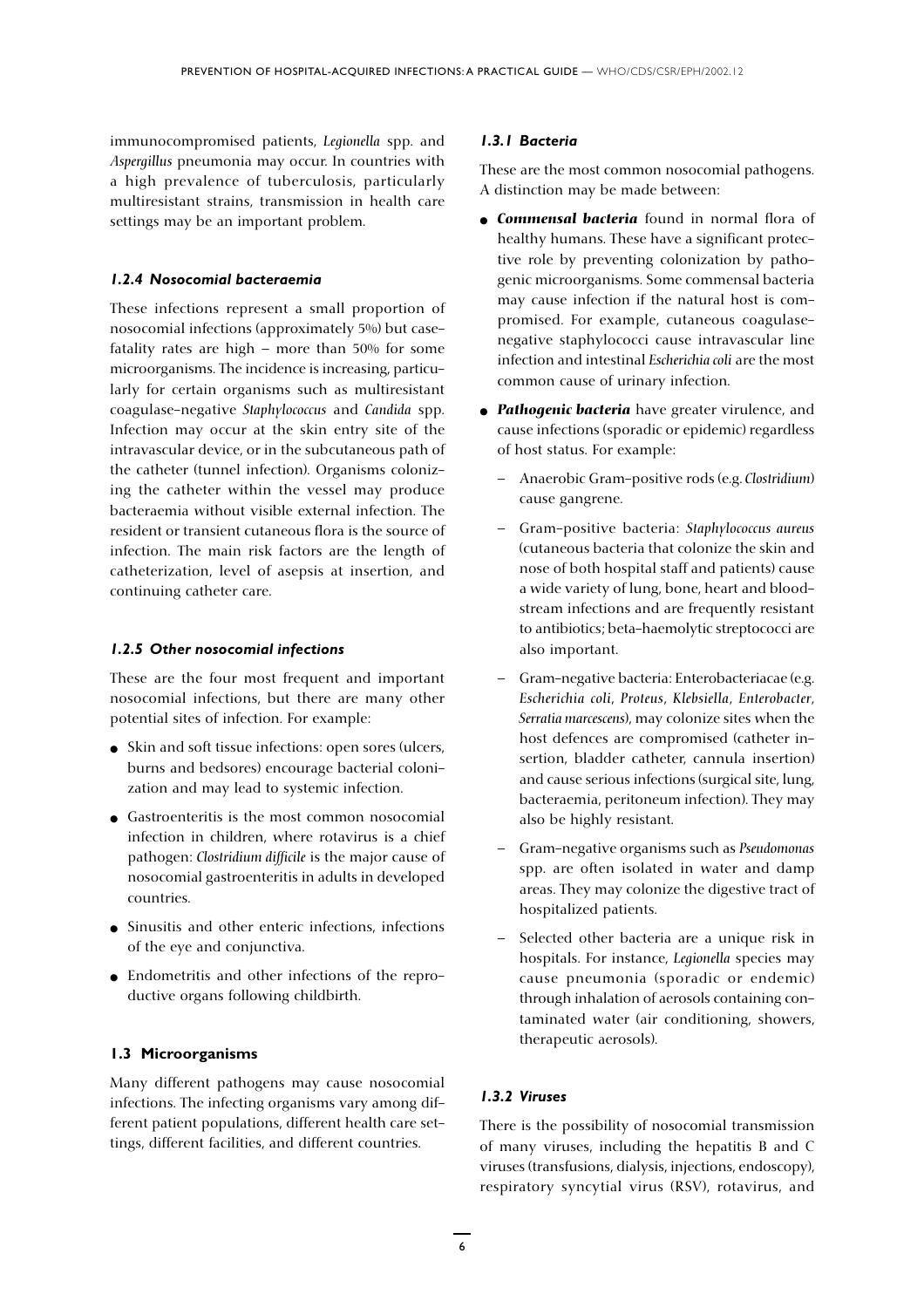enteroviruses (transmitted by hand-to-mouth contact and via the faecal-oral route). Other viruses such as cytomegalovirus, HIV, Ebola, influenza viruses, herpes simplex virus, and varicella-zoster virus, may also be transmitted.

# *1.3.3 Parasites and fungi*

Some parasites (e.g. *Giardia lamblia*) are transmitted easily among adults or children. Many fungi and other parasites are opportunistic organisms and cause infections during extended antibiotic treatment and severe immunosuppression (*Candida albicans*, *Aspergillus* spp., *Cryptococcus neoformans*, *Cryptosporidium*). These are a major cause of systemic infections among immunocompromised patients. Environmental contamination by airborne organisms such as *Aspergillus* spp. which originate in dust and soil is also a concern, especially during hospital construction.

*Sarcoptes scabies* (scabies) is an ectoparasite which has repeatedly caused outbreaks in health care facilities.

# **1.4 Reservoirs and transmission**

Bacteria that cause nosocomial infections can be acquired in several ways:

- 1. *The permanent or transient flora of the patient (endogenous infection)*. Bacteria present in the normal flora cause infection because of transmission to sites outside the natural habitat (urinary tract), damage to tissue (wound) or inappropriate antibiotic therapy that allows overgrowth (*C. difficile*, yeast spp.). For example, Gram-negative bacteria in the digestive tract frequently cause surgical site infections after abdominal surgery or urinary tract infection in catheterized patients.
- 2. *Flora from another patient or member of staff (exogenous cross-infection)*. Bacteria are transmitted between patients: (a) through direct contact between patients (hands, saliva droplets or other body fluids), (b) in the air (droplets or dust contaminated by a patient's bacteria), (c) via staff contaminated through patient care (hands, clothes, nose and throat) who become transient or permanent carriers, subsequently transmitting bacteria to other patients by direct contact during care, (d) via objects contaminated by the patient (including equipment), the staff's hands, visitors or other environmental sources (e.g. water, other fluids, food).
- 3. *Flora from the health care environment (endemic or epidemic exogenous environmental infections)*. Several types of microorganisms survive well in the hospital environment:
	- in water, damp areas, and occasionally in sterile products or disinfectants (*Pseudomonas*, *Acinetobacter*, *Mycobacterium*)
	- in items such as linen, equipment and supplies used in care; appropriate housekeeping normally limits the risk of bacteria surviving as most microorganisms require humid or hot conditions and nutrients to survive
	- in food
	- in fine dust and droplet nuclei generated by coughing or speaking (bacteria smaller than 10 µm in diameter remain in the air for several hours and can be inhaled in the same way as fine dust).

#### **People are at the centre of the phenomenon:**

- as main reservoir and source of microorganisms
- as main transmitter, notably during treatment
- as receptor for microorganisms, thus becoming a new reservoir.

# **References**

- 1. Mayon-White R et al. An international survey of the prevalence of hospital-acquired infection. *J Hosp Infect*, 1988, 11 (suppl A):43–48.
- 2. Emmerson AM et al. The second national prevalence survey of infection in hospitals — overview of the results. *J Hosp Infect*, 1996, 32:175–190.
- 3. Enquête nationale de prévalence des infections nosocomiales. Mai–Juin 1996. Comité technique national des infections nosocomiales. *Bulletin Èpidémiologique Hebdomadaire*, 1997, No 36.
- 4. Gastmeier P et al. Prevalence of nosocomial infections in representative German hospitals. *J Hosp Infect*, 1998, 38:37–49.
- 5. Vasque J, Rossello J, Arribas JL. Prevalence of nosocomial infections in Spain: EPINE study 1990–1997. EPINE Working Group. *J Hosp Infect*, 1999, 43 Suppl:S105–S111.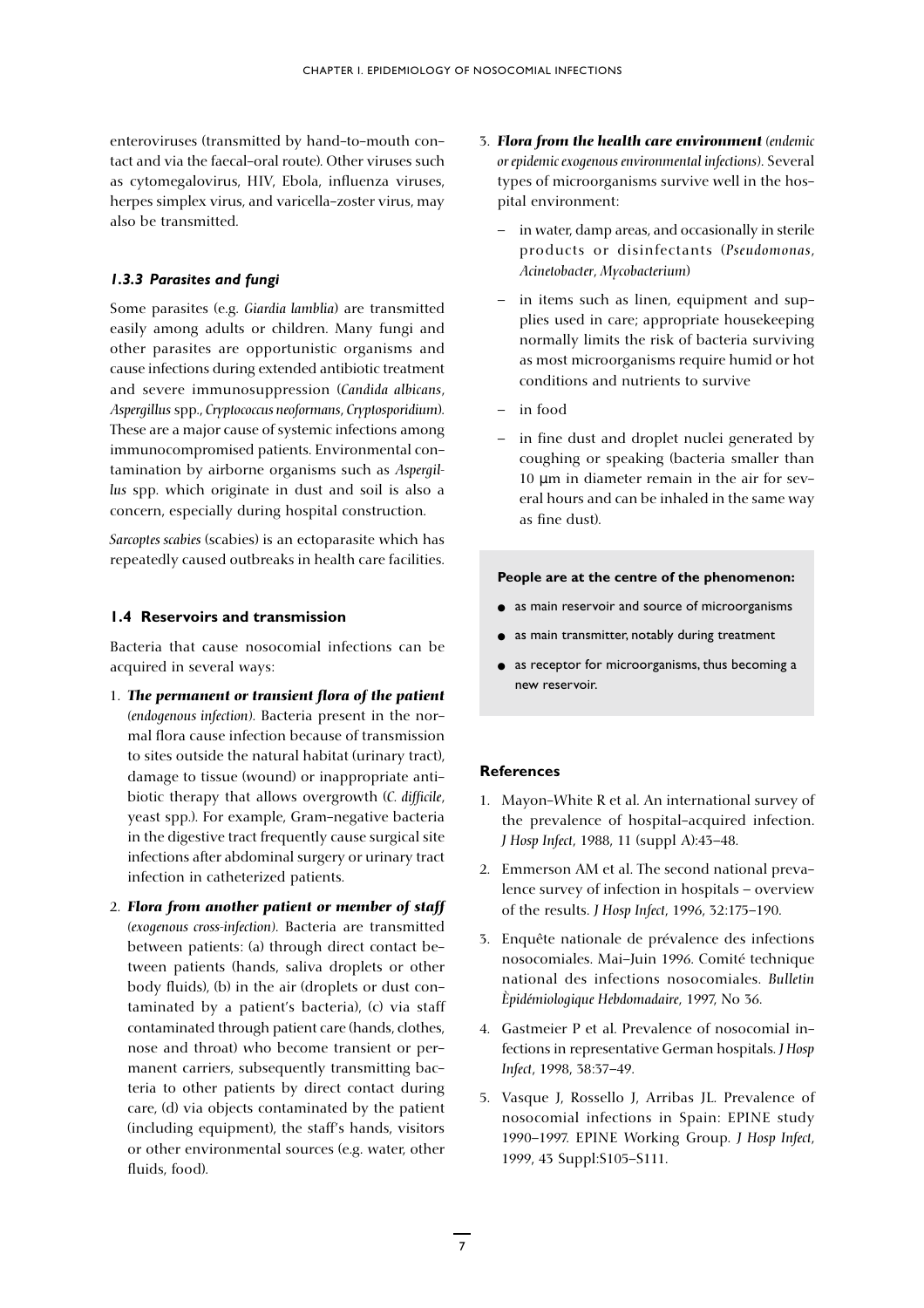- 6. Danchaivijitr S, Tangtrakool T, Chokloikaew S. The second Thai national prevalence study on nosocomial infections 1992. *J Med Assoc Thai*, 1995, 78 Suppl 2:S67–S72.
- 7. Kim JM et al. Multicentre surveillance study for nosocomial infections in major hospitals in Korea. *Am J Infect Control*, 2000, 28:454–458.
- 8. Raymond J, Aujard Y, European Study Group. Nosocomial Infections in Pediatric Patients: A European, Multicenter Prospective Study. *Infect Control Hosp Epidemiol*, 2000, 21:260–263.
- 9. Pittet D et al. Prevalence and risk factors for nosocomial infections in four university hospitals in Switzerland. *Infect Control Hosp Epidemiol*, 1999, 20:37–42.
- 10. Gikas A et al. Repeated multi-centre prevalence surveys of hospital-acquired infection in Greek hospitals. *J Hosp Infect*, 1999, 41:11–18.
- 11. Scheel O, Stormark M. National prevalence survey in hospital infections in Norway. *J Hosp Infect*, 1999, 41:331–335.
- 12. Valinteliene R, Jurkuvenas V, Jepsen OB. Prevalence of hospital-acquired infection in a Lithuanian hospital. *J Hosp Infect*, 1996, 34:321–329.
- 13. Orrett FA, Brooks PJ, Richardson EG. Nosocomial infections in a rural regional hospital in a developing country: infection rates by site, service, cost, and infection control practices. *Infect Control Hosp Epidemiol*, 1998, 19:136–140.
- 14. Garner JS et al. CDC definitions for nosocomial infections, 1988. *Am J Infect Control*, 1988, 16:128– 140.
- 15. Horan TC et al. CDC definitions of nosocomial surgical site infections, 1992: a modification of CDC definition of surgical wound infections. *Am J Infect Control*, 1992, 13:606–608.
- 16. McGeer A et al. Definitions of infection for surveillance in long-term care facilities. *Am J Infect Control*, 1991, 19:1–7.
- 17. Girard R. *Guide technique d'hygiène hospitalière*. Alger, Institut de la Santé publique et Lyon, Fondation Marace Mérieux, 1990.
- 18. Cruse PJE, Ford R. The epidemiology of wound infection. A 10 year prospective study of 62,939 wounds. *Surg Clin North Am*, 1980, 60:27–40.
- 19. Horan TC et al. Nosocomial infections in surgical patients in the United States, 1986–1992 (NNIS). *Infect Control Hosp Epidemiol*, 1993, 14:73–80.
- 20. Hajjar J et al. Réseau ISO Sud-Est: un an de surveillance des infections du site opératoire. *Bulletin Èpidémiologique Hebdomadaire*, 1996, No 42.
- 21. Brachman PS et al. Nosocomial surgical infections: incidence and cost. *Surg Clin North Am*, 1980, 60:15–25.
- 22. Fabry J et al. Cost of nosocomial infections: analysis of 512 digestive surgery patients. *World J Surg*, 1982, 6:362–365.
- 23. Prabhakar P et al. Nosocomial surgical infections: incidence and cost in a developing country. *Am J Infect Control*, 1983, 11:51–56.
- 24. Kirkland KB et al. The impact of surgical-site infections in the 1990's: attributable mortality, excess length of hospitalization and extra costs. *Infect Control Hosp Epidemiol*, 1999, 20:725–730.
- 25. Nosocomial infections rates for interhospital comparison: limitations and possible solutions — A report from NNIS System. *Infect Control Hosp Epidemiol*, 1991, 12:609–621.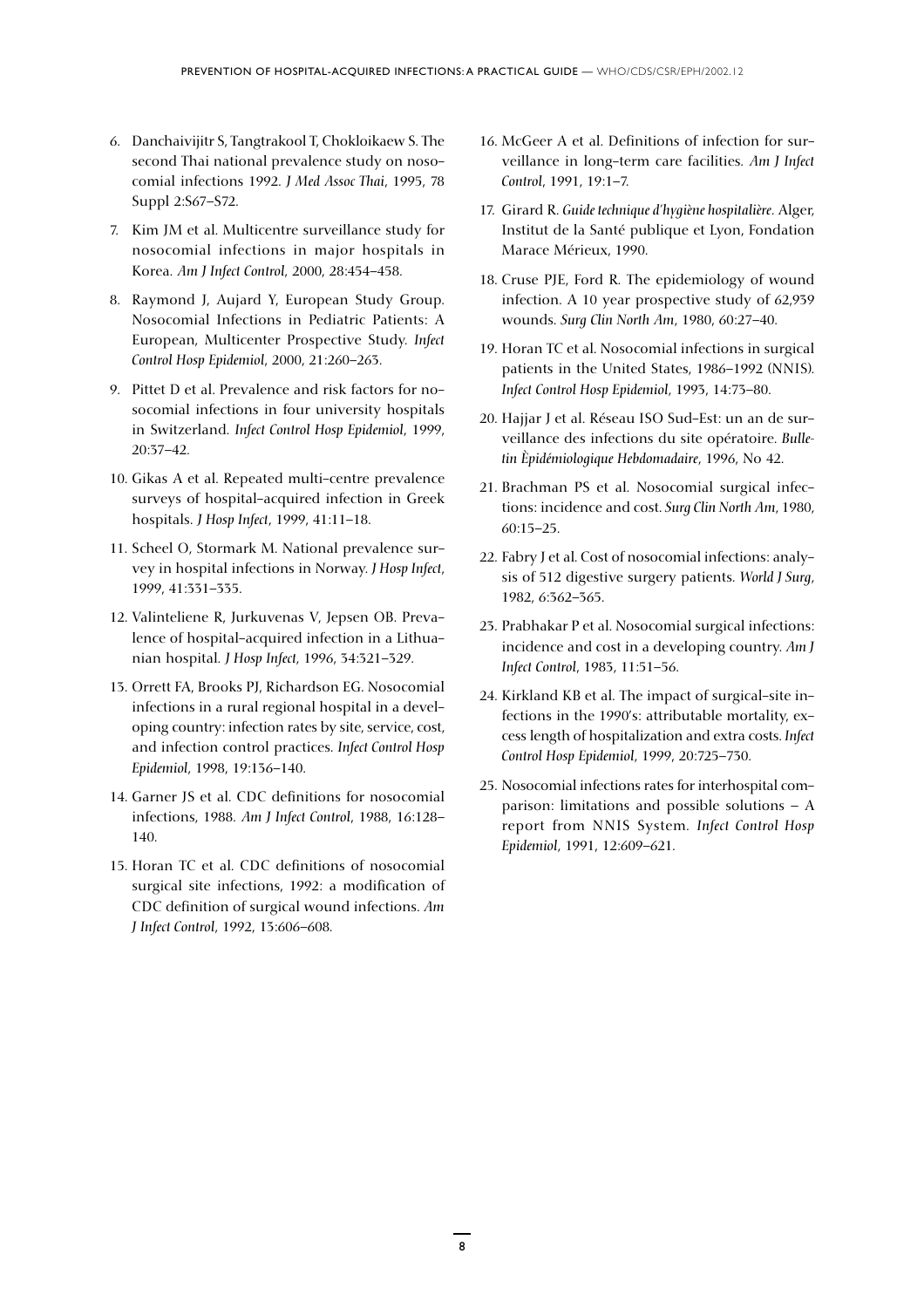# CHAPTER II

# **Infection control programmes**

**Prevention of nosocomial infections is the respon**sibility of all individuals and services providing health care. Everyone must work cooperatively to reduce the risk of infection for patients and staff. This includes personnel providing direct patient care, management, physical plant, provision of materials and products, and training of health workers. Infection control programmes (*1*) are effective provided they are comprehensive and include surveillance and prevention activities, as well as staff training. There must also be effective support at the national and regional levels.

#### **2.1 National or regional programmes**

The responsible health authority should develop a national (or regional) programme to support hospitals in reducing the risk of nosocomial infections. Such programmes must:

- set relevant national objectives consistent with other national health care objectives
- develop and continually update guidelines for recommended health care surveillance, prevention, and practice
- develop a national system to monitor selected infections and assess the effectiveness of interventions
- harmonize initial and continuing training programmes for health care professionals
- facilitate access to materials and products essential for hygiene and safety
- encourage health care establishments to monitor nosocomial infections, with feedback to the professionals concerned.

The health authority should designate an agency to oversee the programme (a ministerial department, institution or other body), and plan national activities with the help of a national expert committee.

Professional and academic organizations must also be involved in this programme.

#### **2.2 Hospital programmes**

The major preventive effort should be focused in hospitals and other health care facilities (*2*). Risk prevention for patients and staff is a concern of everyone in the facility, and must be supported at the level of senior administration. A yearly work plan to assess and promote good health care, appropriate isolation, sterilization, and other practices, staff training, and epidemiological surveillance should be developed. Hospitals must provide sufficient resources to support this programme.

#### *2.2.1 Infection Control Committee*

An Infection Control Committee provides a forum for multidisciplinary input and cooperation, and information sharing. This committee should include wide representation from relevant programmes: e.g. management, physicians, other health care workers, clinical microbiology, pharmacy, central supply, maintenance, housekeeping, training services. The committee must have a reporting relationship directly to either administration or the medical staff to promote programme visibility and effectiveness. In an emergency (such as an outbreak), this committee must be able to meet promptly. It has the following tasks:

- to review and approve a yearly programme of activity for surveillance and prevention
- to review epidemiological surveillance data and identify areas for intervention
- to assess and promote improved practice at all levels of the health facility
- to ensure appropriate staff training in infection control and safety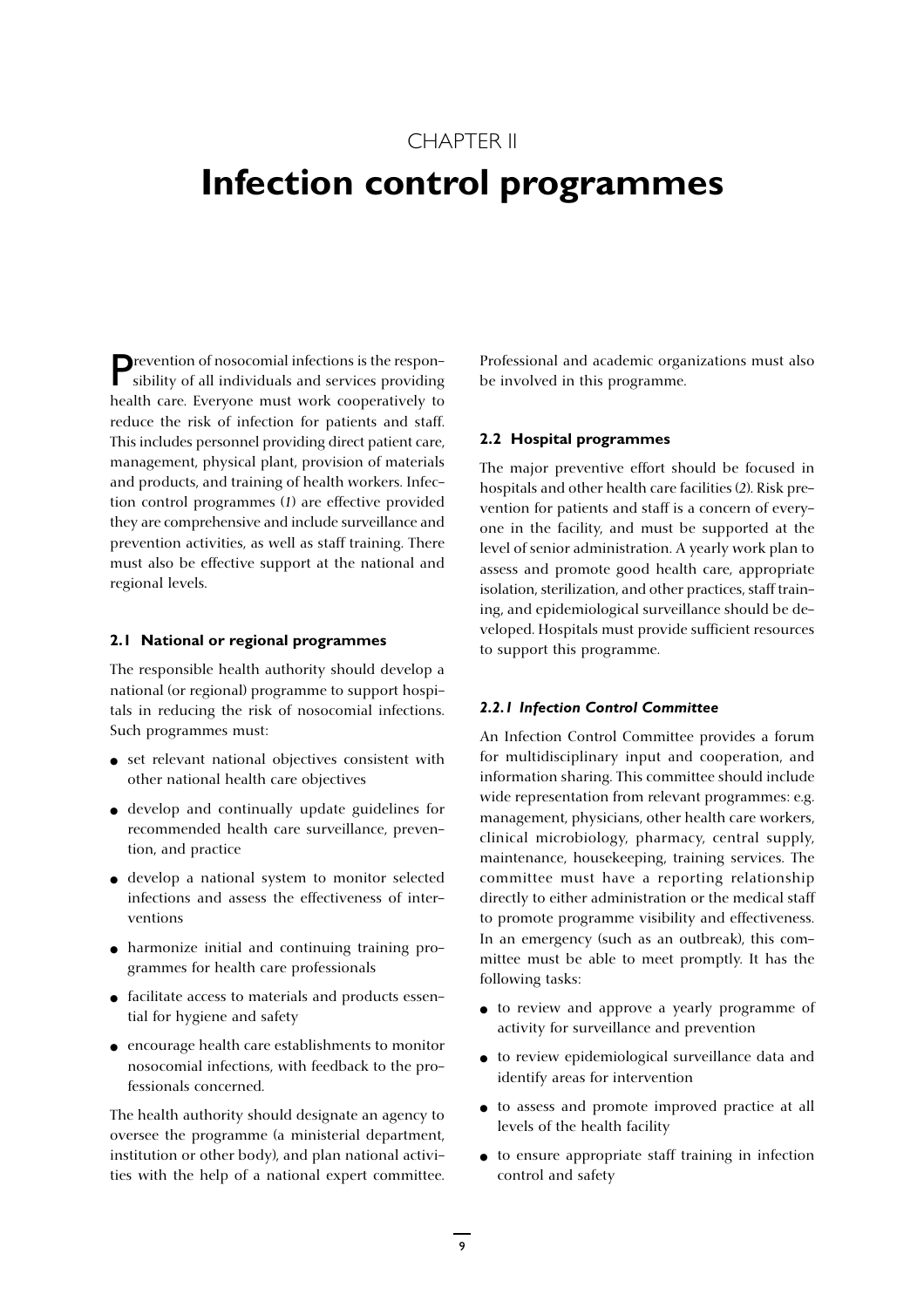- to review risks associated with new technologies, and monitor infectious risks of new devices and products, prior to their approval for use
- to review and provide input into investigation of epidemics
- to communicate and cooperate with other committees of the hospital with common interests such as Pharmacy and Therapeutics or Antimicrobial Use Committee, Biosafety or Health and Safety Committees, and Blood Transfusion Committee.

# *2.2.2 Infection control professionals (infection control team)*

Health care establishments must have access to specialists in infection control, epidemiology, and infectious disease including infection control physicians and infection control practitioners (usually nurses) (*2*). In some countries, these professionals are specialized teams working for a hospital or a group of health care establishments; they may be administratively part of another unit, (e.g. microbiology laboratory, medical or nursing administration, public health services). The optimal structure will vary with the type, needs, and resources of the facility. The reporting structure must, however, ensure the infection control team has appropriate authority to manage an effective infection control programme. In large facilities, this will usually mean a direct reporting relationship with senior administration.

The infection control team or individual is responsible for the day-to-day functions of infection control, as well as preparing the yearly work plan for review by the infection control committee and administration. These individuals have a scientific and technical support role: e.g. surveillance and research, developing and assessing policies and practical supervision, evaluation of material and products, control of sterilization and disinfection, implementation of training programmes. They should also support and participate in research and assessment programmes at the national and international levels.

#### *2.2.3 Infection control manual*

A nosocomial infection prevention manual (*3*), compiling recommended instructions and practices for patient care, is an important tool. The manual should be developed and updated by the infection control team, with review and approval by the committee. It must be made readily available for patient care staff, and updated in a timely fashion.

# **2.3 Infection control responsibility**

### *2.3.1 Role of hospital management*

The administration and/or medical management of the hospital must provide leadership by supporting the hospital infection programme. They are responsible for:

- establishing a multidisciplinary Infection Control Committee
- identifying appropriate resources for a programme to monitor infections and apply the most appropriate methods for preventing infection
- ensuring education and training of all staff through support of programmes on the prevention of infection in disinfection and sterilization techniques
- delegating technical aspects of hospital hygiene to appropriate staff, such as:
	- nursing
	- housekeeping
	- maintenance
	- clinical microbiology laboratory
- periodically reviewing the status of nosocomial infections and effectiveness of interventions to contain them
- reviewing, approving, and implementing policies approved by the Infection Control Committee
- ensuring the infection control team has authority to facilitate appropriate programme function
- participating in outbreak investigation.

# *2.3.2 Role of the physician*

Physicians have unique responsibilities for the prevention and control of hospital infections:

- by providing direct patient care using practices which minimize infection
- by following appropriate practice of hygiene (e.g. handwashing, isolation)
- serving on the Infection Control Committee
- supporting the infection control team.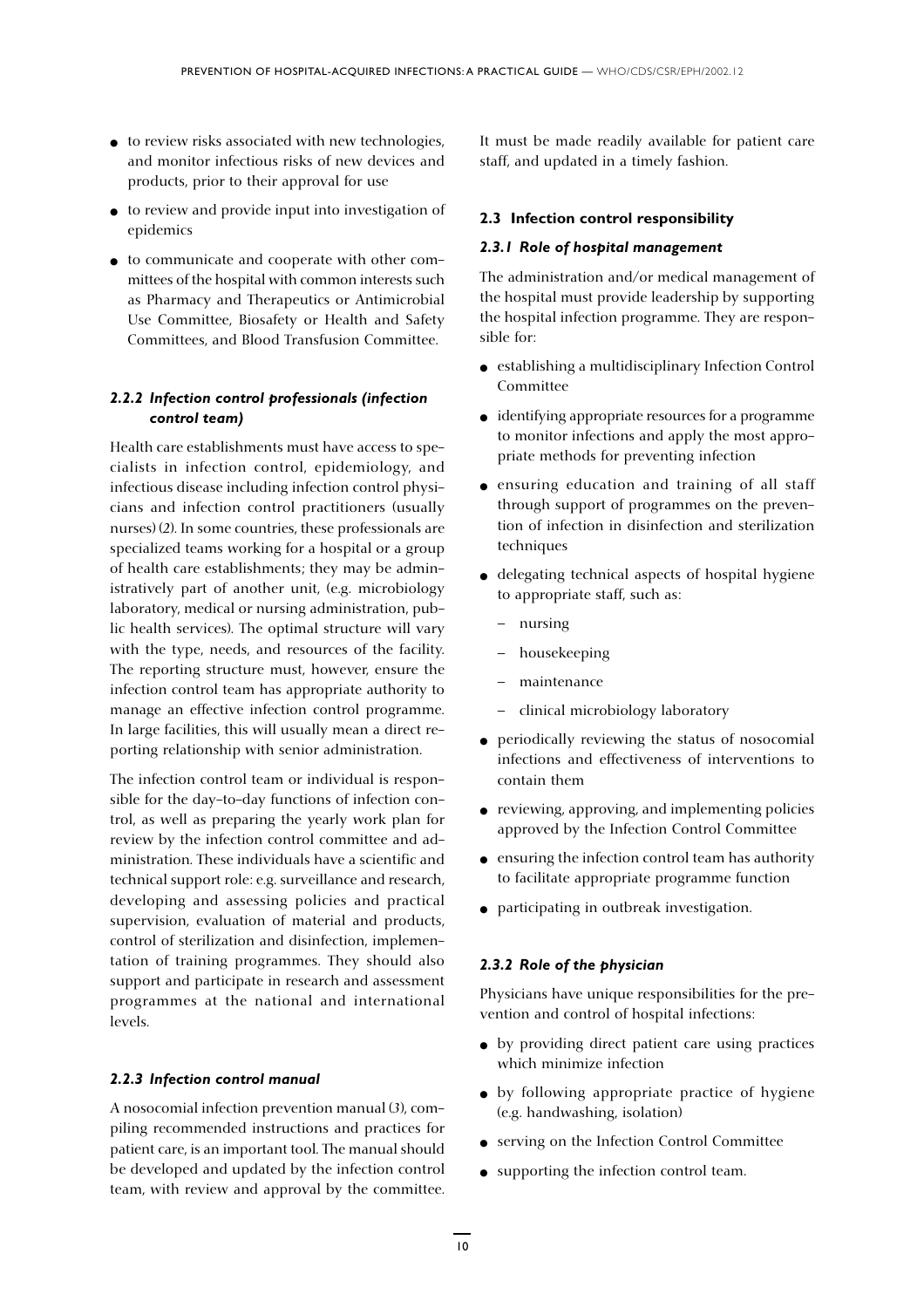Specifically, physicians are responsible for:

- protecting their own patients from other infected patients and from hospital staff who may be infected
- complying with the practices approved by the Infection Control Committee
- obtaining appropriate microbiological specimens when an infection is present or suspected
- notifying cases of hospital-acquired infection to the team, as well as the admission of infected patients
- complying with the recommendations of the Antimicrobial Use Committee regarding the use of antibiotics
- advising patients, visitors and staff on techniques to prevent the transmission of infection
- instituting appropriate treatment for any infections they themselves have, and taking steps to prevent such infections being transmitted to other individuals, especially patients.

### *2.3.3 Role of the microbiologist (4)*

The microbiologist is responsible for:

- handling patient and staff specimens to maximize the likelihood of a microbiological diagnosis
- developing guidelines for appropriate collection, transport, and handling of specimens
- ensuring laboratory practices meet appropriate standards
- ensuring safe laboratory practice to prevent infections in staff
- performing antimicrobial susceptibility testing following internationally recognized methods, and providing summary reports of prevalence of resistance
- monitoring sterilization, disinfection and the environment where necessary
- timely communication of results to the Infection Control Committee or the hygiene officer
- epidemiological typing of hospital microorganisms where necessary.

### *2.3.4 Role of the hospital pharmacist (5)*

The hospital pharmacist is responsible for:

- obtaining, storing and distributing pharmaceutical preparations using practices which limit potential transmission of infectious agents to patients
- dispensing anti-infectious drugs and maintaining relevant records (potency, incompatibility, conditions of storage and deterioration)
- obtaining and storing vaccines or sera, and making them available as appropriate
- maintaining records of antibiotics distributed to the medical departments
- providing the Antimicrobial Use Committee and Infection Control Committee with summary reports and trends of antimicrobial use
- having available the following information on disinfectants, antiseptics and other anti-infectious agents:
	- active properties in relation to concentration, temperature, length of action, antibiotic spectrum
	- toxic properties including sensitization or irritation of the skin and mucosa
	- substances that are incompatible with antibiotics or reduce their potency
	- physical conditions which unfavourably affect potency during storage: temperature, light, humidity
	- harmful effects on materials.

The hospital pharmacist may also participate in the hospital sterilization and disinfection practices through:

- participation in development of guidelines for antiseptics, disinfectants, and products used for washing and disinfecting the hands
- participation in guideline development for reuse of equipment and patient materials
- participation in quality control of techniques used to sterilize equipment in the hospital including selection of sterilization equipment (type of appliances) and monitoring.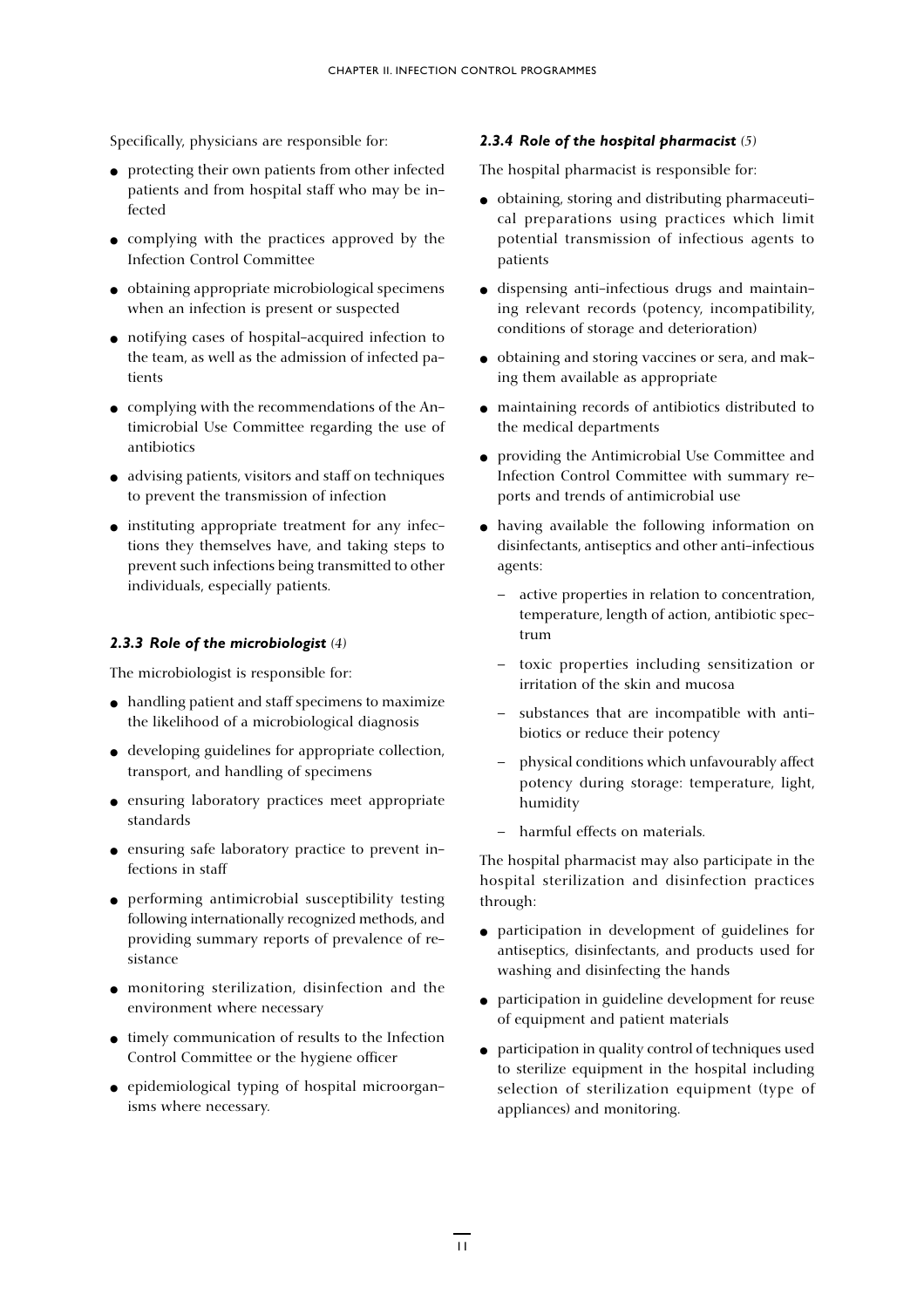# *2.3.5 Role of the nursing staff*

Implementation of patient care practices for infection control is the role of the nursing staff. Nurses should be familiar with practices to prevent the occurrence and spread of infection, and maintain appropriate practices for all patients throughout the duration of their hospital stay.

*The senior nursing administrator* is responsible for:

- participating in the Infection Control Committee
- promoting the development and improvement of nursing techniques, and ongoing review of aseptic nursing policies, with approval by the Infection Control Committee
- developing training programmes for members of the nursing staff
- supervising the implementation of techniques for the prevention of infections in specialized areas such as the operating suite, the intensive care unit, the maternity unit and newborns
- monitoring of nursing adherence to policies.

*The nurse in charge of a ward* is responsible for:

- maintaining hygiene, consistent with hospital policies and good nursing practice on the ward
- monitoring aseptic techniques, including handwashing and use of isolation
- reporting promptly to the attending physician any evidence of infection in patients under the nurse's care
- initiating patient isolation and ordering culture specimens from any patient showing signs of a communicable disease, when the physician is not immediately available
- limiting patient exposure to infections from visitors, hospital staff, other patients, or equipment used for diagnosis or treatment
- maintaining a safe and adequate supply of ward equipment, drugs and patient care supplies.

*The nurse in charge of infection control* is a member of the infection control team and responsible for :

- identifying nosocomial infections
- investigation of the type of infection and infecting organism
- participating in training of personnel
- surveillance of hospital infections
- participating in outbreak investigation
- development of infection control policy and review and approval of patient care policies relevant to infection control
- ensuring compliance with local and national regulations
- liaison with public health and with other facilities where appropriate
- providing expert consultative advice to staff health and other appropriate hospital programmes in matters relating to transmission of infections.

### *2.3.6 Role of the central sterilization service*

A central sterilization department serves all hospital areas, including the operating suite. An appropriately qualified individual must be responsible for management of the programme. Responsibility for day-to-day management may be delegated to a nurse or other individual with appropriate qualifications, experience, and knowledge of medical devices.

The responsibilities of the *central sterilization service* are to clean, decontaminate, test, prepare for use, sterilize, and store aseptically all sterile hospital equipment. It works in collaboration with the Infection Control Committee and other hospital programmes to develop and monitor policies on cleaning and decontamination of:

- reusable equipment
- contaminated equipment

including

- wrapping procedures, according to the type of sterilization
- sterilization methods, according to the type of equipment
- sterilization conditions (e.g. temperature, duration, pressure, humidity) (see Chapter V).

The *director of this service* must:

- oversee the use of different methods physical, chemical, and bacteriological — to monitor the sterilization process
- ensure technical maintenance of the equipment according to national standards and manufacturers' recommendations
- report any defect to administration, maintenance, infection control and other appropriate personnel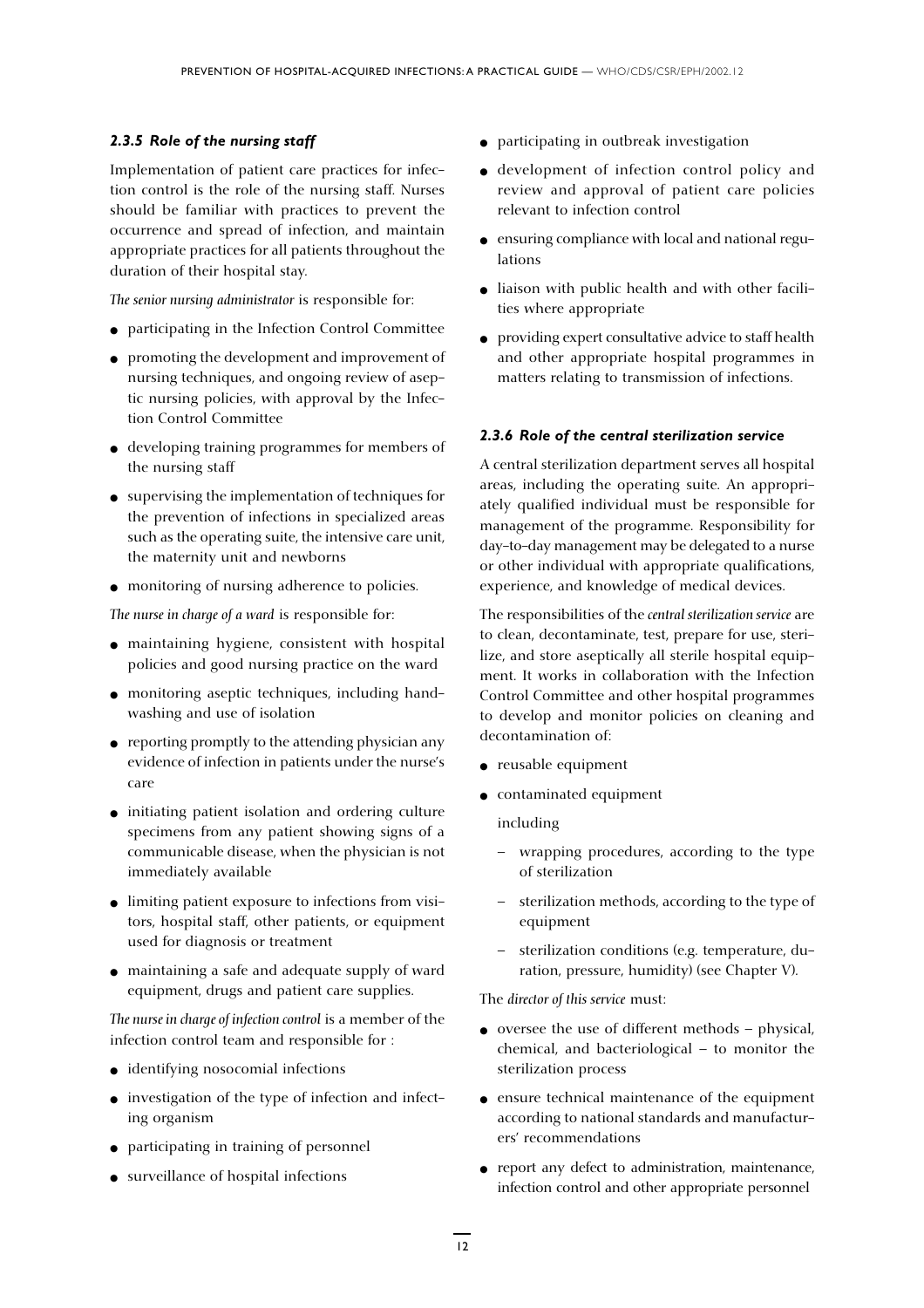- maintain complete records of each autoclave run, and ensure long-term availability of records
- collect or have collected, at regular intervals, all outdated sterile units
- communicate, as needed, with the Infection Control Committee, the nursing service, the operating suite, the hospital transport service, pharmacy service, maintenance, and other appropriate services.

# *2.3.7 Role of the food service (see Chapter VIII)*

The *director of food services* must be knowledgeable in food safety, staff training, storage and preparation of foodstuffs, job analysis, and use of equipment.

The *head of catering services* is responsible for:

- $\bullet$  defining the criteria for the purchase of foodstuffs, equipment use, and cleaning procedures to maintain a high level of food safety
- ensuring that the equipment used and all working and storage areas are kept clean
- issuing written policies and instructions for handwashing, clothing, staff responsibilities and daily disinfection duties
- ensuring that the methods used for storing, preparing and distributing food will avoid contamination by microorganisms
- issuing written instructions for the cleaning of dishes after use, including special considerations for infected or isolated patients where appropriate
- ensuring appropriate handling and disposal of wastes
- establishing programmes for training staff in food preparation, cleanliness, and food safety
- establishing a Hazard Analysis of Critical Control Points (HACCP) programme, if required.

# *2.3.8 Role of the laundry service (see Chapter VIII)*

The laundry is responsible for:

● selecting fabrics for use in different hospital areas, developing policies for working clothes in each area and group of staff, and maintaining appropriate supplies

- distribution of working clothes and, if necessary, managing changing rooms
- developing policies for the collection and transport of dirty linen
- defining, where necessary, the method for disinfecting infected linen, either before it is taken to the laundry or in the laundry itself
- developing policies for the protection of clean linen from contamination during transport from the laundry to the area of use
- developing criteria for selection of site of laundry services:
	- ensuring appropriate flow of linen, separation of "clean" and "dirty" areas
	- recommending washing conditions (e.g. temperature, duration)
	- ensuring safety of laundry staff through prevention of exposure to sharps or laundry contaminated with potential pathogens.

# *2.3.9 Role of the housekeeping service (see 5.3)*

The housekeeping service is responsible for the regular and routine cleaning of all surfaces and maintaining a high level of hygiene in the facility. In collaboration with the Infection Control Committee it is responsible for :

- classifying the different hospital areas by varying need for cleaning
- developing policies for appropriate cleaning techniques
	- procedure, frequency, agents used, etc., for each type of room, from highly contaminated to the most clean, and ensuring that these practices are followed
- developing policies for collection, transport and disposal of different types of waste (e.g. containers, frequency)
- ensuring that liquid soap and paper towel dispensers are replenished regularly
- informing the maintenance service of any building problems requiring repair: cracks, defects in the sanitary or electrical equipment, etc.
- caring for flowers and plants in public areas
- pest control (insects, rodents)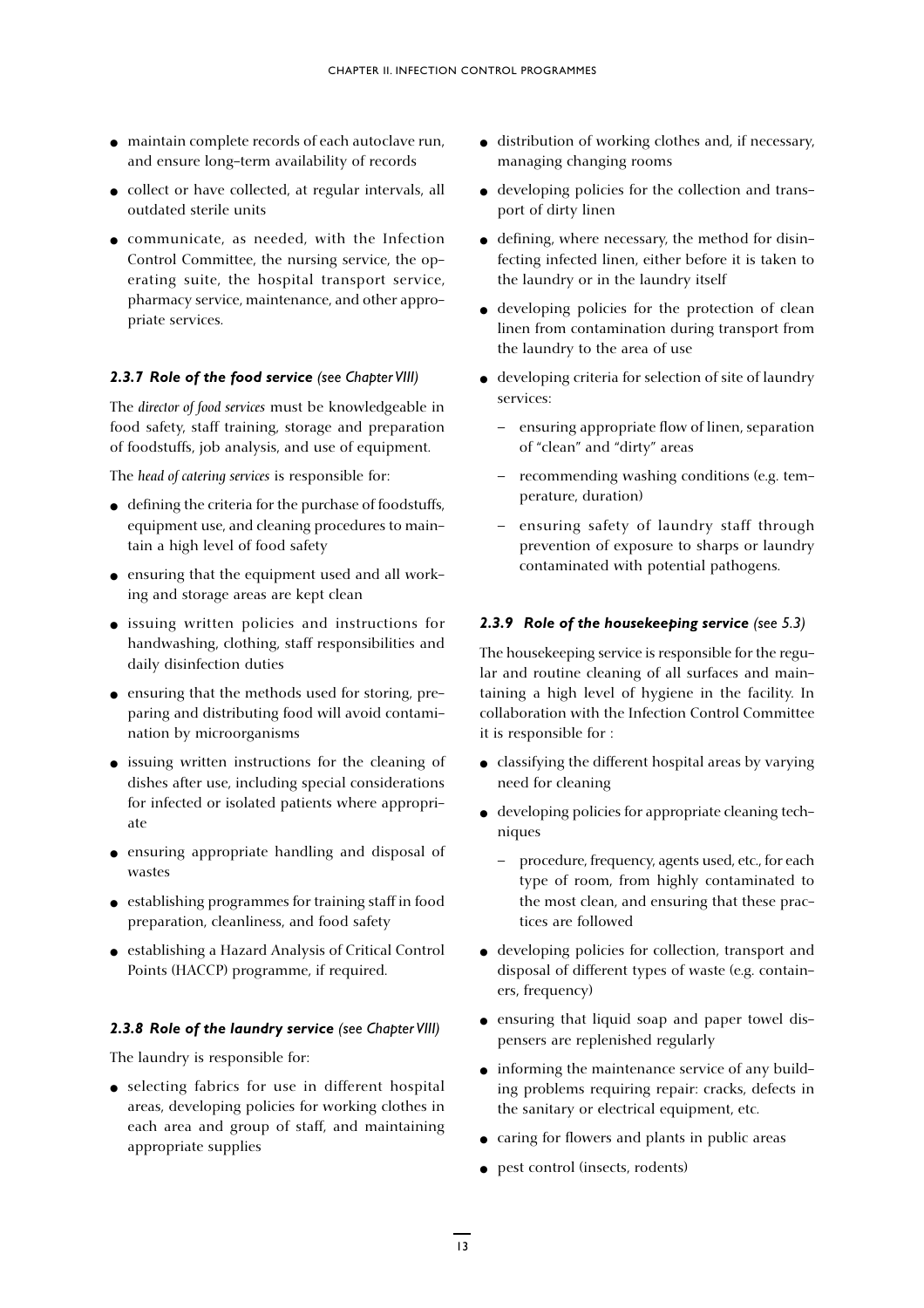- providing appropriate training for all new staff members and, periodically, for other employees, and specific training when a new technique is introduced
- establishing methods for the cleaning and disinfection of bedding (e.g. mattresses, pillows)
- determining the frequency for the washing of curtains, screening curtains between beds, etc.
- reviewing plans for renovations or new furniture, including special patient beds, to determine feasibility of cleaning.

There should be a continuing programme for staff training.This programme should stress personal hygiene, the importance of frequent and careful washing of hands, and cleaning methods (e.g. sequence of rooms, correct use of equipment, dilution of cleaning agents, etc.). Staff must also understand causes of contamination of premises, and how to limit this, including the method of action of disinfectants. Cleaning staff must know to contact staff health if they have a personal infection, especially infections of the skin, digestive tract and respiratory tract.

#### *2.3.10 Role of maintenance*

Maintenance is responsible for:

- collaborating with housekeeping, nursing staff or other appropriate groups in selecting equipment and ensuring early identification and prompt correction of any defect
- inspections and regular maintenance of the plumbing, heating, and refrigeration equipment, and electrical fittings and air conditioning; records should be kept of this activity
- developing procedures for emergency repairs in essential departments
- ensuring environmental safety outside the hospital, e.g. waste disposal, water sources.

Additional special duties include:

- participation in the choice of equipment if maintenance of the equipment requires technical assistance
- inspection, cleaning and regular replacement of the filters of all appliances for ventilation and humidifiers
- testing autoclaves (temperature, pressure, vacuum, recording mechanism) and regular maintenance (cleaning the inner chamber, emptying the tubes)
- monitoring the recording thermometers of refrigerators in pharmacy stores, laboratories, the blood bank and kitchens
- regularly inspecting all surfaces walls, floors, ceilings — to ensure they are kept smooth and washable
- repairing any opening or crack in partition walls or window frames
- maintaining hydrotherapy appliances
- notifying infection control of any anticipated interruption of services such as plumbing or air conditioning.

# *2.3.11 Role of the infection control team (hospital hygiene service)*

The infection control programme is responsible for oversight and coordination of all infection control activities to ensure an effective programme.

The hospital hygiene service is responsible for:

- organizing an epidemiological surveillance programme for nosocomial infections
- participating with pharmacy in developing a programme for supervising the use of anti-infective drugs
- ensuring patient care practices are appropriate to the level of patient risk
- checking the efficacy of the methods of disinfection and sterilization and the efficacy of systems developed to improve hospital cleanliness
- participating in development and provision of teaching programmes for the medical, nursing, and allied health personnel, as well as all other categories of staff
- providing expert advice, analysis, and leadership in outbreak investigation and control
- participating in the development and operation of regional and national infection control initiatives
- the hospital hygiene service may also provide assistance for smaller institutions, and undertake research in hospital hygiene and infection con-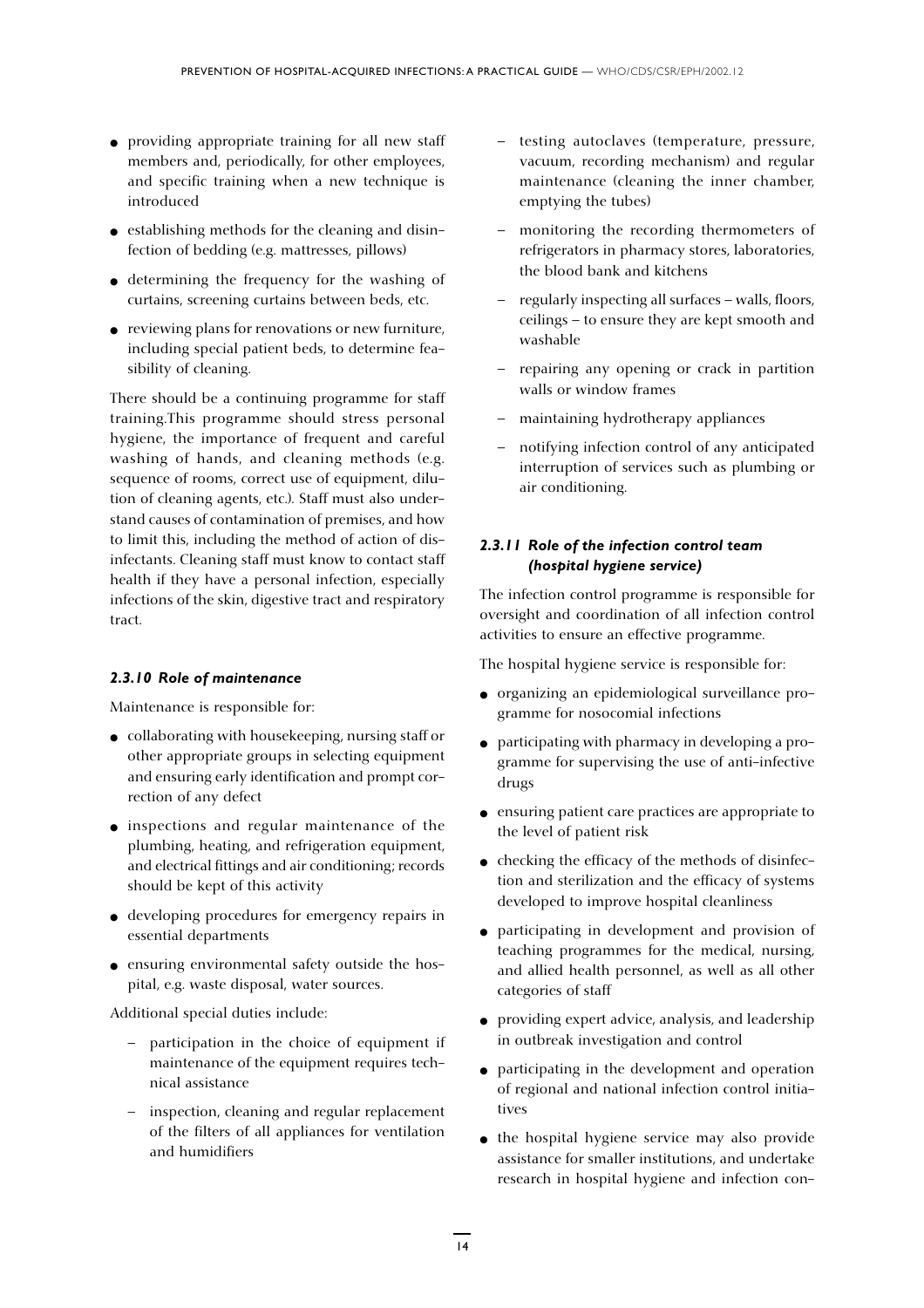trol at the facility, local, national, or international level.

# **References**

- 1. Haley RW et al. The efficacy of infection surveillance and control programs in preventing nosocomial infections in US hospitals. *Am J. Epidem*, 1985, 121:182–205.
- 2. Schechler WE et al. Requirements for infrastructure and essential activities of infection control and epidemiology in hospitals: a consensus panel report. Society of Healthcare Epidemiology of America. *Infect Control Hosp Epidemiol*, 1998, 19:114– 124.
- 3. Savey A, Troadec M. Le Manuel du CLIN, un outil pour une demande de qualité — Coordination C.CLIN Sud-Est. *Hygiènes*, 2001, IX:73–162.
- 4. Emory TG, Gaynes RP. An overview of nosocomial infections including the role of the microbiology laboratory. *Clin Microbiol Rev*, 1993, 6:428–442.
- 5. American Society of Health System Pharmacists. ASHP statement on the pharmacist's role in infection control. *Am J Hosp Pharm*, 1986, 43:2006– 2008.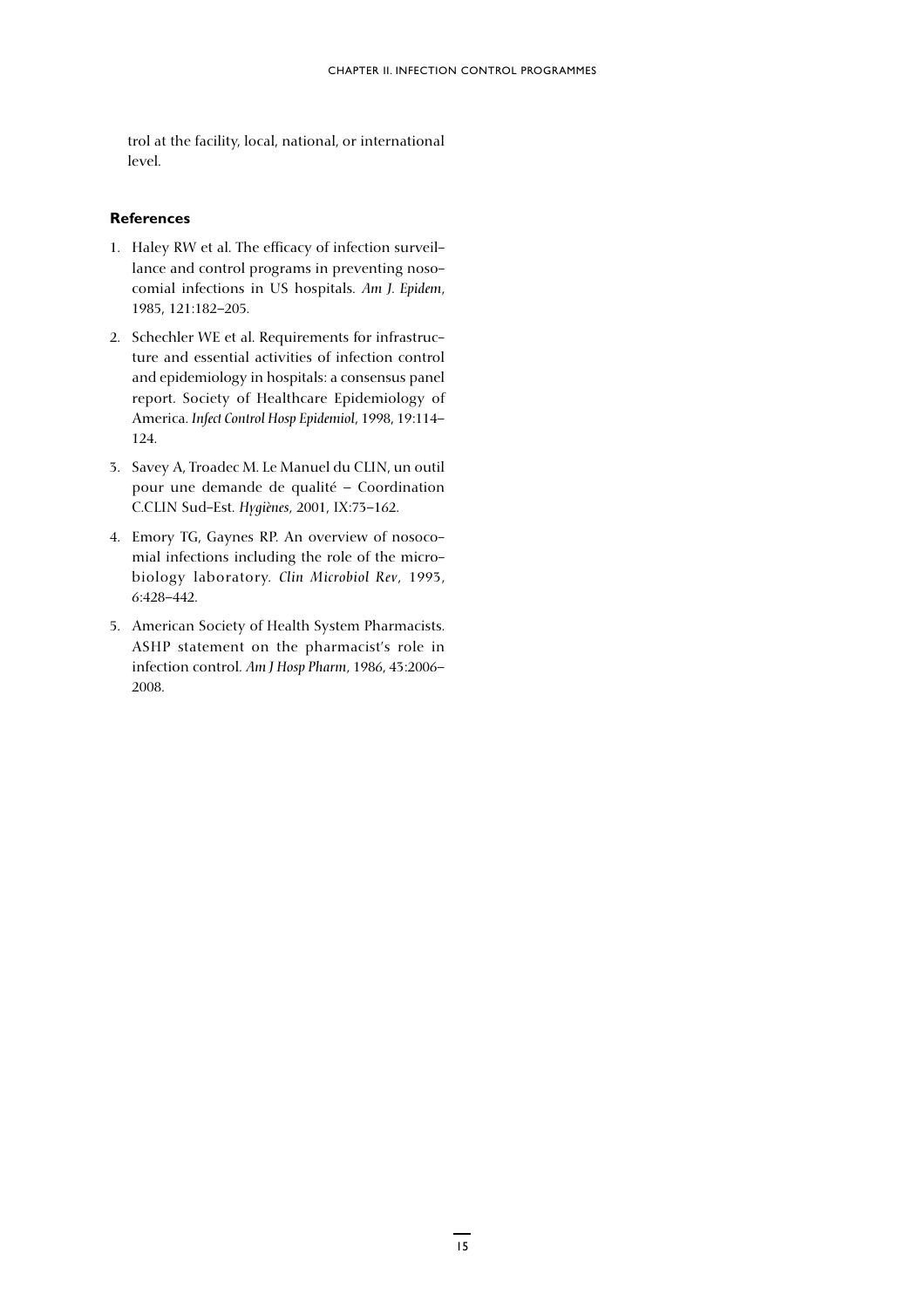# CHAPTER III

# **Nosocomial infection surveillance**

The nosocomial infection rate in patients in a facility is an indicator of quality and safety of care. The development of a surveillance process to monitor this rate is an essential first step to identify local problems and priorities, and evaluate the effectiveness of infection control activity. Surveillance, by itself, is an effective process to decrease the frequency of hospital-acquired infections (*1,2,3*).

● improvements in health care with increased quality and safety

**but**

- changes in care with new techniques, new pathogens or changes in resistance, increased patient acuity, ageing population, etc.
	- =
- need for active surveillance to monitor changing infectious risks

**and**

● identify needs for changes in control measures.

# **3.1 Objectives**

# **The ultimate aim is the reduction of nosocomial infections, and their costs.**

The specific objectives of a surveillance programme include:

- to improve awareness of clinical staff and other hospital workers (including administrators) about nosocomial infections and antimicrobial resistance, so they appreciate the need for preventive action
- to monitor trends: incidence and distribution of nosocomial infections, prevalence and, where possible, risk-adjusted incidence for intra- and inter-hospital comparisons
- to identify the need for new or intensified prevention programmes, and evaluate the impact of prevention measures
- to identify possible areas for improvement in patient care, and for further epidemiological studies (i.e. risk factor analysis).

# **3.2 Strategy**

A surveillance system must meet the following criteria (Table 1):

- simplicity, to minimize costs and workload, and promote unit participation by timely feedback
- $\bullet$  flexibility, to allow changes when appropriate
- acceptability (e.g. evaluated by the level of participation, data quality)
- consistency (use standardized definitions, methodology)
- sensitivity, although a case-finding method with low sensitivity can be valid in following trends, as long as sensitivity remains consistent over time and cases identified are representative
- specificity, requiring precise definitions and trained investigators.

#### TABLE 1. **Desired characteristics of a nosocomial infection surveillance system\***

#### **Characteristics of the system:**

- timeliness, simplicity, flexibility
- acceptability, reasonable cost
- representativeness (or exhaustiveness)

# **Quality of the data provided:**

- sensitivity, specificity
- predictive value (positive and negative)
- usefulness, in relation to the goals of the surveillance (quality indicators)

<sup>\*</sup> Adapted from Thacker SB, 1988 (*4*).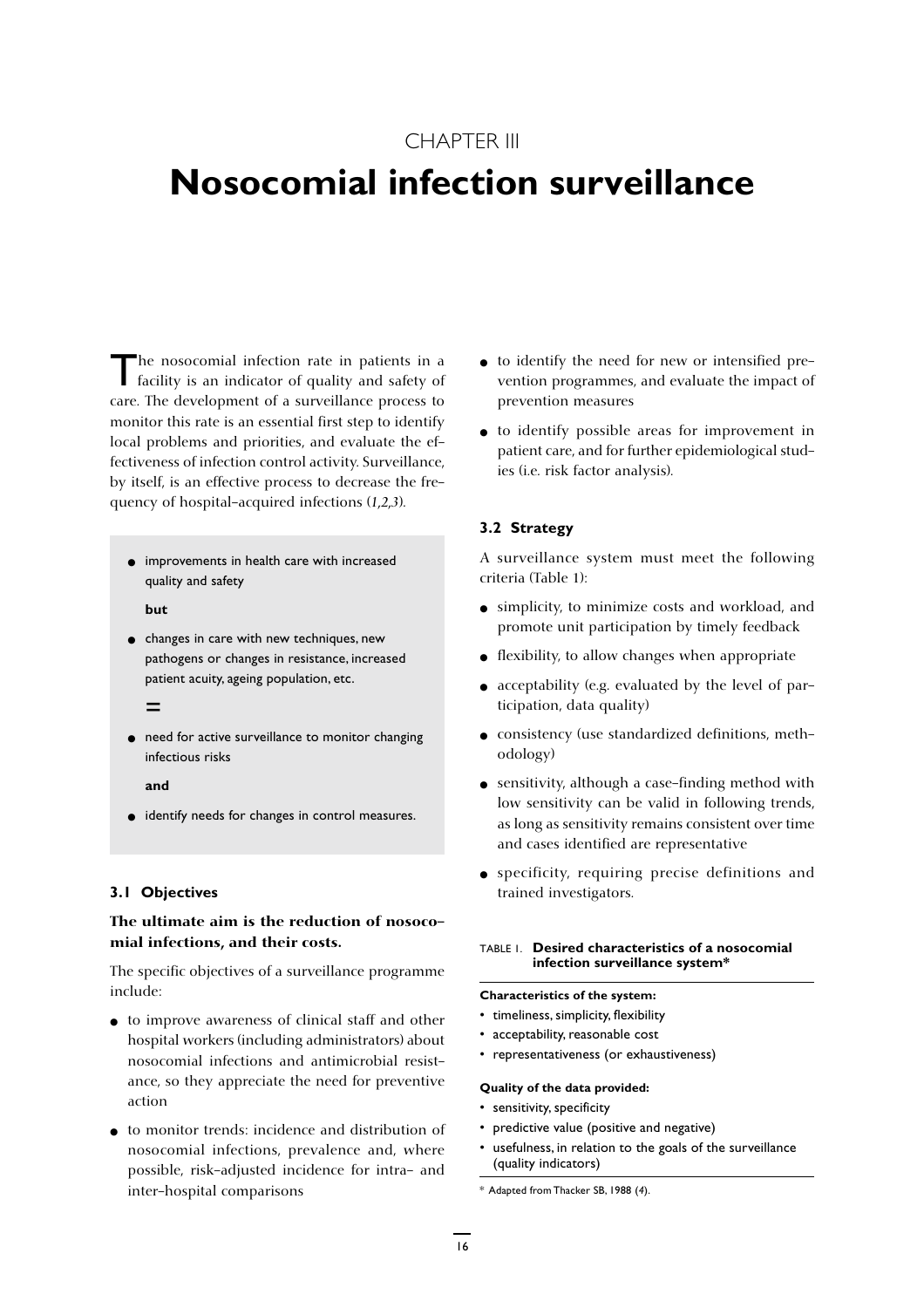The extent to which these characteristics are met will vary among different institutions.

# *3.2.1 Implementation at the hospital level*

Ensuring a valid surveillance system is an important hospital function. There must be specific objectives (for units, services, patients, specific care areas) and defined time periods of surveillance for all partners: e.g. clinical units and laboratory staff, infection control practitioner (ICP)/nurse, and director, administration.

Initially, discussion should identify the information needs, and the potential for the chosen indicators to support implementation of corrective measures (what or who is going to be influenced by the data). This discussion will include:

- the patients and units to be monitored (defined population)
- the type of infections and relevant information to be collected for each case (with precise definitions)
- the frequency and duration of monitoring
- methods for data collection
- methods for data analysis, feedback, and dissemination
- confidentiality and anonymity.





The optimal method (Figure 1) is dependent on hospital characteristics, the desired objectives, resources available (computers, investigators) and the level of support of the hospital staff (both administrative and clinical).

The surveillance programme must report to hospital administration, usually through the Infection Control Committee (ICC), and must have a dedicated budget to support its operation.

# *3.2.2 Implementation at the network (regional or national) level*

Hospitals should share nosocomial infection data, on a confidential basis, with a network of similar facilities to support standards development for inter-facility comparisons (*5*), and to detect trends. Local, regional, national or international networks may be developed. The advantages include:

- technical and methodological assistance
- reinforcing compliance to existing guidelines and clinical practices
- evaluating the importance of surveillance (more legitimacy) to encourage participation
- facilitating the exchange of experiences and solutions
- promoting epidemiological research, including analysis of the impact of interventions
- assisting nation/states in scope and magnitude estimates to help with resource allocation nationally and internationally
- the key advantage: possibility of developing valid inter-hospital comparisons using standardized methods and adjusted rates.

# **3.3 Methods**

Simply counting infected patients (numerator) provides only limited information which may be difficult to interpret. Further data are necessary to fully describe the problem on a population basis, to quantify its importance, to interpret variations, and to permit comparisons. Risk factor analysis requires information for both infected and non-infected patients. Infection rates, as well as risk-adjusted rates, can then be calculated.

"Passive surveillance" with reporting by individuals outside the infection control team (laboratory-based surveillance, extraction from medical records postdischarge, infection notification by physicians or nurses) is of low sensitivity. Therefore some form of active surveillance for infections (prevalence or incidence studies) is recommended (Table 2).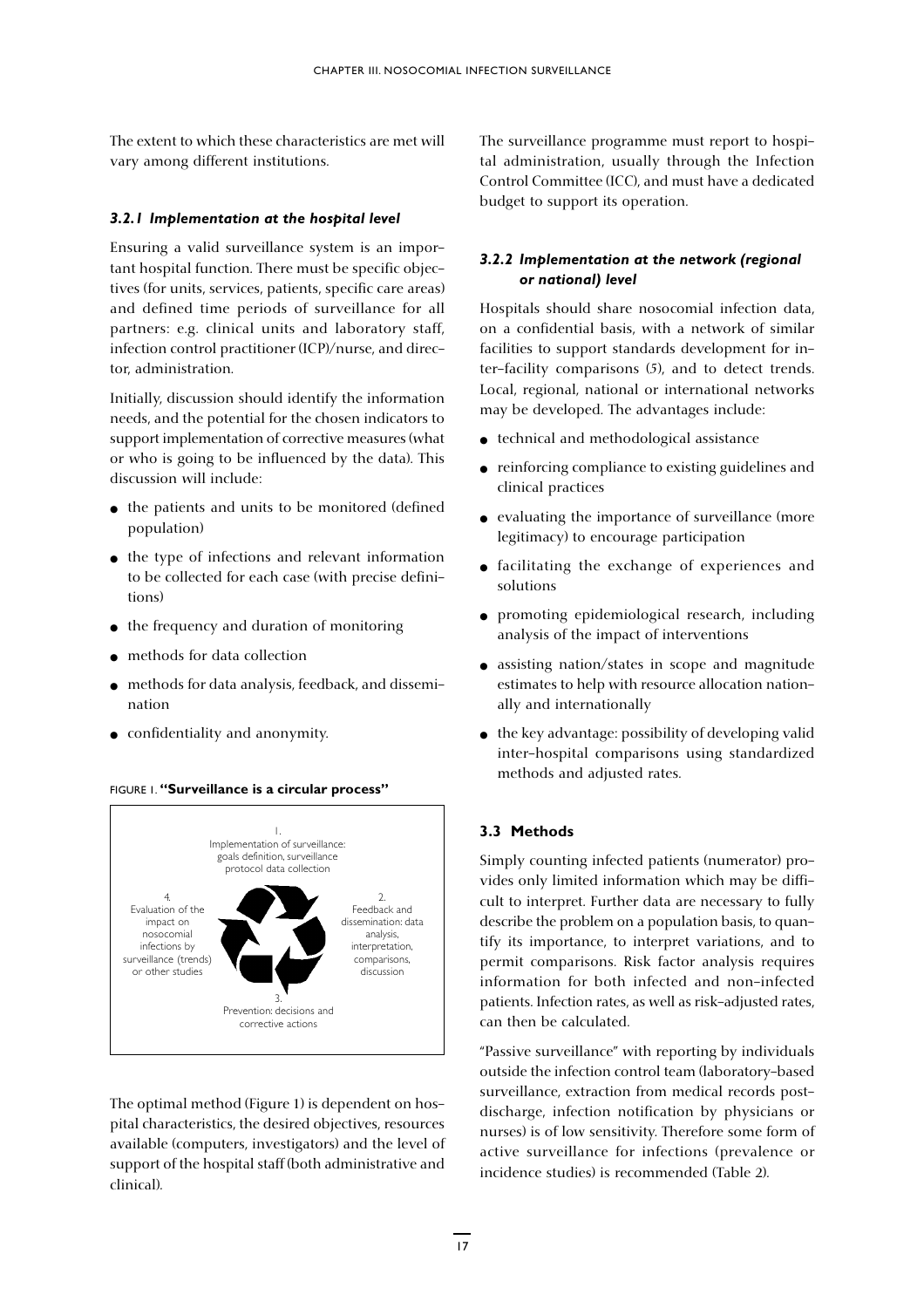#### TABLE 2. **Key points in the process of surveillance for nosocomial infection rates**

- Active surveillance (prevalence and incidence studies)
- Targeted surveillance (site-, unit-, priority-oriented)
- Appropriately trained investigators
- Standardized methodology
- Risk-adjusted rates for comparisons

# *3.3.1 Prevalence study (cross-sectional/ transverse)*

Infections in all patients hospitalized at a given point in time are identified (point prevalence) in the entire hospital, or on selected units. Typically, a team of trained investigators visits every patient of the hospital on a single day, reviewing medical and nursing charts, interviewing the clinical staff to identify infected patients, and collecting risk factor data. The outcome measure is a prevalence rate.

Prevalence rates are influenced by duration of the patient's stay (infected patients stay longer, leading to an overestimation of patient's risk of acquiring an infection) and duration of infections.

Another problem is determining whether an infection is still "active" on the day of the study.

In small hospitals, or small units, the number of patients may be too few to develop reliable rates, or to allow comparisons with statistical significance.

A prevalence study is simple, fast, and relatively inexpensive. The hospital-wide activity increases awareness of nosocomial infection problems among clinical staff, and increases the visibility of the infection control team. It is useful when initiating a surveillance programme to assess current issues for all units, for all kinds of infections, and in all patients, before proceeding to a more focused continuing active surveillance programme. Repeated prevalence surveys can be useful to monitor trends by comparing rates in a unit, or in a hospital, over time.

#### *3.3.2 Incidence study (continuous/longitudinal)*

Prospective identification of new infections (incidence surveillance) requires monitoring of all patients within a defined population for a specified time period. Patients are followed throughout their stay, and sometimes after discharge (e.g. post-discharge surveillance for surgical site infections). This type of surveillance provides attack rates, infection ratio and incidence rates (Table 3). It is more effective in detecting differences in infection rates, to follow trends, to link infections to risk factors, and for inter-hospital and inter-unit comparisons (*6*).

This surveillance is more labour-intensive than a prevalence survey, more time-consuming, and costly. Therefore, it is usually undertaken only for selected high-risk units on an ongoing basis (i.e. in intensive care units), or for a limited period, focusing on selected infections and specialties (i.e. 3 months in surgery) (*7,8,9,10*).

Recent trends in "targeted surveillance" include:

● *Site-oriented surveillance*: priorities will be to monitor frequent infections with significant impact in mortality, morbidity, costs (e.g. extrahospital days, treatment costs), and which may be avoidable.

Common priority areas are:

- ventilator-associated pneumonia (a high mortality rate)
- surgical site infections (first for extra-hospital days and cost)
- primary (intravascular line) bloodstream infections (high mortality)
- multiple-drug resistant bacteria (e.g. methicillin-resistant *Staphylococcus aureus*, *Klebsiella* spp. with extended-spectrum beta-lactamase).

This surveillance is primarily laboratory-based. The laboratory also provides units with regular reports on distribution of microorganisms isolated, and antibiotic susceptibility profiles for the most frequent pathogens.

- *Unit-oriented surveillance*: efforts can focus on high-risk units such as intensive care units, surgical units, oncology/haematology, burn units, neonatalogy, etc.
- *Priority-oriented surveillance*: surveillance undertaken for a specific issue of concern to the facility (i.e. urinary tract infections in patients with urinary catheters in long-term care facilities).

While surveillance is focused in high-risk sectors, some surveillance activity should occur for the rest of the hospital. This may be most efficiently performed on a rotating basis (laboratory-based or repeated prevalence studies).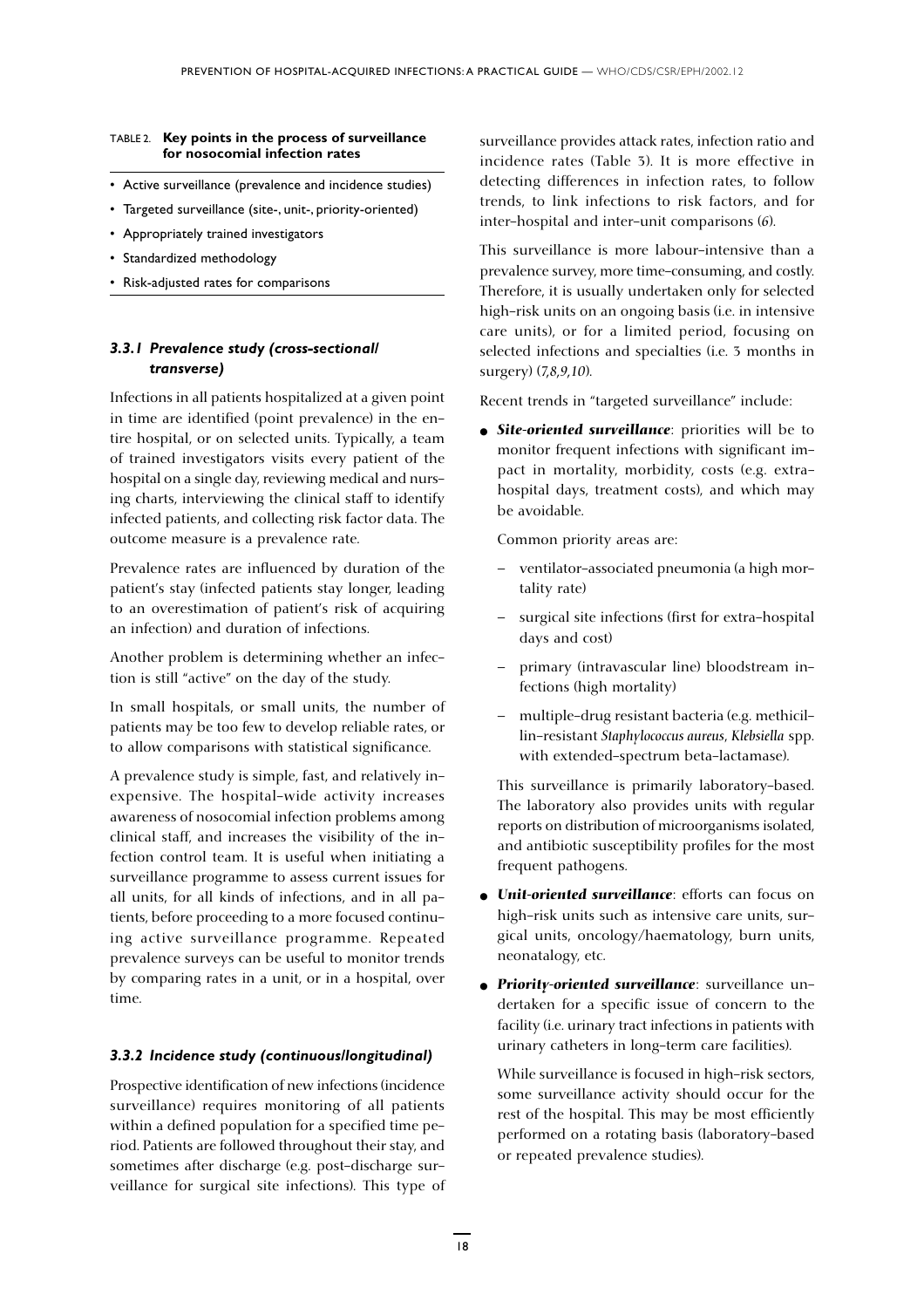TABLE 3. **Prevalence and incidence rates** *(11,12)*

| <b>Prevalence rate</b>                                          | <b>Examples</b>                                      |  |  |
|-----------------------------------------------------------------|------------------------------------------------------|--|--|
| Number of infected patients* at the time of study $\frac{1}{2}$ | Prevalence (%) of nosocomial infections (NI)         |  |  |
| Number of patients observed at the same time                    | for 100 hospitalized patients                        |  |  |
| X100                                                            | Prevalence (%) of urinary tract infections (UTI)     |  |  |
| (*or number of infections)                                      | for 100 hospitalized patients                        |  |  |
| Number of infected patients at the time of the study /          | Prevalence (%) of UTI for 100 patients with          |  |  |
| Number of patients exposed at the same time                     | a urinary catheter                                   |  |  |
| X100                                                            |                                                      |  |  |
| Attack rate (cumulative incidence rate)                         |                                                      |  |  |
| Number of new infections acquired in a period /                 | Attack rate (%) of UTI for 100 hospitalized patients |  |  |
| Number of patients observed in the same period                  |                                                      |  |  |
| X100                                                            |                                                      |  |  |
| Number of new infections acquired in a period /                 | Attack rate (%) of surgical site infections (SSI)    |  |  |
| Number of patients exposed in the same period                   | for 100 operated patients                            |  |  |
| X100                                                            |                                                      |  |  |
| Incidence rate                                                  |                                                      |  |  |
| Number of new nosocomial infections acquired                    | Incidence of bloodstream infection (BSI)             |  |  |
| in a period $\sqrt{ }$                                          | for 1000 patient-days                                |  |  |
| Total of patient-days for the same period                       |                                                      |  |  |
| X1000                                                           |                                                      |  |  |
| Number of new device-associated nosocomial                      | Incidence of ventilator-associated pneumonia         |  |  |
| infections in a period $/$                                      | for 1000 ventilation-days                            |  |  |
| Total device-days for the same period                           |                                                      |  |  |
| X1000                                                           |                                                      |  |  |

# *3.3.3 Calculating rates*

Rates are obtained by dividing a numerator (number of infections or infected patients observed) by a denominator (population at risk, or number of patient-days of risk). The frequency of infection can be estimated by prevalence and incidence indicators (Table 3).

For multiple-drug resistant bacteria surveillance, the three main indicators used are :

- percentage of antimicrobial resistant strains within isolates of a species, e.g. percentage of *Staphylococcus aureus* resistant to methicillin (MRSA)
- attack rate (i.e. number of MRSA/100 admissions)
- incidence rate (MRSA/1000 patient-days).

For both prevalence and incidence rates, either the global population under surveillance, or only patients with a specific risk exposure, may be the denominator.

Attack rates can be estimated by the calculation of a simplified infection ratio using an estimate of the denominator for the same period of time (i.e. number of admissions or discharges, number of surgical procedures).

Incidence rates are encouraged as they take into account the length of exposure, or the length of stay (and/or follow-up) of the patient; this gives a better reflection of risk and facilitates comparisons. Either patient-day rates or device-associated rates can be used.

### **3.4 Organization for efficient surveillance**

Nosocomial infection surveillance includes data collection, analysis and interpretation, feedback leading to interventions for preventive action, and evaluation of the impact of these interventions (see Figure 1 earlier in this chapter). The director (physician and/or nurse from the infection control team,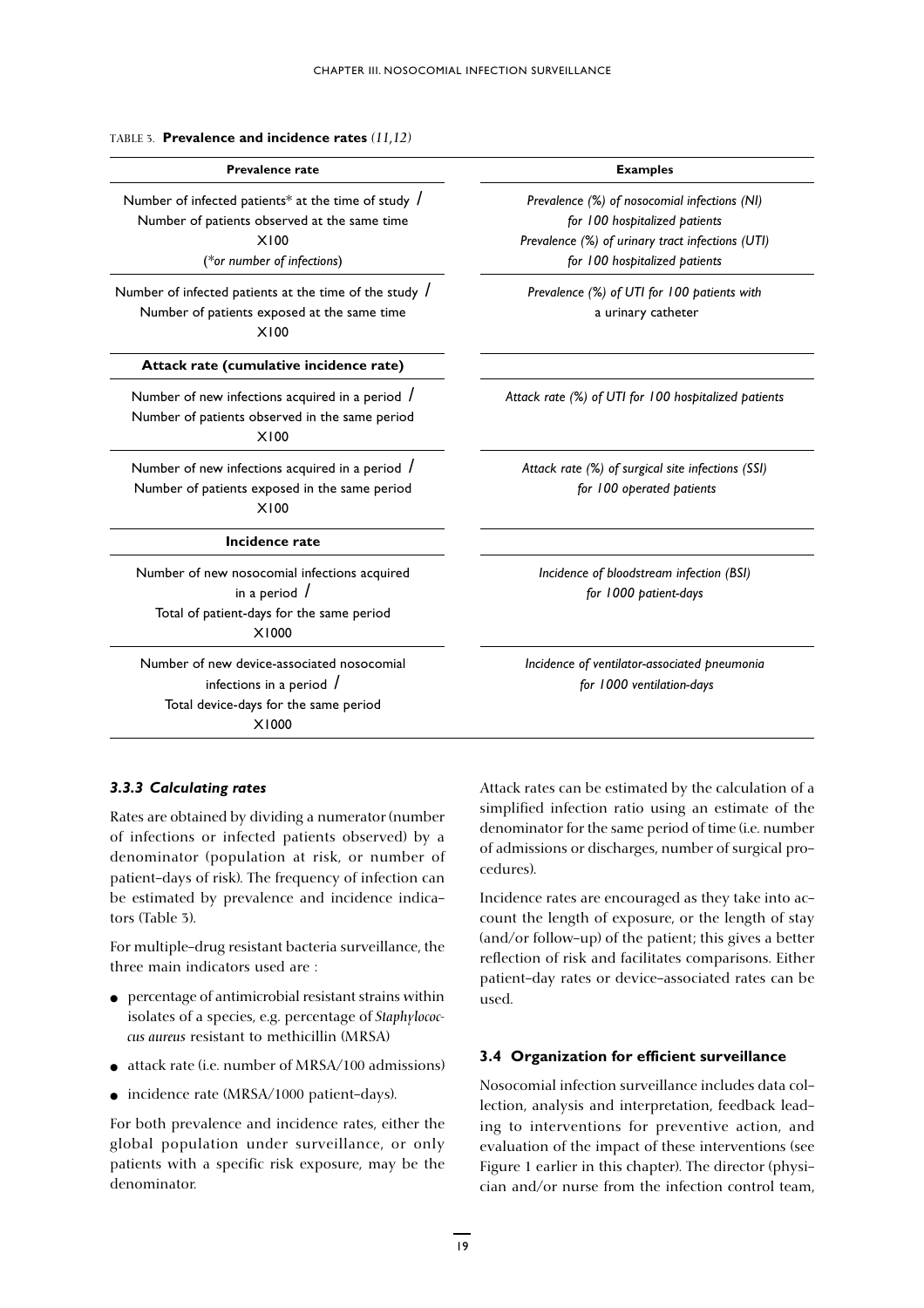the unit under surveillance, or from the Infection Control Committee) must be a trained professional specifically responsible for surveillance, including training of personnel for data collection. A written protocol must describe the methods to be used, the data to be collected (e.g. patient inclusion criteria, definitions), the analysis that can be expected, and preparation and timing of reports (*13*).

# *3.4.1 Data collection and analysis*

# *3.4.1.1 Sources*

Data collection requires multiple sources of information as no method, by itself, is sensitive enough to ensure data quality. Trained data extractors (training should be organized by the infection control team or the supervisor) performing active surveillance will increase the sensitivity for identifying infections. Techniques for case-finding include:

- **Ward activity**: looking for clues such as:
	- the presence of devices or procedures known to be a risk for infection (indwelling urinary and intravascular catheters, mechanical ventilation, surgical procedures)
	- record of fever or other clinical signs consistent with infection
	- antimicrobial therapy
	- laboratory tests
	- medical and nursing chart review.
- **Laboratory reports**: isolation of microorganisms potentially associated with infection, antimicrobial resistance patterns, serological tests. Microbiology laboratory reports have low sensitivity because cultures are not obtained for all infections, specimens may not be appropriate, some infectious pathogens may not be isolated (e.g. virus), and the isolation of a potential pathogen may represent colonization rather than infection (e.g. for surgical site infections, pneumonia). Laboratory reports are, however, reliable for urinary tract infection, bloodstream infections, and multiple-drug resistant bacteria surveillance, because the definitions for these are essentially microbiological.
- **Other diagnostic tests**: e.g. white blood counts, diagnostic imaging, autopsy data.
- **Discussion of cases** with the clinical staff during periodic ward visits.

Continuing collaboration among infection control staff, the laboratory, and clinical units will facilitate an exchange of information and improve data quality (*14*). The patient is monitored throughout the hospital stay, and in some cases (e.g. for surgical site infections), surveillance includes the post-discharge period (*15*). The progressive reduction of the average length of stay with recent changes in health care delivery increases the importance of identifying postdischarge infections.

# *3.4.1.2 Data elements*

Some examples of data collection forms for a prevalence study and for surgical site infection surveillance are given in Figures 2 and 3. One form is completed for each patient. Simple, validated, and standardized definitions (*16,17*) are essential for credibility of the surveillance system and to ensure data quality. A complete guide for data collection should include:

- patient inclusion criteria
- precise definitions for each variable to be collected (not only definitions for infections)
- lists of codes for each variable, including specific codes for missing data.

This data collection guide is also useful in training data extractors.

The information to be collected should include:

- administrative data (e.g. hospital number, admission date)
- additional information describing demographic risk factors (e.g. age, gender, severity of underlying illness, primary diagnosis, immunological status) and interventions (e.g. device exposure, surgical procedure, treatments) for infected and for non-infected patients
- presence or absence of infection: date of onset, site of infection, microorganisms isolated, and antimicrobial susceptibility.

Data validation is essential to ensure correct interpretation and meaningful comparisons. Validation is a continuous process which may incorporate various methods:

- before data input, information validated by a second extractor
- $\bullet$  if computerized data collection is used, the software should include input checks (each variable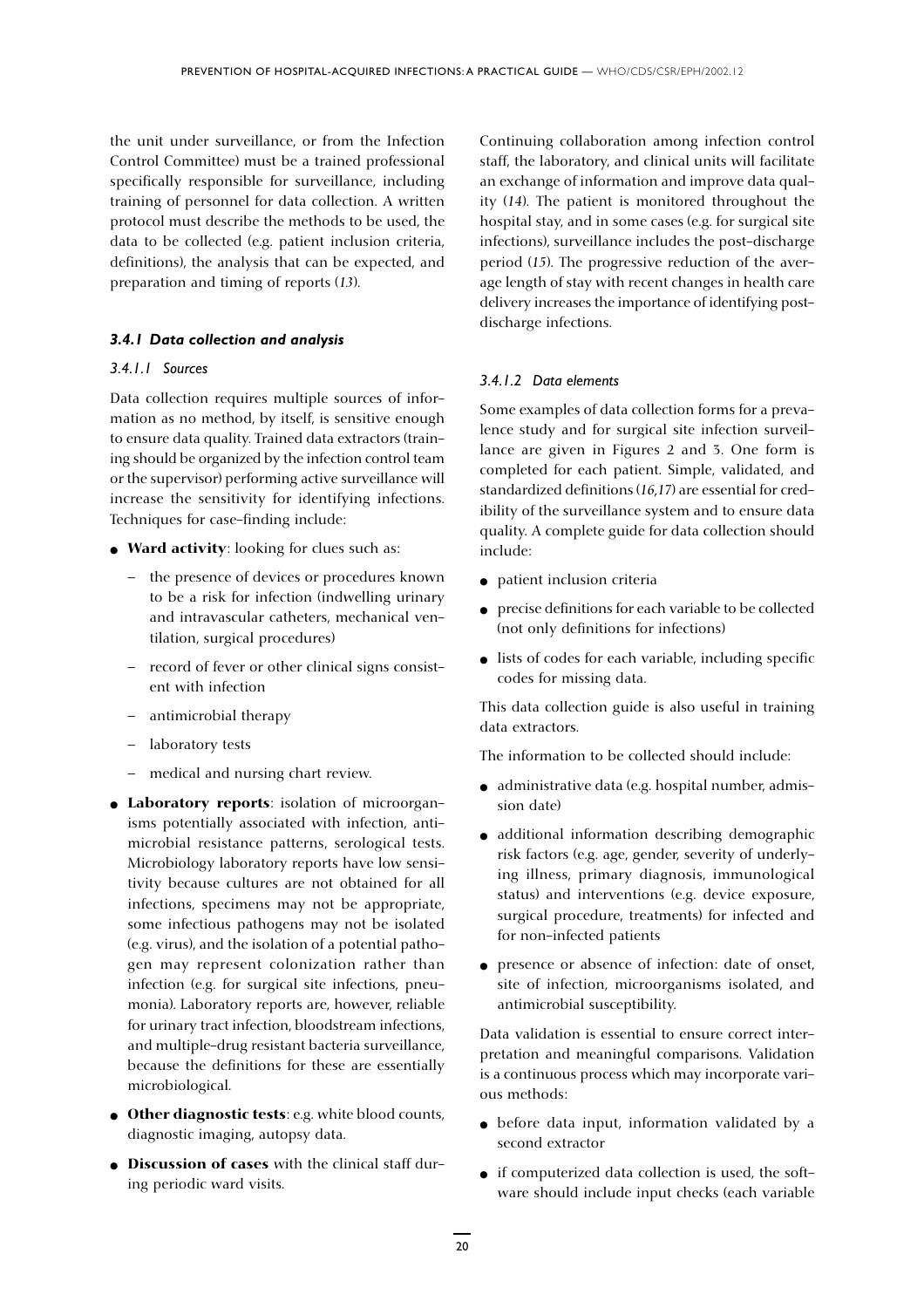FIGURE 2. **Example of a minimum data collection form for prevalence study**

| (dd/mm/yy)<br>Date                         |  |            |               |    |  |
|--------------------------------------------|--|------------|---------------|----|--|
| Hospital                                   |  |            |               |    |  |
| Unit                                       |  |            |               |    |  |
| Unit specialty                             |  |            |               |    |  |
|                                            |  |            |               |    |  |
| <b>Patient</b>                             |  |            |               |    |  |
| Patient identification                     |  |            |               |    |  |
| (years)<br>Age                             |  |            |               |    |  |
| Gender<br>male<br>female                   |  |            |               |    |  |
| Date of admission in the hospital          |  | (dd/mm/yy) |               |    |  |
|                                            |  |            |               |    |  |
| <b>Patient exposure</b>                    |  |            |               |    |  |
| Surgical procedure (during the last month) |  | Yes        |               | No |  |
| Urinary catheter                           |  | Yes        |               | No |  |
| Mechanical ventilation                     |  | Yes        |               | No |  |
| Intravascular catheter                     |  | Yes        |               | No |  |
| Antibiotic                                 |  | Yes        |               | No |  |
| If yes, prescription for                   |  |            |               |    |  |
| Prophylaxis<br>Therapy                     |  |            | Other/unknown |    |  |
| <b>Nosocomial infection</b>                |  |            |               |    |  |
|                                            |  | Yes        |               | No |  |
| If yes, fill the following items           |  |            |               |    |  |
| Surgical site infection                    |  | Yes        |               | No |  |
| Urinary tract infection                    |  | Yes        |               | No |  |
| Bloodstream infection                      |  | Yes        |               | No |  |
| Pneumonia                                  |  | Yes        |               | No |  |
| Other respiratory infection                |  | Yes        |               | No |  |
| Line-related infection                     |  | Yes        |               | No |  |
| Other nosocomial infection                 |  | Yes        |               | No |  |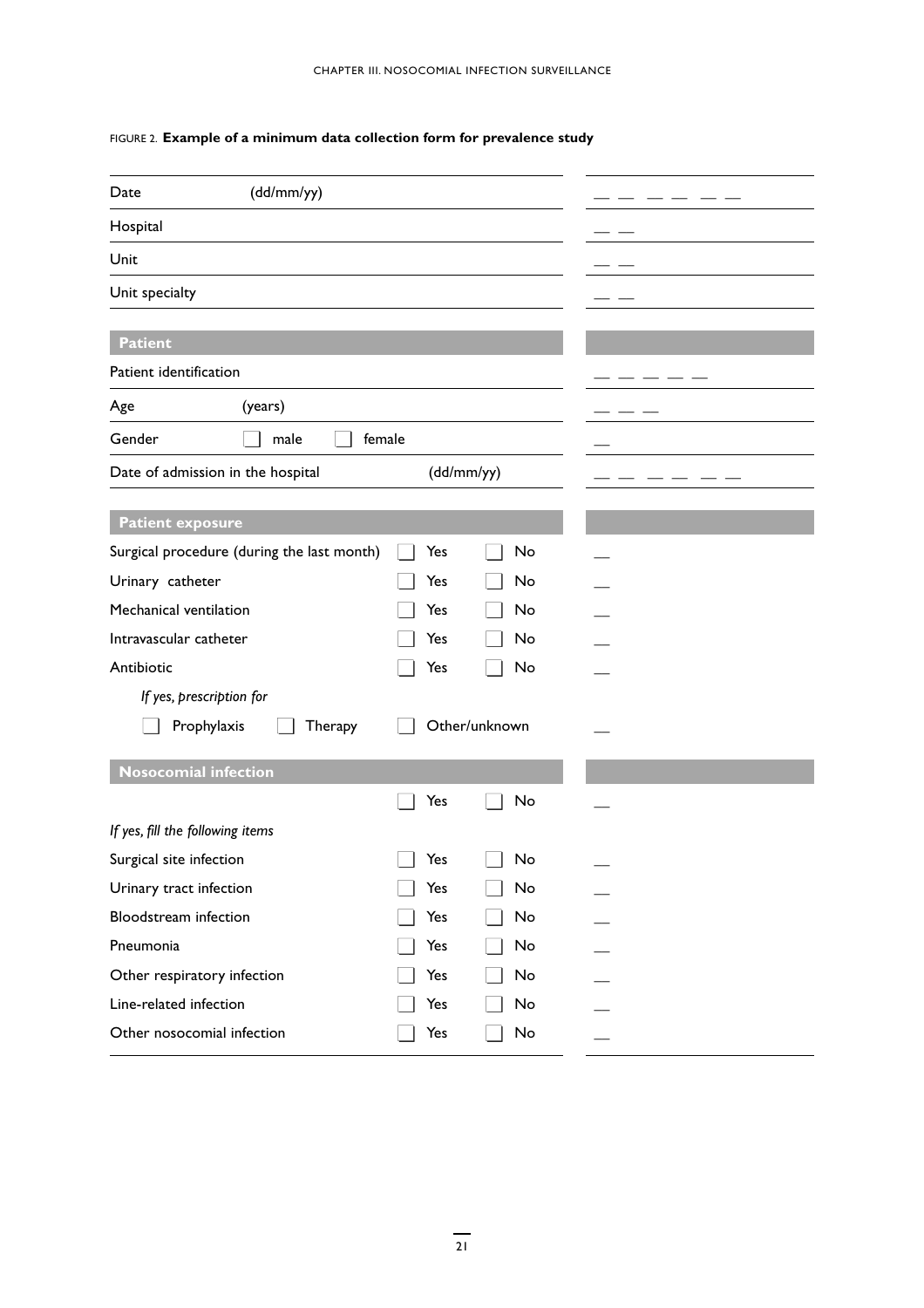FIGURE 3. **Example of a data collection form for surgical site infection surveillance**

| Hospital                            |                          |  |
|-------------------------------------|--------------------------|--|
| Unit                                |                          |  |
|                                     |                          |  |
| Patient                             |                          |  |
| Patient identification              |                          |  |
| Age<br>(years)                      |                          |  |
| Gender                              | male<br>female           |  |
| Date of admission (in the hospital) | (dd/mm/yy)               |  |
| Date of discharge (from the unit)   | (dd/mm/yy)               |  |
| Operation                           |                          |  |
| Date of operation                   | (dd/mm/yy)               |  |
| Main procedure                      | (code)                   |  |
| Wound class<br>Clean                | Contaminated             |  |
| Clean-contaminated                  | Dirty/infected           |  |
| 2<br>ASA score                      | 5<br>3<br>$\overline{4}$ |  |
| Duration of operation               | (minutes)                |  |
| Urgent                              | Yes<br>No                |  |
| Prosthesis/implant                  | Yes<br>No                |  |
| Multiple procedures                 | Yes<br>No                |  |
| Coeliosurgery                       | Yes<br>No                |  |
| <b>Antibiotics</b>                  |                          |  |
| Antimicrobial prophylaxis           | No<br>Yes                |  |
| Starting date                       | (dd/mm/yy)               |  |
| Duration                            | (days)                   |  |
| <b>Surgical site infection</b>      |                          |  |
| Surgical site infection             | No<br>Yes                |  |
| Date of infection                   | (dd/mm/yy)               |  |
|                                     |                          |  |
| superficial<br>Infection site       | organ/space<br>deep      |  |
| Microorganism I                     |                          |  |
| Microorganism 2                     |                          |  |
| Date of last contact                | (dd/mm/yy)               |  |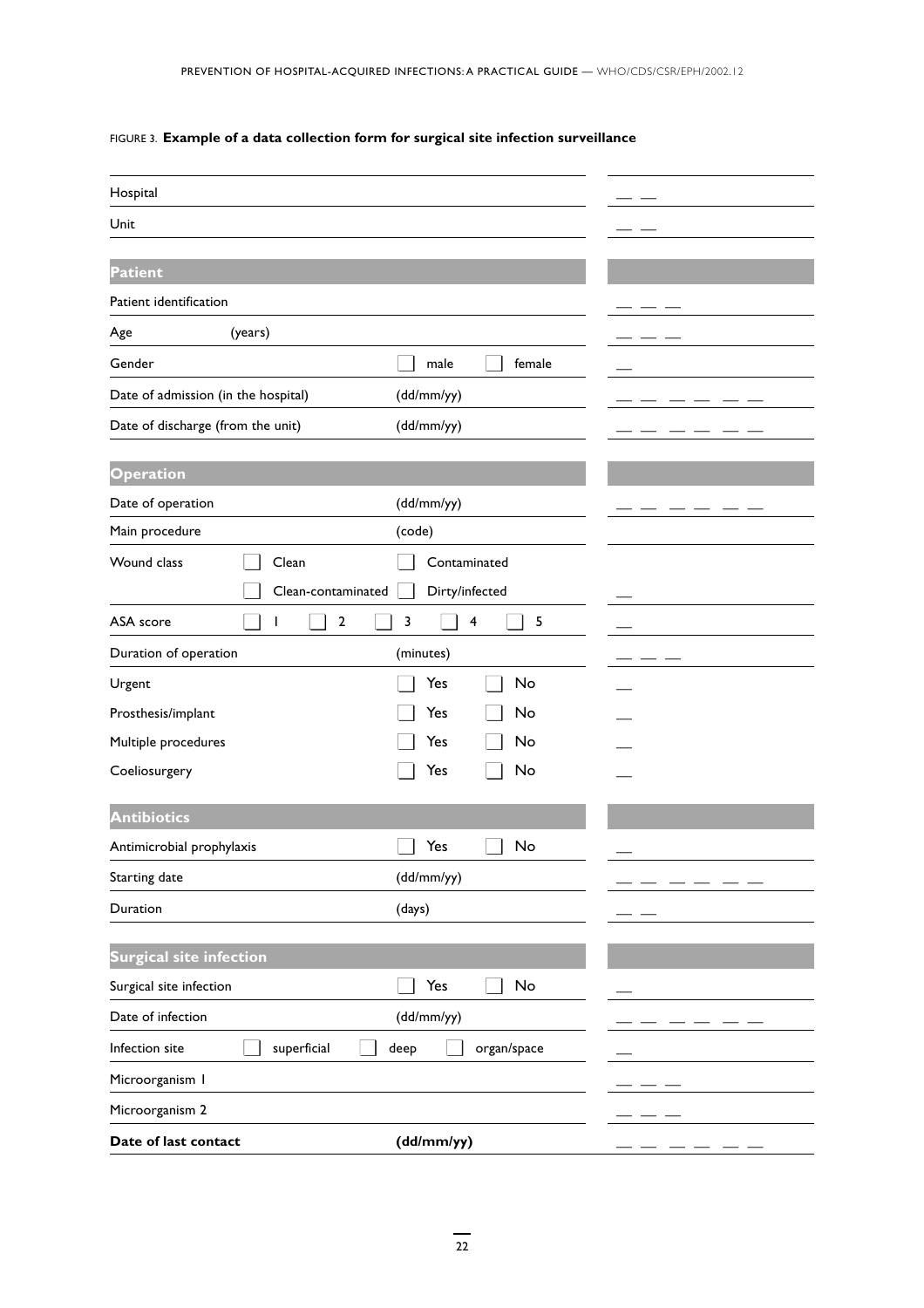collected must be coded according to the protocol)

• before analysis, a retrospective data validation performed to identify missing values, inconsistencies, outliers/possible errors, unexpected values or codes.

# *3.4.1.3 Analysis*

Information should be collected only if it will be used in the analysis.

Analysis includes the description of the population, frequency of risk exposure and infections, calculation of rates, comparisons of patient groups (with significance testing), comparisons of rates over time, etc.

For adequate sample size, and monitoring long-term trends, continuous surveillance or surveillance undertaken at periodic intervals of sufficient length is recommended.

Inclusion of risk factors allows stratification of patients by risk, and risk-adjusted rates for accurate comparisons. A single overall nosocomial infection rate is not useful for inter-hospital comparisons. Adjusted rates will enable the unit or the hospital to compare its performance over time with its own previous results, and with other similar units/hospitals, or with populations of patients with similar risk levels.

Computerization of data collection and analysis should be considered, if possible, as it will ensure rapid feedback and better data quality. Low-cost computers and different types of software are now widely available to facilitate analysis for the epidemiologist. Information already collected and accessible through the hospital computer system should be used, wherever possible. Integration of nosocomial infection surveillance into routine data handling should be encouraged by defining specific requirements for hospital information systems.

# *3.4.2 Feedback/dissemination*

To be effective, feedback must be prompt, relevant to the target group, i.e. the people directly involved in patient care, and with the potential for maximal influence on infection prevention (i.e. surgeons for surgical site infection, physicians and nurses in intensive care units). Reporting may include meetings for sharing of information and discussion, microbiological review, and summary or graphic presentations on a notice board in the unit. Dissemination of information is also organized through the Infection Control Committee to other units, management, and laboratories.

Reports should not identify individual patients. Codes must also be assigned to hospitals, units and responsible physicians, to ensure anonymity. Reports must be returned or disposed of confidentially following established procedures.

# *3.4.3 Prevention and evaluation*

An effective surveillance system must identify priorities for preventive interventions and improvement in quality of care (*18*).

By providing quality indicators, surveillance enables the infection control programme, in collaboration with patient care units, to improve practice, and to define and monitor new prevention policies. The final aim of surveillance is to decrease nosocomial infections and reduce costs.

Surveillance is a continuous process which needs to evaluate the impact of interventions to validate the prevention strategy, and determine if initial objectives are attained.

# **3.5 Evaluation of the surveillance system**

A surveillance system must be continuing if it is to be credible. Periodic contacts with staff will also help to maintain a high level of compliance. Once the surveillance system is functioning, a validation of the surveillance methods and data should be undertaken at regular intervals, considering the following criteria:

# *3.5.1 Evaluation of the surveillance strategy*

Review whether the surveillance system meets the required characteristics (*19,20*):

- simplicity/flexibility/acceptance
- timeliness (is the feedback prompt enough to be useful?)
- utility (in terms of priorities, impact, etc.)
- efficacy/efficiency

Evaluation can be undertaken, for example, through a questionnaire study exploring how feedback is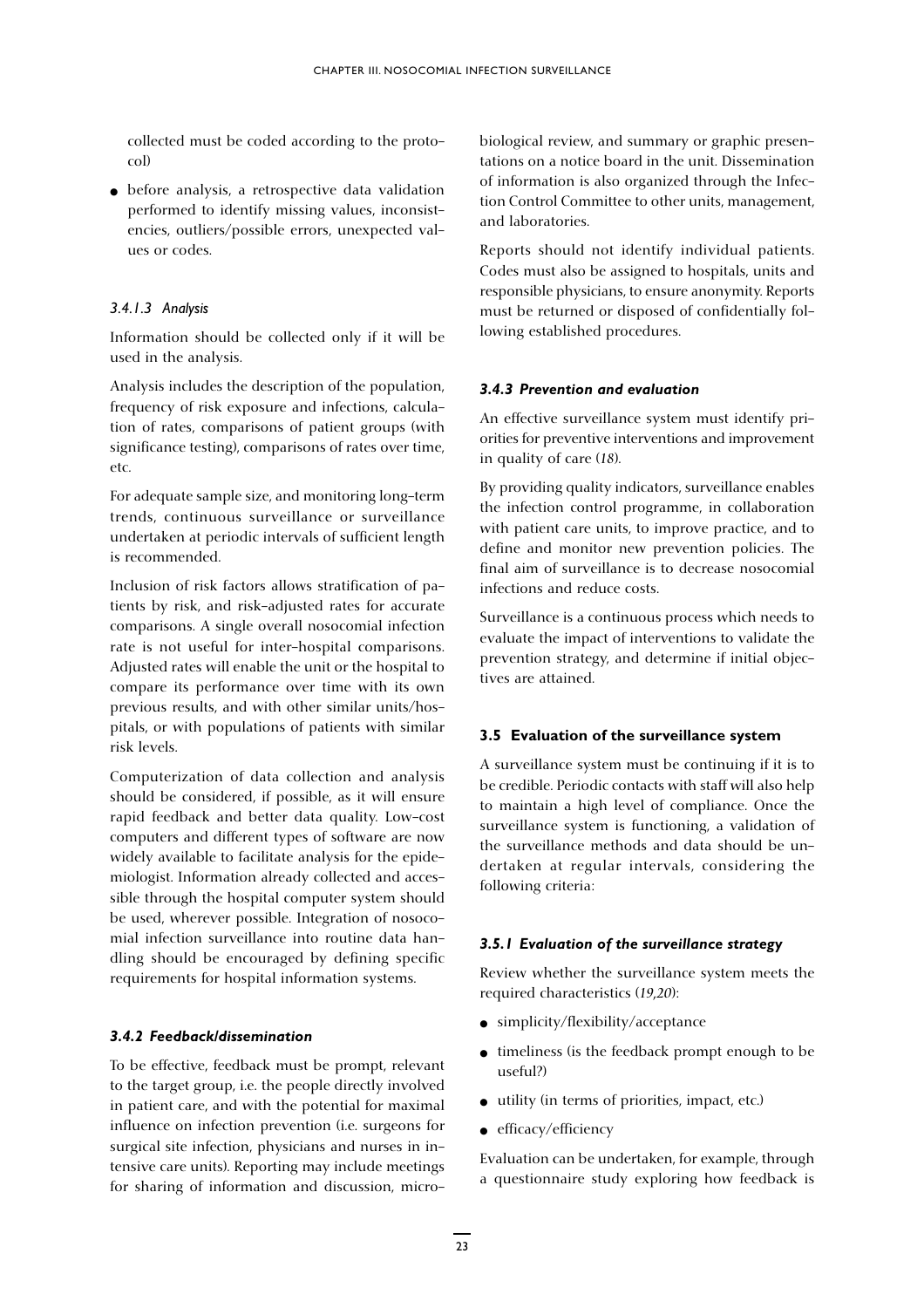perceived and how results are used by different groups.

# *3.5.2 Feedback evaluation*

Specific issues which may be addressed are:

- Confidentiality: is it respected? Is it compatible with an optimum use of the results for prevention?
- Exchanges and publication: are the results discussed adequately in the units and the hospital, are inter-facility results reviewed in the context of the relevant literature?
- Comparability
	- representativity: is the population under surveillance representative of the hospital, or of the specific patient group?
	- risk adjustment/stratification: are these appropriate?
	- sample size: the length of the surveillance period may be adjusted to obtain a sufficient number of patients for valid analysis.

#### *3.5.3 Validity/data quality*

A data quality evaluation should be periodically undertaken, with criteria such as (*19*):

- For the denominator:
	- exhaustiveness (missing patients)

#### TABLE 4. **Data quality for the numerator**

|                | <b>Condition PRESENT (patient infected)</b> |                                                      |    |  |  |
|----------------|---------------------------------------------|------------------------------------------------------|----|--|--|
|                | <b>YES</b>                                  |                                                      | NO |  |  |
| Detected<br>by |                                             | YES A (true positive) B (false positive)             |    |  |  |
|                |                                             | surveillance NO C (false negative) D (true negative) |    |  |  |

*Sensitivity*

= proportion of patients detected as being infected who actually are infected (true positive) among infected patients =  $(A/A+C)$ 

#### *Specificity*

proportion of patients detected as "non-infected" who actually are non-infected (true negative) among non $infected$  patients =  $(D/B+D)$ 

*Predictive value positive*

= proportion of patients detected as being infected who actually are infected (true positive) among "infected patients" detected by the surveillance =  $(A/A+B)$ 

- completeness (missing data)
- correctness (wrong data).
- For the numerator: see Table 4.

Validation methods used will depend on timeliness, areas of surveillance, and resources (e.g. parallel prospective collection with a trained "expert" investigator for a short period, retrospective validation of a random sample of registered records by an investigator considered as a "gold standard").

# **The four principal points for nosocomial infection surveillance:**

- valid quality indicators (risk-adjusted rates, etc.)
- effective, timely feedback (rapid, useful)
- appropriate implementation of interventions
- evaluation of the impact of interventions by continued surveillance (trends), and other studies

# **References**

- 1. Gaynes RP. Surveillance of nosocomial infections. In: *Hospital infections*, fourth edition. Bennet and Brachman, eds. Philadelphia, Lippincott-Raven, 1998:65–84.
- 2. Lee TB et al. Recommended practices for surveillance. *Am J Infect Control*, 1998, 26:277–288.
- 3. Pottinger JM, Herwaldt LA, Perl TM. Basics of surveillance — An overview. *Infect Control Hosp Epidemiol*, 1997, 18:513–527.
- 4. Thacker SB et al. A method for evaluation systems of epidemiogical surveillance. *Wld Hlth Statist Quart*, 1988, 41:11–18.
- 5. NNIS report, Centers for Disease Control, Atlanta. Nosocomial infection rates for interhospital comparison: limitations and possible solutions. *Infect Control Hosp Epidemiol*, 1991, 12:609–621.
- 6. Emory TG et al. National Nosocomial Infections Surveillance System. Description of surveillance methods. *Am J Infect Control*, 1991, 19:19–35.
- 7. Roy MC. Basics of surgical site infection surveillance. *Infect Control Hosp Epidemiol*, 1997, 18:659–668.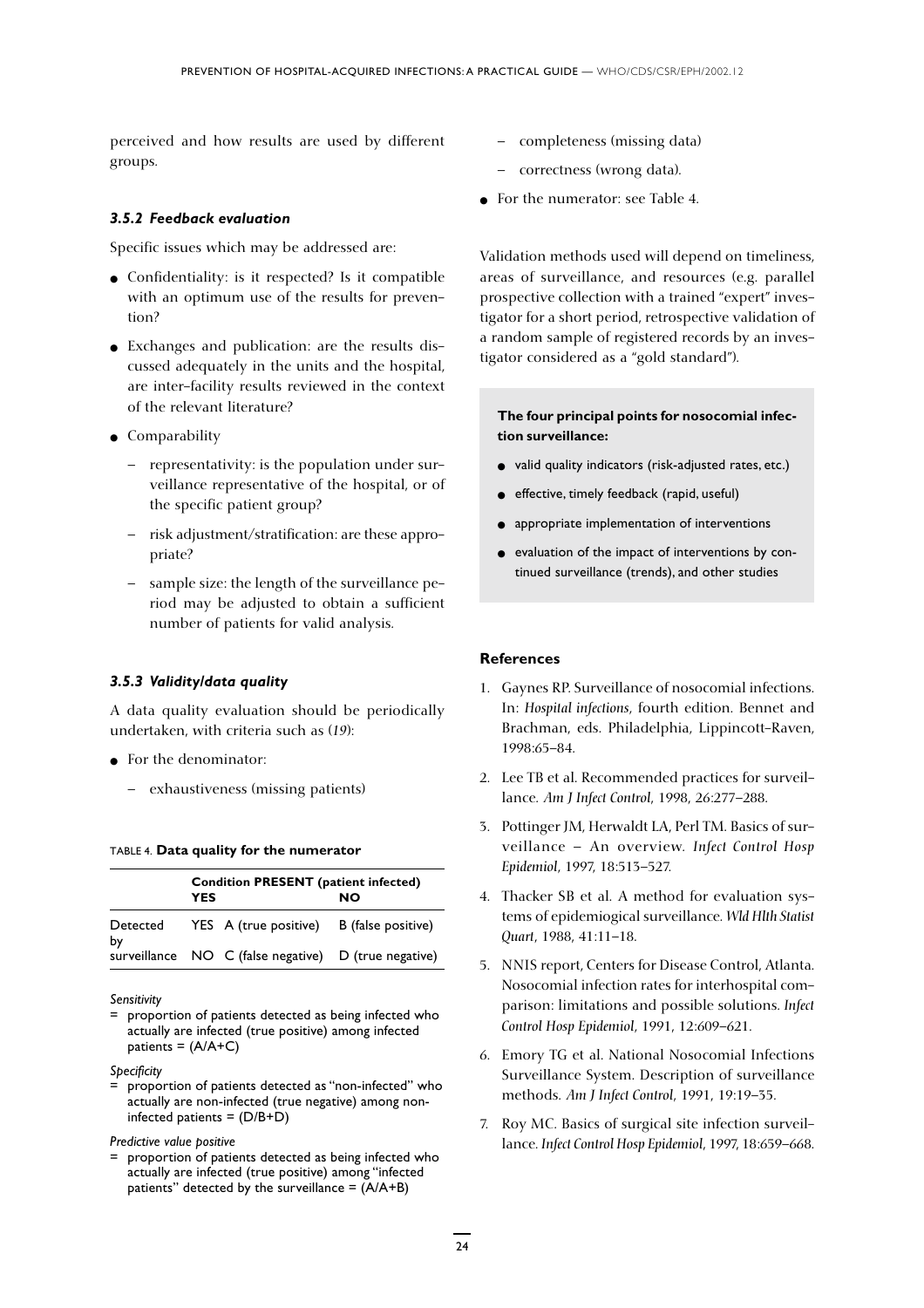- 8. Sherertz RJ et al. Consensus paper on the surveillance of surgical wound infections. *Am J Infect Control*, 1992, 20:263–270.
- 9. HELICS report. European recommendations for nosocomial infection surveillance in intensive care units. *Hygiènes*, 1999, 7:127–134.
- 10. HELICS report. European recommendations for surgical site infection surveillance. *Hygiènes*, 1999, 7:51–59.
- 11. Freeman J. Modern quantitative epidemiology in the hospital. In: *Hospital epidemiology and infection control*. Mayhall CG, ed. Baltimore, Williams & Wilkins, 1996.
- 12. National Nosocomial Infections Surveillance (NNIS) System Report, Data summary from January 1990–May 1999. Issued June 1999. *Am J Infect Control*, 1999, 27:520–532.
- 13. Perl TM. Surveillance, reporting and the use of computers. In: *Prevention and control of nosocomial infections*, third edition. RP Wenzel, ed. Baltimore, Williams & Wilkins, 1997:127–161.
- 14. Emory TG, Gaynes RP. An overview of nosocomial infections including the role for the microbiology laboratory. *Clin Microbiol Rev*, 1993, 6:428–442.
- 15. Glenister H et al. An assessment of selective surveillance methods for detecting hospital-acquired infection. *Am J Med*, 1991, 91 (suppl. 3b):121S–124S.
- 16. Gardner JS et al. CDC definitions for nosocomial infections, 1988. *Am J Infect Control*, 1988, 16:128– 140.
- 17. Horan TC et al. CDC definitions of nosocomial surgical site infections, 1992: a modification of CDC definitions of surgical wound infections. *Infect Control Hosp Epidemiol*, 1992, 13:606–608.
- 18. Emmerson AM. The impact of surveys on hospital infection. *J Hosp Infect*, 1995, 30:421–440.
- 19. Centers for Disease Control, Atlanta. Guidelines for evaluating surveillance systems. *MMWR*, 1988, 37 (suppl. n° S5).
- 20. Dettenkofer M, Daschner FD. Cost-effectiveness of surveillance methods. *Baillère's clinical infectious diseases*, July 1996, Vol 3, No. 2. Emmerson and Ayliffe, eds. London, Baillère Tindall.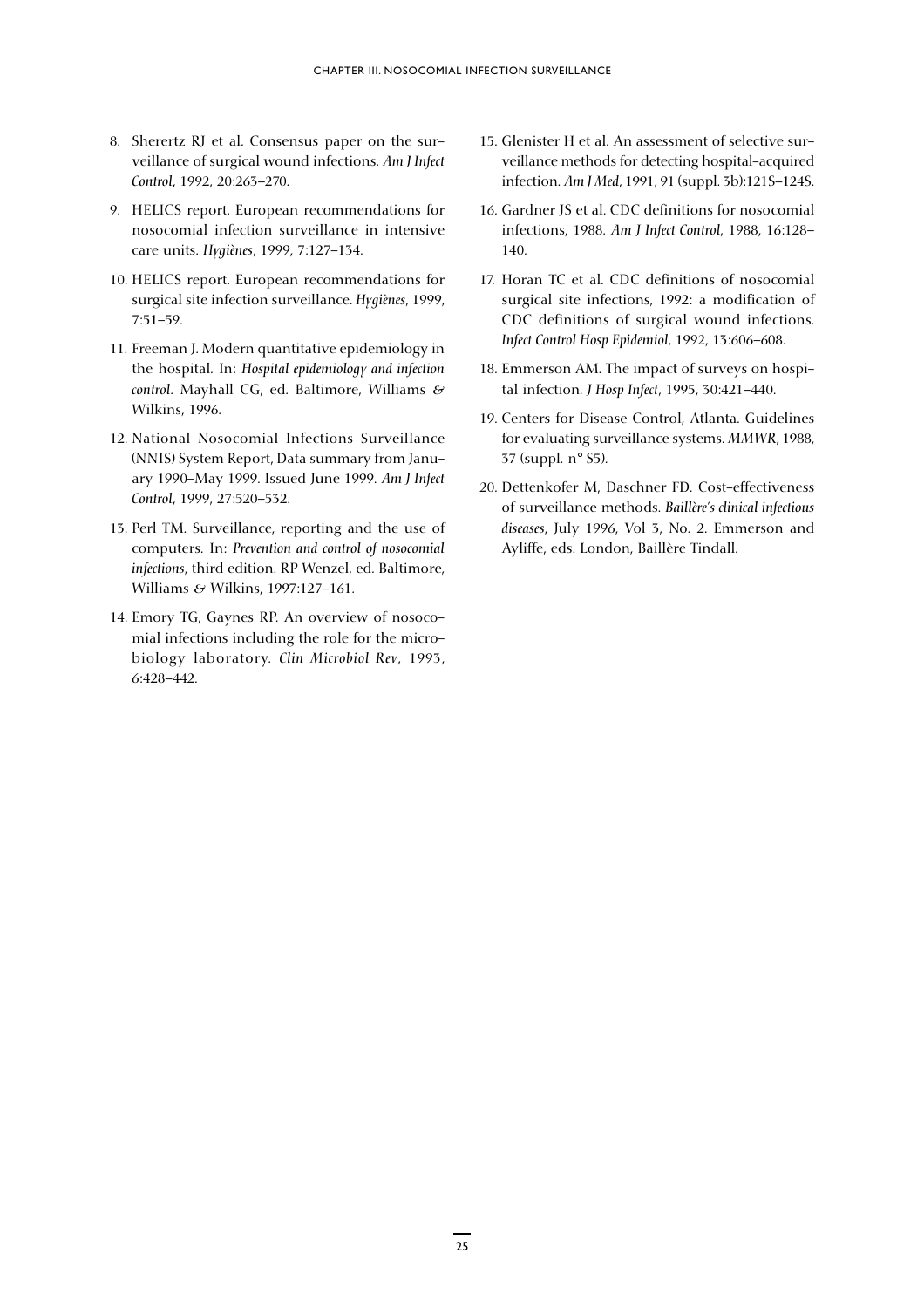# CHAPTER IV **Dealing with outbreaks**

n outbreak is defined as an unusual or unexpected increase of cases of a known nosocomial infection or the emergence of cases of a new infection. Outbreaks of nosocomial infection should be identified and promptly investigated because of their importance in terms of morbidity, costs and institutional image. Outbreak investigation may also lead to sustained improvement in patient care practices.

# **4.1 Identifying an outbreak**

Early identification of an outbreak is important to limit transmission among patients by health care workers or through contaminated materials. A potential problem may be initially identified by nurses, physicians, microbiologists, or any other health care worker, or through a nosocomial infection surveillance programme. Appropriate investigations are required to identify the source of the outbreak, and to implement control measures. The control measures will vary depending on the agent and mode of transmission, but may include isolation procedures or improvements in patient care or environmental cleaning.

#### **4.2 Investigating an outbreak**

Systematic planning and implementation of an outbreak investigation is necessary.

#### *4.2.1 Planning the investigation*

- Notify the appropriate individuals and departments in the institution of the problem; establish terms of reference for the investigation. This must include development of an outbreak team and clear delineation of authority.
- Infection control staff must be part of the outbreak team.

• Confirm whether there is an outbreak by reviewing preliminary information on the number of potential cases, available microbiology, severity of the problem, and demographic data of person(s), place and time.

#### *4.2.2 Case definition*

A case definition should be developed. It must include a unit of time and place and specific biological and/or clinical criteria. The inclusion and exclusion criteria for cases must be precisely identified. A gradient of definition (as definite, probable or possible case) is often helpful. The definition should also differentiate between infection or colonization. Specific criteria to identify the index case may also be developed if relevant information is available.

**Example of case definition**: A definite case patient will be defined as a patient hospitalized in the geriatric ward in January, with diarrhoea, cramps, vomiting and in whom routine culture of faeces identifies enterotoxin-producing staphylococci.

The case definition can change with time as new information becomes available, or with additional diagnostic information.

A data collection form for case-finding should be developed, and include:

- demographic characteristics (e.g. age, sex, cause of admission/leading diagnosis, date of admission, date of any surgery, prior antimicrobials)
- clinical data (e.g. onset of symptoms and signs, frequency and duration of clinical features associated with the outbreak, treatments, devices)
- any other potentially relevant data.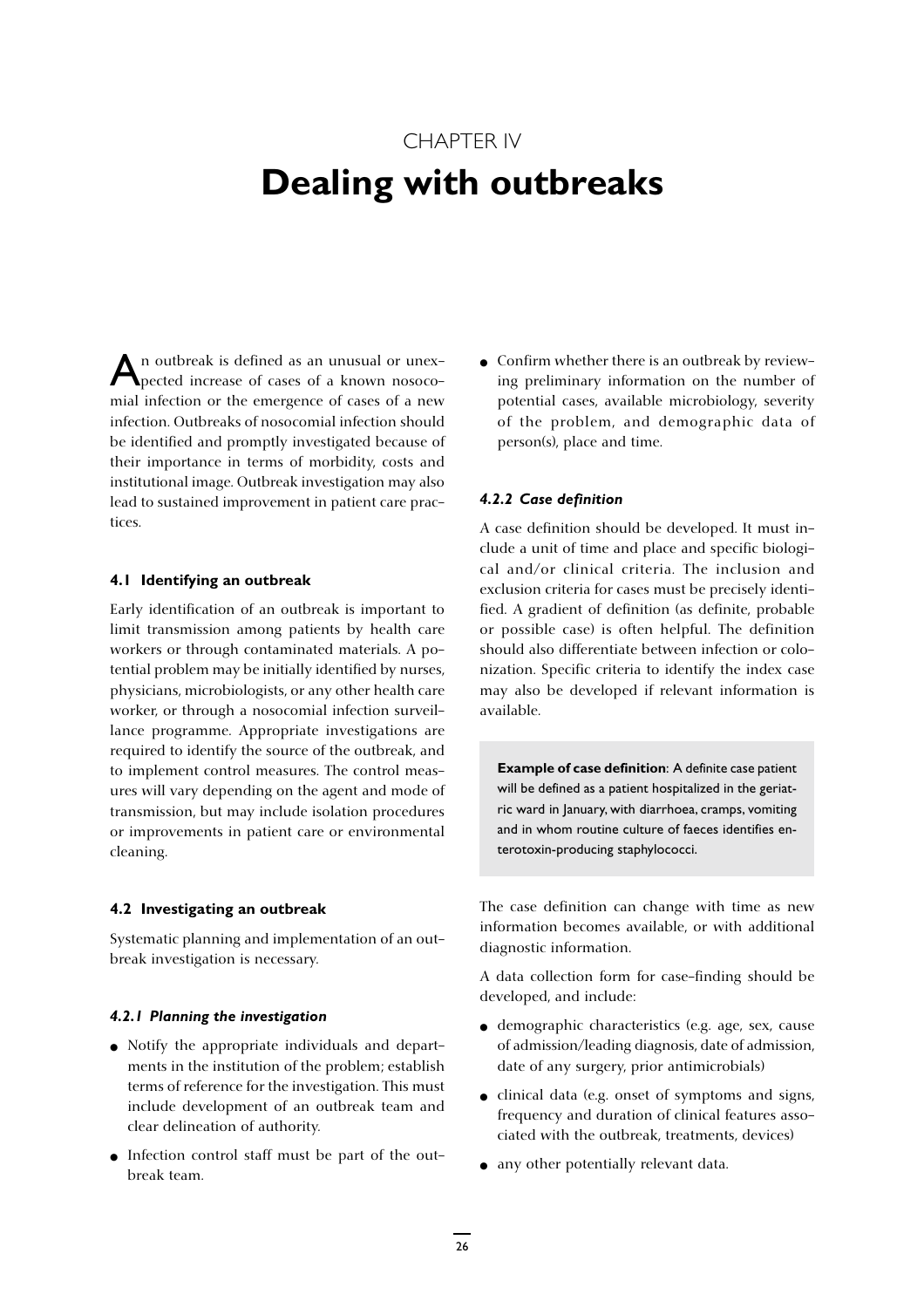The form must be straightforward to use. It is completed with information extracted from medical charts, microbiology reports, pharmacy reports and log books of affected wards. The data collected must also be checked for validity.

The clinical diagnosis will usually be confirmed microbiologically. Optimal diagnostic specimens to be obtained from cases should be described. It may be appropriate to store selected biological materials for future analysis in anticipation that new diagnostic methods may become available.

To verify the outbreak, the number of cases or isolates observed during the putative outbreak period is compared with the number of cases (or isolates) reported during the previous period, or with the number of cases (or isolates) reported in the same period of time one month or one year earlier.

#### *4.2.3 Describing the outbreak*

The detailed description includes person(s), place, and time. Cases are also described by other characteristics such as gender, age, date of admission, transfer from another unit, etc. The graphic representation of the distribution of cases by time of onset is an epidemic curve. The epidemic curve should distinguish between definite and probable cases. The shape

FIGURE 1. **Epidemic curve in case of single point source outbreak\***



\* Adapted from Astagneau P. Duneton P. Management of epidemics of nosocomial infections. *Pathol Biol* (Paris) 1998, 46:272–278.

FIGURE 2. **Epidemic curve in case of ongoing transmission\***



\* Adapted from Astagneau P. Duneton P. Management of epidemics of nosocomial infections. *Pathol Biol* (Paris) 1998, 46:272–278.

of the epidemic curve may suggest a single point source (Figure 1), ongoing transmission (Figure 2), or an intermittent source (Figure 3).

These data allow the calculation of an attack rate, defined by:



The attack rate can also be calculated stratified by relevant characteristics such as sex, age, location, or specific exposure (ventilation, catheterization, operating rooms, occupational exposure).

At the end of the descriptive analysis, it should be possible to:

- formulate a hypothesis on the type of infection (exogenous, endogenous)
- tentatively identify the source and route of infection
- suggest and implement initial control measures.

#### *4.2.4 Suggesting and testing a hypothesis*

This includes identifying a potential exposure (type and route) for the outbreak and testing this hypothesis using statistical methods. A review of the cur-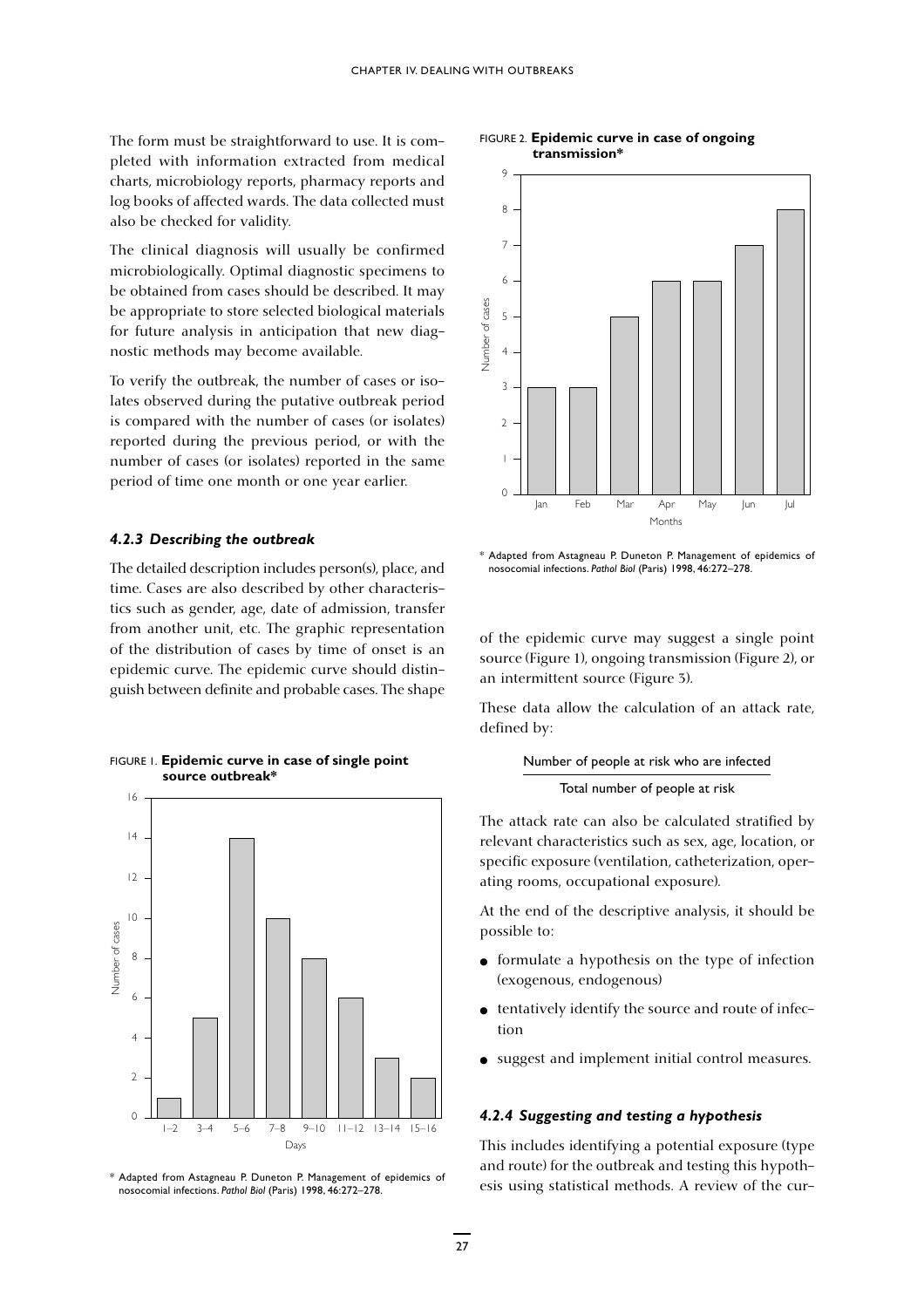



\* adapted from Astagneau P, Duneton P.Management of epidemics of nosocomial infections. *Pathol Biol* (Paris) 1998, 46:272–278.

rent literature may help identify possible routes of infection for the suspected or known infecting agents.

A case-control study is the most common approach to hypothesis testing. This compares the frequency of a risk factor in a group of cases (i.e. individuals with the nosocomial infection) and in a group of controls (i.e. individuals without the infection). Controls must be carefully selected to limit bias. Two or more controls for each case may be necessary to provide sufficient statistical power. By definition, the controls are not-cases (individuals without the nosocomial infection or colonization). Further in-depth discussion of the selection of controls is described in several other sources (*1,2,3*).

The strength of association between exposure and disease is quantified by the odds ratio in casecontrol studies (or the relative risk for cohort studies), with a 95% confidence interval. The role of chance, confounding, and bias should be considered in interpreting results.

#### *4.2.5 Control measures and follow-up*

The aims are:

- $\bullet$  to control the current outbreak by interrupting the chain of transmission
- to prevent future occurrence of similar outbreaks.

The selection of control measures (Table 1) is determined by results of the initial analysis in consultation with appropriate professionals (infection control staff, epidemiologist, clinicians, microbiologists, nursing). This is also an opportunity to initiate or improve a surveillance system to facilitate evaluation of the efficacy of the control procedures instituted. Continuous surveillance may be implemented in high-risk units (see Chapter III).

# *4.2.6 Communication*

During the investigation of an outbreak, timely, upto-date information must be communicated to the

| Type of transmission suspected                           | <b>Suggested action</b><br>Patient isolation and barrier precautions determined by<br>infectious $agent(s)$ |  |  |
|----------------------------------------------------------|-------------------------------------------------------------------------------------------------------------|--|--|
| Cross-transmission (transmission between<br>individuals) |                                                                                                             |  |  |
| Hand transmission                                        | Improvements in handwashing; cohorting                                                                      |  |  |
| Airborne agent                                           | Patient isolation with appropriate ventilation                                                              |  |  |
| Agent present in water, waterborne agent                 | Checking of water supply and all liquid containers<br>Use of disposable devices                             |  |  |
| Foodborne agent                                          | Elimination of the food at risk                                                                             |  |  |

TABLE 1. **Immediate control measures for outbreak management**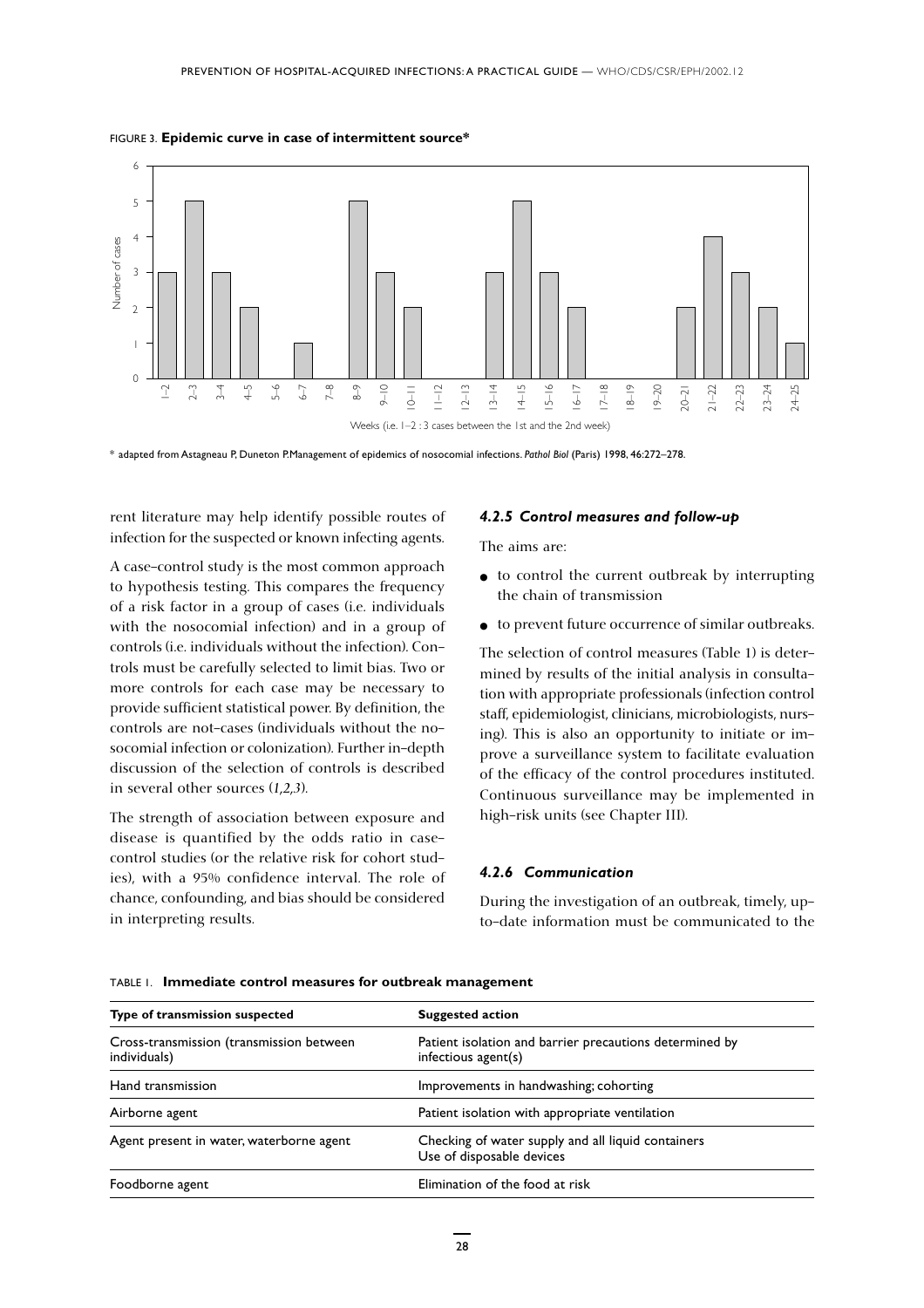hospital administration, public health authorities, and, in some cases, to the public. Information may be provided to the public and to the media with agreement of the outbreak team, administration and local authorities.

A final report on the outbreak investigation should be prepared. It should describe the outbreak, interventions, and effectiveness, and summarize the contribution of each team member participating in the investigation. It should also make recommendations to prevent future occurrence. This report can be published in the medical literature, and may be considered as a legal document.

### **References**

- 1. Gordis L. *Epidemiology*. Philadelphia, W.B. Saunders Company, 1996.
- 2. Fletcher RH et al. *Clinical epidemiology, the essentials*. Baltimore, Williams  $\mathcal C$  Wilkins, 1996.
- 3. Hennekens CH, Buring JE. *Epidemiology in medicine*. Mayrent SL, ed. Boston/Toronto, Little, Brown and Company, 1987.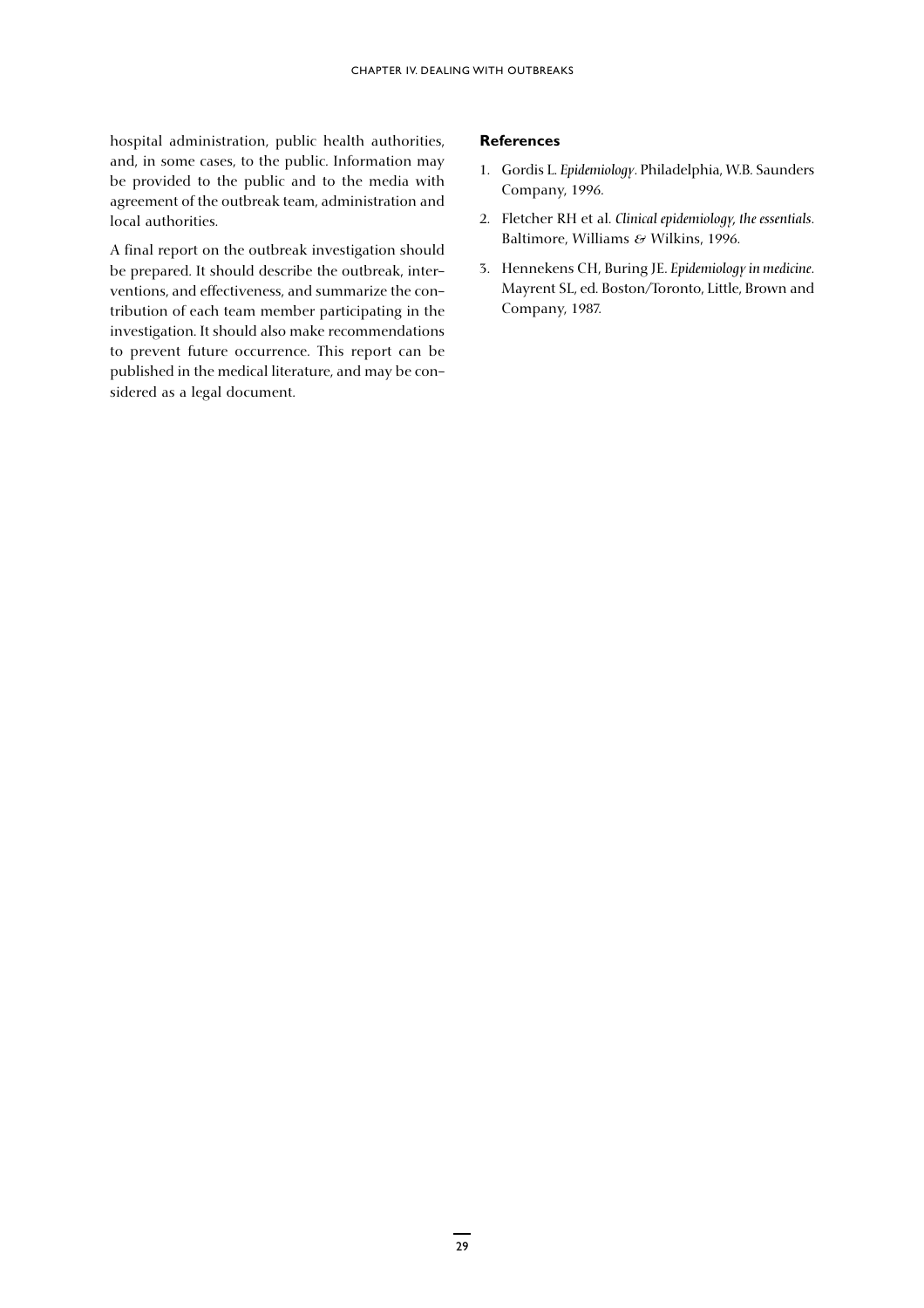# CHAPTER V

# **Prevention of nosocomial infection**

Prevention of nosocomial infections requires an integrated, monitored, programme which includes the following key components:

- limiting transmission of organisms between patients in direct patient care through adequate handwashing and glove use, and appropriate aseptic practice , isolation strategies, sterilization and disinfection practices, and laundry
- controlling environmental risks for infection
- protecting patients with appropriate use of prophylactic antimicrobials, nutrition, and vaccinations
- $\bullet$  limiting the risk of endogenous infections by minimizing invasive procedures , and promoting optimal antimicrobial use
- surveillance of infections, identifying and controlling outbreaks
- prevention of infection in staff members
- enhancing staff patient care practices, and continuing staff education.

Infection control is the responsibility of all health care professionals — doctors, nurses, therapists, pharmacists, engineers and others.

### **5.1 Risk stratification** *(1)*

Acquisition of nosocomial infection is determined by both patient factors, such as degree of immunocompromise, and interventions performed which increase risk. The level of patient care practice may differ for patient groups at different risk of acquistion of infection. A risk assessment will be helpful to categorize patients and plan infection control interventions.

Tables 1 and 2 provide an example of an approach which could be customized to a particular facility. Table 1 stratifies the risk for different patient groups, and Table 2 provides a hierarchy of patient care practice for different levels of patient risk.

### **5.2 Reducing person-to-person transmission**

### *5.2.1 Hand decontamination*

The importance of hands in the transmission of hospital infections has been well demonstrated (*2*), and can be minimized with appropriate hand hygiene (*3,4,5*). Compliance with handwashing, however, is frequently suboptimal. This is due to a variety of reasons, including: lack of appropriate accessible equipment, high staff-to-patient ratios, allergies to

| <b>Risk of infection</b>                                                                                                                    | <b>Type of patients</b>                                                  | <b>Type of procedures</b>                                                                                                                     |
|---------------------------------------------------------------------------------------------------------------------------------------------|--------------------------------------------------------------------------|-----------------------------------------------------------------------------------------------------------------------------------------------|
| Minimal                                                                                                                                     | Not immunocompromised; no significant<br>underlying disease              | Non-invasive<br>No exposure to biological fluids *                                                                                            |
| $\overline{2}$<br>Medium                                                                                                                    | Infected patients, or patients with some<br>risk factors (age, neoplasm) | Exposure to biological fluids<br>or<br>Invasive non-surgical procedure (e.g. peripheral<br>venous catheter, introduction of urinary catheter) |
| 3<br>Severely immunocompromised patients,<br>Surgery<br>(<500 WBC per ml); multiple trauma,<br>High<br>or<br>severe burns, organ transplant |                                                                          | High-risk invasive procedures (e.g. central venous<br>catheter, endotracheal intubation)                                                      |

TABLE 1. **Differential nosocomial infection risk by patient and interventions**

\* Biological fluids include blood, urine, faeces, CSF, fluid from body cavities.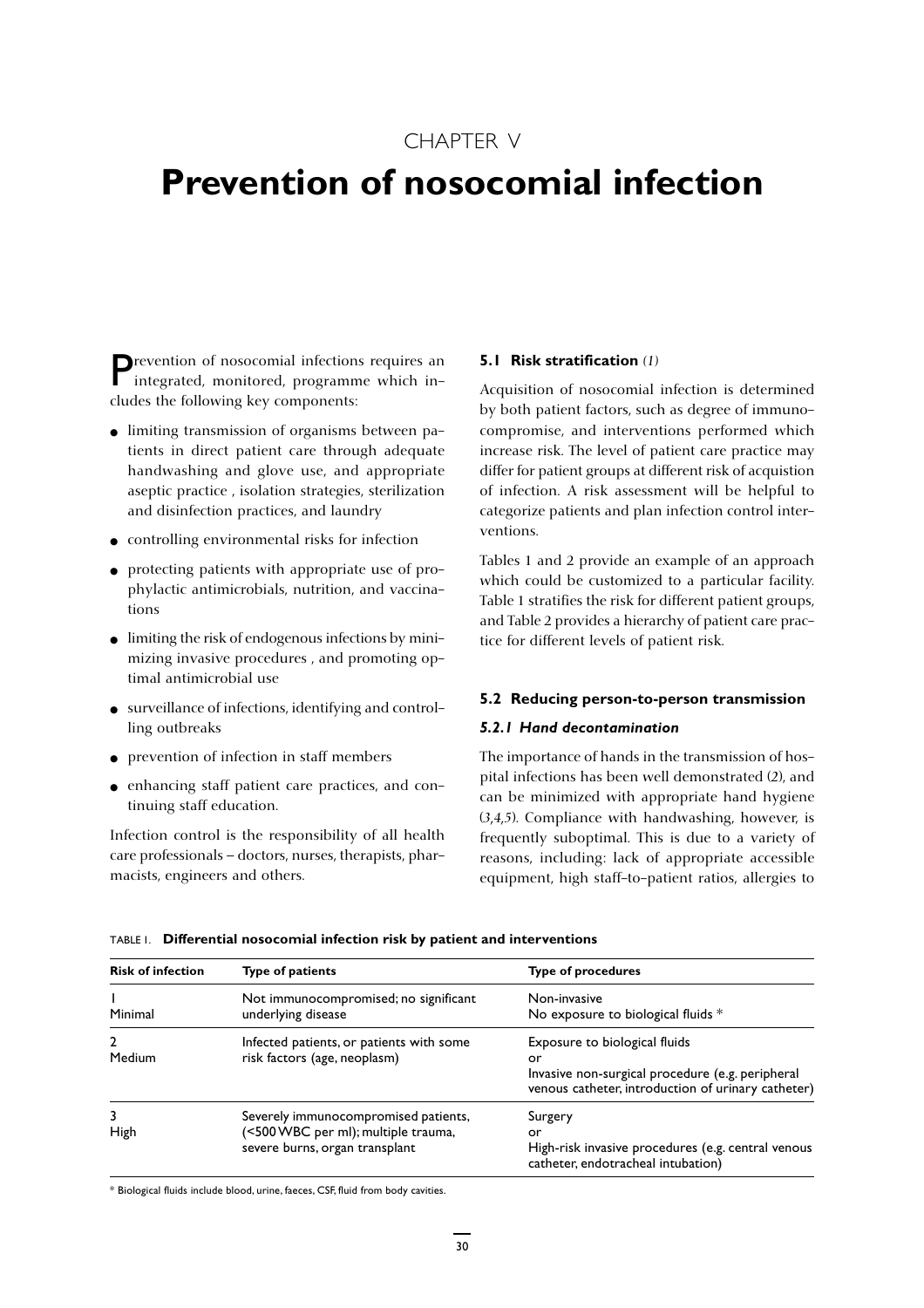| <b>Risk of infection</b> | <b>Asepsis</b>      | <b>Antiseptics</b>                 | Hands                                                                     | <b>Clothes</b>                                                             | Devices*                                                   |
|--------------------------|---------------------|------------------------------------|---------------------------------------------------------------------------|----------------------------------------------------------------------------|------------------------------------------------------------|
| Minimal                  | Clean               | None                               | Simple<br>handwashing or<br>hand disinfection<br>by rubbing               | Street clothes                                                             | Clean or<br>disinfected at<br>intermediate or<br>low level |
| 2<br>Medium              | Asepsis             | Standard<br>antiseptic<br>products | <b>Hygienic</b><br>handwashing or<br>hand disinfection<br>by rubbing      | Protection<br>against blood<br>and biological<br>fluids, as<br>appropriate | Disinfected at<br>sterile or high<br>level                 |
| 3<br>High                | Surgical<br>asepsis | Specific major<br>products         | Surgical<br>handwashing or<br>surgical hand<br>disinfection by<br>rubbing | Surgical clothes:<br>dress, mask, caps,<br>sterile gloves                  | Disinfected at<br>sterile or high<br>level                 |

| TABLE 2. Aseptic measures appropriate for different levels of risk of infection |  |  |
|---------------------------------------------------------------------------------|--|--|
|                                                                                 |  |  |

\* All devices entering sterile body cavities must be sterile.

handwashing products, insufficient knowledge of staff about risks and procedures, too long a duration recommended for washing, and the time required.

# *5.2.1.1 Optimal "hand hygiene" requirements*

## *For handwashing:*

- running water: large washbasins which require little maintenance, with antisplash devices and hands-free controls
- products: soap or antiseptic depending on the procedure
- facilities for drying without contamination (disposable towels if possible).

# *For hand disinfection:*

● specific hand disinfectants: alcoholic rubs with antiseptic and emollient gels which can be applied to physically clean hands.

# *5.2.1.2 Procedures*

There must be written policies and procedures for handwashing. Jewellery must be removed before washing. Simple hygiene procedures may be limited to hands and wrists; surgical procedures include the hand and forearm.

Procedures will vary with the patient risk assessment (Table 3):

# ● *routine care (minimal)*:

- handwashing with non-antiseptic soap
- or quick hygienic hand disinfection (by rubbing) with alcoholic solution

# ● *antiseptic handcleaning (moderate) — aseptic care of infected patients*:

- hygienic handwashing with antiseptic soap following manufacturers instructions (e.g. one minute)
- or quick hygienic hand disinfection: as previously

# ● *surgical scrub (surgical care)*:

- surgical hand and forearm washing with antiseptic soap and sufficient time and duration of contact (3–5 minutes)
- or surgical hand and forearm disinfection: simple handwash and drying followed by two applications of hand disinfectant, then rub to dry for the duration of contact defined by the product.

# *5.2.1.3 Resource availability*

Equipment and products are not equally accessible in all countries or health care facilities. Flexibility in products and procedures, and sensitivity to local needs, will improve compliance. Table 3 provides suggestions to adapt handwashing for different availability of resources. In all cases, the maximum procedure possible should be instituted.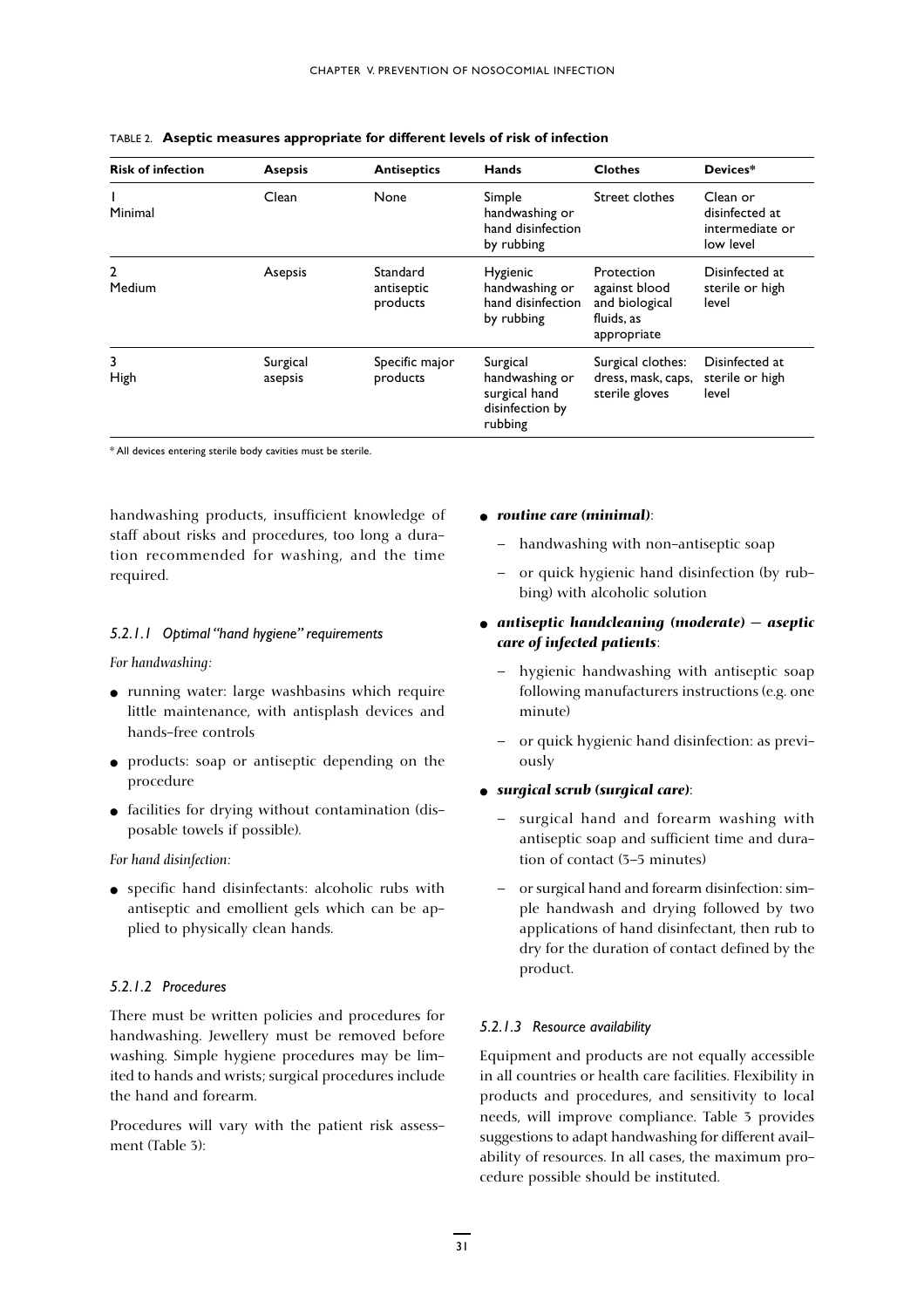| Level                                   | Good resources                                                                                                                                                                                                                                                                                                                                         | <b>Limited resources</b>                                                                                                                                                                                                                                                                                                                                                   | <b>Very limited resources</b>                                                                                                                                                                                    |
|-----------------------------------------|--------------------------------------------------------------------------------------------------------------------------------------------------------------------------------------------------------------------------------------------------------------------------------------------------------------------------------------------------------|----------------------------------------------------------------------------------------------------------------------------------------------------------------------------------------------------------------------------------------------------------------------------------------------------------------------------------------------------------------------------|------------------------------------------------------------------------------------------------------------------------------------------------------------------------------------------------------------------|
| <b>Routine</b><br>(minimal)             | Simple handwashing:<br>Equipment: large wash-basin,<br>water and automatically<br>distributed washing agent,<br>liquid soap, disposable towels                                                                                                                                                                                                         | Simple handwashing:<br>Equipment: large wash-basin,<br>water and locally made soap<br>(dry), individual towels                                                                                                                                                                                                                                                             | Simple handwashing:<br>Equipment: clean water, locally<br>made soap (dry), towels<br>washed daily                                                                                                                |
|                                         | Hygienic hand disinfection by<br>rubbing:<br>Specified duration of contact<br>between hand and disinfectant,<br>rub to dry                                                                                                                                                                                                                             | Hygienic hand disinfection by<br>rubbing:<br>Specified duration of contact<br>with hand disinfectant or<br>alcohol, rub to dry                                                                                                                                                                                                                                             | Hygienic hand disinfection by<br>rubbing:<br>Specified duration of contact<br>with alcohol and rub to dry                                                                                                        |
| 2<br><b>Antiseptic</b><br>hand cleaning | Hygienic (or antiseptic)<br>handwashing:<br>Equipment: large wash-basin,<br>water and automatically<br>distributed washing agent,<br>antiseptic scrub (one-minute<br>contact), disposable towels<br>Hygienic hand disinfection<br>by rubbing:<br>Specified duration of hand-<br>disinfectant contact, rub to dry                                       | Hygienic (or antiseptic)<br>handwashing:<br>Equipment: large wash-basin,<br>water and locally made soap<br>(dry) if antisepsis is undertaken<br>after the washing.<br>Otherwise: antiseptic scrub<br>(I minute contact), individual<br>towels<br>Hygienic hand disinfection<br>by rubbing:<br>Specified duration of contact<br>with disinfectant or alcohol.<br>rub to dry | Simple handwashing:<br>Equipment: clean water, locally<br>made soap (dry), towels washed<br>daily<br>Hygienic hand disinfection<br>by rubbing:<br>Associated with alcohol<br>antisepsis, contact and rub to dry  |
| 3<br>Surgical scrub<br>(maximal)        | Surgical hand-forearm-washing:<br>Equipment: large wash-basin,<br>water and automatically<br>distributed washing agent,<br>good antiseptic scrub (contact<br>3 to 5 minutes), sterile<br>disposable towels<br>Surgical hand disinfection<br>by rubbing:<br>Equipment as for level 2: good<br>soft soap, specific hand<br>disinfectant, repeated twice. | Simple hand-forearm-washing:<br>Equipment: large wash-basin,<br>water and locally made soap<br>(dry), individual towels<br>Hygienic hand disinfection<br>by rubbing:<br>Associated with antisepsis:<br>specific hand disinfectant,<br>repeated twice                                                                                                                       | Simple hand-forearm-washing:<br>Equipment: clean water, locally<br>made soap (dry), towels washed<br>daily<br>Hygienic hand disinfection<br>by rubbing:<br>Associated with alcohol<br>antisepsis, repeated twice |

### TABLE 3. **Hand care and economic constraints**

### *5.2.2 Personal hygiene*

All staff must maintain good personal hygiene. Nails must be clean and kept short. False nails should not be worn. Hair must be worn short or pinned up. Beard and moustaches must be kept trimmed short and clean.

# *5.2.3 Clothing*

### *Working clothes*

Staff can normally wear a personal uniform or street clothes covered by a white coat. In special areas such as burn or intensive care units, uniform trousers and a short-sleeved gown are required for men and

women. In other units, women may wear a shortsleeved dress.

The working outfit must be made of a material easy to wash and decontaminate. If possible, a clean outfit should be worn each day. An outfit must be changed after exposure to blood or if it becomes wet through excessive sweating or other fluid exposure.

## *Shoes*

In aseptic units and in operating rooms, staff must wear dedicated shoes, which must be easy to clean.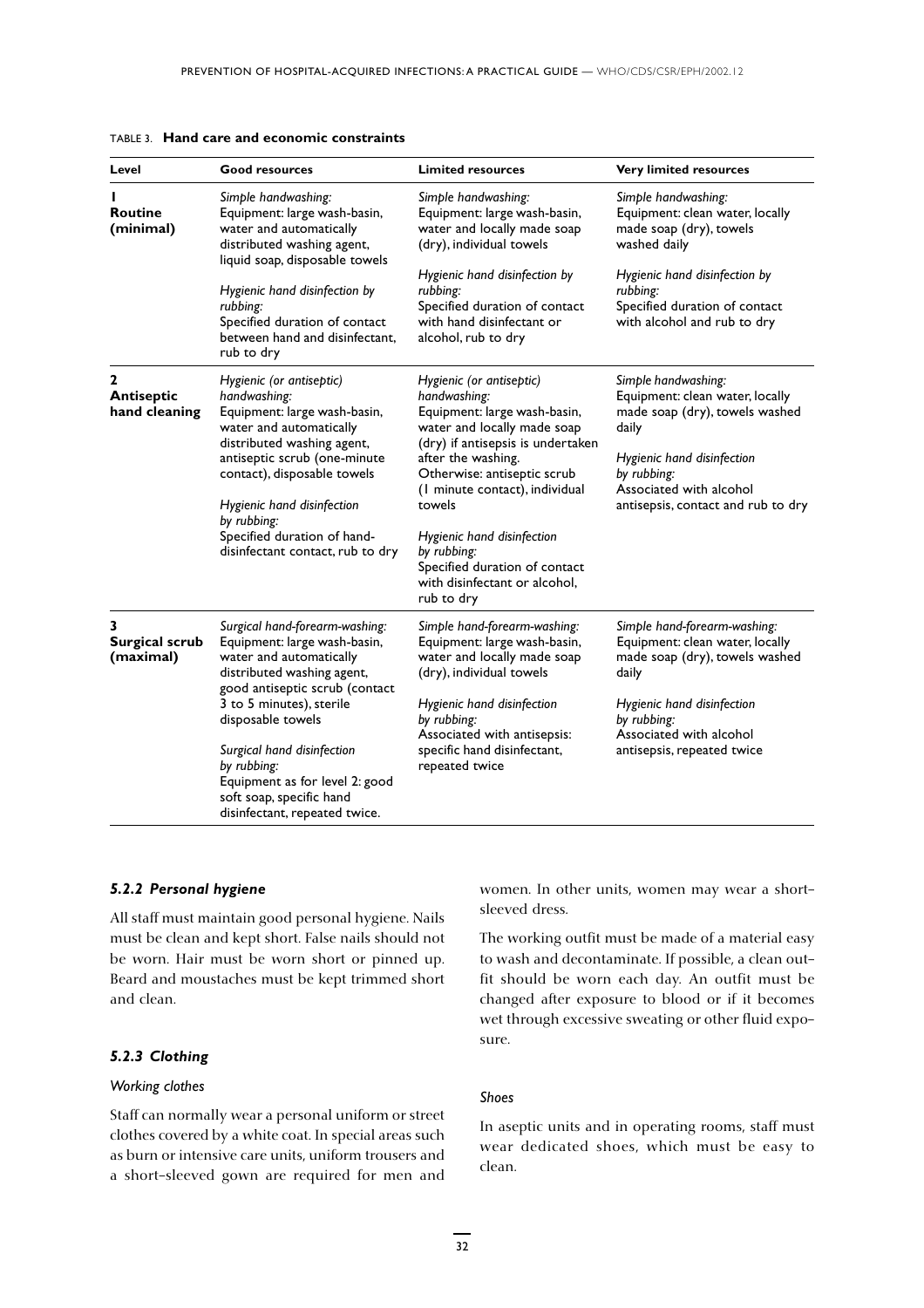# *Caps*

In aseptic units, operating rooms, or performing selected invasive procedures, staff must wear caps or hoods which completely cover the hair.

# *5.2.4 Masks (6)*

Masks of cotton wool, gauze, or paper are ineffective. Paper masks with synthetic material for filtration are an effective barrier against microorganisms.

- Masks are used in various situations; mask requirements differ for different purposes.
- Patient protection: staff wear masks to work in the operating room, to care for immuno-compromised patients, to puncture body cavities. A surgical mask is sufficient.
- Staff protection: staff must wear masks when caring for patients with airborne infections, or when performing bronchoscopies or similar examination. A high-efficiency mask is recommended.
- Patients with infections which may be transmitted by the airborne route must use surgical masks when outside their isolation room.

# *5.2.5 Gloves (6)*

Gloves are used for:

- Patient protection: staff wear sterile gloves for surgery, care for immunocompromised patients, invasive procedures which enter body cavities.
- Non-sterile gloves should be worn for all patient contacts where hands are likely to be contaminated, or for any mucous membrane contact.
- Staff protection: staff wear non-sterile gloves to care for patients with communicable disease transmitted by contact, to perform bronchoscopies or similar examinations.
- Hands must be washed when gloves are removed or changed.
- Disposable gloves should not be reused.
- Latex or polyvinyl-chloride are the materials most frequently used for gloves. Quality, i.e. absence of porosity or holes and duration of use vary considerably from one glove type to another. Sensitivity to latex may occur, and the occupational health programme must have policies to evaluate and manage this problem.

# *5.2.6 Safe injection practices*

To prevent transmission of infections between patients with injections:

- eliminate unnecessary injections
- use sterile needle and syringe
- use disposable needle and syringes, if possible
- prevent contamination of medications
- follow safe sharps disposal practices (Chapter VII, 8.5).

For more information, refer to the WHO guide "Best infection control practices for skin-piercing intradermal, subcutaneous, and intramuscular needle injections" (*7*).

# **5.3 Preventing transmission from the environment**

To minimize the transmission of microorganisms from equipment and the environment, adequate methods for cleaning, disinfecting and sterilizing must be in place. Written policies and procedures which are updated on a regular basis must be developed for each facility.

# *5.3.1 Cleaning of the hospital environment (5,6,8)*

- Routine cleaning is necessary to ensure a hospital environment which is visibly clean, and free from dust and soil.
- Ninety per cent of microorganisms are present within "visible dirt", and the purpose of routine cleaning is to eliminate this dirt. Neither soap nor detergents have antimicrobial activity, and the cleaning process depends essentially on mechanical action.
- There must be policies specifying the frequency of cleaning and cleaning agents used for walls, floors, windows, beds, curtains, screens, fixtures, furniture, baths and toilets, and all reused medical devices.
- Methods must be appropriate for the likelihood of contamination, and necessary level of asepsis. This may be achieved by classifying areas into one of four hospital zones (8):
	- *Zone A*: no patient contact. Normal domestic cleaning (e.g. administration, library).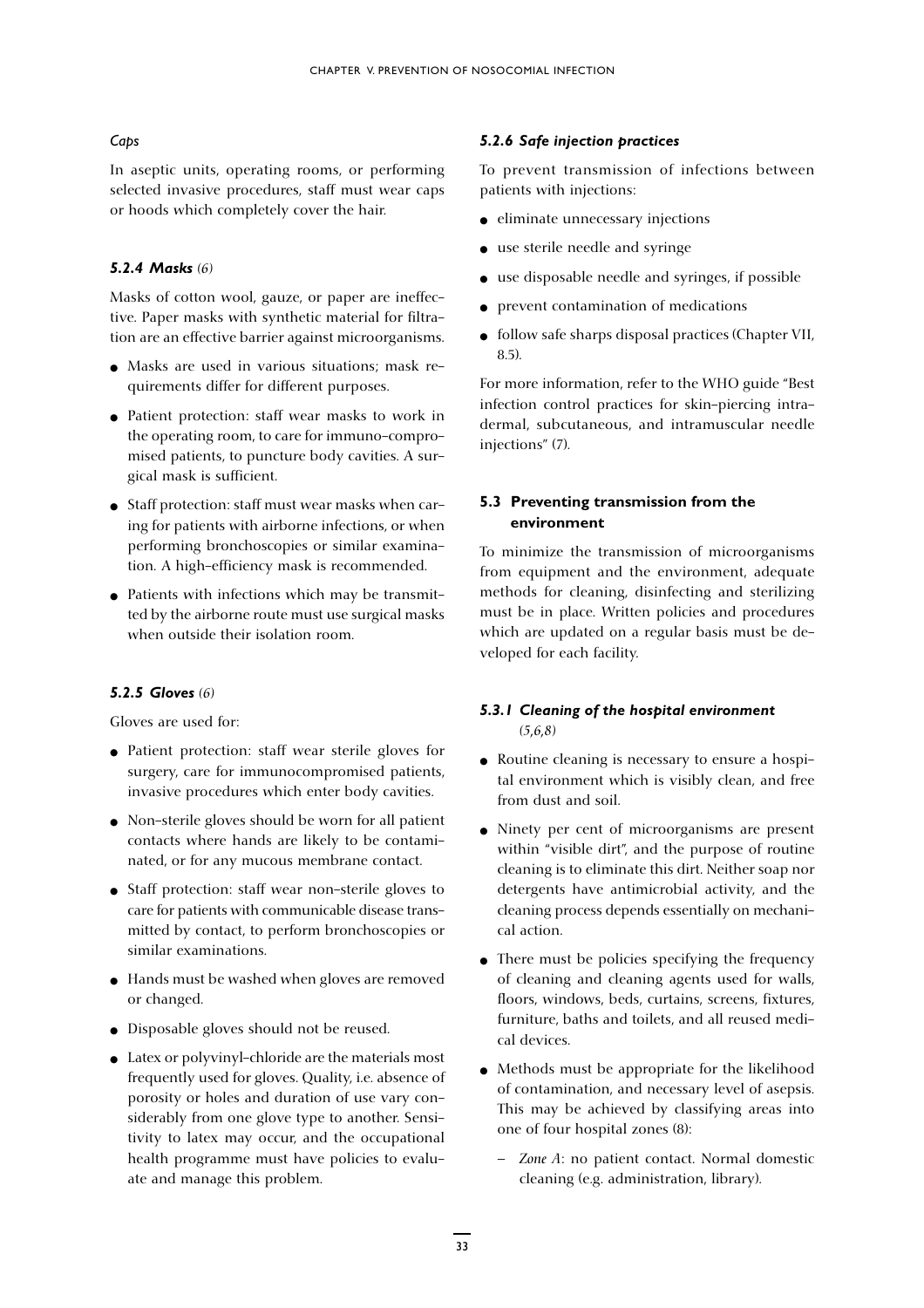- *Zone B*: care of patients who are not infected, and not highly susceptible, cleaned by a procedure that does not raise dust. Dry sweeping or vacuum cleaners are not recommended. The use of a detergent solution improves the quality of cleaning. Disinfect any areas with visible contamination with blood or body fluids prior to cleaning.
- *Zone C*: infected patients (isolation wards). Clean with a detergent/disinfectant solution, with separate cleaning equipment for each room.
- *Zone D*: highly-susceptible patients (protective isolation) or protected areas such as operating suites, delivery rooms, intensive care units, premature baby units, casualty departments and haemodialysis units. Clean using a detergent/disinfectant solution and separate cleaning equipment.

All horizontal surfaces in zones B, C and D, and all toilet areas should be cleaned daily.

- Bacteriological testing of the environment is not recommended except in selected circumstances such as:
	- epidemic investigation where there is a suspected environmental source
	- dialysis water monitoring for bacterial counts, as required by standards (see Chapter VIII)
	- quality control when changing cleaning practices.

### *5.3.2 Use of hot/superheated water*

An alternative to disinfection for environmental cleaning for some objects is hot water (Table 4).

| <b>TABLE 4. Disinfection with hot water</b> |  |
|---------------------------------------------|--|
|---------------------------------------------|--|

|                          | <b>Temperature</b> | <b>Duration</b>          |
|--------------------------|--------------------|--------------------------|
| I. Sanitary<br>equipment | 80 $^{\circ}$ C    | 45-60 seconds            |
| 2. Cooking<br>utensils   | 80 $^{\circ}$ C    | I minute                 |
| 3. Linen                 | 70 °C<br>95 $°C$   | 25 minutes<br>10 minutes |

### *5.3.3 Disinfection of patient equipment*

Disinfection removes microorganisms without complete sterilization to prevent transmission of organisms between patients. Disinfection procedures must (*5,9,10*):

- meet criteria for killing of organisms
- have a detergent effect
- act independently of the number of bacteria present, the degree of hardness of the water, or the presence of soap and proteins (that inhibit some disinfectants).

To be acceptable in the hospital environment, they must also be:

- easy to use
- non-volatile
- not harmful to equipment, staff or patients
- free from unpleasant smells
- effective within a relatively short time.

For further recommendations, see Tables 5 and 6. In using a disinfectant, manufacturers recommendations must always be followed. Different products or processes achieve different levels of disinfection. These are classified as high-, intermediate- or low-level disinfection (*11*); Table 5 provides characteristics of the three levels, and Table 6 makes recommendations for the level of disinfection for different patient care activity.

*High-level disinfection* (critical) — this will destroy all microorganisms, with the exception of heavy contamination by bacterial spores.

*Intermediate disinfection* (semi-critical) — this inactivates *Mycobacterium tuberculosis*, vegetative bacteria, most viruses and most fungi, but does not necessarily kill bacterial spores.

*Low-level disinfection* (non-critical) — this can kill most bacteria, some viruses and some fungi, but cannot be relied on for killing more resistant bacteria such as *M. tuberculosis* or bacterial spores.

These levels of disinfection are attained by using the appropriate chemical product in the manner appropriate for the desired level of disinfection.

### *5.3.4 Sterilization (5–13)*

Sterilization is the destruction of all microorganisms. Operationally this is defined as a decrease in the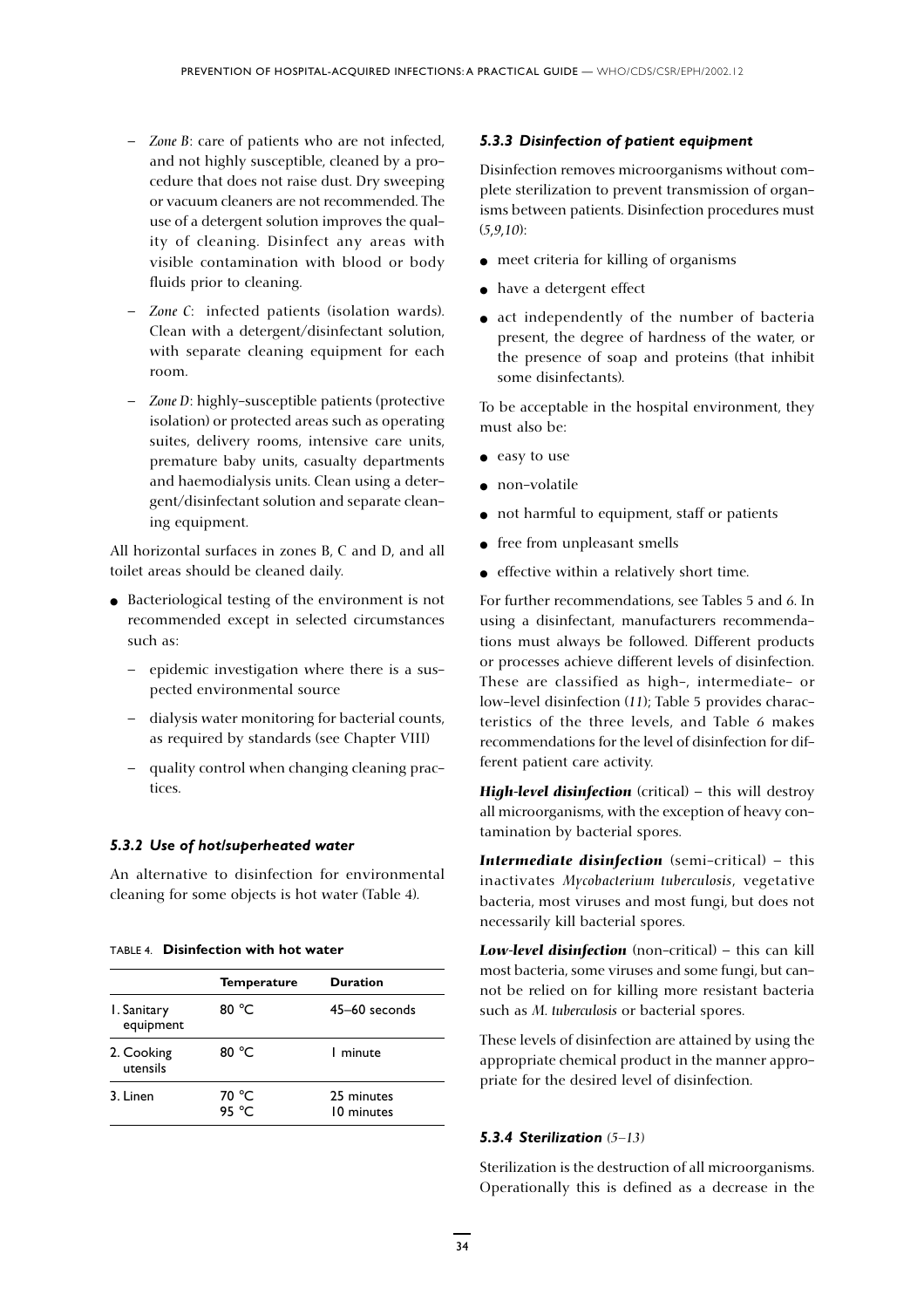| Level of<br>disinfection<br>required                                                                                                                                                                                                                                                  | Spectrum of<br>activity of<br>desinfectant                        | <b>Active ingredients potentially</b><br>capable of satisfying these<br>spectra of activity                                                                                                            | <b>Factors affecting</b><br>the efficacy of<br>a disinfectant |
|---------------------------------------------------------------------------------------------------------------------------------------------------------------------------------------------------------------------------------------------------------------------------------------|-------------------------------------------------------------------|--------------------------------------------------------------------------------------------------------------------------------------------------------------------------------------------------------|---------------------------------------------------------------|
| <b>High</b><br>• Sporicidal<br>• Peracetic acid<br>• Mycobactericidal<br>• Chlorine dioxide<br>• Virucidal<br>• Formaldehyde<br>• Glutaraldehyde<br>• Fungicidal<br>• Bactericidal<br>• Sodium hypochlorite<br>• Stabilized hydrogen peroxide<br>· Succinaldehyde (succinic aldehyde) |                                                                   | • Concentration<br>Contact time<br>• Temperature<br>• Presence of organic matter<br>$\cdot$ pH<br>• Presence of calcium or magnesium<br>ions (for example, hardness of the<br>water used for dilution) |                                                               |
| Intermediate                                                                                                                                                                                                                                                                          | • Tuberculocidal<br>• Virucidal<br>• Fungicidal<br>• Bactericidal | • Phenol derivatives<br>• Ethyl and isopropyl alcohols                                                                                                                                                 | Formulation of the disinfectant<br>used                       |
| Low                                                                                                                                                                                                                                                                                   | • Bactericidal                                                    | • Quaternary ammonium<br>• Amphiprotic<br>• Amino acids                                                                                                                                                |                                                               |

### TABLE 5. **Spectrum of activity achieved of the main disinfectants**

TABLE 6. **Level of disinfection for patient equipment in relation with type of care** *(11,12)*

| Devices use                                                                                                                                             | Class           | Level of risk | <b>Level of disinfection</b>                  |
|---------------------------------------------------------------------------------------------------------------------------------------------------------|-----------------|---------------|-----------------------------------------------|
| Into vascular system, into sterile cavity,<br>into sterile tissues:<br>Surgical instrumentation, e.g. athro-<br>scopes, biopsies, instrumentation, etc. | critical<br>٠   | • high        | • sterilization or<br>high-level disinfection |
| Mucous membrane contact,<br>non-intact skin:<br>e.g. gastroscopy, etc.                                                                                  | • semi-critical | medium        | • disinfection of median<br>level             |
| Intact skin or without contact<br>with patient:<br>e.g. beds, sink, etc.                                                                                | • non-critical  | $\cdot$ low   | • disinfection of low level                   |

microbial load by 10<sup>-6</sup>. Sterilization can be achieved by either physical or chemical means (Table 7).

- Sterilization is required for medical devices penetrating sterile body sites, as well as all parenteral fluids and medications.
- For reprocessed equipment, sterilization must be preceded by cleaning to remove visible soil.
- The object must be wrapped for sterilization. Only a wrapped sterilized object should be described as sterile:

Materials for packaging include:

— *paper* which prevents contamination if intact, maintains sterility for a long period, can act as a sterile field, and can also be used to wrap dirty devices after the procedure

### TABLE 7. **Principal sterilization methods**

#### **Thermal sterilization**

- Wet sterilization: exposure to steam saturated with water at 121 °C for 30 minutes, or 134 °C for 13 minutes in an autoclave; (134 °C for 18 minutes for prions).
- Dry sterilization: exposure to 160 °C for 120 minutes, or 170 °C for 60 minutes; this sterilization process is often considered less reliable than the wet process, particularly for hollow medical devices.

### **Chemical sterilization**

- Ethylene oxide and formaldehyde for sterilization are being phased out in many countries because of safety and greenhouse gas emission concerns.
- Peracetic acid is widely used in the United States and some other countries in automatic processing systems.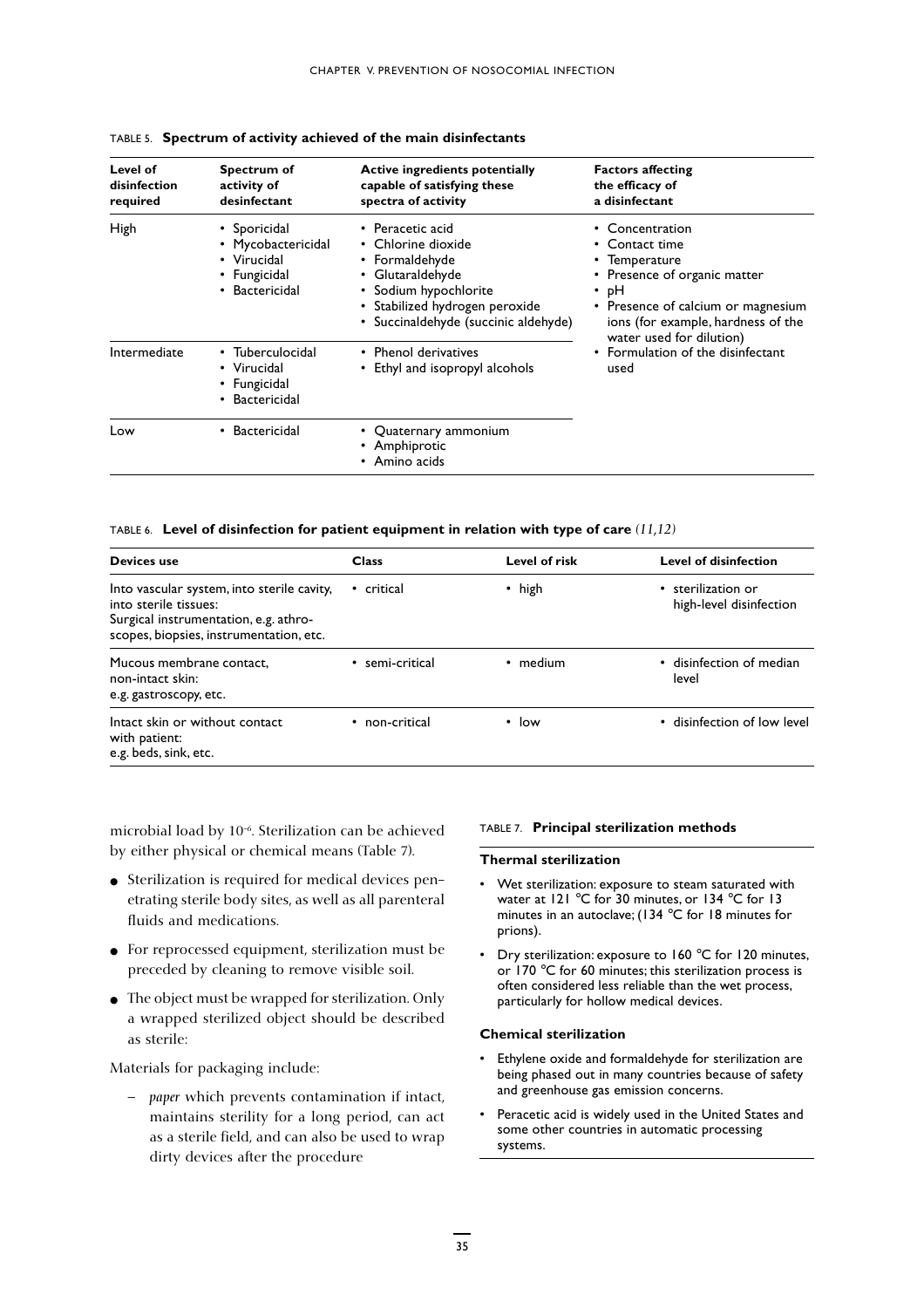- *selected plastics*; only polyethylene and polypropylene are suitable for sterilization with ethylene oxide
- *non-woven disposable textiles*
- *containers* can be used only if they contain material intended for a single treatment procedure for a single patient. They must be provided with a filter and a valve, which must be monitored regularly.
- Packaging systems for sterile items shall meet local legislation and/or regulations, but must nevertheless:
	- provide adequate seal integrity and be tamperproof
	- provide an adequate barrier to particulate matter
	- withstand physical conditions of the sterilization process
	- provide an adequate barrier to fluids
	- permit adequate air removal
	- allow penetration and removal of sterilant
	- protect package content from physical damage
	- resist tears and punctures
	- be free of holes
	- be free of toxic ingredients
	- have a low lint content
	- have a positive cost/benefit ratio
	- be used according to the manufacturers' written instructions
	- be dated.
- Proper storage conditions are essential to maintain the integrity of sterilized items.
- The end-user must check the integrity of the package before use.
- The sterilization of endoscopes, minimally invasive instruments, and robotic instrumentation is necessary, but may present a particular challenge because of the configuration of these instruments.
- Quality control parameters for the sterilization process must record information on the sterilization processing cycle including:
- load content
- temperature and time exposure record chart
- regular (at least daily) physical/chemical testing
- regular (at least weekly) biological testing
- steam processing (*Bacillus stearothermophilus*)
- ethylene oxide processing (*Bacillus subtilis v. niger*).
- Regular maintenance must be performed and documented. The following records must be maintained for all sterilization:
	- date of service
	- model and serial number
	- location
	- descriptions of replaced parts
	- biological testing records
	- Bowie-Dick test
	- name and signature of controller.

### **Endoscope reprocessing**

Endoscopes are medical devices which may be problematic to clean and disinfect (long narrow channels, complex internal design, etc.). Products and/or processes used (chemical or thermo-chemical disinfection) may not be as reliable as sterilization methods.

To reduce nosocomial transmission of microorganisms by endoscopy a standard reprocessing procedure must be systematically followed.

- 1. Immediately after use, the air-water channel should be cleared with forced air, and tap water or detergent suctioned or pumped through the aspiration/ biopsy channel(s) to remove organic debris.
- 2. All detachable parts (e.g. hoods and suction valves) should be removed and soaked in a detergent solution, and the external parts of the endoscopes gently wiped.
- 3. All accessible channels should then be irrigated with tap water or detergent solution, brushed (using sterile or single use brush) and purged.
- 4. Before any immersion, the endoscope must be leak-tested.

— load number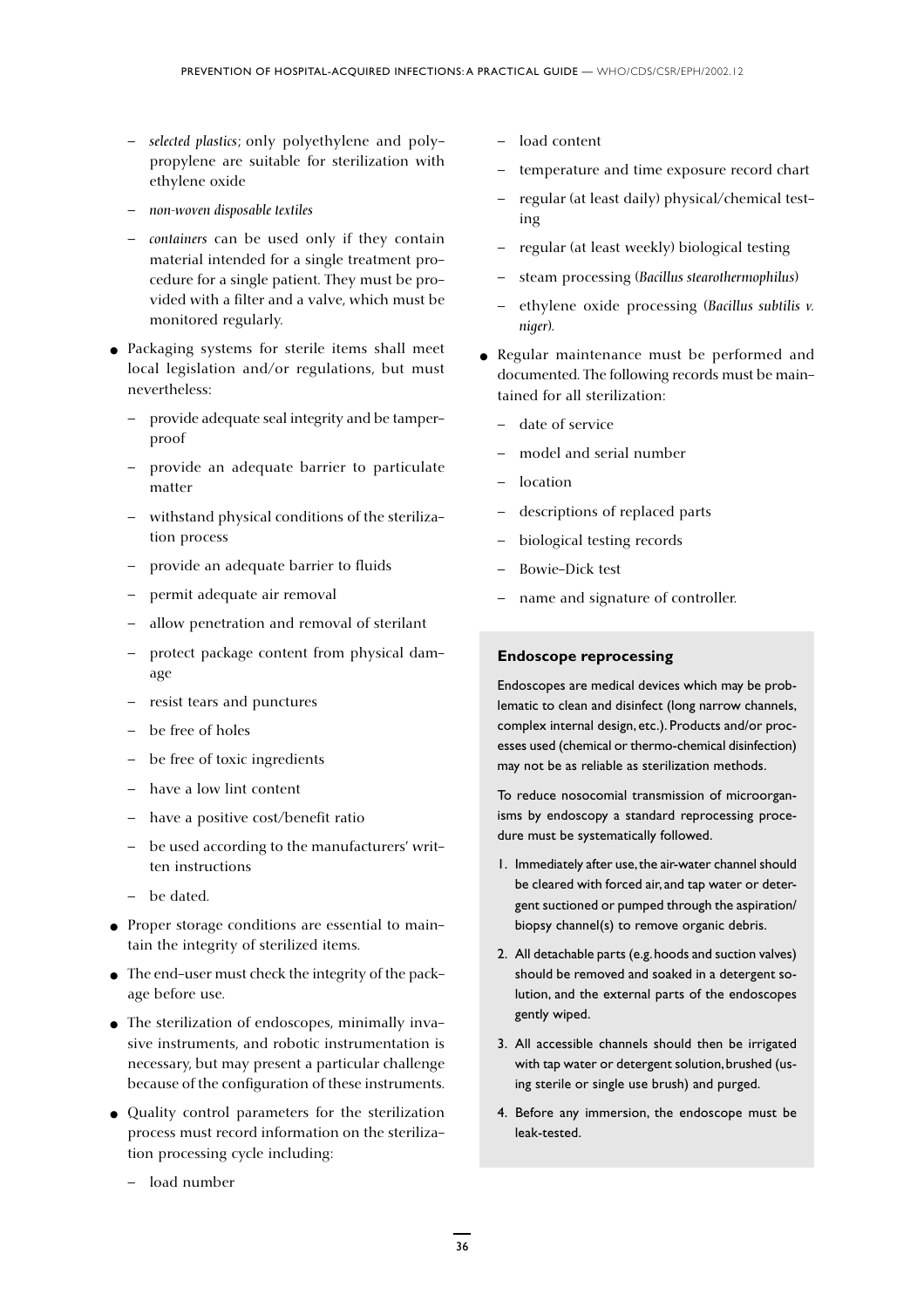### *Endoscope reprocessing continued*

After pre-treatment and mechanical cleaning the endoscope should be cleaned and disinfected, either manually or automatically. In both cases, the complete cycle includes several stages:

- 5. Cleaning using an approved detergent (this solution cannot be reused).
- 6. Rinsing (tap water is sufficient for this in-between rinsing stage).
- 7. Disinfection. Using an approved, high level disinfectant.

Regarding CJD risk, a disinfectant with proteinfixative properties (i.e. aldehyde-based products) should not be used. A non-fixative desinfectant should be selected.

- 8. Rinsing: The level of microbial purity of the water used depends on the further use of the endoscope (bacteriologically controlled water or sterile water).
- 9. Drying: If the endoscope is not stored, this drying stage includes only air-blowing the channel to remove residual water.

Note: new French guidelines regarding variant Creutzfeldt-Jakob (CJD) risk recommend to clean and rinse the endoscope twice before disinfection.

# **References**

- 1. Underwood MA, Pirwitz S. APIC guidelines committee: using science to guide practice. *Am J Infect Control*, 1998, 26:141–144.
- 2. Larson E. A causelink between handwashing and risk of infection? Examination of the evidence. *Infect Control Hosp Epidemiol*, 1988, 9:28–36.
- 3. CDC guidelines for handwashing and hospital environmental control. *Amer J Infect Control*, 1986, 14:110–129 or Infect Control, 1986, 7:231–242.
- 4. Larson EL. APIC guideline for handwashing and hand antisepsis in health care settings. *Amer J Infect Control*, 1995, 23:251–269.
- 5. Health Canada. Hand washing, cleaning, disinfection, and sterilization in health care. *Canada Communicable Disease Report* (CCDR), Supplement, Vol., 24S4, July 1998.
- 6. Pratt RJ et al. The epic project: Developing national evidence-based guidelines for preventing healthcare associated infections. Phase I: Guidelines for preventing hospital-acquired infections. *J Hosp Infect*, 2001, 47(Supplement):S3–S4.
- 7. World Health Organization. *Best infection control practices for skin-piercing intradermal, subcutaneous, and intramuscular needle injections*. 2001, WHO/BCT/ DCT/01.02.
- 8. Ducel G et al. *Practical guide to the prevention of hospital-acquired infections*. 1979, WHO/BAC/79.1.
- 9. Association of Operating Room Nurses. Proposed recommended practices for chemical disinfection. *AORN J*, 1994, 60: 463–466.
- 10. Rutala WA. APIC guideline for selection and use of disinfectants. *Amer J Infect Control*, 1996, 24:313– 342.
- 11. Alvarado CJ, Reichelderfer M and the 1997, 1998, 1999 APIC Guidelines Committees. APIC guideline for infection prevention and control in flexible endoscopy. *Amer J Infect Control*, 2000, 26:138–155.
- 12. Galtier F. *La stérilisation hospitalière*, 2ème édition. Paris, Maloine, 1998.
- 13. Medical Devices Agency. *Department of Health (UK) sterilization, disinfection, and cleaning of medical equipment: Guidance on decontamination*. London, Department of Health, 1996.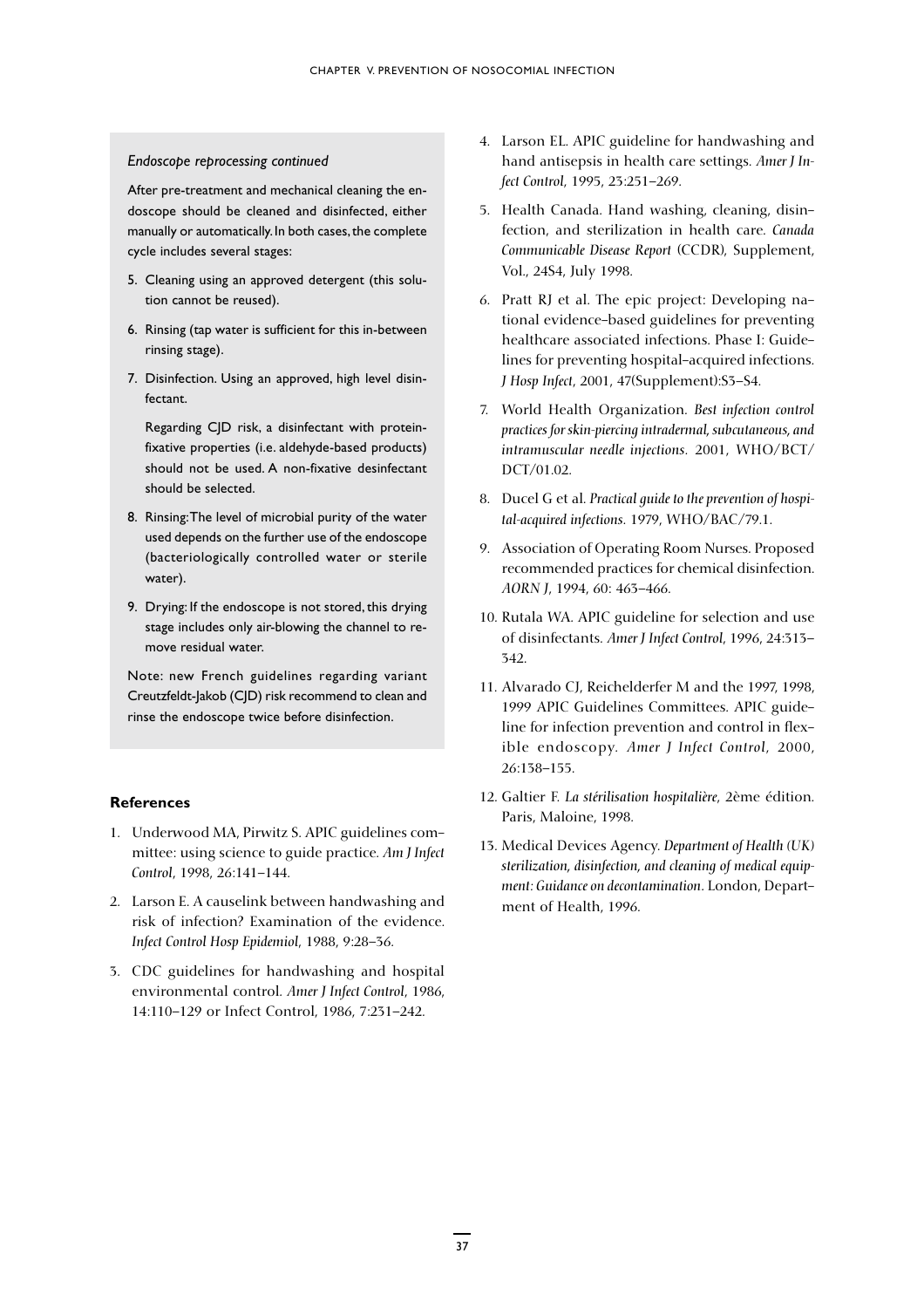# CHAPTER VI

# **Prevention of common endemic nosocomial infections**

The four most common nosocomial infections are<br>urinary tract infections, surgical wound infections, pneumonia, and primary bloodstream infection. Each of these is associated with an invasive medical device or invasive procedure. Specific policies and practices to minimize these infections must be established, reviewed and updated regularly, and compliance monitored (Table 1).

### **6.1 Urinary tract infections (UTI)**

Urinary tract infections are the most frequent nosocomial infections (*1*); 80% of these infections are associated with an indwelling urethral catheter (Figure 1). Interventions effective in preventing nosocomial urinary infection include (*2,3,4*):

● avoiding urethral catheterization unless there is a compelling indication

| Infection                     | <b>Proven effective</b>                                                                                                                                                                                                                                                                            | <b>Proven not effective</b>                                                                                                                                                                                                   |
|-------------------------------|----------------------------------------------------------------------------------------------------------------------------------------------------------------------------------------------------------------------------------------------------------------------------------------------------|-------------------------------------------------------------------------------------------------------------------------------------------------------------------------------------------------------------------------------|
| Urinary tract<br>infections   | Limit duration of catheter<br>Aseptic technique at insertion<br>Maintain closed drainage                                                                                                                                                                                                           | Systemic antibiotic prophylaxis<br>Bladder irrigation or instillation of normal saline<br>antiseptic or antibiotic<br>Antiseptic added to drainage bag<br>Antimicrobial-coated catheter<br>Daily antiseptic perineal cleaning |
| Surgical site<br>infections   | Surgical technique<br>Clean operating environment<br>Staff attire<br>Limiting preoperative hospital stay<br>Preoperative shower and local skin<br>preparation of patient<br>Optimal antibiotic prophylaxis<br>Aseptic practice in operating room<br>Surgical wound surveillance                    | Fumigation<br>Preoperative shaving                                                                                                                                                                                            |
| Pneumonia                     | Ventilator-associated<br>Aseptic intubation and suctioning<br>Limit duration<br>Non-invasive ventilation<br>Others<br>Influenza vaccination for staff<br><b>Isolation</b> policy<br>Sterile water for oxygen and aerosol therapy<br>Prevention of Legionella and Aspergillus<br>during renovations | Digestive decontamination for all patients<br>Changes of ventilator circuit every 48 or<br>72 hours                                                                                                                           |
| Vascular device<br>infections | All catheters<br>Closed system<br>Limit duration<br>Local skin preparation<br>Aseptic technique at insertion<br>Removal if infection suspected<br>Central lines<br>Surgical asepsis for insertion<br>Limitation of frequency of dressing change<br>Antibiotic-coated catheter for short term       | Antimicrobial creams for skin preparation                                                                                                                                                                                     |

#### TABLE 1. **Measures for prevention of infection**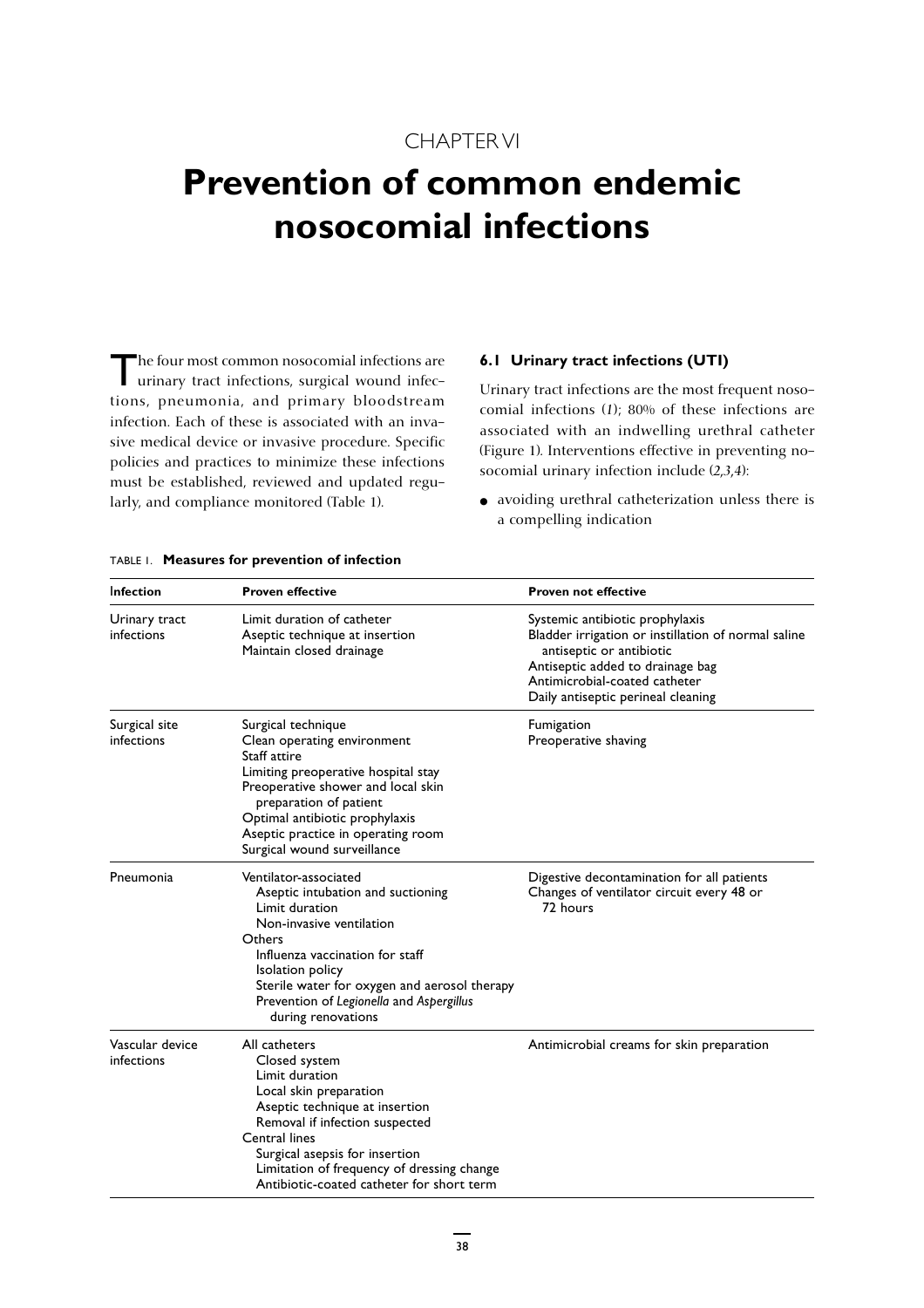



- limiting the duration of drainage, if catheterization is necessary
- maintaining appropriate aseptic practice during urinary catheter insertion and other invasive urological procedures (e.g. cystoscopy, urodynamic testing, cystography)
- hygienic handwash or rub prior to insertion and following catheter or drainage bag manipulation (Chapter V)
- sterile gloves for insertion
- perineal cleaning with an antiseptic solution prior to insertion
- non-traumatic urethral insertion using an appropriate lubricant
- maintaining a closed drainage system.

Other practices which are recommended, but not proven to decrease infection include:

- maintaining good patient hydration
- appropriate perineal hygiene for patients with catheters
- appropriate staff training in catheter insertion and care
- maintaining unobstructed drainage of the bladder to the collection bag, with the bag below the level of the bladder.

Generally, the smallest diameter catheter should be used. Catheter material (latex, silicone) does not influence infection rates.

For patients with a neurogenic bladder:

- avoid an indwelling catheter if possible
- if assisted bladder drainage is necessary, clean intermittent urinary catheterization should be used.

# **6.2 Surgical wound infections (surgical site infections)**

Factors which influence the frequency of surgical wound infection include (*5,6,7,8*):

- surgical technique
- extent of endogenous contamination of the wound at surgery (e.g. clean, clean-contaminated)
- duration of operation
- underlying patient status
- operating room environment
- organisms shed by the operating room team.

A systematic programme for prevention of surgical wound infections (*5*) includes the practice of optimal surgical technique, a clean operating room environment with restricted staff entry and appropriate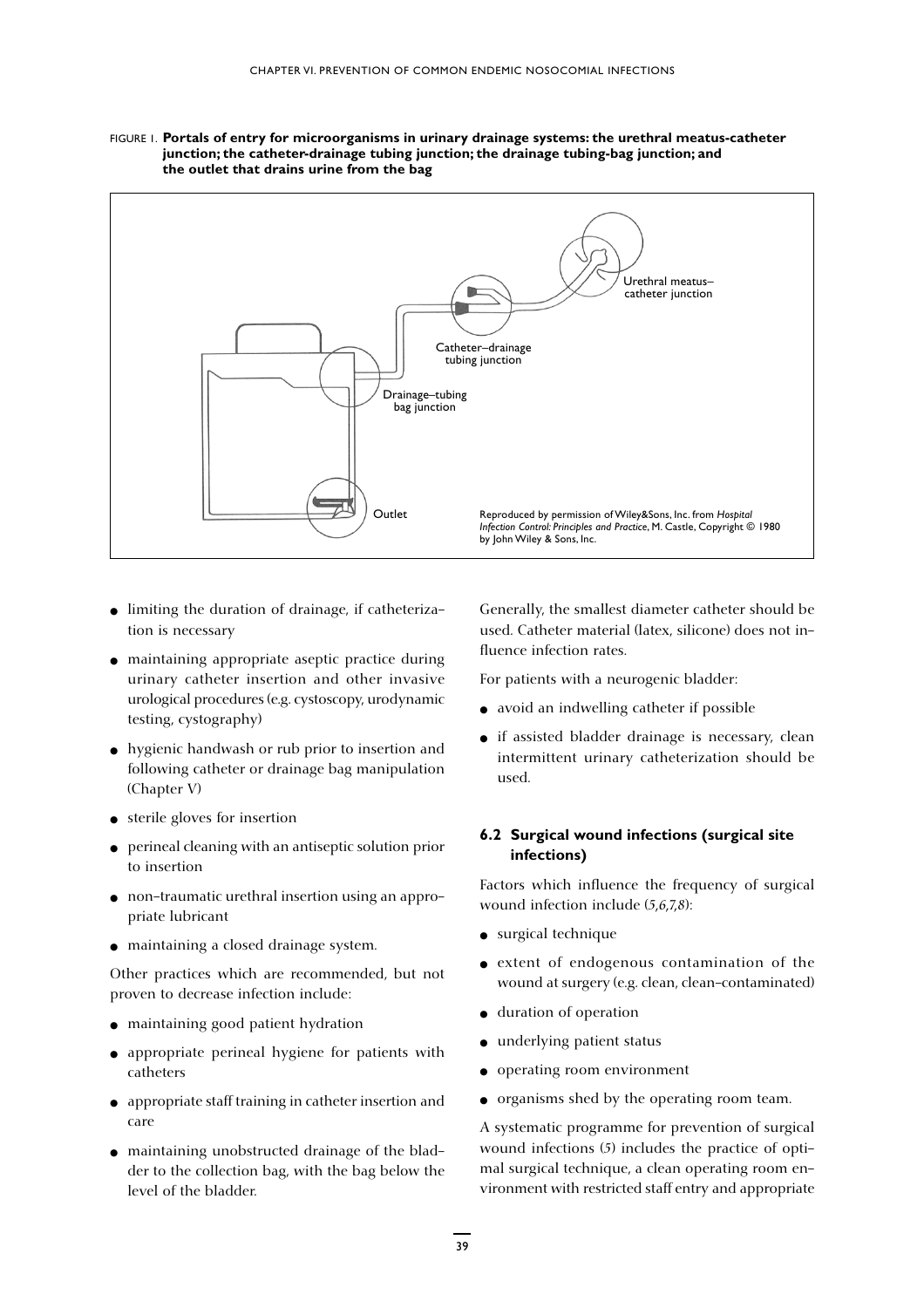staff attire, sterile equipment, adequate preoperative preparation of the patient, appropriate use of preoperative antimicrobial prophylaxis, and a surgical wound surveillance programme. Surgical wound infection rates are decreased by standardized surveillance for infection with reporting of rates back to individual surgeons.

# *6.2.1 Operating room environment*

Airborne bacteria must be minimized, and surfaces kept clean. A recommended schedule for cleaning and disinfection of the operating theatre is:

- *every morning before any intervention*: cleaning of all horizontal surfaces
- *between procedures*: cleaning and disinfection of horizontal surfaces and all surgical items (e.g. tables, buckets)
- *at the end of the working day*: complete cleaning of the operating theatre using a recommended disinfectant cleaner
- *once a week*: complete cleaning of the operating room area, including all annexes such as dressing rooms, technical rooms, cupboards.

All items used within a sterile field must be sterile. Sterile drapes must be placed on the patient and on any equipment included in the sterile field; these drapes must be handled as little as possible. Once a sterile drape is in position, it must not be moved; shifting or moving the sterile drape compromises the sterile field.

For selected high-risk surgery (e.g. orthopaedic procedures with implants, transplantation) further specific measures for operating room ventilation may be considered (Chapter VIII).

# *6.2.2 Operating room staff*

### *6.2.2.1 Handwashing*

A surgical hand disinfection should be performed by all persons participating in the operative procedure (Chapter V).

### *6.2.2.2 Operating room attire*

Operating staff must wear sterile gloves. The reported occurrence of glove punctures ranges from 11.5% to 53% of procedures (*9*), and double gloving is therefore advisable for procedures with a high risk of puncture, such as total joint arthroplasty. Double gloving is also recommended when operating on patients known to be infected with bloodborne pathogens such as the human immunodeficiency virus (HIV), hepatitis B, or hepatitis C (*10*). Gloves should be changed immediately after any accidental puncture.

All persons entering the surgical theatre must wear surgical attire restricted to being worn only within the surgical area. The design and composition of surgical attire should minimize bacterial shedding into the environment.

All head and facial hair, including sideburns, and neckline, must be covered. All personnel entering in the operating suite must remove any jewellery; nail polish or artificial nails must not be worn.

Full coverage of the mouth and nose area with a surgical mask for everyone entering the operating suite (*11*).

Sterile surgical gowns must be worn by all persons participating directly in the operation. Waterproof gowns or aprons should be worn for procedures at high risk of blood contamination.

### *6.2.2.3 Operating room activitiy*

- The number of persons entering the theatre during an operation should be minimized.
- Unnecessary movement or conversation should be avoided.

# *6.2.3 Pre-intervention preparation of the patient*

For elective procedures, any existing infections should be identified and treated before surgery. The preoperative stay should be minimized. Any malnourished patient should have nutrition improved before elective surgery.

The patient should normally be bathed or showered on the evening before the intervention, using an antimicrobial soap. If hair removal is required, this should be done by clipping or with a depilatory rather than by shaving (*5,12*).

The operative site must be washed with soap and water, then an antimicrobial preoperative skin preparation applied from the centre to the periphery. The area prepared must be large enough to include the entire incision and adjacent skin sufficient for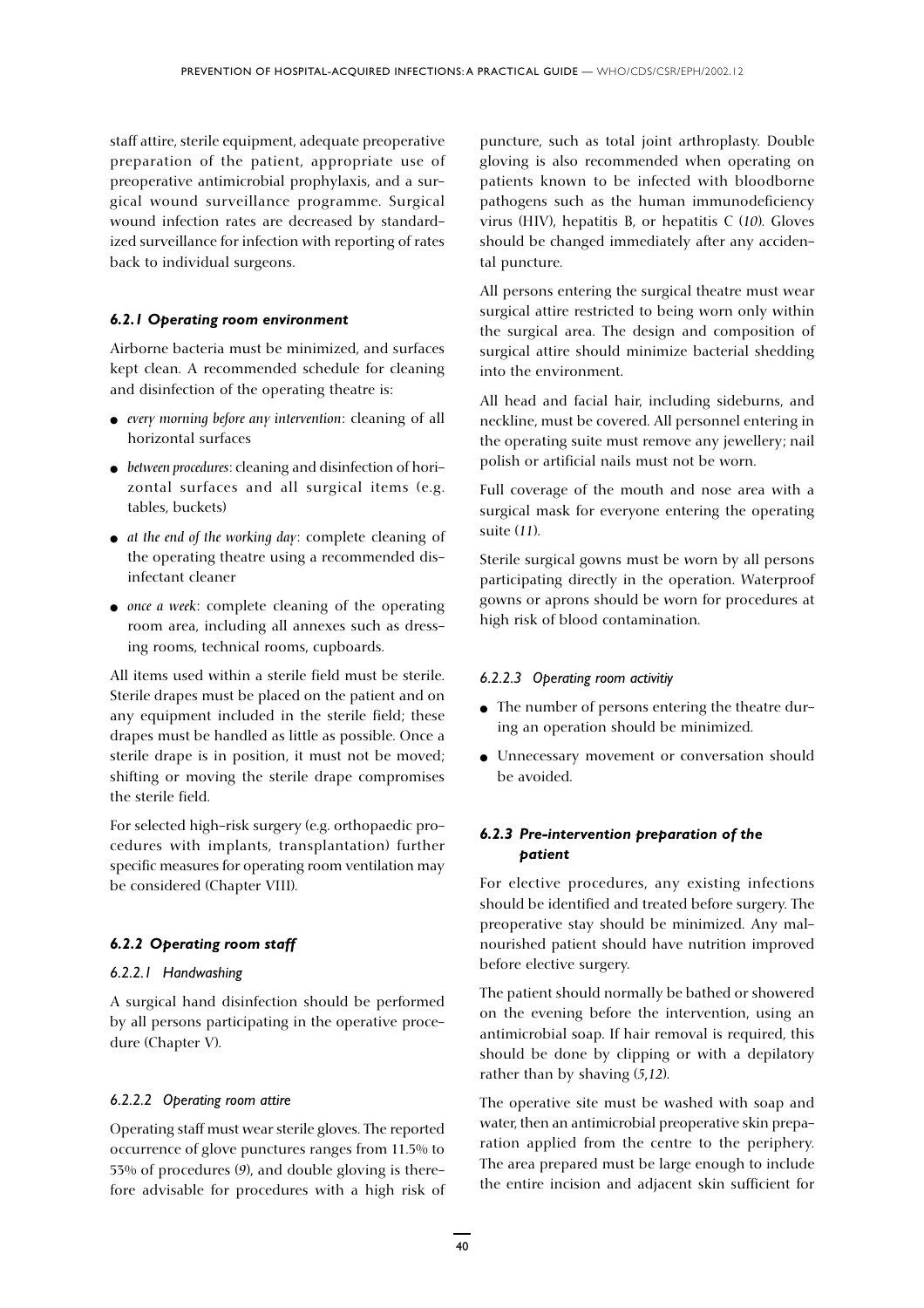the surgeon to work without contacting unprepared skin.

The patient must be covered with sterile drapes; no part is uncovered except the operating field and areas needed for the administration and maintenance of anaesthesia.

### *6.2.4 Antimicrobial prophylaxis (see Chapter IX)*

# *6.2.5 Surgical wound surveillance (see also Chapter III)*

- Prospective surgical wound surveillance should be undertaken for selected procedures.
- Infection rates should be stratified by the extent of endogenous bacterial contamination at surgery: clean, clean-contaminated, or dirty.
- Surgical wound infection rates may also be stratified by duration of operation and underlying patient status.
- Individual surgeons should be provided their own surgical wound infection rates in a confidential manner, with a comparator of overall rates for the facility or region.

### **6.3 Nosocomial respiratory infections** *(13)*

Nosocomial respiratory tract infections occur in different patient groups (*10*). In some cases, the hospital environment may play a significant role (see Chapter VIII). Recommendations to prevent these infections include:

### *6.3.1 Ventilator-associated pneumonia in the intensive care unit*

- Appropriate disinfection and in-use care of tubing, respirators, and humidifiers to limit contamination.
- No routine changes of respirator tubing.
- Avoid antacids and H<sub>2</sub> blockers.
- Sterile tracheal suctioning.
- Nurse in head-up position.

### *6.3.2 Medical units*

● Limit medications which impair consciousness (sedatives, narcotics).

- Position comatose patients to limit the potential for aspiration.
- Avoid oral feeds in patients with swallowing abnormalities.
- Prevent exposure of neutropenic or transplant patients to fungal spores during construction or renovation (Chapter VIII).

### *6.3.3 Surgical units*

- All invasive devices used during anaesthesia must be sterile.
- Anaesthetists must use gloves and mask when undertaking invasive tracheal or venous or epidural care. Disposable filters (for individual use) for endotracheal intubation effectively prevent the transmission of microorganisms among patients by ventilators.
- Preoperative physiotherapy prevents postoperative pneumonia in patients with chronic respiratory disease.

# *6.3.4 Neurological patients with tracheostomy (with or without ventilation)*

- Sterile suctioning at appropriate frequency.
- Appropriate cleaning and disinfection of respiratory machines and other devices.
- Physiotherapy to assist with drainage of secretions.

# **6.4 Infections associated with intravascular lines** *(3,14–16)*

Local (exit site, tunnel) and systemic infections may occur (Figure 2). They are most common in intensive care units (*14*). Key practices for all vascular catheters include:

- avoiding catheterization unless there is a medical indication
- maintaining a high level of asepsis for catheter insertion and care
- limiting the use of catheters to as short a duration as possible
- preparing fluids aseptically and immediately before use
- training of personnel in catheter insertion and care.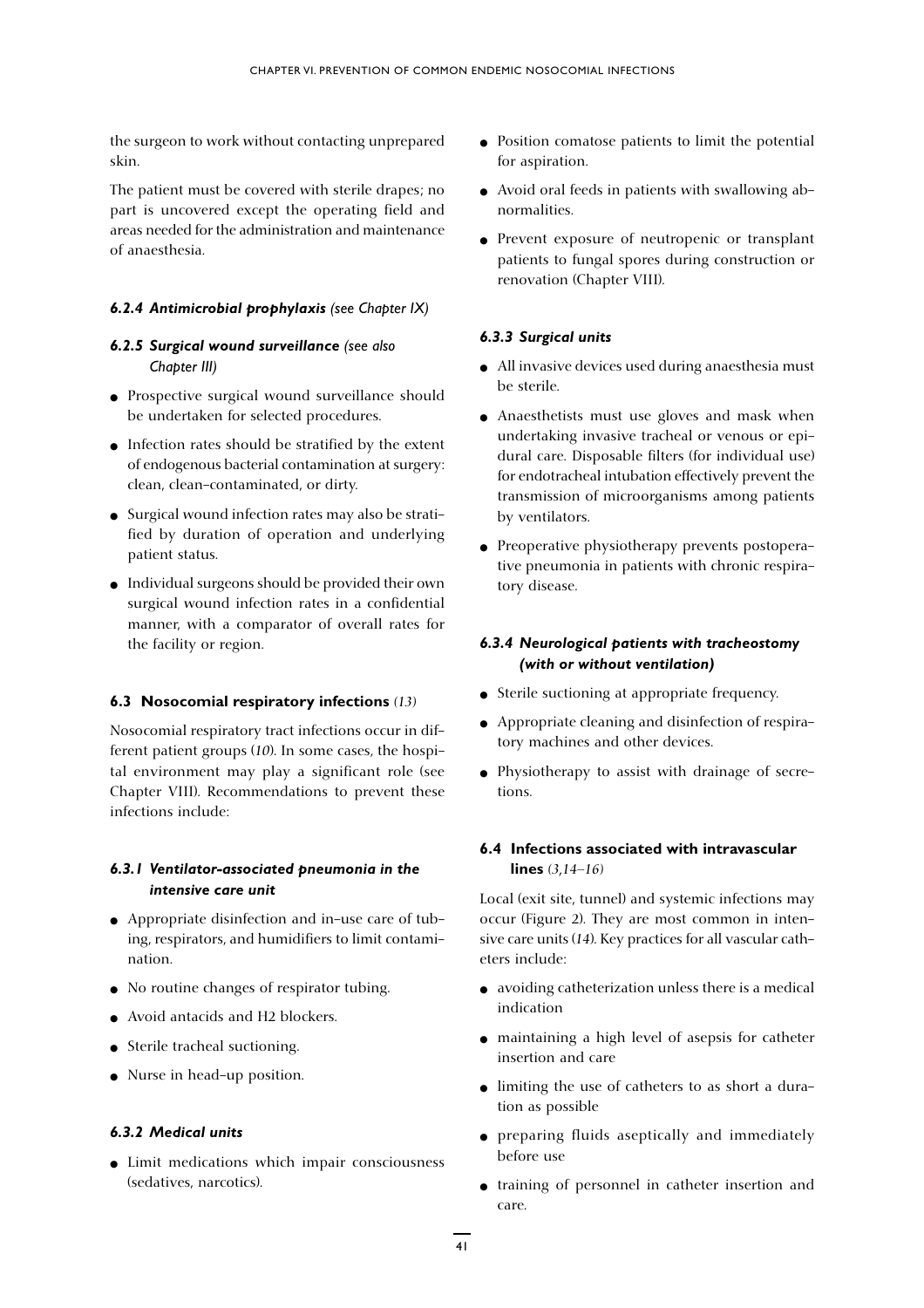

#### FIGURE 2. **Portals of entry for microorganisms in IV systems**

### *6.4.1 Peripheral vascular catheters*

- Hands must be washed before all catheter care, using hygienic handwash or rub (Chapter V).
- Wash and disinfect skin at the insertion site with an antiseptic solution.
- Intravenous line changes no more frequently than change of catheters, with the exception of line changes after the transfusion of blood or intralipids, and for discontinuous perfusions.
- A dressing change is not normally necessary.
- If local infection or phlebitis occurs, the catheter should be removed immediately.

# *6.4.2 Central vascular catheters*

- Clean the insertion site with an antiseptic solution.
- Do not apply solvents or antimicrobial ointment to the insertion site.
- Mask, cap, and sterile gloves and gown must be worn for insertion.
- $\bullet$  The introduction of the catheter and the subsequent catheter dressings require a surgical hand wash or rub.
- Follow appropriate aseptic care in accessing the system, including disinfecting external surfaces of hub and ports.
- Change of lines should normally not occur more often than once every three days. A change of line is necessary, however, after the transfusion of blood, blood products, or intralipids, and for discontinuous perfusions.
- Change dressing at the time of the change of lines, following surgical asepsis.
- Use a sterile gauze or transparent dressing to cover the catheter site.
- Do not replace over a guide wire if infection is suspected.
- An increased number of catheter lumens may increase the risk of infection. A single lumen catheter is preferred wherever possible.
- Antimicrobial impregnated catheters may decrease infection in high-risk patients with short-term (<10 days) catheterization.
- Use the subclavion site in preference to jugular or femoral sites.
- Consider using a peripherally inserted central catheter, if appropriate.

# *6.4.3 Central vascular totally implanted catheters*

Implantable vascular access devices should be considered for patients who require long-term (>30 days) therapy. Additional preventive practices for these patients include:

- a preoperative shower and implantation under surgical conditions in an operating room
- local preparation includes washing and antisepsis with major antiseptic solution as for other surgical procedures
- mask, hat, and sterile gloves and gown must be worn; the introduction of a catheter and the dressing require a surgical handwash or rub
- maintain a closed system during the use of the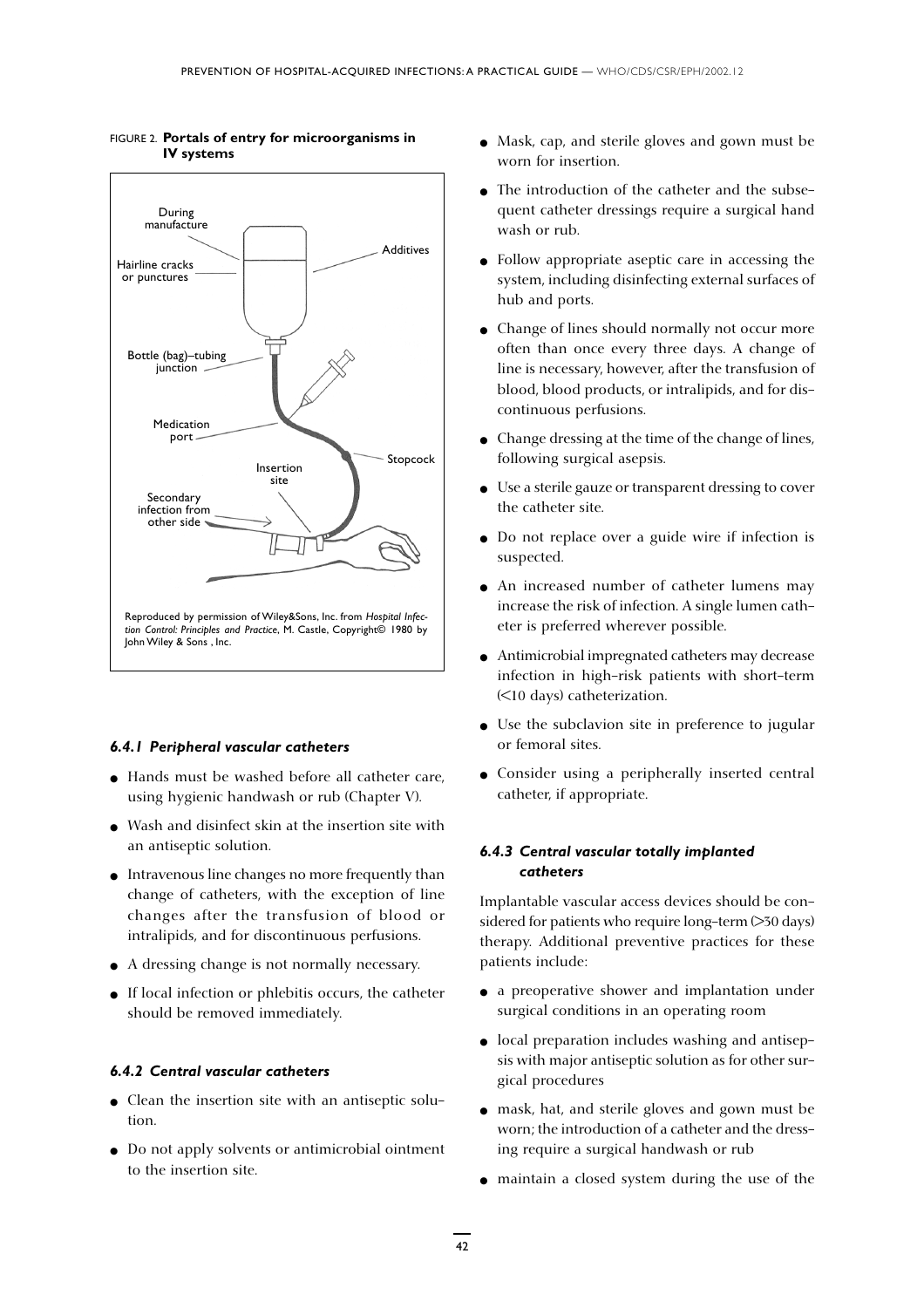device; a change of lines should normally occur every 5 days for continuous use, and at each intervention for intermittent use; a change of line is necessary after the transfusion of blood, and for discontinuous perfusions.

# **References**

- 1. Kunin CM. *Urinary tract infection detection, prevention and management*, fifth edition. Baltimore, Williams & Wilkins, 1997.
- 2. CDC guideline for the prevention of catheterassociated urinary tract infections. *Am J Infect Control*, 1983,11:28–33.
- 3. Pratt RJ et al. The epic project: Developing national evidence-based guidelines for preventing healthcare associated infections. Phase I: Guidelines for preventing hospital-acquired infections. *J Hosp Infect*, 2001, 47(Supplement):S3–S4.
- 4. Falkiner FR. The insertion and management of indwelling urethral catheter — minimizing the risk of infection. *J Hosp Infect*, 1993, 25:79–90.
- 5. Mangram AJ et al. Guideline for prevention of surgical site infection. *Am J Infect Control*, 1999, 27:97–132.
- 6. Cruse PJE, Ford R. The epidemiology of wound infections. A 10 year prospective study of 62,939 wounds. *Surg Clin North Am*, 1980, 60:27–40.
- 7. Pittet D, Ducel G. Infectious risk factors related to operating rooms. *Infect Control Hosp Epidemiol*, 1994, 15:456–462.
- 8. Garibaldi R et al. The impact of preoperative skin disinfection of preventing intraoperative wound contamination. *Infect Control Hosp Epidemiol*, 1988, 9:109–113.
- 9. Dodds RDA et al. Surgical glove perforation. *Brit J Surg*, 1988, 75:966–968.
- 10. Caillot JL et al. Electronic evaluation of the value of the double gloving. *Brit J Surg*, 1999, 86:1387– 1390.
- 11. Caillaud JL, Orr NWM. A mask necessary in the operating room? *Ann R. Coll Surg Engl*, 1981, 63:390– 392.
- 12. Mayhall CG. Surgical infections including burns in: R. P. Wenzel, ed. *Prevention and Control of Nosoco* $mid$  infections. Baltimore, Williams  $\mathcal G$  Wilkins, 1993:614–644.
- 13. Tablan OC et al. Guideline for prevention of nosocomial pneumonia. The Hospital Infection Control Practices Advisory Committee, Centers for Disease Control and Prevention. *Am J Infect Control*, 1994, 22:247–292.
- 14. van Wijngaerden E, Bobbaers H. Intravascular catheter related bloodstream infection: epidemiology, pathogenesis and prevention. *Acta Clin Belg*, 1997, 52:9–18. Review.
- 15. Pearson ML. Guideline for prevention of intravascular device-related infections. Hospital Infection Control Practices Advisory Committee. *Infect Control Hosp Epidemiol*, 1996, 17:438–473.
- 16. Health Canada. Preventing infections associated with indwelling intravascular access devices. *Can Commun Dis Rep*, 1997, 23 Suppl 8: i–iii, 1–32, i– iv,1–16.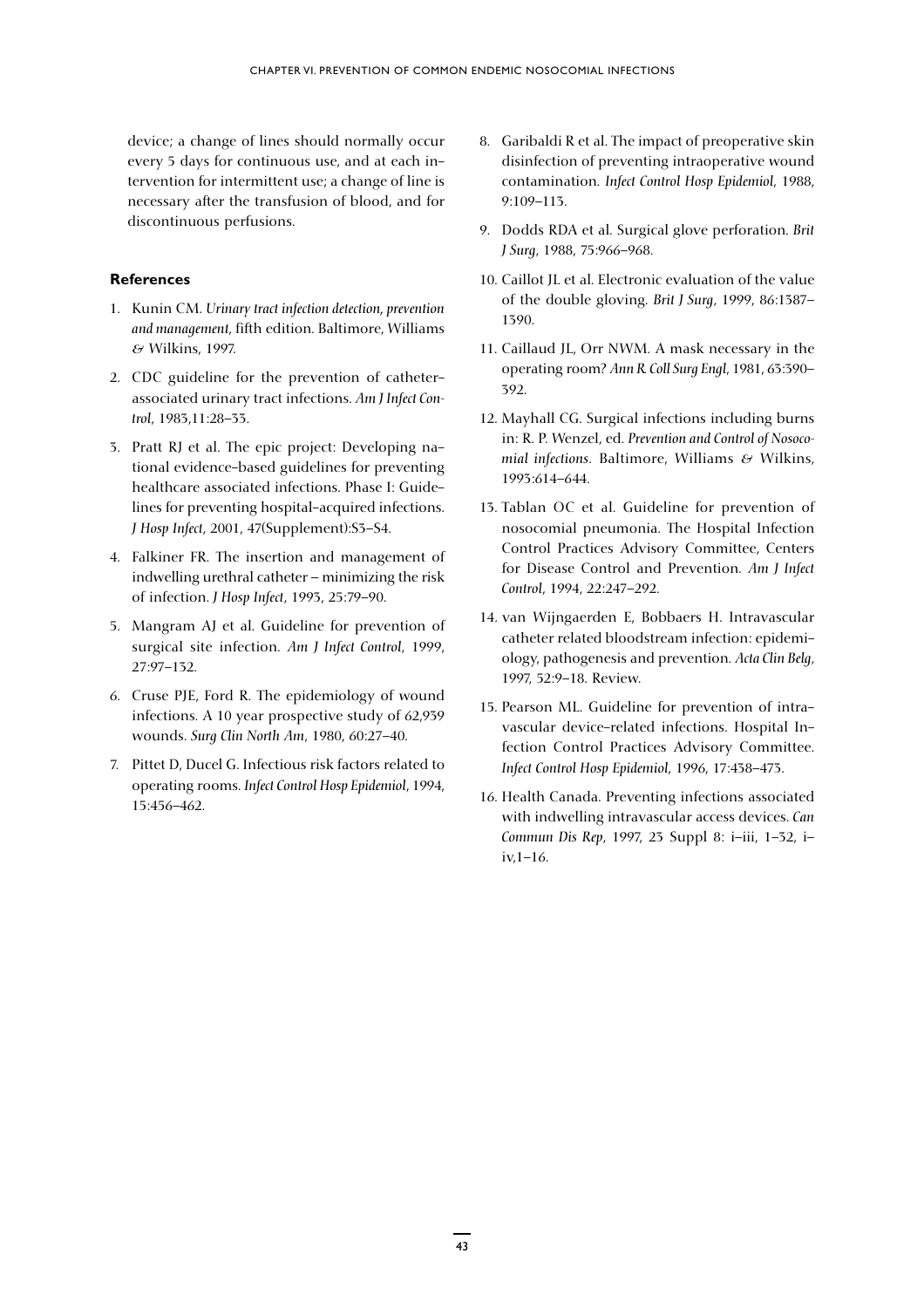# CHAPTER VII

# **Infection control precautions in patient care**

Selected patients may require specific precautions<br>to limit transmission of potential infecting organisms to other patients.

Recommended isolation precautions depend on the route of transmission (*1*). The main routes are:

- *Airborne infection*: the infection usually occurs by the respiratory route, with the agent present in aerosols (infectious particles <5 µm in diameter).
- *Droplet infection*: large droplets carry the infectious agent (>5 µm in diameter).
- *Infection by direct or indirect contact*: infection occurs through direct contact between the source of infection and the recipient or indirectly through contaminated objects.

# **7.1 Practical aspects**

Isolation and other barrier precautions must be clearly written policies which are standardized, and adaptable to the infectious agent and the patients. These include:

- standard or routine precautions to be followed for all patients
- additional precautions for selected patients.

# *7.1.1 Standard (routine) precautions (1,2)*

To be applied to the care of all patients. This includes limiting health care worker contact with all secretions or biological fluids, skin lesions, mucous membranes, and blood or body fluids. Health care workers must wear gloves for each contact which may lead to contamination, and gowns, mask and eye protection where contamination of clothes or the face is anticipated.

#### **Standard precautions for all patients** *(3,4)*

- Wash hands promptly after contact with infective material
- Use no touch technique wherever possible
- Wear gloves when in contact with blood, body fluids, secretions, excretions, mucous membranes and contaminated items
- Wash hands immediately after removing gloves
- All sharps should be handled with extreme care
- Clean up spills of infective material promptly
- Ensure that patient-care equipment, supplies and linen contaminated with infective material is either discarded, or disinfected or sterilized between each patient use
- Ensure appropriate waste handling
- If no washing machine is available for linen soiled with infective material, the linen can be boiled.

Considerations for protective clothing include:

- gown: should be of washable material, buttoned or tied at the back and protected, if necessary, by a plastic apron
- gloves: inexpensive plastic gloves are available and usually sufficient
- mask: surgical masks made of cloth or paper may be used to protect from splashes.

# *7.1.2 Additional precautions for specific modes of transmission (1,2)*

The following precautions are used for selected patients in addition to those described above: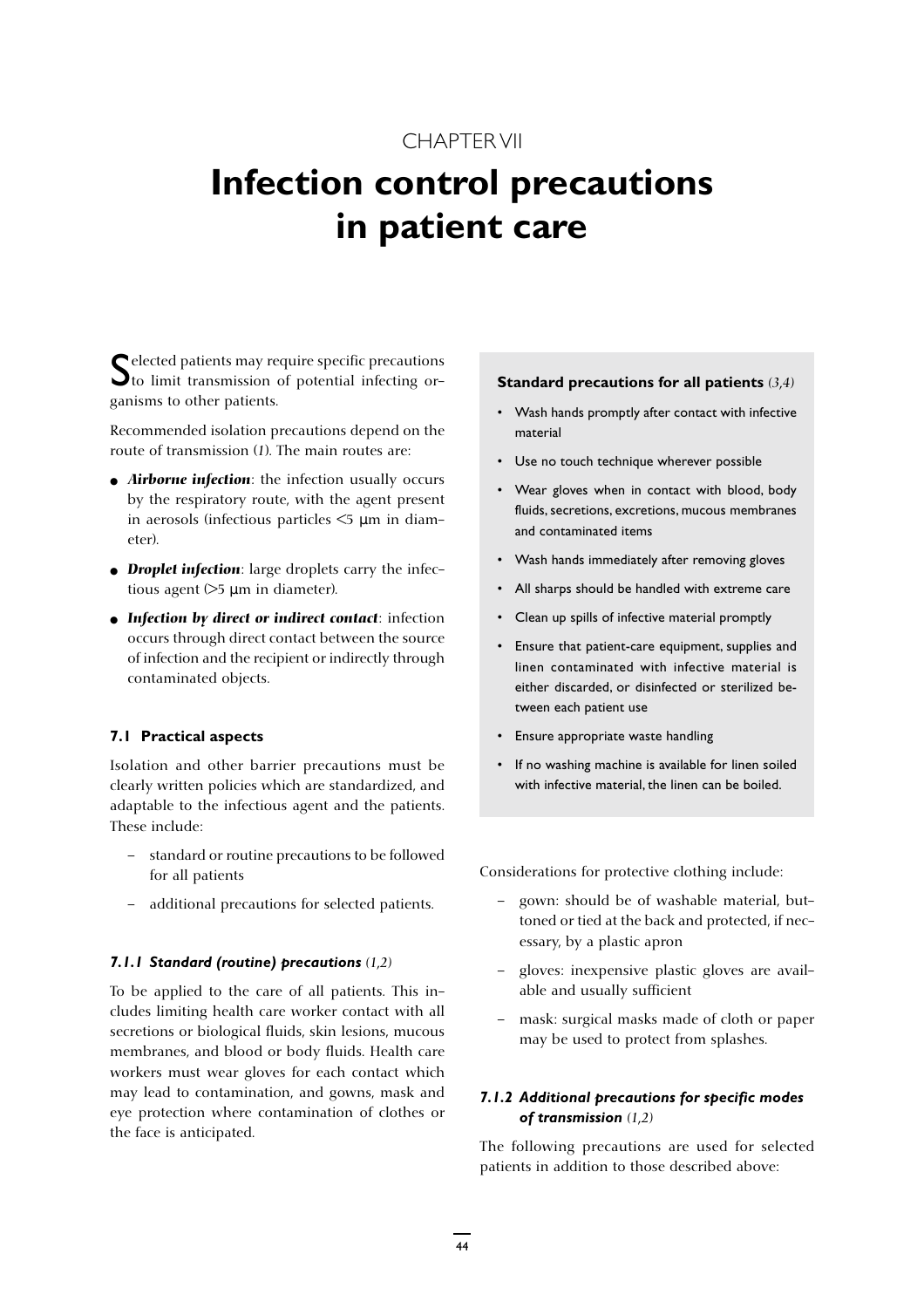# *Airborne precautions (droplet nuclei <5* µ*m) (e.g. tuberculosis, chickenpox, measles) (5,6)*

The following is required:

- individual room with adequate ventilation; this includes, where possible, negative pressure; door closed; at least six air exchanges per hour; exhaust to outside away from intake ducts
- staff wearing high-efficiency masks in room
- patient to stay in room.

# *Droplet precautions (droplet nuclei >5* µ*m) (e.g. bacterial meningitis, diphtheria, respiratory syncytial virus)*

The following procedures are required:

- individual room for the patient, if available
- mask for health care workers
- restricted circulation for the patient; patient wears a surgical mask if leaving the room.

### *Contact precautions*

These are required for patients with enteric infections and diarrhoea which cannot be controlled, or skin lesions which cannot be contained.

- individual room for the patient if available; cohorting of patients if possible
- staff wear gloves on entering the room; a gown for patient contact or contact with contaminated surfaces or material
- wash hands before and after contact with the patient, and on leaving the room
- restrict patient movement outside the room
- appropriate environmental and equipment cleaning, disinfection, and sterilization.

# *Absolute (strict) isolation (e.g. haemorrhagic fever, vancomycin-resistant* **S. aureus***) (7,8)*

Such isolation is required where there is risk of infection by a highly virulent or other unique agent of concern where several routes of transmission are implicated.

- individual room, in an isolation ward if possible
- mask, gloves, gowns, cap, eye protection for all entering the room
- hygenic handwashing at entry to and exit from the room
- incineration of needles, syringes
- disinfection of medical instruments
- incineration of excreta, body fluids, nasopharyngeal secretions
- disinfection of linen
- restrict visitors and staff
- daily disinfection and terminal disinfection at the end of the stay
- use of disposable (single-use) equipment
- appropriate transport and laboratory management of patient specimens.

# **7.2 Antimicrobial-resistant microorganisms**

The increased occurrence of antimicrobial-resistant microorganisms (i.e. methicillin-resistant *S. aureus* (*9,10*) or vancomycin-resistant enterococci [VRE]) (*11,12*) is a major medical concern. The spread of multiresistant strains of *S. aureus* and VRE is usually by transient carriage on the hands of health care workers.

The following precautions are required for the prevention of spread of epidemic MRSA:

- minimize ward transfers of staff and patients
- ensure early detection of cases, especially if admitted from another hospital; screening of highrisk patients may be considered
- isolate infected or colonized patients in a single room, isolation unit or cohorting in a larger ward
- re-enforce handwashing by staff after contact with infected or colonized patients; consider using an antiseptic handwashing agent
- use gloves for handling MRSA-contaminated materials, or infected or colonized patients
- wear gown or apron when handling contaminated materials or infected or colonized patients
- consider treating nasal carriers with mupirocin
- consider antiseptic detergent daily wash or bath for carriers or infected patients
- ensure careful handling and disposal of medical devices, linen, waste, etc.
- develop guidelines specifying when isolation measures can be discontinued.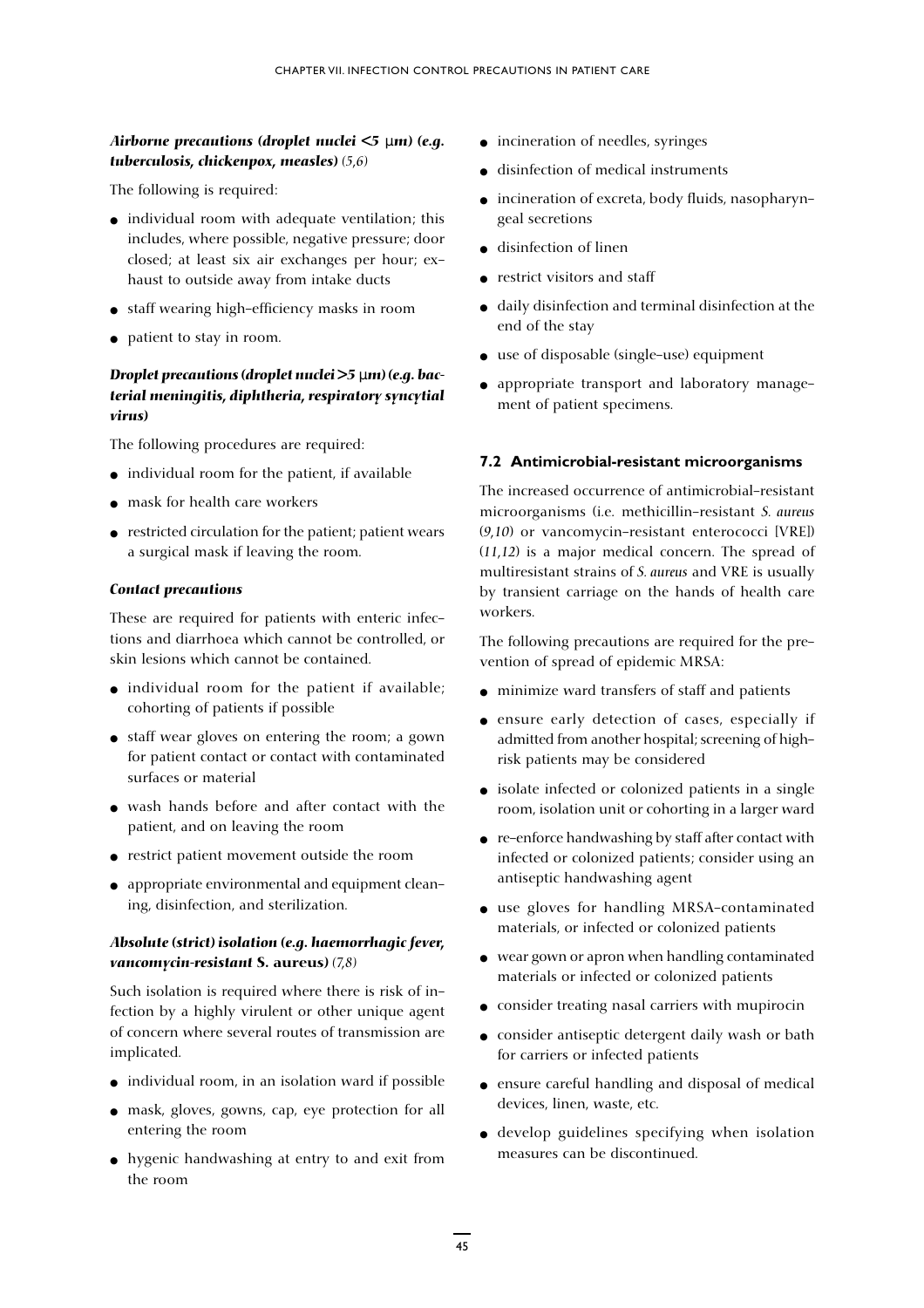# **References**

- 1. Garner JS. Guideline for isolation precautions in hospitals. *Infect Control Hosp Epidemiol*, 1996, 17:54– 65.
- 2. Health Canada. Routine practices and additional precautions for preventing transmission of infection in health care. *Can Commun Dis Rep*, 1999, 25 Suppl 4:1–142.
- 3. *IFIC Newsletter*, December 1996, Volume 8, No. 2.
- 4. *Guide to preventing HIV transmission in health facilities*. World Health Organization Global Programme on AIDS, 1995.
- 5. CDC/TB www.cdc.gov/ncidod/hip/guide/tuber. htm
- 6. Health Canada. Guidelines for preventing the transmission of tuberculosis in Canadian health care facilities and other institutional settings. *Can Commun Dis Rep*, 1996, 22 S1:i–iv,1–50, i–iv,1–55.
- 7. CDC. Management of patients with suspected viral hemorrhagic fever. *MMWR*, 1998, 37(S–3): 1–6.
- 8. Health Canada. Canadian contingency plan for viral haemorrhagic fevers and other related diseases. *Can Commun Dis Rep*, 1997, 23 S1: i–iii ,1–13, i–iii, 1–13.
- 9. Ayliffe GAJ. *Recommendations for the control of methicillin-resistant* Staphylococcus aureus *(MRSA)*. WHO/EMC/LTS/96.1.
- 10. Working party report. Revised guidelines for the control of methicillin-resistant *Staphylococcus aureus* infection in hospitals. *J Hosp Infect*, 1998, 39:253– 290.
- 11. CDC recommendations for preventing the spread of vancomycin-resistance: Recommendations of the Hospital Infection Control Practices Advisory Committee (HICPAC). *MMWR*, 1995, 44(RR–12): 1–12 or *Infect Control Hosp Epidemiol*, 1995, 16:105– 113.
- 12. Health Canada. Preventing the spread of vancomycin-resistant enterococci in Canada. *Can Commun Dis Rep*, 1997 ,23 S8: i–iv,1–16, i–iv,1–19.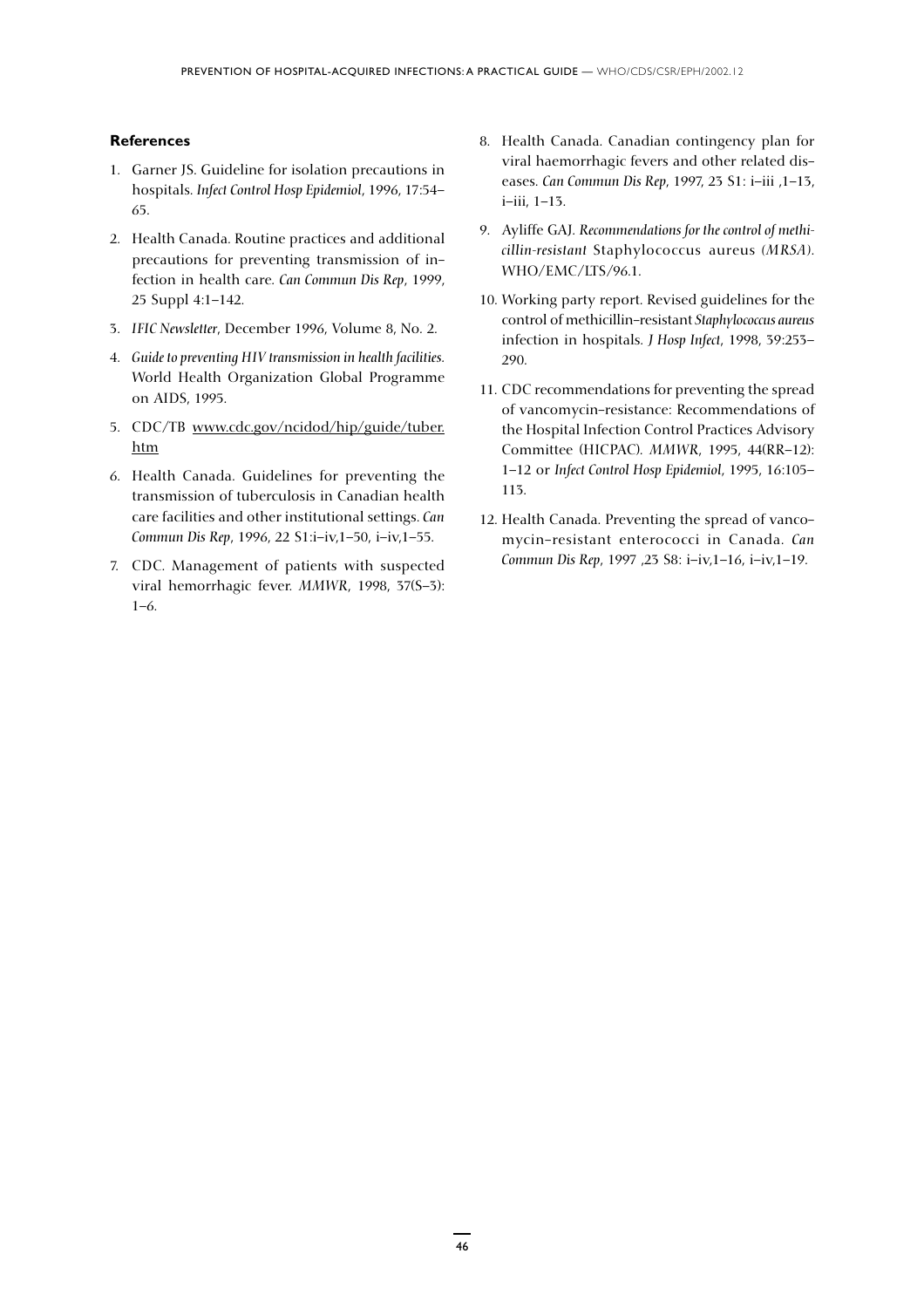# CHAPTER VIII **Environment**

The discussion of the environment will include building features, ventilation, water, food and wastes. Housekeeping and equipment are discussed in Chapter V.

### **8.1 Buildings**

Health services — including public and private hospital services — must meet quality standards (ISO 9000 and ISO 14000 series) (*1*). It is recognized that older facilities, and facilities in developing countries, may not be able to achieve these standards. However, the principles underlying these standards should be kept in mind for local planning and, where possible, renovations should attempt to achieve standards.

# *8.1.1 Planning for construction or renovation (2,11)*

An infection control team member should participate on the planning team for any new hospital construction or renovation of existing facilities. The role of infection control in this process is to review and approve construction plans to ensure they meet standards for minimizing nosocomial infections. Considerations will usually include:

- traffic flow to minimize exposure of high-risk patients and facilitate patient transport
- adequate spatial separation of patients
- adequate number and type of isolation rooms
- appropriate access to handwashing facilities
- materials (e.g. carpets, floors) that can be adequately cleaned
- appropriate ventilation for isolation rooms and special patient care areas (operating theatres, transplant units)
- preventing patient exposure to fungal spores with renovations

● appropriate potable water systems to limit *Legionella* spp.

### *8.1.2 Architectural segregation*

It is useful to stratify patient care areas by risk of the patient population for acquisition of infection. For some units, including oncology, neonatology, intensive care, and transplant units special ventilation may be desirable.

Four degrees of risk may be considered:

- A Low-risk areas: e.g. administrative sections
- B Moderate-risk areas: e.g. regular patient units
- C High-risk-areas: e.g. isolation unit, intensive care units
- D Very-high-risk areas: e.g. operating rooms

Infected patients must be separated from immunocompromised patients. Similarly, in a central sterilization unit or in a hospital kitchen, contaminated areas must not compromise non-contaminated areas.

### *8.1.3 Traffic flow (3)*

A room or space, whatever its purpose, is never completely separate. However, a distinction can be made between high-traffic and low-traffic areas. One can consider general services (food and laundry, sterile equipment, and pharmaceutical distribution), specialized services (anaesthesiology, medical imaging, medical or surgical intensive care) and other areas. A hospital with well-defined areas for specific activities can be described using flowcharts depicting the flow of in- or outpatients, visitors, staff (physicians, nurses and paramedics), supplies (expendable, sterile, catering, clothing, etc.) as well as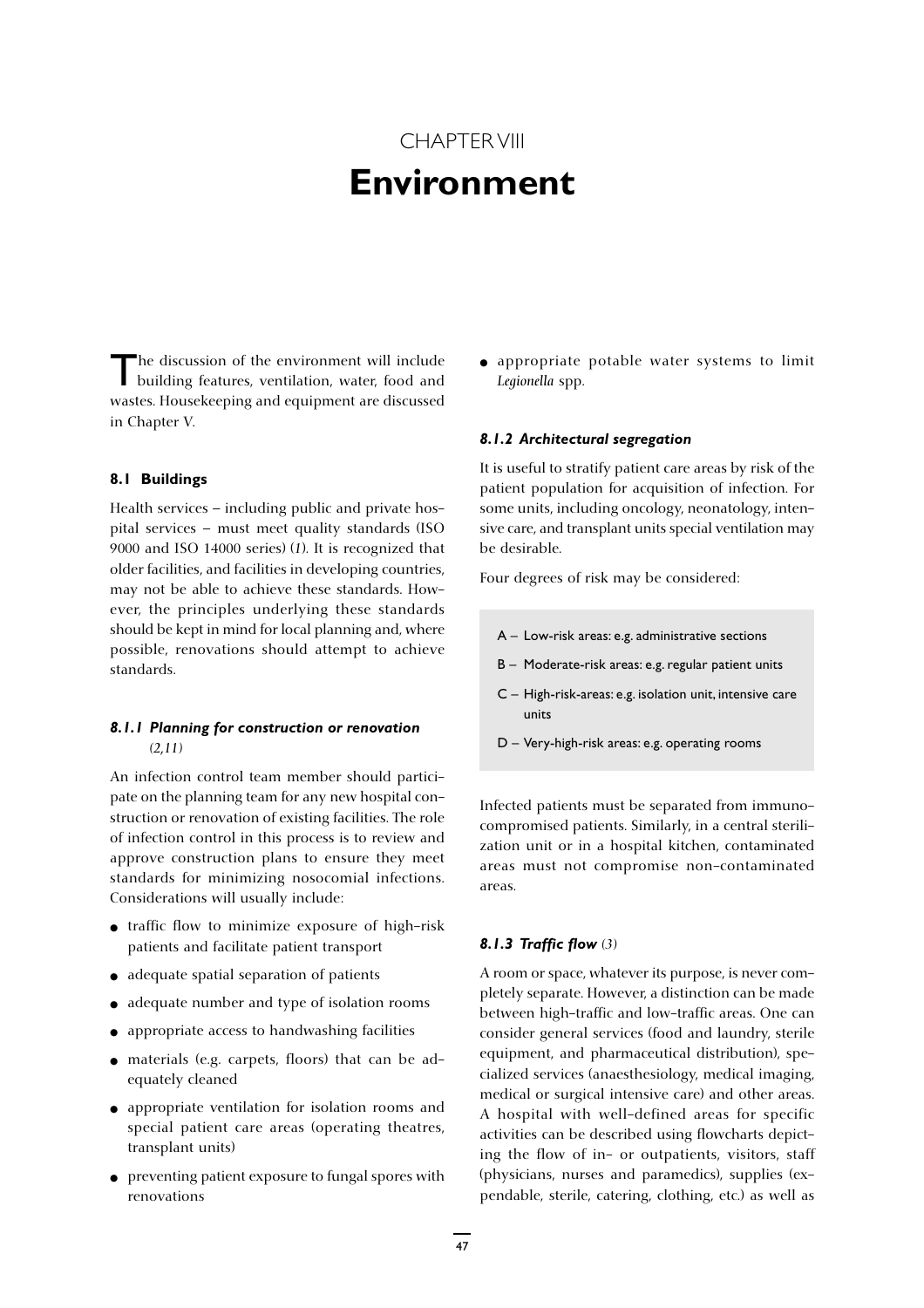the flow of air, liquids and wastes. Other traffic patterns may also be identified. Building or rebuilding a hospital requires consideration of all physical movements and communications, and where contamination may occur.

In this context, rather than considering a "clean" and a "dirty" circuit, consider only circuits where the different flows can cross without risk provided material is properly protected. An elevator can accommodate hospital staff, sterile equipment, visitors and waste, as long as each of these is treated appropriately. Both sterile products and waste must be sealed in safe containers, and the outside of those containers must present no risk of biological contamination.

# *8.1.4 Materials*

The choice of construction materials — especially those considered in the covering of internal surfaces — is very important. Floor coverings must be easy to clean and resistant to disinfection procedures. This also applies to all items in the patient environment.

All of this calls for:

- 1. Definition of needs (planning)
- 2. Definition of the level of risk (segregation)
- 3. Description of functional flow patterns (flows and isolation)
- 4. Building or rebuilding (materials)

### **8.2 Air**

### *8.2.1 Airborne contamination and transmission*

Infection may be transmitted over short distances by large droplets, and at longer distances by droplet nuclei generated by coughing and sneezing (*4*). Droplet nuclei remain airborne for long periods, may disseminate widely in an environment such as a hospital ward or an operating room, and can be acquired by (and infect) patients directly, or indirectly through contaminated medical devices.

Housekeeping activity such as sweeping, using dry dust mops or cloths, or shaking out linen, can aerosolize particles that may contain microorganisms. Similarly, *Legionella pneumophila*, the organism responsible for legionellosis (Legionnaires' disease; Pontiac fever), can become airborne during the evaporation of water droplets from air conditioning cooling towers or with aerosolization in patient showers, and subsequently may be inhaled by patients at risk of infection.

The number of organisms present in room air will depend on the number of people occupying the room, the amount of activity, and the rate of air exchange. Bacteria recovered from air samples usually consist of Gram-positive cocci originating from the skin. They can reach large numbers if dispersed from an infected lesion, particularly an infected exfoliative skin lesion. However, since the contaminated skin scales are relatively heavy, they do not remain suspended in the air for long. Gram-negative bacteria are usually found in the air only when associated with aerosols from contaminated fluids, and tend to die on drying.

Droplets projected from the infected upper respiratory tract may contain a wide variety of microrganisms, including viruses, and many infections can be spread by this route (i.e. respiratory viruses, influenza, measles, chickenpox, tuberculosis). In most cases, these are spread by large droplets, and an infective dose will rarely move more than a few feet from the source patient. Varicella-zoster (chickenpox), tuberculosis, and a few other agents, however, may be transmitted over large distances in droplet nuclei.

### *8.2.2 Ventilation*

Fresh filtered air, appropriately circulated, will dilute and remove airborne bacterial contamination. It also eliminates smells. Desirable ventilation rates, expressed in air changes per hour, vary with the purpose of a particular area (*5*). High-risk hospital areas (operating rooms, nurseries, intensive care units, oncology, and burn units) should have air with minimal bacterial contamination.

- Adequate ventilation systems require proper design and maintenance to minimize microbial contamination. All outdoor air inlets must be located as high as possible above ground level; inlets must be remote from ventilation discharge outlets, incinerators, or boiler stacks.
- Within rooms, the location of air inlets and exhaust outlets influences the movement of air. High wall or ceiling inlets and low wall outlets allow clean air to move downward through the area toward the contaminated floor where it is removed through the low exhaust. This pattern is for all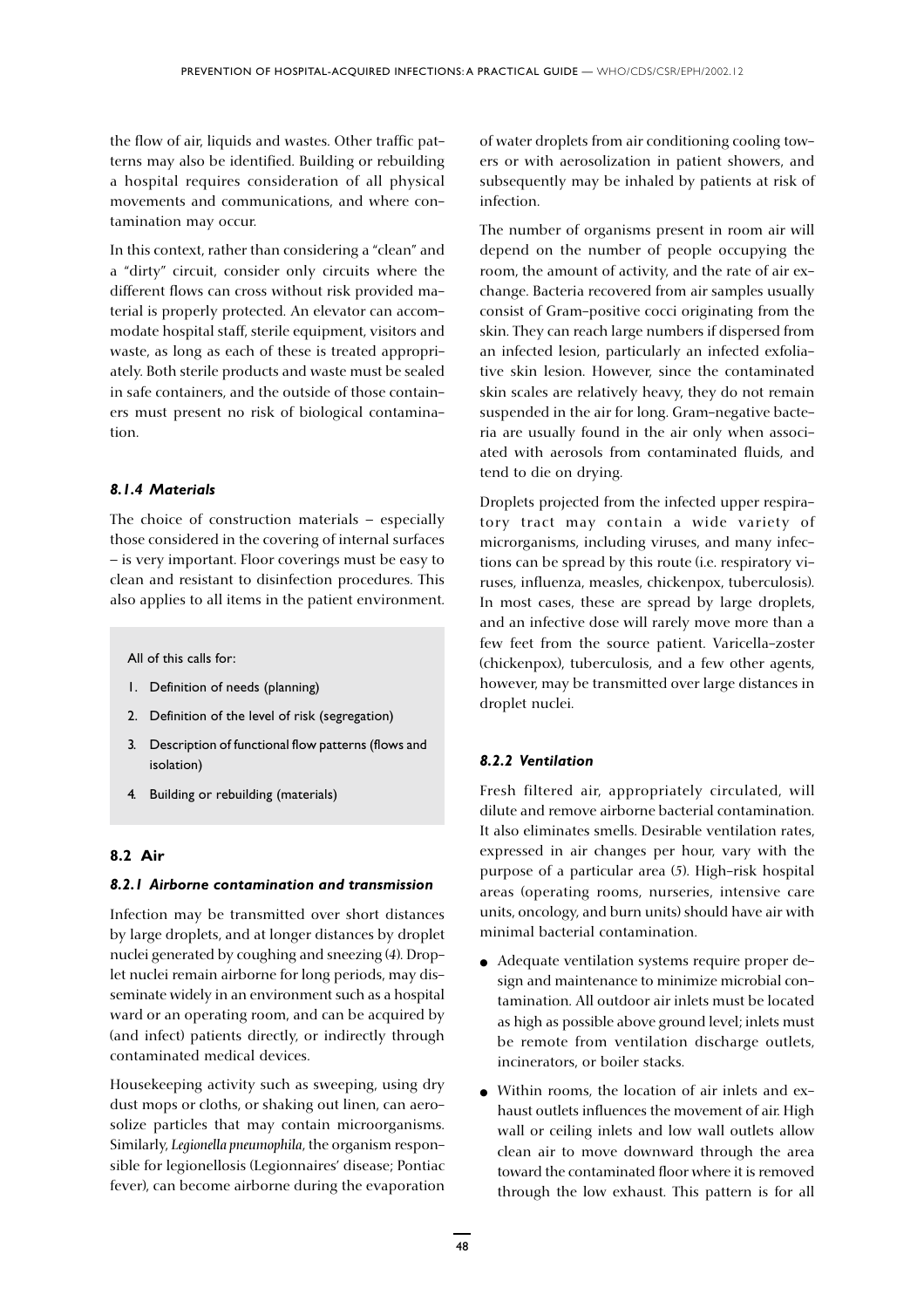areas where high-risk patients receive care, and in areas subject to heavy contamination.

- Filters used in the ventilation systems must meet standards for the patient care activity of the area. High-efficiency filters must be provided in systems serving areas where patients are particularly susceptible to infection (haematology/oncology units) or where some clinical procedures subject patients to unusual hazard (for instance surgical procedure, particularly transplantation).
- Regular inspection and maintenance of filters, humidifiers, and grills in the ventilation system must be performed and documented.
- Cooling towers and humidifiers should be regularly inspected and cleaned to prevent aerosolization of *Legionella* spp.
- Zoning of air systems may confine the air of a department to that department alone. A design that enables air pressure to control air movement into or out of a specific room or area will control the spread of contamination. Positive air pressure is recommended for areas which must be as clean as possible. It is achieved by supplying more air into an area than can be removed by the exhaust ventilation system. This produces an outflow around doors and other openings, and decreases entry of air from more contaminated areas. Negative air pressure is recommended for contaminated areas, and is required for isolation of patients with infections spread by the airborne route. It is achieved by supplying less air to the area than can be removed by the ventilation system. Negative air pressure produces an inflow around openings and reduces the movement of contaminated air out of the area. For effective air pressurization all doors must be kept closed except for essential entrances and exits.

# *8.2.3 Operating theatres*

Modern operating rooms which meet current air standards are virtually free of particles larger than 0.5 µm (including bacteria) when no people are in the room. Activity of operating room personnel is the main source of airborne bacteria, which originate primarily from the skin of individuals in the room. The number of airborne bacteria depends on eight factors (Table 1). Conventional operating rooms are ventilated with 20 to 25 changes per hour of high-efficiency filtered air delivered in a vertical flow. High-efficiency particulate air (HEPA) systems remove bacteria larger than 0.5 to 5 µm in diameter and are used to obtain downstream bacteria-free air. The operating room is usually under positive pressure relative to the surrounding corridors, to minimize inflow of air into the room.

#### TABLE 1. **Factors influencing airborne contamination in operating theatres**

- 1. Type of surgery
- 2. Quality of air provided
- 3. Rate of air exchange
- 4. Number of persons present in operating theatre
- 5. Movement of operating room personnel
- 6. Level of compliance with infection control practices
- 7. Quality of staff clothing
- 8. Quality of cleaning process

### *8.2.4 Ultra-clean air*

- For minimizing airborne particles, air must be circulated into the room with a velocity of at least 0.25 m/sec through a high-efficiency particulate air (HEPA) filter, which excludes particulate matter of defined size. If particles 0.3 microns in diameter and larger are removed, the air entering the room will be essentially clean and free of bacterial contaminants.
- This principle has been applied to microbiology laboratories, pharmacies, special intensive care units, and operating rooms.

Workers in microbiology laboratories use special unidirectional airflow hoods to handle microbial cultures. These are particularly useful for certain highly infectious cultures. Hoods of this type protect the individual worker as well as the laboratory environment from contamination by the airborne route.

Similar hoods are used in pharmacies to prevent airborne contamination of sterile fluids when containers are opened. For example, when adding an antibiotic to a container of sterile glucose solution for intravenous use, or when preparing fluids for parenteral hyperalimentation.

In intensive care units, laminar flow units have been used in the treatment of immunosuppressed patients.

For operating theatres, a unidirectional clean airflow system with a minimum size of 9 m² (3 m x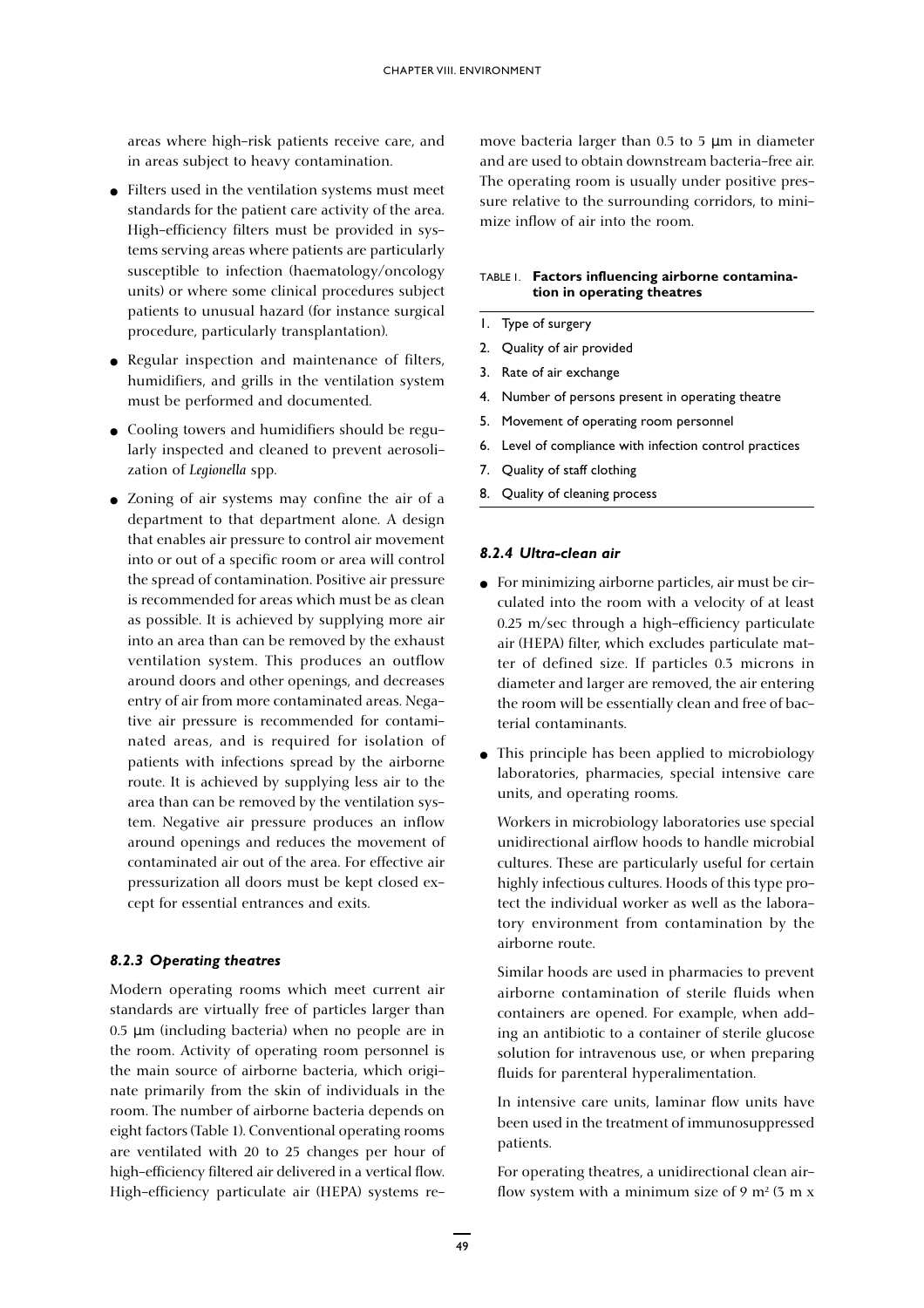3 m) and with an air speed of at least 0.25 m/s, protects the operating field and the instrument table. This ensures instrument sterility throughout the procedure. It is possible to reduce the costs of building and maintaining operating theatres by positioning such systems in an open space with several operating teams working together. This is particularly adapted to high-risk surgery such as orthopaedics, vascular surgery, or neurosurgery.

Some nosocomial infections are due to airborne microorganisms.

Appropriate ventilation is necessary, and must be monitored within risk areas, e.g. orthopaedics, vascular surgery and neurosurgery.

Unidirectional airflow systems should be incorporated in appropriate areas in new hospital construction.

### **8.3 Water**

The physical, chemical and bacteriological characteristics of water used in health care institutions must meet local regulations. The institution is responsible for the quality of water once it enters the building. For specific uses, water taken from a public network must often be treated for medical use (physical or chemical treatment). Criteria for drinkingwater is usually not adequate for medical uses of water.

### *8.3.1 Drinking-water*

Drinking-water should be safe for oral ingestion. National norms and international recommendations define appropriate criteria for clean drinking-water. Unless adequate treatment is provided, faecal contamination may be sufficient to cause infection through food preparation, washing, the general care of patients, and even through steam or aerosol inhalation (*Legionella pneumophila*). Even water that conforms to accepted criteria may carry potentially pathogenic microorganisms. Organisms present in tap water have frequently been implicated in nosocomial infections (Table 2). Guidance on drinkingwater quality is provided in WHO guidelines (*6*).

These microorganisms have caused infection of wounds (burns, surgical wounds), respiratory tract, and other sites (semi-critical equipment such as endoscopes rinsed with tap water after they have been disinfected).

#### TABLE 2. **Some microorganisms causing waterborne nosocomial infections**

| Gram-negative bacteria:             |
|-------------------------------------|
| Pseudomonas aeruginosa              |
| Aeromonas hydrophilia               |
| Burkholderia cepacia                |
| Stenotrophomonas maltophilia        |
| Serratia marcescens                 |
| Flavobacterium meningosepticum      |
| Acinetobacter calcoaceticus         |
| Legionella pneumophila and other    |
| Mycobacteria:                       |
| Mycobacterium xenopi                |
| Mycobacterium chelonae              |
| Mycobacterium avium-intracellularae |

*Legionella* spp. live in hot water networks where the temperature promotes their development within protozoan phagosomes; tap aerators facilitate proliferation of these and other microorganisms, such as *Stenotrophomonas maltophilia*. Equipment which uses tap water may be a risk in health care institutions: ice machines, dental units, eye- and ear-washing installations, etc. Water used for flowers and holy water has also been implicated in nosocomial infections.

### *8.3.2 Baths*

Baths can be used either for hygiene (patients, babies) or for specific purposes of care (burns, rehabilitation in swimming pools, lithotripsy). The main infectious agent in baths is *Pseudomonas aeruginosa* (*7*). It may cause folliculitis (generally benign), external otitis, which can become severe under certain conditions (diabetes, immunosuppression), and wound infections. Baths can also transmit other pathogens (*Legionella*, atypical mycobacteria with swimming pool granuloma, enterobacteria such as *Citrobacter freundii*).

Viral infections may also be transmitted in communal baths (*Molluscum contagiosum*, papillomavirus) through contact with contaminated surfaces. Parasitic infections such as cryptosporidiosis, giardiasis, and amoebiasis, and mycoses, especially *Candida*, may also be transmitted. National regulations for public swimming pools and baths is a basis for standards for health care institutions. Protocols for the disinfection of equipment and material must be written,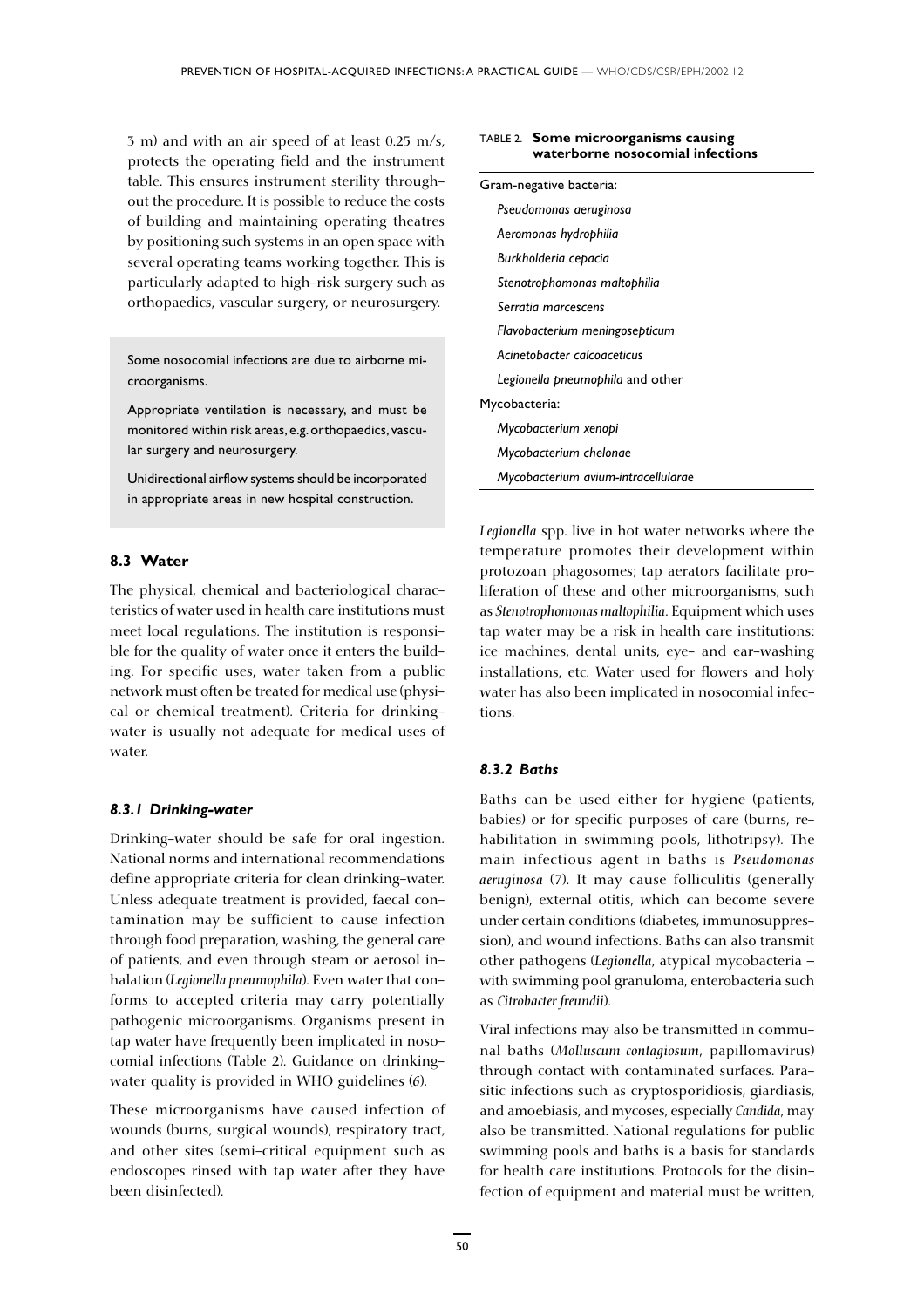and adherence to these practices monitored. Infected patients should be restricted from using communal baths. Potential entry points for organisms to cause infection in patients, such as percutaneous devices, must be protected with waterproof occlusive dressings.

### *8.3.3 Pharmaceutical (medical) water*

There are physical, chemical, bacteriological, and biological parameters which must be met for water used for medical purposes.

Pharmaceutical waters include (*8*):

- purified water sterile water used for the preparation of drugs that normally do not need to be sterile, but must be pyrogen-free
- water used for injectable preparations, which must be sterile
- dilution water for haemodyalisis.

In the case of dialysis, contamination may induce infections (bacteria passing from the dialysate into the blood) or febrile reactions due to pyrogenic endotoxins from the degradation of the membranes of Gram-negative bacteria. The CDC recommends that the water for haemodyalisis contain:

- less than 200 coliforms/ml for water used for dilution
- less than 2000 coliforms/ml for dialysate.

The levels of organisms in dialysate should be monitored once a month. The coliform recommendations may be revised downwards with improvements in water production, use of dialysis membranes with improved permeability, and increasing knowledge of the role of bacterial products in the complications of long-term dialysis. New techniques (haemofiltration, haemodialysis filtration on line) require stricter guidelines for water dilution and for haemodialysis solutions (*9*).

### *8.3.4 Microbiological monitoring*

Regulations for water analysis (at the national level for drinking-water, in the Pharmacopoeia for pharmaceutical waters) define criteria, levels of impurities, and techniques for monitoring. For water use for which regulations are not available, parameters should be appropriate for the planned use and the requirements of users (including risk factors for patients).

Methods used for monitoring must suit the use. Bacteriological, medical and biochemical methods are not necessarily adapted to environmental analyses, and may lead to falsely reassuring conclusions. Two points which must be considered for water ecosystems are: (1) biofilm, (2) level of stress for the microorganism (nutrients, exposure to physical or chemical antibacterial agents).

Biofilm consists of microorganisms (dead or alive) and macromolecules of biological origin, and accumulates as a complex gel on the surfaces of conduits and reservoirs. It is a dynamic ecosystem with a wide variety of organisms (bacteria, algae, yeasts, protozoa, nematodes, insect larvae, molluscs) starting with the biodegradable organic matter of water. This biofilm is a dynamic reservoir for microorganisms (including pathogenic agents such as *Legionella* and *Pseudomonas aeruginosa*). Individual organisms may be freed into circulation through shearing at the surface of the biofilm or through the mechanical impact of vibrations (such as may occur during construction).

Bacteriological tests may not always give true estimates of contamination because of the presence of agents such as disinfectants.

Water is used in health care institutions for many very different uses.

The use determines characteristics needed for the water. These usually differ from those of tap water.

Infections attributable to water are usually due to failure to meet water quality standards for the specific use.

Infection control/hygiene teams must have written, valid policies for water quality to minimize risk of adverse outcomes attributable to water in health care settings.

# **8.4 Food**

Quality and quantity of food are key factors for patient convalescence. Ensuring safe food is an important service delivery in health care.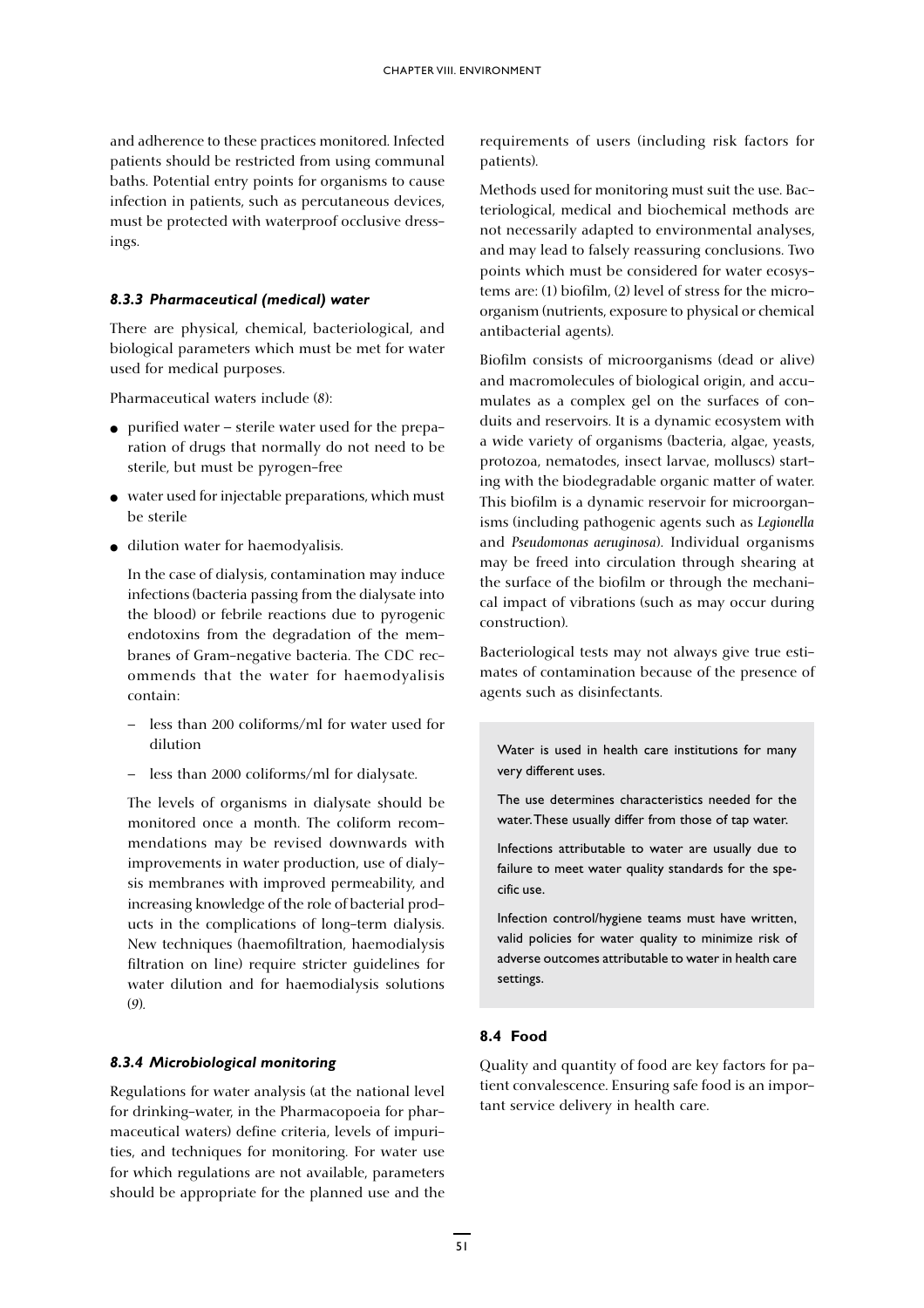# *8.4.1 Agents of food poisoning and foodborne infections*

Bacterial food poisoning (acute gastroenteritis) is an infection or intoxication manifested by abdominal pain and diarrhoea, with or without vomiting or fever. The onset of symptoms may range from less than one to more than 48 hours after eating contaminated food. Usually, large numbers of organisms actively growing in food are required to initiate symptoms of infection or intoxication. Water, milk, and solid foods are all vehicles for transmission.

Table 3 is a non-exhaustive listing of organisms that may cause food poisoning.

### TABLE 3. **Microbiological agents causing food poisoning**

| Bacteria                  |                         |
|---------------------------|-------------------------|
| Salmonella species        | Campylobacter jejuni    |
| Staphylococcus aureus     | Yersinia enterocolitica |
| Clostridium perfringens   | Vibrio parahaemolyticus |
| Clostridium botulinum     | Vihrio cholerae         |
| Bacillus cereus and other | Aeromonas hydrophilia   |
| aerobic spore-forming     | Streptococcus species   |
| bacilli                   | Listeria monocytogenes  |
| Escherichia coli          |                         |
| Viruses                   | <b>Parasites</b>        |
| Rotavirus                 | Giardia lamblia         |
| Caliciviruses             | Entamoeba histolytica   |

### *8.4.2 Factors contributing to food poisoning*

The frequency of foodborne illness is increasing. This may be due to increasing complexity in modern food handling, particularly in mass-catering, as well as increasing importation of potentially contaminated food products from other countries.

For individuals to develop food poisoning, the number of organisms in food must be of a sufficient level. There must also be adequate nutrients, moisture, and warmth for multiplication of organisms, or toxin production to occur between preparation and consumption of the food.

Many inappropriate food handling practices permit contamination, survival and growth of infecting bacteria. The most common errors which contribute to outbreaks include:

- preparing food more than a half day in advance of needs
- storage at room temperature
- inadequate cooling
- inadequate reheating
- use of contaminated processed food (cooked meats and poultry, pies and take-away meals) prepared in premises other than those in which the food was consumed
- undercooking
- cross-contamination from raw to cooked food
- contamination from food handlers.

Hospital patients may be more susceptible to foodborne infection, and suffer more serious consequences than healthy people. Thus, high standards of food hygiene must be maintained. A hospital surveillance system must be able to identify potential foodborne outbreaks early (Chapter III), and prompt outbreak investigation and control must be initiated if an outbreak is suspected (Chapter IV).

### *8.4.3 Prevention of food poisoning*

The following food preparation practices must be hospital policy, and rigorously adhered to:

- Maintain a clean work area.
- Separate raw and cooked food to avoid crosscontamination.
- Use appropriate cooking techniques and follow recommendations to prevent growth of microorganisms in food.
- Maintain scrupulous personal hygiene among food handlers, especially handwashing, as hands are the main route of contamination (see Chapter 6).
- Staff should change work clothes at least once a day, and keep hair covered.
- Avoid handling food in the presence of an infectious disease (cold, influenza, diarrhoea, vomiting, throat and skin infections), and report all infections.

Other factors important for quality control are:

- Purchased food must be of good quality (controlled), and bacteriologically safe.
- Storage facilities must be adequate, and correspond to requirements for the food type.
- The quantity of perishable goods should not exceed an amount corresponding to one day's consumption.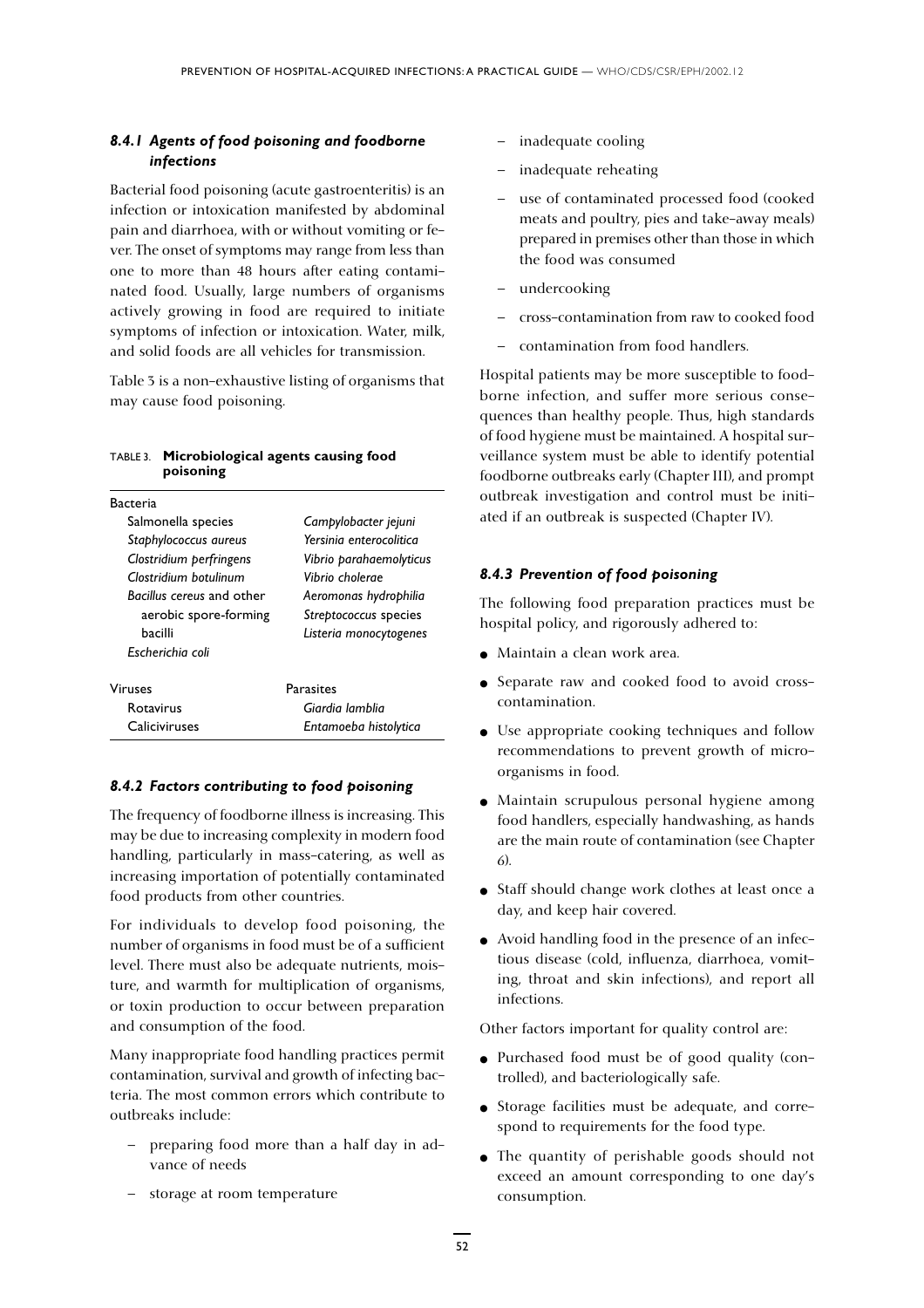- Dry goods, preserves, and canned food should be stored in dry, well-ventilated storerooms, and stocks rotated.
- Frozen food storage and preparation must follow producers instructions, and be kept at temperatures of at least -18 °C (-0.4 °F); do not refreeze.
- The catering system environment must be washed often and regularly with tap water and appropriate detergents (and/or disinfectants).
- Samples of prepared food should be stored for a specified time period, to allow retrieval for testing should an outbreak occur.
- Food handlers should receive continuing instruction in safe practices.

Food poisoning can be avoided by basic principles of food care:

- Limiting contamination from source, hands, raw food, and environment
- Purchasing
- Storage
- Refrigeration
- Cooking
- Personal hygiene
- Clean up
- Pest control

# **8.5 Waste**

Health care waste is a potential reservoir of pathogenic microorganisms, and requires appropriate handling. The only waste which is clearly a risk for transmission of infection, however, is sharps contaminated with blood. Recommendations for classification and handling of different types of waste should be followed (*10*).

## *8.5.1 Definition and classification* (*10*)

Health care waste includes all waste generated by health care establishments, research facilities, and laboratories.

Between 75% to 90% of this waste is non-risk or "general" health care waste, comparable to domestic waste. This comes from the administrative and housekeeping functions of health care facilities. The remaining 10–25% of health care waste is regarded as hazardous, and may create some health risks (Table 4).

Infectious waste is suspected to contain pathogens (bacteria, viruses, parasites, or fungi) in sufficient concentrations or quantities to cause disease in susceptible hosts. This category of waste includes:

● cultures and stocks of infectious agents from laboratory work

### TABLE 4. **Categories of health care waste**

| <b>Waste category</b>                    | <b>Description and examples</b>                                                                                                                                                                                                                                          |
|------------------------------------------|--------------------------------------------------------------------------------------------------------------------------------------------------------------------------------------------------------------------------------------------------------------------------|
| Infectious waste                         | Waste suspected to contain pathogens, e.g. laboratory cultures; waste from<br>isolation wards; tissues (swabs), materials, or equipment that have been in<br>contact with infected patients; excreta                                                                     |
| Pathological waste                       | Human tissues or fluids, e.g. body parts; blood and other body fluids; fetuses                                                                                                                                                                                           |
| Sharps                                   | Sharp waste, e.g. needles; infusion sets; scalpels; knives; blades; broken glass                                                                                                                                                                                         |
| Pharmaceutical waste                     | Waste containing pharmaceuticals, e.g. pharmaceuticals that are expired or<br>no longer needed; items contaminated by or containing pharmaceuticals<br>(bottles, boxes)                                                                                                  |
| Cytotoxic waste                          | Waste containing substances with genotoxic properties, e.g. waste contain-<br>ing cytostatic drugs (often used in cancer therapy); genotoxic chemicals                                                                                                                   |
| Chemical waste                           | Waste containing chemical substances, e.g. laboratory reagents; film devel-<br>oper; disinfectants that are expired or no longer needed; solvents                                                                                                                        |
| Wastes with high content of heavy metals | Batteries; broken thermometers; blood pressure gauges; etc.                                                                                                                                                                                                              |
| Pressurized containers                   | Gas cylinders; gas cartridges; aerosol cans                                                                                                                                                                                                                              |
| Radioactive waste                        | Waste containing radioactive substances, e.g. unused liquids from radio-<br>therapy or laboratory research; contaminated glassware, packages, or<br>absorbent paper; urine and excreta from patients treated or tested with<br>unsealed radionucleotides; sealed sources |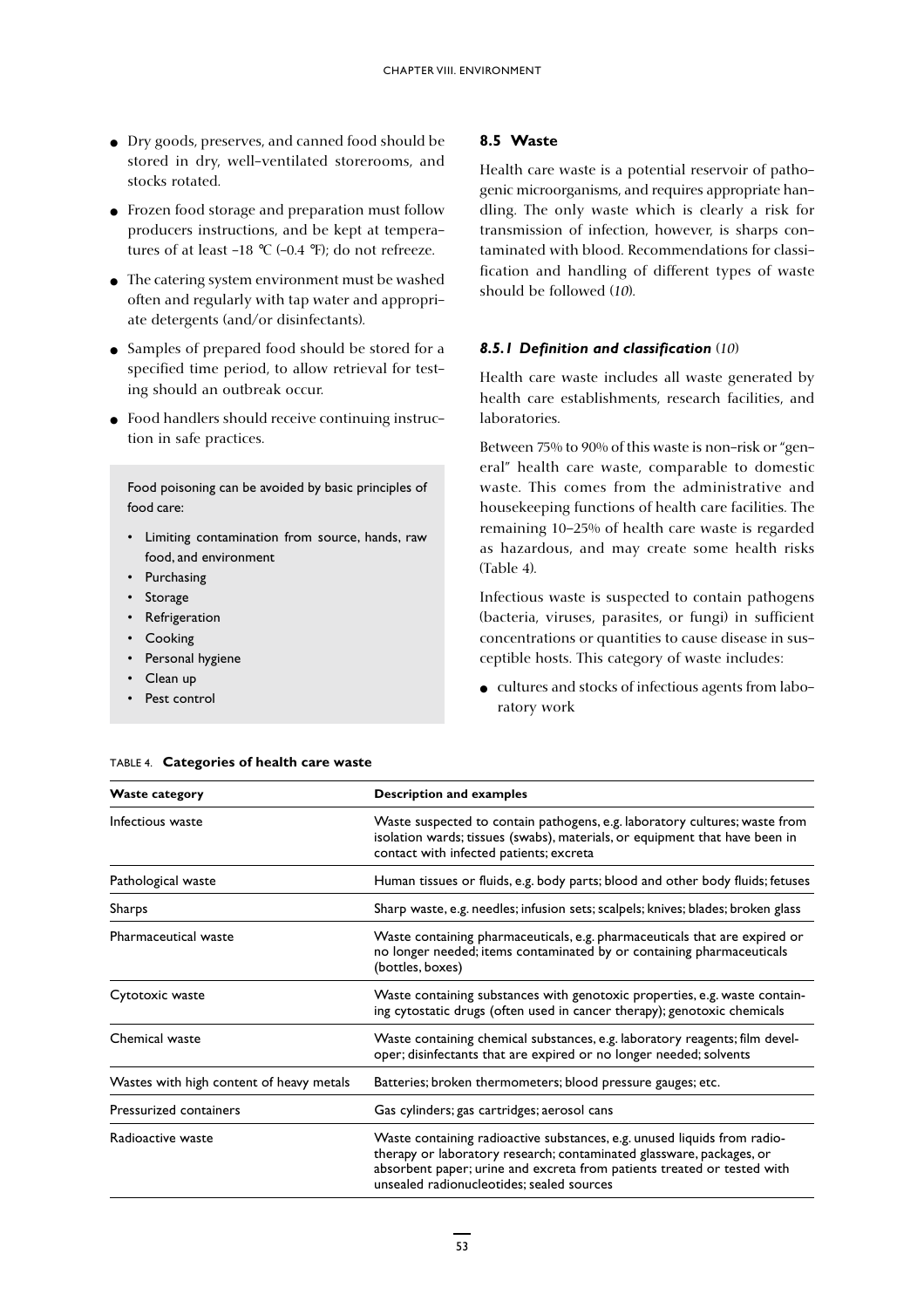- waste from surgery and autopsies on patients with infectious diseases (e.g. tissues, and materials or equipment that have been in contact with blood or other body fluids)
- waste from infected patients in isolation wards (e.g. excreta, dressings from infected or surgical wounds, clothes heavily soiled with human blood or other body fluids)
- waste that has been in contact with infected patients undergoing haemodialysis (e.g. dialysis equipment such as tubing and filters, disposable towels, gowns, aprons, gloves and laboratory coats)
- infected animals from laboratories
- any other instruments or materials that have been contaminated by infected persons or animals.

# *8.5.2 Handling, storage and transportation of health care waste*

All waste disposal practices must meet local regulations. The following practices are recommended as a general guide:

- For safety and economic reasons, health care institutions must organize a selective collection of hospital waste, differentiating between medical waste, general waste and some specific wastes (sharp instruments, highly infectious waste, cytoxic waste).
- General health care waste may be disposed in the stream of domestic refuse.
- Sharps should be collected at source of use in puncture-proof containers (usually made of metal or high-density plastic) with fitted covers. Containers should be rigid, impermeable, and puncture proof. To discourage abuse, containers should be tamper-proof (difficult to open or break). Where plastic or metal containers are unavailable or too costly, containers made of dense cardboard are recommended — these fold for ease of transport and may be supplied with a plastic lining.
- Bags and other containers used for infectious waste must be marked with the international infectious substance symbol.
- Infectious health care waste should be stored in a secure place with restricted access.
- Microbiological laboratory waste should be sterilized by autoclaving. It must be packaged in bags compatible with the process: red bags, suitable for autoclaving, are recommended.
- Cytotoxic waste, most of which is produced in major hospital or research facilities, must be collected in strong, leak-proof containers clearly labelled "Cytotoxic wastes".
- Small amounts of chemical or pharmaceutical waste may be collected together with infectious waste.
- Large quantities of obsolete or expired pharmaceuticals stored in hospital wards or departments must be returned to the pharmacy for disposal. Other pharmaceutical waste generated at the wards, such as spilled or contaminated drugs, or packaging containing drug residues must *not* be returned because of the risk of contaminating the pharmacy; it must be deposited in the correct container at the point of generation.
- Large quantities of chemical waste must be packed in chemical-resistant containers and sent to specialized treatment facilities (if available). The identity of the chemicals must be clearly marked on the containers: hazardous chemical wastes of different types should never be mixed.
- Waste with a high content of heavy metals (e.g. cadmium or mercury) must be collected and disposed of separately.
- Pressurized containers may be collected with general health care waste once they are completely empty, provided that the waste is not destined for incineration.
- Low-level radioactive infectious waste (e.g. swabs, syringes for diagnostic or therapeutic use) may be collected in yellow bags or containers for infectious waste if these are destined for incineration.
- Health care personnel and other hospital workers should be informed about the hazards related to health care waste and trained in appropriate waste management practices.
- Additional information on collection, handling, storage and disposal of health care wastes, as well as personal protection and training issues is provided in a referenced document (*10*).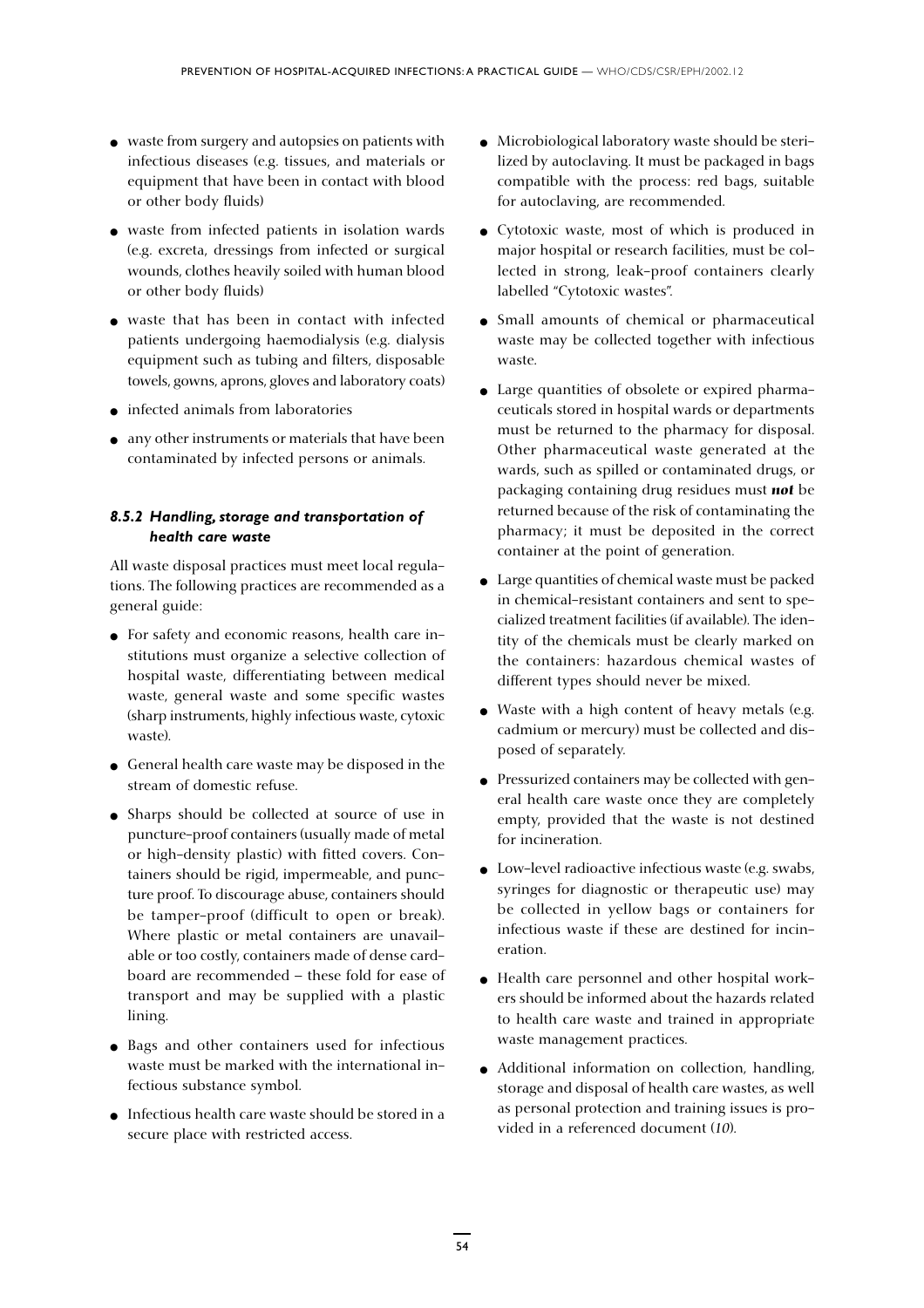# **References**

- 1. ISO rue de Varembé 1, CH 1200 Geneva. www.iso.ch
- 2. Limacher H. *Construction hospitalière Guide de planification*. Département de la Santé publique du Canton de Zurich.
- 3. Ducel G. Comment penser une construction ou une reconstruction hospitalière? *Hygiènes*, 1993, 1:46–49.
- 4. Knight MD. *Airborne transmission and pulmonary deposition of respiratory viruses — Airborne transmission and airborne infection*. Enschede, Oosthoek Publishing Company, 1973:175–183.
- 5. *Guide Uniclima Traitement de l'air en milieu hospitalier*. Paris, Editions SEPAR. ISBN 2.951 117.0.3.
- 6. World Health Organization. *Guidelines for drinkingwater quality, Vol. 1, Recommendations*, 2nd edition. Geneva, WHO, 1993.
- 7. Pollack M. *Pseudomonas aeruginosa in principles and practices of infectious diseases*, 4th ed. New York, Churchill-Livingstone, 1995, chapter 197.
- 8. American Society of Hospital Pharmacists. ASHP technical assistance bulletin on quality assurance for pharmacy-prepared sterile products. *Am J Hosp Pharm*, 1993, 50:2386–98.
- 9. Ministère français des Affaires sociales et sanitaires. Circulaire DGS/DH/AFSSAPS No.311 du 7 juin 2000 relative aux spécifications techniques et à la sécurité sanitaire de la pratique de l'hémofiltration et de l'hémodiafiltration en ligne dans les établissements de santé. Circulaire DGS/ DH/AFSSAPS No 337 du 20 juin 2000 relative à la diffusion d'un guide pour la production d'eau pour l'hémodialyse des patients insuffisants rénaux.
- 10. Prüss A, Giroult B, Rushbrook P. *Safe management of wastes from health-care activities*. Geneva, WHO, 1999.
- 11. American Institute of Architects. *Guidelines for design and construction of hospital and health care facilities*. Washington, American Institute of Architects Press, 2001.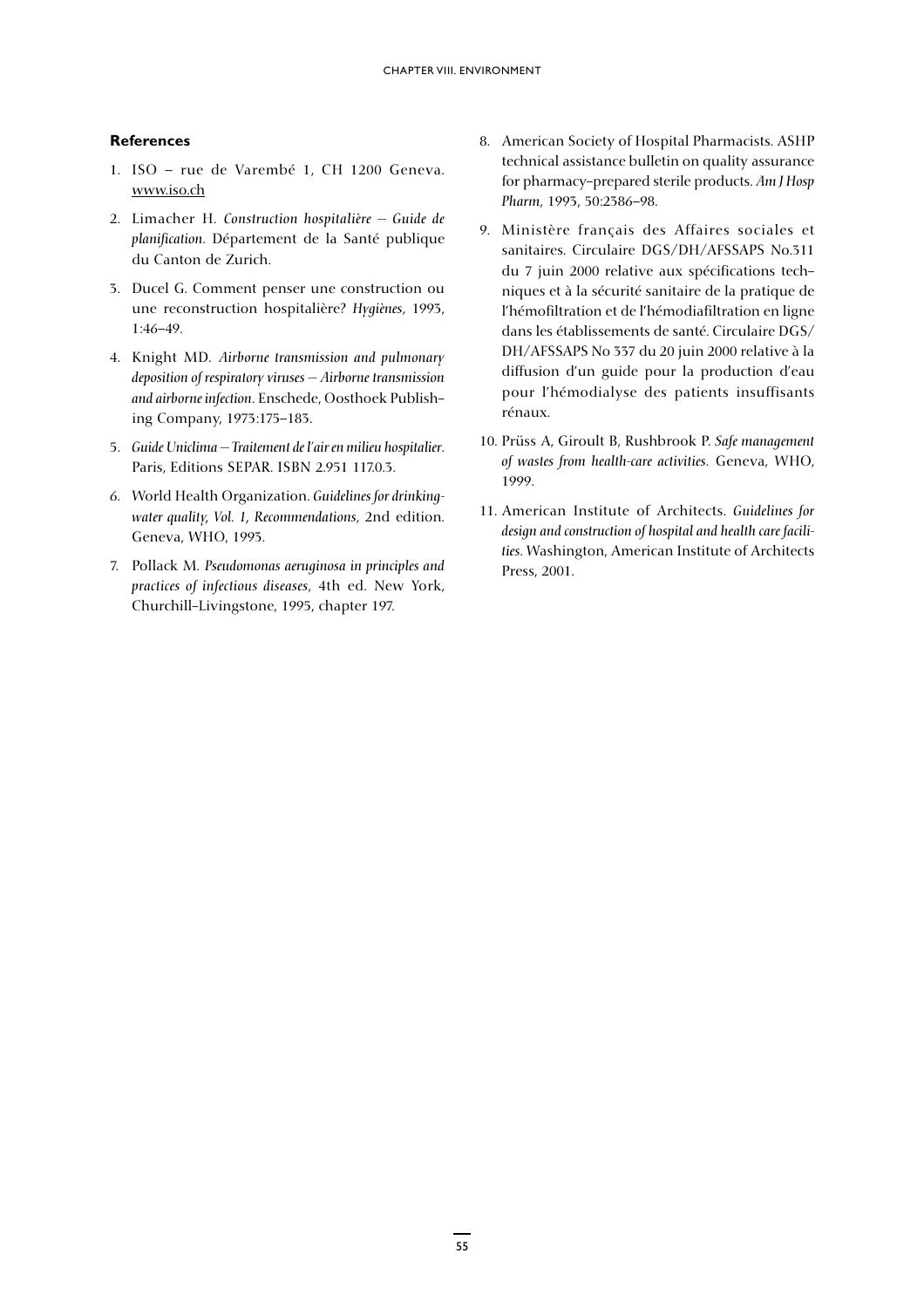# CHAPTER IX **Antimicrobial use and antimicrobial resistance**

Following the discovery and widespread use of sulfonamides and penicillin in the mid-20th century, the years between 1950 and 1970 saw a "golden age" of antimicrobial discovery (Table 1) . Many infections that were once serious and potentially fatal could now be treated and cured. However, these successes encouraged the overuse and misuse of antibiotics. Currently many microorganisms have become resistant to different antimicrobial agents, and in some cases to nearly all agents. Resistant bacteria may cause increased morbidity and death, particularly among patients with significant underlying diseases or who are immunocompromised. Resistance to antimicrobial agents is a problem in the community as well as health care facilities, but in hospitals, transmission of bacteria is amplified because of the highly susceptible population.

Resistance and its spread among bacteria is generally the result of selective antibiotic pressure (*1,2*). Resistant bacteria are transmitted among patients, and resistance factors are transferred between bacteria, both occurring more frequently in health care settings. The continuous use of antimicrobial agents increases selection pressure favouring the emergence, multiplication, and spread of resistant strains. Inappropriate and uncontrolled use of antimicrobial agents including overprescribing, administration of suboptimal doses, insufficient duration of treatment, and misdiagnosis leading to inappropriate choice of drug, contribute to this. In health care settings, the spread of resistant organisms is facilitated when handwashing, barrier precautions, and equipment cleaning are not optimal. The emergence of resistance is also favoured by underdosing due to shortage of antibiotics, where lack of microbiological laboratories results in empiric prescribing, and where the lack of alternate agents compounds the risk of therapeutic failure.

### TABLE 1. **Commonly used antimicrobials by class**

| Class                                      | <b>Antibiotics</b>                                                                                                                                                                                     |
|--------------------------------------------|--------------------------------------------------------------------------------------------------------------------------------------------------------------------------------------------------------|
| Aminoglycosides                            | Streptomycin, kanamycin,<br>tobramycin, gentamicin,<br>neomycin, amikacin                                                                                                                              |
| Beta-lactams                               |                                                                                                                                                                                                        |
| Penicillins                                | Benzylpenicillin (penicillin G),<br>procaine-benzyl penicillin,<br>benzathine-benzyl penicillin,<br>phenoxymethylpenicillin<br>(penicillin V), ampicillin,<br>amoxycillin, methicillin,<br>cloxacillin |
| • Penicillin/beta-<br>lactamase inhibitors | amoxicillin/clavulanic acid.<br>piperacillin/tazobactam                                                                                                                                                |
| • Cephalosporins                           | Ist generation: cephalexin,<br>cephalothin<br>2nd generation: cefuroxime,<br>cefoxitin, cefaclor<br>3rd generation: cefotaxime,<br>ceftriaxone, ceftazidime                                            |
| Other beta-lactams                         | Aztreonam,                                                                                                                                                                                             |
| • Carbapenems                              | Imipenem, meropenem                                                                                                                                                                                    |
| • Glycopeptides                            | Vancomycin, teicoplanin                                                                                                                                                                                |
| • Macrolides/azolides                      | Erythromycin, oleandomycin,<br>spiramycin, clarithromycin,<br>azithromycin                                                                                                                             |
| • Tetracyclines                            | Tetracycline, chlortetracycline,<br>minocycline, doxycycline,<br>oxytetracycline                                                                                                                       |
| Quinolones                                 | Nalidixic acid, ciprofloxacin,<br>norfloxacin, pefloxacin,<br>sparfloxacin, fleroxacin,<br>ofloxacin, levofloxacin,<br>gatifloxacin, moxifloxacin                                                      |
| $\bullet$ Oxazolidinone                    | linezolid                                                                                                                                                                                              |
| • Streptogramin                            | Quinupristin/dalfopristin                                                                                                                                                                              |
| • Others                                   | Bacitracin, cycloserine,<br>novobiocin, spectinomycin,<br>clindamycin, nitrofurantoin                                                                                                                  |
| Sulfonamides and<br>trimethoprim           | Trimethoprim, trimethoprim/<br>sulfamethoxazole                                                                                                                                                        |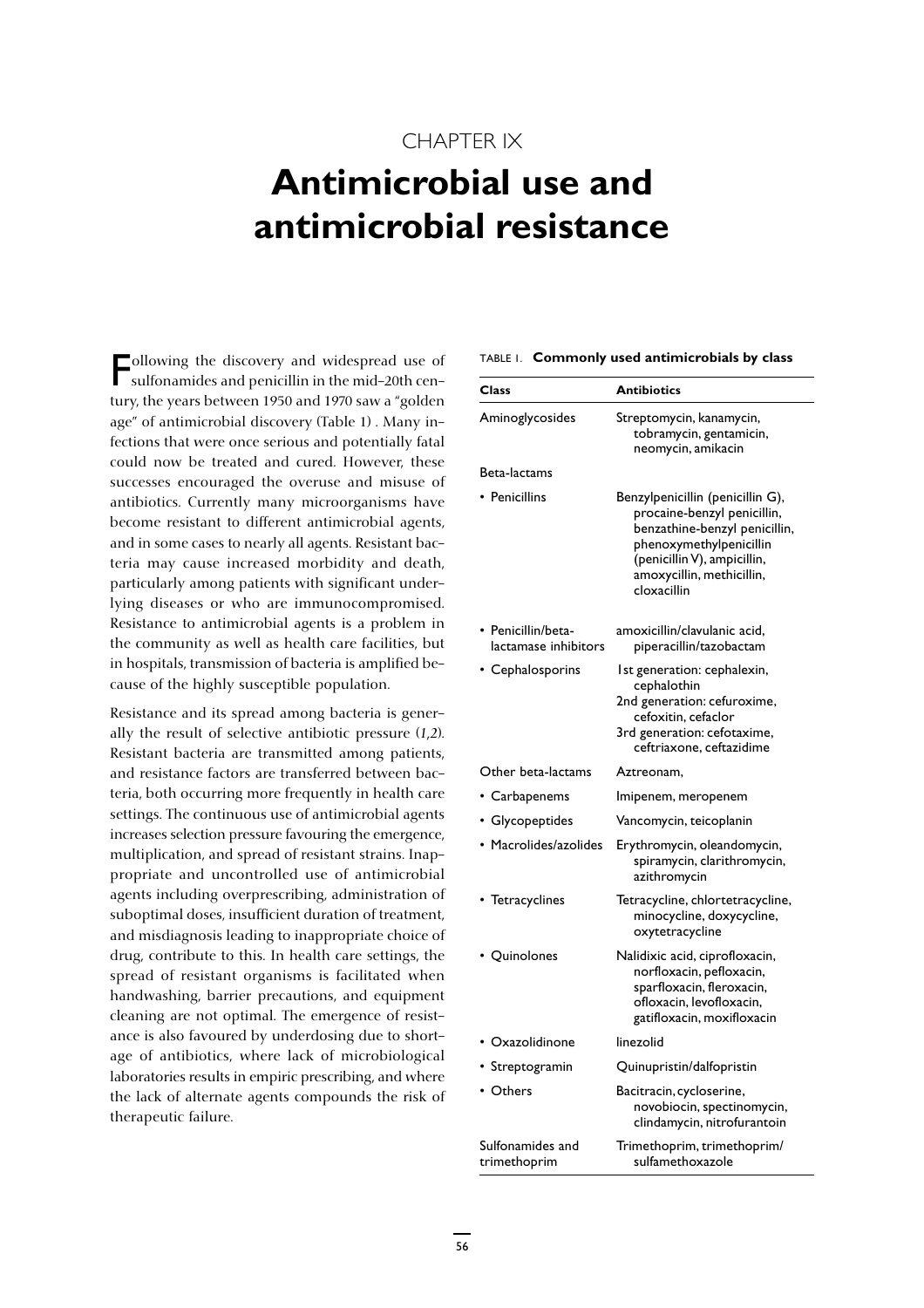# **9.1 Appropriate antimicrobial use**

Each health care facility should have an antimicrobial use programme (*3,4*). The goal is to ensure effective economical prescribing to minimize the selection of resistant microorganisms. This policy must be implemented through the Antimicrobial Use Committee.

- Any antibiotic use must be justifiable on the basis of the clinical diagnosis and known or expected infecting microorganisms.
- Appropriate specimens for bacteriological examination must be obtained before initiating antibiotic treatment, to confirm the treatment is appropriate.
- The selection of an antibiotic must be based not only on the nature of the disease and that of the pathogenic agent(s), but on the sensitivity pattern, patient tolerance, and cost.
- The physician should receive timely, relevant information of the prevalence of resistance in the facility.
- An agent with as narrow a spectrum as possible should be used.
- Antibiotic combinations should be avoided, if possible.
- Selected antibiotics may be restricted in use.
- The correct dose must be used. Low dosages may be ineffective for treating infection, and encourage the development of resistant strains. On the other hand, excessive doses may have increased adverse effects, and may not prevent resistance.

Generally speaking, a course of antibiotics should be of limited duration (5-14 days), depending on the type of infection. There are selected indications for longer courses. As a rule, if an antibiotic has not been effective after three days of therapy, the antibiotic should be discontinued and the clinical situation reassessed.

# *9.1.1 Therapy*

Empirical antimicrobial therapy must be based on careful clinical evaluation and local epidemiological data regarding potential pathogens and antibiotic susceptibility. Appropriate specimens for Gram stain, culture and, if available, sensitivity testing must be obtained before starting therapy. Therapy selected should be effective, limit toxicity, and be of the narrowest spectrum possible. The choice of parenteral, oral or topical antimicrobial formulations is made on the basis of clinical presentation (site and severity of infection). Oral administration is preferred, if possible. Combinations of antibiotics should be used selectively and only for specific indications such as enterococcal endocarditis, tuberculosis, and mixed infections.

The physician must decide whether antibiotic therapy is really necessary. In patients with fever, non-infectious diagnoses must be considered.

The aim of antimicrobial therapy is to choose a drug that is selectively active against the most likely pathogen(s) and the least likely to cause adverse effects or promote resistance.

### *9.1.2 Chemoprophylaxis*

Antibiotic prophylaxis is used only when it has been documented to have benefits which outweigh risks. Some accepted indications include:

- selected surgical prophylaxis (Table 2)
- endocarditis prophylaxis.

Where chemoprophylaxis is appropriate, antibiotics must be initiated intravenously within one hour prior to the intervention. It is often most efficient to order therapy given at call to the operating room or at the time of induction of anaesthesia. In most cases, prophylaxis with a single preoperative dose is sufficient. The regimen selected depends on the prevailing pathogen(s), the pattern of resistance in the surgical service, the type of surgery, the serum halflife of the antibiotic, and the cost of the drugs. Administration of prophylactic antibiotics for a longer period prior to the operation is counterproductive, as there will be a risk of infection by a resistant pathogen.

Antibiotic prophylaxis is not a substitute for appropriate aseptic surgical practice.

### **9.2 Antimicrobial resistance**

Nosocomial infections are often caused by antibiotic-resistant organisms. Where transmission of these organisms in the health care setting is occurring, specific control measures are necessary (Table 3, Table 4). Antimicrobial restriction is also an important intervention.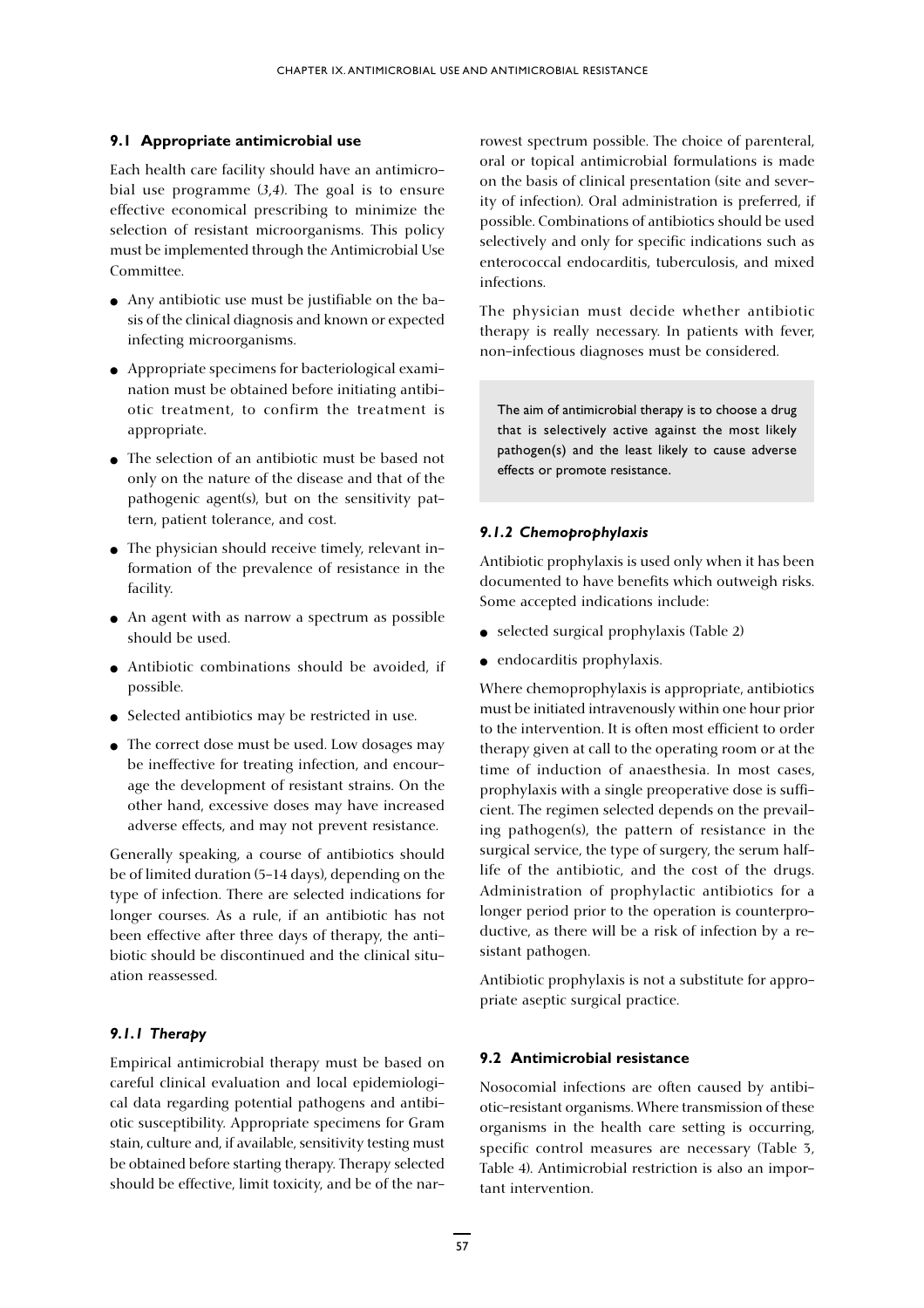| Type of surgery                                                                                       | Prophylaxis                                                                                                                           |  |
|-------------------------------------------------------------------------------------------------------|---------------------------------------------------------------------------------------------------------------------------------------|--|
| Gastrointestinal<br>Oesophageal,<br>gastric, duodenal                                                 | Single dose:<br>cephalothin/cefazolin 2 g or<br>cefuroxime 1.5 g or<br>piperacillin 4 g or                                            |  |
| Biliary tract<br>Pancreatic, intestinal                                                               | above <b>and</b><br>doxycycline 200 mg<br>any of above and<br>metronidazole I g or<br>tinidazole 800 mg                               |  |
| Urological<br>Prostatectomy                                                                           | Single dose:<br>cefuroxime 1.5 g or<br>ciprofloxacin 500 mg or<br>norfloxacin 500 mg or<br>TMP/SMX* 160/800 mg                        |  |
| <b>Enteric substitutes</b><br>Implanted prosthesis<br>Transrectal prostate<br>biopsy                  | same as intestinal<br>cefuroxime 1.5 g<br>ciprofloxacin 500 mg or<br>norfloxacin 400 mg                                               |  |
| Gynaecological/<br>obstetrical<br>Total hysterectomy                                                  | Single dose:<br>cefuroxime 1.5 g or<br>cefazolin 2 g or<br>piperacillin 4 g                                                           |  |
| Orthopaedic<br>Joint replacement<br>Osteosynthes of<br>trochanteric femur<br>fractures<br>Amputations | 3–4 doses over 24 hrs<br>cloxacillin/nafcillin<br>$1-2$ g/dose<br>cephalothin/cefazolin<br>1-2 g/dose or<br>clindamycin 600 mg/dose   |  |
| Vascular<br>Reconstructive<br>Amputations<br>Aortic graft stents                                      | cefuroxime 1.5 g q8h for<br>24 hours or<br>ciprofloxacin 750 mg q12h for<br>24 hours or<br>**vancomycin   g q   2h for<br>24 hours    |  |
| Thoracic<br>Cardiac<br>Implantation<br>pacemaker/<br>defibrillator<br>(2 doses)                       | 3–4 doses over 24 hrs<br>cephalothin/cefazolin 2 g or<br>cloxacillin/nafcillin 2 g or<br>clindamycin 600 mg or<br>**vancomcyin   g IV |  |
| Pulmonary                                                                                             | cephalothin/cefazolin 2 g or<br>cefuroxime 1.5 g or<br>benzylpenicillin 3 g or<br>clindamycin 600 mg                                  |  |

### TABLE 2. **Recommendations for antibiotic prophylaxis in surgery** *(5,6,7,8)*

\* TMP/SMX: Trimethoprim/sulfamethoxazole

\*\* For penicillin-allergic only

#### TABLE 3. **Infection control measures for containment of outbreaks with antimicrobial-resistant organisms**

### **Identify reservoirs**

tinue)

| Colonized and infected patients                              |
|--------------------------------------------------------------|
| Environmental contamination                                  |
| <b>Halt transmission</b>                                     |
| Improve handwashing and asepsis                              |
| Isolate colonized and infected patients                      |
| Eliminate any common source; disinfect environment           |
| Separate susceptible from infected and colonized<br>patients |
| Close unit to new admissions, if necessary                   |
| Modify host risk                                             |
| Discontinue compromising factors when possible               |
| Control antibiotic use (rotate, restrict, or discon-         |

### TABLE 4. **Control of endemic antibiotic resistance**

- Ensure appropriate use of antibiotics (optimal choice, dosage and duration of antimicrobial therapy and chemoprophylaxis based on defined hospital antibiotic policy, monitoring and antibiotic resistance, and up-to-date antimicrobial guidelines).
- Institute protocol (guidelines) for intensive infection control procedures and provide adequate facilities and resources, especially for handwashing, barrier precautions (isolation), and environmental control measures.
- Improve antimicrobial prescribing practices through educational and administrative methods.
- Limit use of topical antibiotics.

# *9.2.1 MRSA (methicillin-resistant* **Staphylococcus aureus***)*

Some strains of methicillin-resistant *Staphylococcus aureus* (MRSA) have a particular facility for nosocomial transmission. MRSA strains are often resistant to several antibiotics in addition to the penicillinaseresistant penicillins and cephalosporins, and occasionally are sensitive only to vancomycin and teicoplanin. MRSA infections are similar to those caused by sensitive strains of *S. aureus*, e.g. wound infections, lower respiratory and urinary tract infections, septicaemia, infections of sites for invasive devices, pressure sores, burns, and ulcers. Severe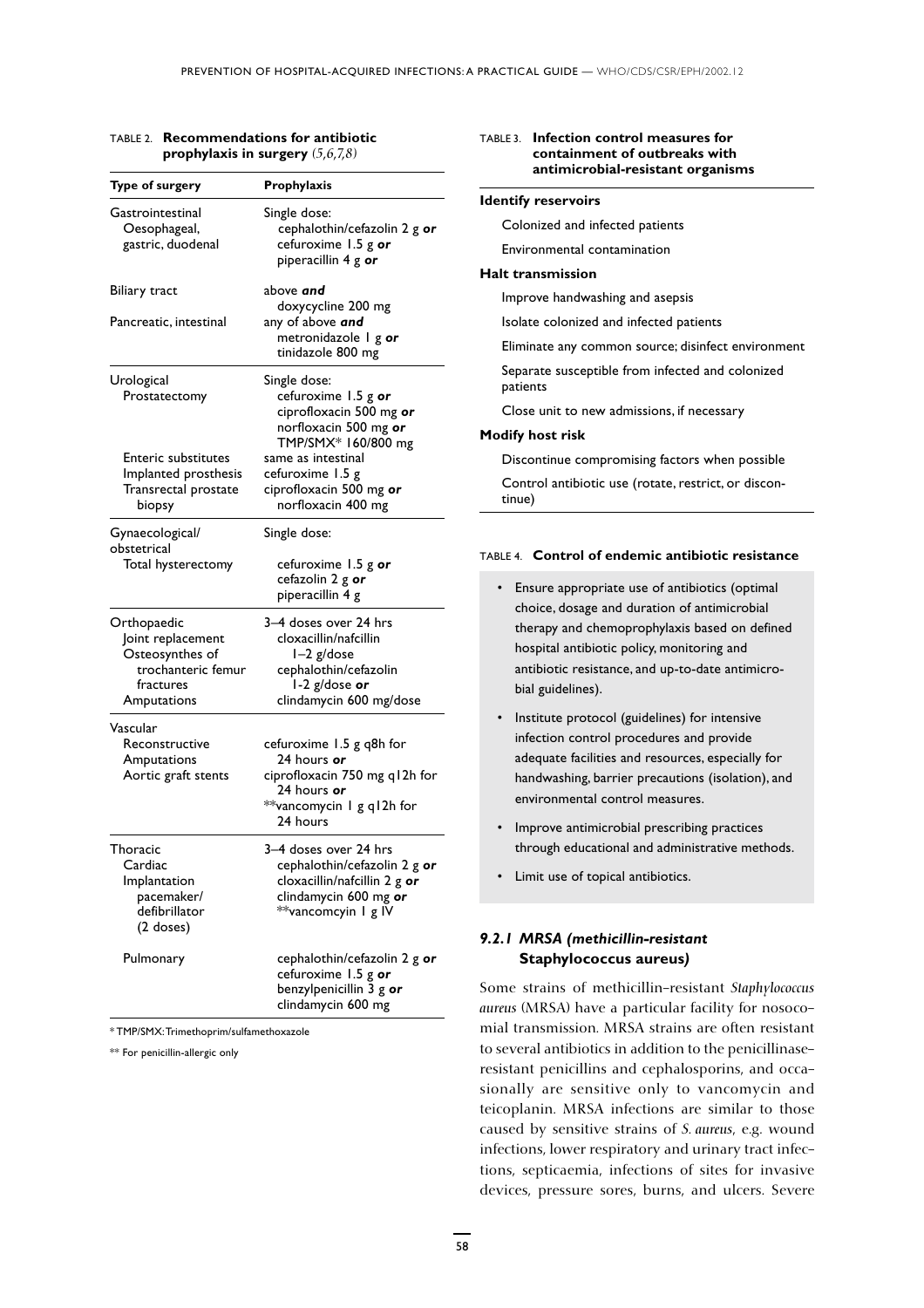infections are most common in the intensive care and other high-risk units with highly-susceptible patients (e.g. burn and cardiothoracic units). Epidemic spread of MRSA may occur; highly-transmissible strains tend to spread regionally and nationally to many hospitals. Factors increasing the likelihood of acquisition of resistant organisms are shown in the following box (*9*).

### **Patient risk factors for MRSA**

- Possible sites of colonization or infection: nose, throat, perineum, inguinal folds, less frequently vagina or rectum; skin of buttocks area in immobile patients (superficial skin lesions, pressure sores, ulcers, dermatitis); surgical wounds and burns; invasive devices (intravascular and urinary catheters, stoma tubes, tracheostomy tubes).
- Prolonged hospital stay.
- Elderly patients, particularly with reduced mobility, immunosuppression or previous antibiotic therapy.
- Patients in special units, e.g. intensive care unit (ICU) and burns or referral hospitals.
- Frequent transfers of patients and staff between wards or hospitals.
- Excessive use of antibiotics in unit.
- Patient overcrowding.
- Staff shortages.
- Inadequate facilities for handwashing and appropriate isolation.

### *9.2.2 Enterococci*

Some enterococci are now resistant to all antibiotics except vancomycin (VRE). The combination of penicillin and glycopeptide resistance in *Enterococcus faecium* causes infections which cannot be effectively treated. Fortunately, most VRE cause colonization, not infection. When infection does occur, it may not be treatable with antibiotics.

## **9.3 Antibiotic control policy**

# *9.3.1 Antimicrobial Use Committee*

The appropriate use of antimicrobial agents is facilitated through the Antimicrobial Use Committee (*3,10*). This committee recommends antibiotics for the formulary, prescribing policies, reviews and approves practice guidelines, audits antibiotic use, oversees education, and interacts with pharmaceutical representatives. The committee must be multidisciplinary, and should include: infectious disease physicians, surgeons, infection control nurses, pharmacists, microbiologists, and administration as well as other relevant professionals.

Each hospital will develop its own antibiotic policy, usually including classification of antimicrobial agents into the following categories:

- unrestricted (effective, safe and inexpensive, e.g. benzyl penicillin)
- restricted or reserved (to be used only in special situations by selected practitioners with expertise, for severe infection, with particular pattern of resistance, etc.)
- excluded (preparations without additional benefit to other, less costly alternatives).

The Antimicrobial Use Committee will usually be a subcommittee of the Pharmacy and Therapeutics Committee.

Hospitals should have a simple, flexible and regularly updated antibiotic-prescribing policy on a diseasespecific basis, relying whenever possible on knowledge of prevailing antibiotic-sensitivity patterns and controlled use of reserve antibiotics. This should incorporate local practice guidelines.

### *9.3.2 Role of the microbiology laboratory*

The microbiology laboratory has a major role in antimicrobial resistance. This includes:

- perform antibiotic susceptibility testing of appropriate microbial isolates consistent with standards
- determine which antimicrobials are tested and reported for each organism
- provide additional antimicrobial testing for selected resistant isolates, as requested
- participate in activities of the Antimicrobial Use Committee
- monitor and report trends in prevalence of bacterial resistance to antimicrobial agents
- provide microbiological support for investigations of clusters of resistant organisms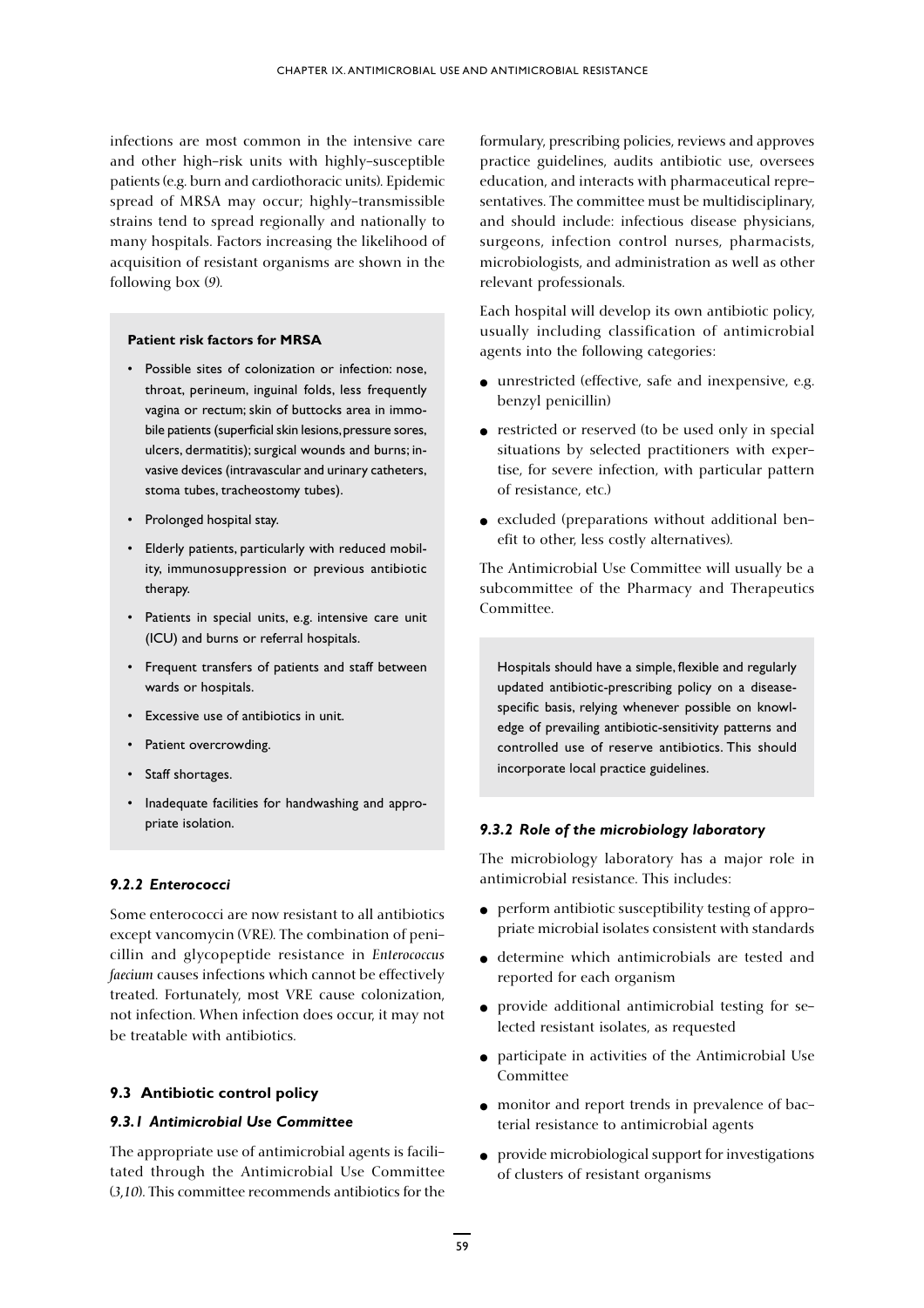● notify infection control promptly of any unusual antimicrobial resistance patterns in organisms isolated from clinical specimens.

One of the most important functions of the microbiology laboratory is to determine the antibiotic susceptibility of organisms isolated from infected patients, in order to assist the physician in the choice of treatment.

### *9.3.3 Monitoring antimicrobial use*

Antimicrobial use in the facility must be monitored. This is usually performed by the pharmacy department, and should be reported in a timely manner to the Antimicrobial Use Committee and the Medical Advisory Committee. Specific elements to be monitored include the amount of different antimicrobials used during a given period and trends in antimicrobial use over time. In addition, the antimicrobial use in specific patient areas such as the intensive care units or haematology/oncology units should be analysed.

In addition to monitoring antimicrobial use, intermittent audits should be undertaken to explore the appropriateness of antimicrobial use. These audits should be undertaken under the auspices of the Antimicrobial Use Committee. The antimicrobial use to be audited will be based on changes observed in antimicrobial use, antimicrobial resistance of organisms, or concerns about poor patient outcomes. Physicians who are caring for patients must participate in planning the audit and analysis of data. Prior to undertaking the audit a series of appropriate guidelines for antimicrobial use should be developed and approved by the medical staff. A chart audit to determine to what extent the antimicrobials prescribed meet these criteria is then performed. If the criteria have not been met, reasons for inappropriate use should be identified.

### **References**

- 1. World Health Organization.*WHO Global Strategy for Containment of Antimicrobial Resistance*. WHO/CDS/ CSR/DRS/2001.2.
- 2. Struelens MJ. The epidemiology of antimicrobial resistance in hospital-acquired infections: problems and possible solutions. *BMJ*, 1998, 317:652– 654.
- 3. Shlaes DM et al. Society for Healthcare Epidemiology of America and Infectious Diseases Society of America Joint Committee on the Prevention of Antimicrobial Resistance: Guidelines for the prevention of antimicrobial resistance in hospitals. *Infect Control Hosp Epidemiol*, 1997, 18:275–291.
- 4. Working Party of the British Society for Antimicrobial Chemotherapy. Hospital antibiotic control measures in the UK. *J Antimicrob Chemother*, 1994, 34:21–42.
- 5. Swedish-Norwegian Consensus Group. Antibiotic prophylaxis in surgery: Summary of a Swedish-Norwegian consensus conference. *Scand J Infect Dis*, 1998, 30:547–557.
- 6. Dellinger EP et al. Quality standard for antimicrobial prophylaxis in surgical procedures. *Clin Infect Dis* 1994, 18:422–427.
- 7. Martin C, the French Study Group on Antimicrobial Prophylaxis in Surgery, the French Society of Anesthesia and Intensive Care. Antimicrobial prophylaxis in surgery: General concepts and clinical guidelines. *Infect Control Hosp Epidemiol*, 1994,15:463–471.
- 8. Page CP et al. Antimicrobial prophylaxis for surgical wounds: Guidelines for clinical care. *Arch Surg* 1993, 128:79–88.
- 9. Ayliffe GAJ. *Recommendations for the control of methicillin-resistant* Staphylococcus aureus *(MRSA)*. WHO/EMC/LTS/96.1.
- 10. Weekes LM, Brooks C. Drugs and therapeutic committees in Australia: Expected and actual performance. *Brit J Clin Pharmacol*, 1996, 42:551–557.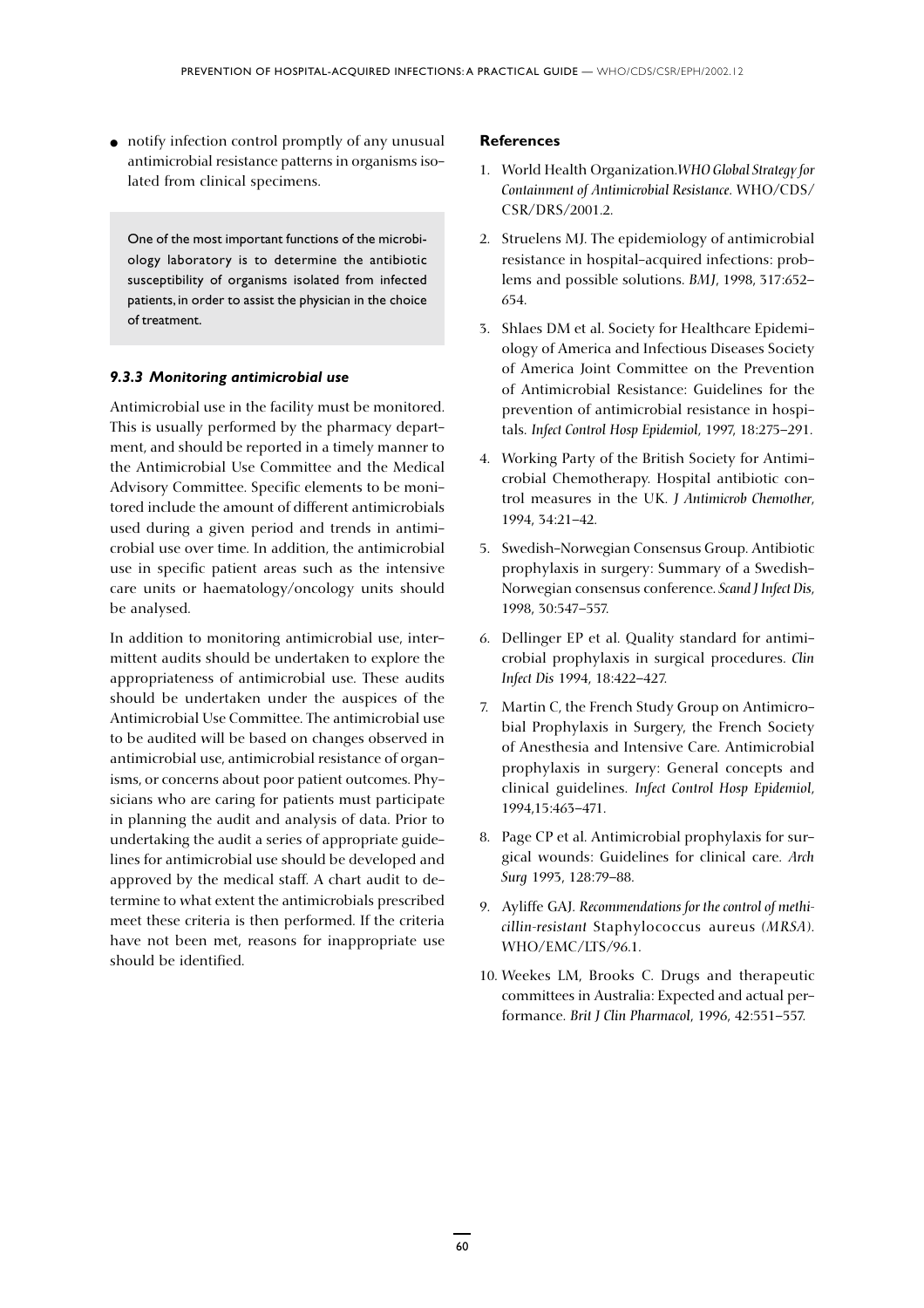# CHAPTER X

# **Preventing infections of staff**

Health care workers are at risk of acquiring infection through occupational exposure (*1*). Hospital employees can also transmit infections to patients and other employees. Thus, a programme must be in place to prevent and manage infections in hospital staff.

Employees' health should be reviewed at recruitment, including immunization history and previous exposures to communicable diseases (e.g. tuberculosis) and immune status. Some previous infections (e.g. varicella-zoster virus [VZV]) may be assessed by serological tests.

Immunizations recommended for staff include: hepatitis A and B, yearly influenza, measles, mumps, rubella, tetanus, diphtheria. Immunization against varicella may be considered in specific cases. The Mantoux skin test will document a previous tuberculosis infection and must be obtained as a baseline.

Specific postexposure policies must be developed, and compliance ensured for: human immunodeficiency virus (HIV), hepatitis A virus, hepatitis B virus, hepatitis C virus, *Neisseria meningitidis*, *Mycobacterium tuberculosis*, varicella-zoster virus, hepatitis E virus, *Corynebacterium diphtheriae*, *Bordetella pertussis*, and rabies.

# **10.1 Exposure to human immunodeficiency virus (HIV)** *(2,3,4)*

The probability of HIV infection following needlestick injury from an HIV-positive patient is 0.2% to 0.4% per injury (*1*). Risk reduction must be undertaken for all bloodborne pathogens, including:

- adherence to standard (routine) precautions with additional barrier protection as appropriate
- use of safety devices and a needle disposal system to limit sharps exposure
- continuing training for health care workers in safe sharps practice.

Factors associated with an increased likelihood of occupational acquisition of HIV infection following injury include:

- deep (intramuscular) injury
- visible blood on the injuring device
- injuring device used to enter a blood vessel
- source patient with high viral load
- hollow-bore needle

Information on preventive measures must be provided to all staff with potential exposure to blood and blood products. Policies must include screening of patients, disposal of sharps and wastes, protective clothing, managing inoculation accidents, sterilization and disinfection.

Hospital policy must include measures to promptly obtain serological testing of source patients where necessary. Postexposure prophylaxis should be started within four hours of exposure. The use of postexposure antiretroviral drugs is recommended. The combination of antiretroviral drugs, zidovudine (AZT), lamivudine (3TC), and indinavir is currently recommended, but local or national guidelines should be followed, if available.

A blood sample must be obtained for HIV testing from the health care worker as soon as possible after exposure, and at regular intervals to document a possible seroconversion. Health care workers must be informed of the clinical presentation of the acute retroviral syndrome, resembling acute mononucleosis, which occurs in 70% to 90% of patients with acute HIV infection, and immediately report any illness occurring within 3 months of injury.

An occupational exposure can occur at any time: counselling, testing and treatment must therefore be available 24 hours a day. Follow-up of an HIV exposure must be standardized, with repeated serological investigations for up to one year.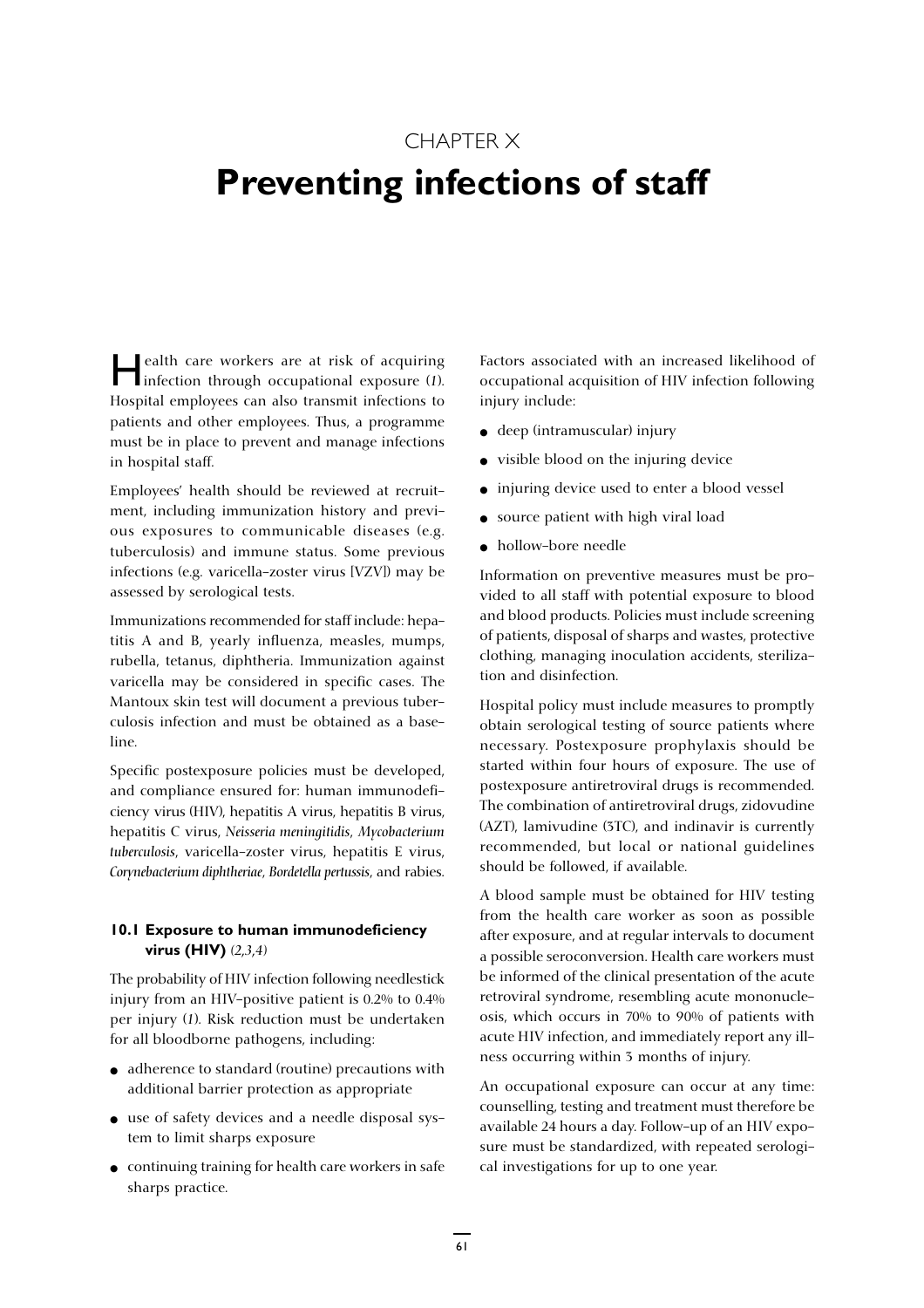# **10.2 Exposure to hepatitis B virus** *(3,4,5)*

Estimates of the probability of HBV infection by needlestick injury range from 1.9% to 40% per injury. With a sharps injury, the source person must be tested at the time of exposure to determine whether he or she is infected. Infection of the health care worker can occur when detection of hepatitis B surface antigen (HBsAg) or e antigen (HBeAg) is positive in the source person.

For previously immunized individuals with an anti-HBs antibody greater than 10 mlU/ml, no further treatment is required. For others, prophylaxis consists of the intramuscular injection of hepatitis B immune globulin, and a complete course of hepatitis B vaccine. Hepatitis B immunoglobulin must be given as soon as possible, preferably within 48 hours, and not later than a week after exposure. Postimmunization serology should be obtained to demonstrate an adequate serological response.

Delta hepatitis occurs only in individuals with hepatitis B virus infection, and is transmitted by similar routes. Preventive measures against hepatitis B are also effective for the delta agent.

# **10.3 Exposure to hepatitis C virus** *(5)*

The routes of infection are similar to hepatitis B infection. No postexposure therapy is available for hepatitis C, but seroconversion (if any) must be documented. As for hepatitis B viral infection, the source person must be tested for HCV infection.

For any occupational exposure to bloodborne pathogens, counselling and appropriate clinical and serological follow-up must be provided.

### **10.4** *Neisseria meningitidis* **infection**

*N. meningitidis* can be transmitted through respiratory secretions. Occupational infections are rare, but the severity of the disease warrants appropriate chemoprophylaxis for close contact between patients and health care workers. Close contact is defined as direct mouth-to-mouth contact as in resuscitation attempts. Recommended prophylaxis includes one of: rifampin (600 mg twice a day for two days), a single dose of ciprofloxacin (500 mg), or a single dose of ceftriaxone (250 mg) IM.

### **10.5** *Mycobacterium tuberculosis (6)*

Transmission to hospital staff occurs through airborne droplet nuclei, usually from patients with pulmonary tuberculosis. The association of tuberculosis with HIV infection and multidrug-resistant tuberculosis are a current major concern. In the case of health care exposure, individuals with Mantoux conversion (≥10 mm induration) following exposure should be considered for isoniazid prophylaxis, depending on local recommendations.

# **10.6 Other infections (varicella, hepatitis A and E, influenza, pertussis, diphtheria and rabies)** *(1)*

Transmission of these microorganisms may be uncommon, but policies to manage staff exposure should be developed. Vaccination of hospital staff against varicella and hepatitis A is recommended. Influenza vaccination should be given yearly. Rabies vaccination may be appropriate in some facilities in countries where rabies is endemic.

### **References**

- 1. CDC guidelines for infection control in hospital personnel. *Am J Infect Control*, 1998, 26:289–354 or *Infect Control Hosp Epidemiol* 1996; 17:438–473.
- 2. Bouvet E. Risk for health professionals of infection with human immunodeficiency virus. Current knowledge and developments in preventive measures. *Médecine et Maladies Infectieuses*, 1993, 23:28–33.
- 3. Health Canada. An integrated protocol to manage health care workers exposed to bloodborne pathogens. *Can Commun Dis Rep*, 1997, 23 Suppl 2: i–iii, 1–14; i–iii, 1–16.
- 4. Health Canada. Preventing the transmission of bloodborne pathogens in health care and public services. *Can Commun Dis Rep*, 1997, 23 Suppl 3: i–vii, 1–43; i–vii, 1–52.
- 5. AIDS/TB Committee of the Society of Health Care Epidemiology of America. Management of health care workers infected with hepatitis B virus, hepatitis C virus, human immunodeficiency virus or other bloodborne pathogens. *Infect Control Hosp Epidemiol*, 1997, 18:347–363.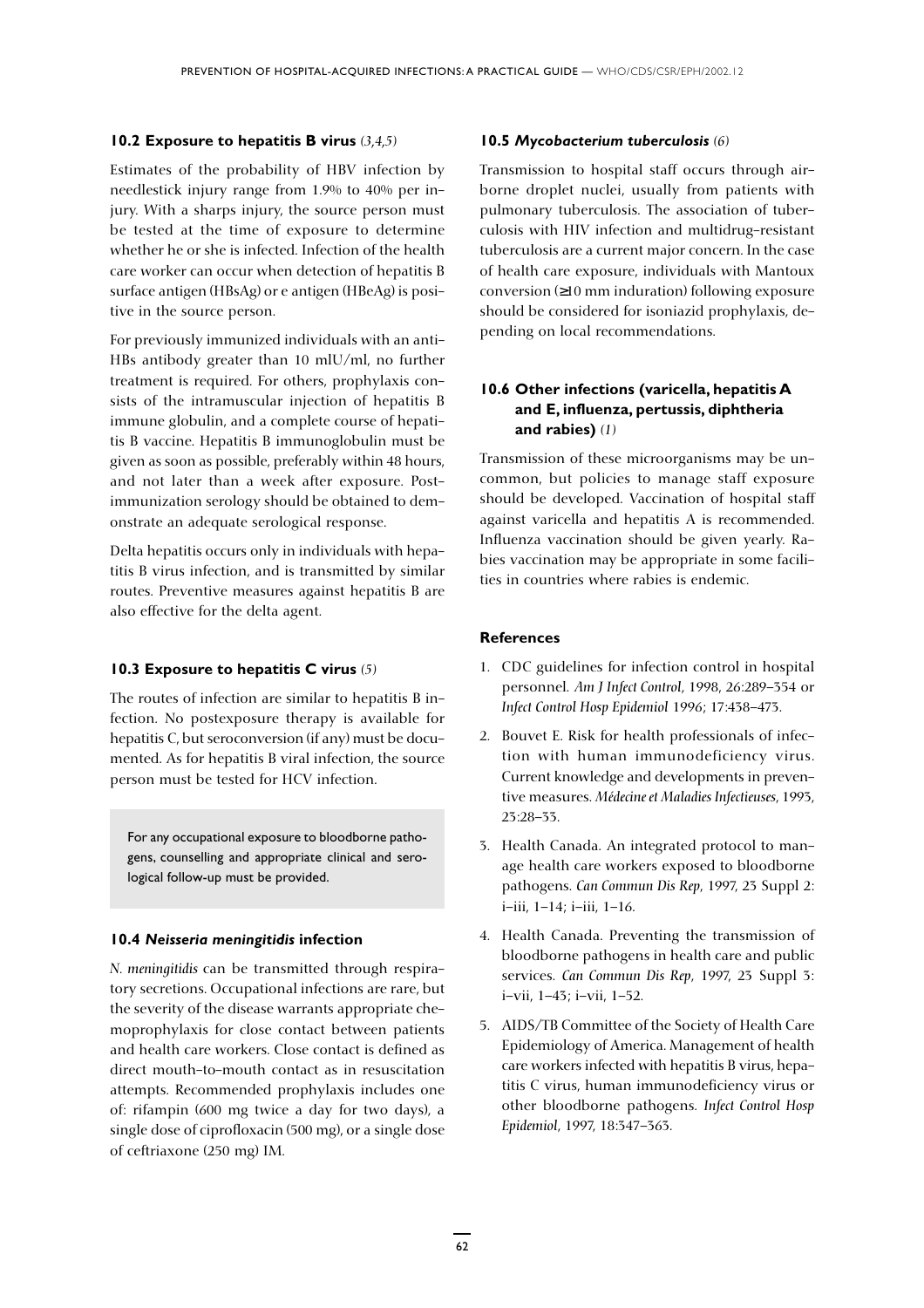# ANNEX 1 **Suggested further reading**

### **World Health Organization**

- *Indoor air quality: Biological contaminants*. European Series No. 31, 1990. ISBN 92 890 1122 X, Order No. 1310031.
- *Hazard Analysis Critical Control Point Evaluation. A guide to identifying hazards and assessing risks associated with food preparation and storage*, Bryan FL, 1992. ISBN 92 4 154433 3, Order No. 1150370.
- *The hospital in rural and urban districts. Report of a WHO Study Group on the functions of hospitals at the first referral level*. WHO Technical Report Series, No. 819, 1992. ISBN 92 4 120819 8, Order No. 1100819.
- *Basic epidemiology*, Beaglehole R, Bonita R, Kjellström T, 1993. ISBN 92 4 154446 5, Order No. 1150395.
- *Guidelines for drinking-water quality, Vol. 1, Recommendations*, 2nd edition. WHO, Geneva, 1993.
- *Guidelines for antimicrobial resistance surveillance*. WHO Regional Publications, Eastern Mediterranean Series No. 15, 1996. ISBN 92 9021 213 6, Order No. 14400 15.
- Food safety and foodborne disease, *World Health Statistics Quarterly*, Vol. 50, No. 1/2, 1997. Order No. 0085012.
- *Assessment of exposure to indoor air pollutants*, edited by Jantunen M, Jaakkola JJK and Krzyzanowski M. European Series No. 78, 1997. ISBN 92 890 1342 7, Order No. 1310078.
- *Sanitation promotion. WSSCC Working Group on Promotion of Sanitation*, edited by Simpson-Hébert M, Wood S. WHO/EOS/98.5. Order No. 1930147.
- *Infection control for viral haemorrhagic fevers in the African health care setting*. WHO/EMC/ESR/98.2.
- *Basic food safety for health workers*, Adams M, Motarjemi M. WHO/SDE/PHE/FOS/99.1. Order No. 1930166.
- *Safe management of wastes from health-care activities*, edited by Prüss A, Giroult E, Rushbrook P, 1999. ISBN 92 4 15425 9, Order No. 1150453.
- *Best infection control practices for skin-piercing intradermal, subcutaneous, and intramuscular needle injection*. 2001, WHO/BCT/DCT/01.02.

# **Others**

- Abrutyn E, Goldmann D, Scheckler W, eds. *Saunders infection control reference service* (2nd ed). Philadelphia, Saunders, 2001.
- Bennett JV and Brachman PS, eds. *Hospital infections* (4th ed). Philadelphia, Lippincott-Raven, 1998.
- Damani NN. *Manual of infection control procedures*. London, Greenwich Medical Media, 1997.
- Glynn A et al. *Hospital-acquired infection: Surveillance, policies and practice*. London, Public Health Laboratory Service, 1997.
- Herwaldt LA, Decker MD, eds. *A practical handbook for hospital epidemiologists*. Society for Healthcare Epidemiology of America (SHEA), 1998.
- Lynch P et al. *Infection prevention with limited resources (A handbook for infection committees)*. Chicago, ETNA Communications, 1997.
- Mayhall C Glen, ed. *Hospital epidemiology and infection control* (2nd ed). Philadelphia, Lippincott, Williams & Wilkins, 1999.
- Wenzel RP, ed. *Prevention and control of hospital infections* (3rd ed). Philadelphia, Lippincott, Williams  $\mathcal{B}$ Wilkins, 1997.